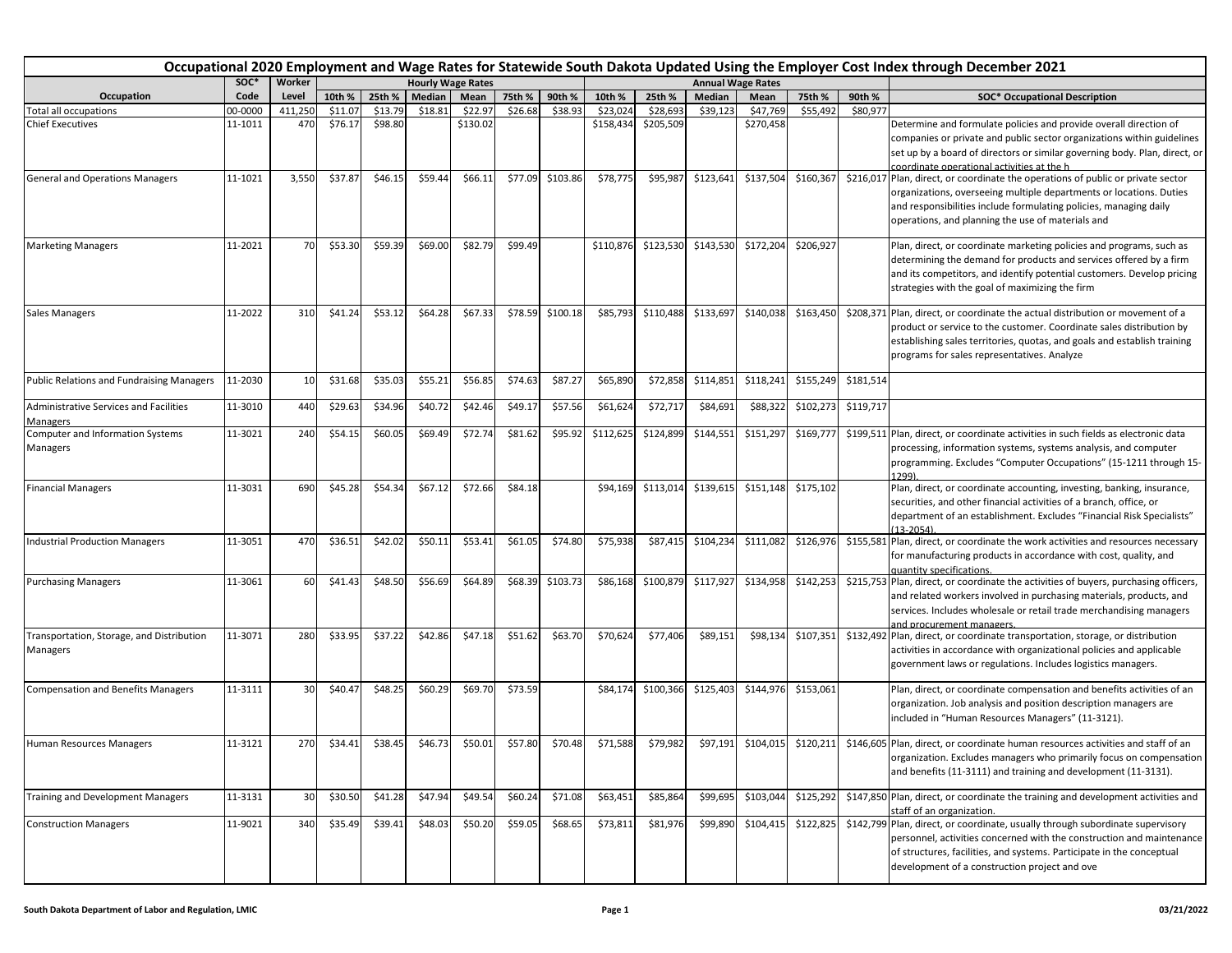|                                                                     |         |        |         |         |                          |         |         |         |           |           |           |                          |           |        | Occupational 2020 Employment and Wage Rates for Statewide South Dakota Updated Using the Employer Cost Index through December 2021                                                                                                                                                |
|---------------------------------------------------------------------|---------|--------|---------|---------|--------------------------|---------|---------|---------|-----------|-----------|-----------|--------------------------|-----------|--------|-----------------------------------------------------------------------------------------------------------------------------------------------------------------------------------------------------------------------------------------------------------------------------------|
|                                                                     | soc*    | Worker |         |         | <b>Hourly Wage Rates</b> |         |         |         |           |           |           | <b>Annual Wage Rates</b> |           |        |                                                                                                                                                                                                                                                                                   |
| Occupation                                                          | Code    | Level  | 10th %  | 25th %  | Median                   | Mean    | 75th %  | 90th %  | 10th %    | 25th %    | Median    | Mean                     | 75th %    | 90th % | <b>SOC* Occupational Description</b>                                                                                                                                                                                                                                              |
| Education and Childcare Administrators,<br>Preschool and Daycare    | 11-9031 | 90     | \$22.34 | \$26.27 | \$29.48                  | \$29.87 | \$32.54 | \$37.86 | \$46,472  | \$54,652  | \$61,323  | \$62,128                 | \$67,682  |        | \$78,753 Plan, direct, or coordinate academic or nonacademic activities of<br>preschools or childcare centers and programs, including before- and<br>after-school care. Excludes "Preschool Teachers, Except Special<br>Education" (25-2011) and "Childcare Workers" (39-9011).   |
| Education Administrators, Kindergarten<br>through Secondary         | 11-9032 | 600    |         |         |                          |         |         |         | \$61,489  | \$71,856  | \$83,221  | \$84,496                 | \$98,700  |        | \$110,104 Plan, direct, or coordinate the academic, administrative, or auxiliary<br>activities of kindergarten, elementary, or secondary schools.                                                                                                                                 |
| <b>Education Administrators, Postsecondary</b>                      | 11-9033 | 210    | \$34.17 | \$42.16 | \$53.07                  | \$57.67 | \$67.59 | \$86.06 | \$71,078  | \$87,688  | \$110,392 | \$119,955                | \$140,585 |        | \$179,000 Plan, direct, or coordinate student instruction, administration, and<br>services, as well as other research and educational activities, at<br>postsecondary institutions, including universities, colleges, and junior<br>and community colleges.                       |
| Education Administrators, All Other                                 | 11-9039 | 80     | \$30.47 | \$33.87 | \$38.24                  | \$38.56 | \$41.78 | \$44.5  | \$63,395  | \$70,447  | \$79,533  | \$80,214                 | \$86,91   |        | \$92,647 All education administrators not listed separately.                                                                                                                                                                                                                      |
| Architectural and Engineering Managers                              | 11-9041 | 140    | \$49.20 | \$53.09 | \$66.52                  | \$69.82 | \$83.33 | \$98.72 | \$102,334 | \$110,410 | \$138,366 | \$145,215                | \$173,317 |        | \$205,323 Plan, direct, or coordinate activities in such fields as architecture and<br>engineering or research and development in these fields. Excludes<br>"Natural Sciences Managers" (11-9121).                                                                                |
| <b>Food Service Managers</b>                                        | 11-9051 | 900    | \$21.64 | \$23.85 | \$27.41                  | \$27.82 | \$31.06 | \$34.71 | \$45,012  | \$49,606  | \$57,016  | \$57,870                 | \$64,603  |        | \$72,198 Plan, direct, or coordinate activities of an organization or department<br>that serves food and beverages. Excludes "Chefs and Head Cooks" (35-<br>$1011$ ).                                                                                                             |
| <b>Gambling Managers</b>                                            | 11-9071 | 30     | \$24.24 | \$28.45 | \$33.58                  | \$33.58 | \$38.88 | \$42.66 | \$50,425  | \$59,172  | \$69,843  | \$69,850                 | \$80,862  |        | \$88,732 Plan, direct, or coordinate gambling operations in a casino. May<br>formulate house rules.                                                                                                                                                                               |
| <b>Lodging Managers</b>                                             | 11-9081 | 190    | \$18.81 | \$21.82 | \$25.16                  | \$27.29 | \$33.72 | \$39.31 | \$39,119  | \$45,380  | \$52,322  | \$56,772                 | \$70,129  |        | \$81,781 Plan, direct, or coordinate activities of an organization or department<br>that provides lodging and other accommodations. Excludes "Food<br>Service Managers" (11-9051) in lodging establishments.                                                                      |
| Medical and Health Services Managers                                | 11-9111 | 810    | \$35.01 | \$40.47 | \$50.78                  | \$54.05 | \$62.87 | \$74.84 | \$72,815  | \$84,185  | \$105,626 | \$112,442                | \$130,782 |        | \$155,682 Plan, direct, or coordinate medical and health services in hospitals,<br>clinics, managed care organizations, public health agencies, or similar<br>organizations.                                                                                                      |
| <b>Natural Sciences Managers</b>                                    | 11-9121 | 100    | \$38.60 | \$44.20 | \$54.58                  | \$55.68 | \$63.55 | \$76.64 | \$80,297  | \$91,941  | \$113,508 | \$115,810                | \$132,198 |        | \$159,410 Plan, direct, or coordinate activities in such fields as life sciences,<br>physical sciences, mathematics, statistics, and research and<br>development in these fields. Excludes "Computer and Information<br>Systems Managers" (11-3021) and "Architecture and Enginee |
| Postmasters and Mail Superintendents                                | 11-9131 | 100    | \$29.63 | \$33.79 | \$37.30                  | \$37.93 | \$43.73 | \$45.67 | \$61,634  | \$70,274  | \$77,576  | \$78,879                 | \$90,972  |        | \$94,994 Plan, direct, or coordinate operational, administrative, management,<br>and support services of a U.S. post office; or coordinate activities of<br>workers engaged in postal and related work in assigned post office.                                                   |
| Property, Real Estate, and Community<br><b>Association Managers</b> | 11-9141 | 1,000  | \$13.82 | \$16.22 | \$19.81                  | \$21.89 | \$25.51 | \$31.30 | \$28,750  | \$33,742  | \$41,196  | \$45,529                 | \$53,069  |        | \$65,092 Plan, direct, or coordinate the selling, buying, leasing, or governance<br>activities of commercial, industrial, or residential real estate<br>properties. Includes managers of homeowner and condominium<br>associations, rented or leased housing units, buildings, o  |
| Social and Community Service Managers                               | 11-9151 | 280    | \$27.38 | \$30.44 | \$36.27                  | \$37.35 | \$43.18 | \$50.29 | \$56,941  | \$63,325  | \$75,443  | \$77,686                 | \$89,812  |        | \$104,609 Plan, direct, or coordinate the activities of a social service program or<br>community outreach organization. Oversee the program or<br>organization's budget and policies regarding participant involvement,<br>program requirements, and benefits. Work may involve d |
| <b>Emergency Management Directors</b>                               | 11-9161 | 100    | \$17.89 | \$22.25 | \$25.71                  | \$28.22 | \$31.85 | \$41.41 | \$37,210  | \$46,284  | \$53,479  | \$58,699                 | \$66,249  |        | \$86,131 Plan and direct disaster response or crisis management activities,<br>provide disaster preparedness training, and prepare emergency plans<br>and procedures for natural (e.g., hurricanes, floods, earthquakes),<br>wartime, or technological (e.g., nuclear power plan  |
| <b>Funeral Home Managers</b>                                        | 11-9171 | 40     | \$33.65 | \$38.18 | \$47.38                  | \$47.26 | \$53.38 | \$56.79 | \$70,001  | \$79,405  | \$98,550  | \$98,306                 | \$111,023 |        | \$118,121 Plan, direct, or coordinate the services or resources of funeral homes.<br>Includes activities such as determining prices for services or<br>merchandise and managing the facilities of funeral homes. Excludes<br>"Morticians, Undertakers, and Funeral Arrangers" (39 |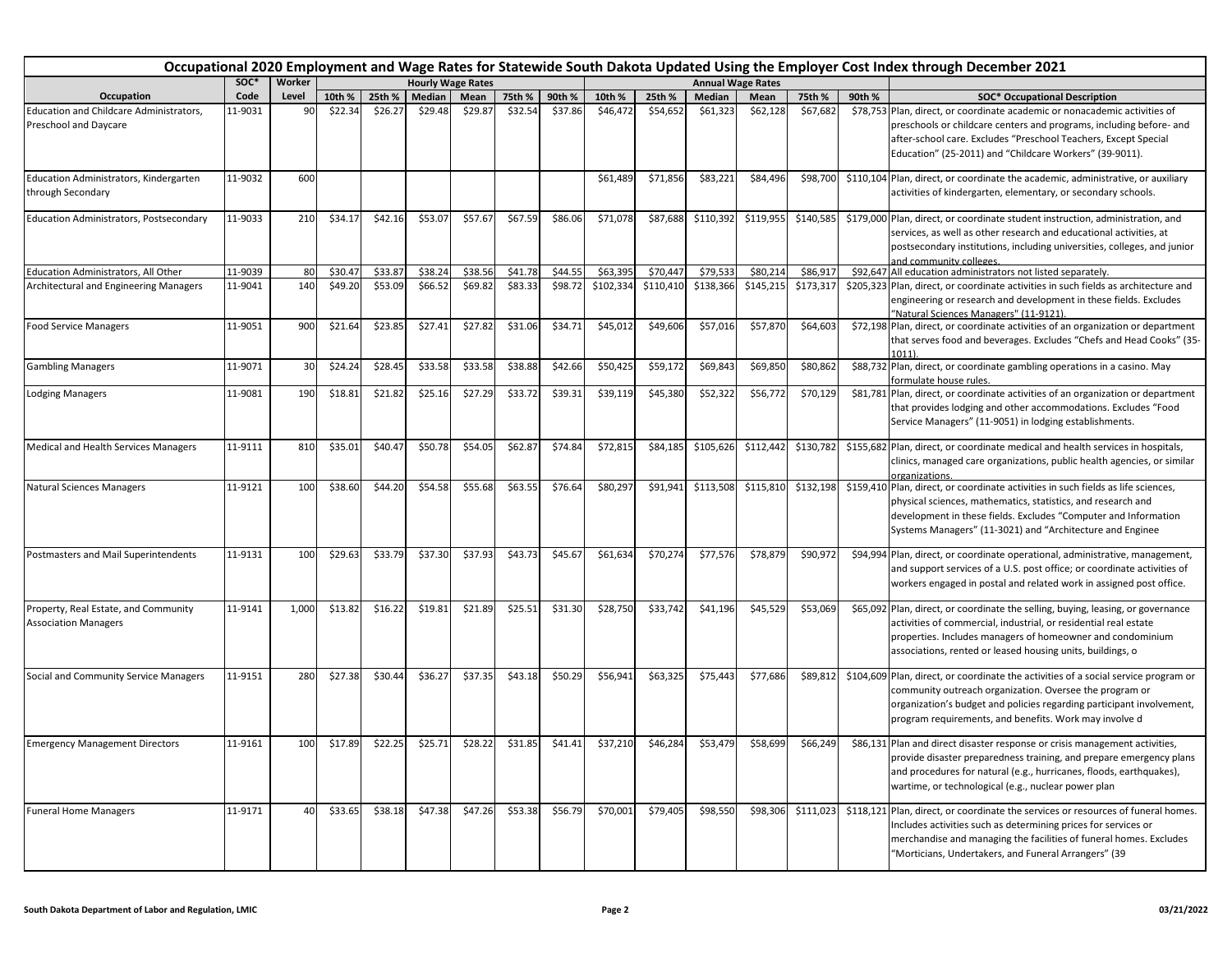|                                                                                                                             | Occupational 2020 Employment and Wage Rates for Statewide South Dakota Updated Using the Employer Cost Index through December 2021<br>SOC*<br>Worker<br><b>Hourly Wage Rates</b><br><b>Annual Wage Rates</b> |       |         |         |         |         |         |         |          |          |           |           |           |           |                                                                                                                                                                                                                                                                                   |
|-----------------------------------------------------------------------------------------------------------------------------|--------------------------------------------------------------------------------------------------------------------------------------------------------------------------------------------------------------|-------|---------|---------|---------|---------|---------|---------|----------|----------|-----------|-----------|-----------|-----------|-----------------------------------------------------------------------------------------------------------------------------------------------------------------------------------------------------------------------------------------------------------------------------------|
|                                                                                                                             |                                                                                                                                                                                                              |       |         |         |         |         |         |         |          |          |           |           |           |           |                                                                                                                                                                                                                                                                                   |
| Occupation                                                                                                                  | Code                                                                                                                                                                                                         | Level | 10th %  | 25th %  | Median  | Mean    | 75th %  | 90th %  | 10th %   | 25th %   | Median    | Mean      | 75th %    | 90th %    | <b>SOC* Occupational Description</b>                                                                                                                                                                                                                                              |
| Personal Service Managers, All Other;<br>Entertainment and Recreation Managers,<br>Except Gambling; and Managers, All Other | 11-9198                                                                                                                                                                                                      | 450   | \$28.40 | \$36.73 | \$49.48 | \$51.41 | \$64.15 | \$78.37 | \$59,078 | \$76,392 | \$102,920 | \$106,935 | \$133,416 | \$162,997 |                                                                                                                                                                                                                                                                                   |
| <b>Buyers and Purchasing Agents</b>                                                                                         | 13-1020                                                                                                                                                                                                      | 1,230 | \$22.36 | \$26.44 | \$30.87 | \$32.05 | \$37.40 | \$43.00 | \$46,519 | \$54,994 | \$64,211  | \$66,647  | \$77,776  | \$89,441  |                                                                                                                                                                                                                                                                                   |
| Claims Adjusters, Examiners, and<br>Investigators                                                                           | 13-1031                                                                                                                                                                                                      | 760   | \$21.68 | \$26.08 | \$32.41 | \$33.72 | \$40.20 | \$48.03 | \$45,102 | \$54,259 | \$67,426  | \$70,136  | \$83,626  |           | \$99,901 Review settled claims to determine that payments and settlements are<br>made in accordance with company practices and procedures. Confer<br>with legal counsel on claims requiring litigation. May also settle<br>insurance claims. Excludes "Fire Inspectors and Inves  |
| Insurance Appraisers, Auto Damage                                                                                           | 13-1032                                                                                                                                                                                                      | 30    | \$17.51 | \$19.54 | \$25.44 | \$29.50 | \$39.14 | \$46.69 | \$36,431 | \$40,634 | \$52,900  | \$61,367  | \$81,396  |           | \$97,127 Appraise automobile or other vehicle damage to determine repair<br>costs for insurance claim settlement. Prepare insurance forms to<br>indicate repair cost or cost estimates and recommendations. May seek<br>agreement with automotive repair shop on repair costs.    |
| <b>Compliance Officers</b>                                                                                                  | 13-1041                                                                                                                                                                                                      | 1,030 | \$19.85 | \$23.26 | \$27.92 | \$29.89 | \$33.75 | \$43.59 | \$41,291 | \$48,370 | \$58,075  | \$62,178  | \$70,196  |           | \$90,662 Examine, evaluate, and investigate eligibility for or conformity with<br>laws and regulations governing contract compliance of licenses and<br>permits, and perform other compliance and enforcement inspection<br>and analysis activities not classified elsewhere. Ex  |
| <b>Cost Estimators</b>                                                                                                      | 13-1051                                                                                                                                                                                                      | 890   | \$21.26 | \$25.07 | \$29.61 | \$30.13 | \$34.48 | \$40.39 | \$44,217 | \$52,161 | \$61,584  | \$62,660  | \$71,708  |           | \$84,014 Prepare cost estimates for product manufacturing, construction<br>projects, or services to aid management in bidding on or determining<br>price of product or service. May specialize according to particular<br>service performed or type of product manufactured.      |
| Human Resources Specialists                                                                                                 | 13-1071                                                                                                                                                                                                      | 1,120 | \$19.02 | \$21.71 | \$26.21 | \$28.63 | \$33.86 | \$41.99 | \$39,561 | \$45,148 | \$54,506  | \$59,541  | \$70,421  |           | \$87,346 Recruit, screen, interview, or place individuals within an organization.<br>May perform other activities in multiple human resources areas.<br>Excludes "Compensation, Benefits, and Job Analysis Specialists" (13-<br>1141) and "Training and Development Specialists"  |
| Logisticians                                                                                                                | 13-1081                                                                                                                                                                                                      | 160   | \$25.55 | \$28.29 | \$32.05 | \$34.70 | \$39.74 | \$49.82 | \$53,148 | \$58,846 | \$66,660  | \$72,156  | \$82,670  |           | \$103,638 Analyze and coordinate the ongoing logistical functions of a firm or<br>organization. Responsible for the entire life cycle of a product,<br>including acquisition, distribution, internal allocation, delivery, and final<br>disposal of resources. Excludes "Transpor |
| <b>Management Analysts</b>                                                                                                  | 13-1111                                                                                                                                                                                                      | 2,670 | \$23.52 | \$28.29 | \$35.58 | \$38.05 | \$45.85 | \$55.85 | \$48,924 | \$58,847 | \$74,012  | \$79,144  | \$95,366  |           | \$116,174 Conduct organizational studies and evaluations, design systems and<br>procedures, conduct work simplification and measurement studies,<br>and prepare operations and procedures manuals to assist management<br>in operating more efficiently and effectively. Includes |
| Meeting, Convention, and Event Planners                                                                                     | 13-1121                                                                                                                                                                                                      | 240   | \$14.5  | \$16.91 | \$19.68 | \$20.76 | \$24.24 | \$29.10 | \$30,304 | \$35,165 | \$40,938  | \$43,174  | \$50,425  |           | \$60,527 Coordinate activities of staff, convention personnel, or clients to make<br>arrangements for group meetings, events, or conventions.                                                                                                                                     |
| Fundraisers                                                                                                                 | 13-1131                                                                                                                                                                                                      | 70    | \$20.88 | \$22.95 | \$26.89 | \$29.02 | \$32.70 | \$40.84 | \$43,426 | \$47,725 | \$55,930  | \$60,379  | \$68,015  |           | \$84,936 Organize activities to raise funds or otherwise solicit and gather<br>monetary donations or other gifts for an organization. May design and<br>produce promotional materials. May also raise awareness of the<br>organization's work, goals, and financial needs.        |
| Compensation, Benefits, and Job Analysis<br>Specialists                                                                     | 13-1141                                                                                                                                                                                                      | 760   | \$18.66 | \$21.82 | \$26.48 | \$27.50 | \$32.14 | \$38.83 | \$38,807 | \$45,389 | \$55,085  | \$57,211  | \$66,860  |           | \$80,771 Conduct programs of compensation and benefits and job analysis for<br>employer. May specialize in specific areas, such as position<br>classification and pension programs.                                                                                               |
| Training and Development Specialists                                                                                        | 13-1151                                                                                                                                                                                                      | 570   | \$18.20 | \$21.55 | \$25.46 | \$26.79 | \$31.32 | \$38.16 | \$37,872 | \$44,817 | \$52,948  | \$55,740  | \$65,148  |           | \$79,362 Design or conduct work-related training and development programs to<br>improve individual skills or organizational performance. May analyze<br>organizational training needs or evaluate training effectiveness.<br>Excludes "Career/Technical Education Teachers, Post  |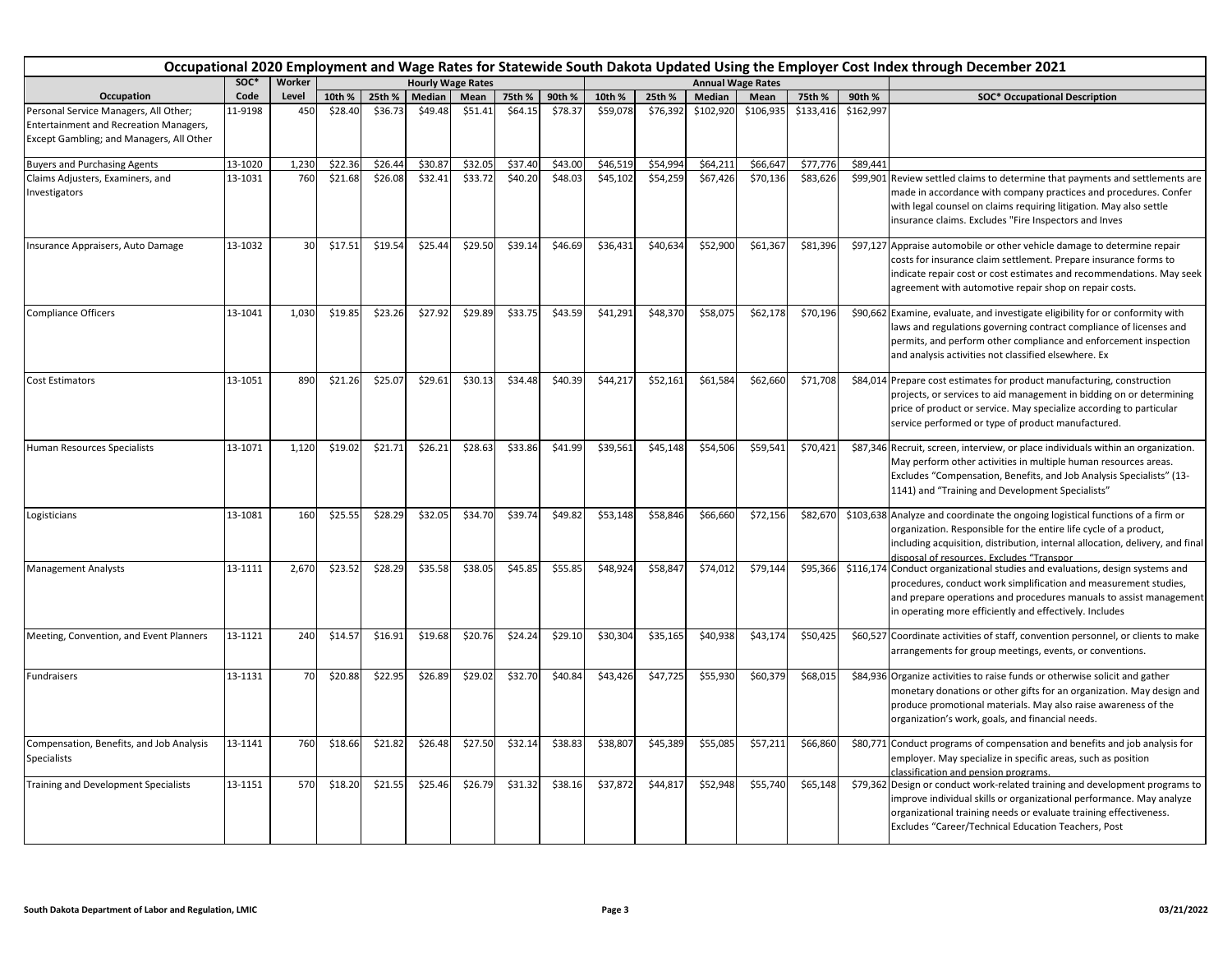|                                                                                                                   | Occupational 2020 Employment and Wage Rates for Statewide South Dakota Updated Using the Employer Cost Index through December 2021 |        |         |                 |                          |         |         |                  |          |          |                   |                          |           |           |                                                                                                                                                                                                                                                                                            |
|-------------------------------------------------------------------------------------------------------------------|------------------------------------------------------------------------------------------------------------------------------------|--------|---------|-----------------|--------------------------|---------|---------|------------------|----------|----------|-------------------|--------------------------|-----------|-----------|--------------------------------------------------------------------------------------------------------------------------------------------------------------------------------------------------------------------------------------------------------------------------------------------|
|                                                                                                                   | SOC*                                                                                                                               | Worker |         |                 | <b>Hourly Wage Rates</b> |         |         |                  |          |          |                   | <b>Annual Wage Rates</b> |           |           |                                                                                                                                                                                                                                                                                            |
| Occupation                                                                                                        | Code                                                                                                                               | Level  | 10th %  | 25th %          | Median                   | Mean    | 75th %  | 90th %           | 10th %   | 25th %   | Median            | Mean                     | 75th %    | 90th %    | <b>SOC* Occupational Description</b>                                                                                                                                                                                                                                                       |
| Market Research Analysts and Marketing<br><b>Specialists</b>                                                      | 13-1161                                                                                                                            | 1,120  | \$19.27 | \$23.01         | \$28.57                  | \$29.40 | \$34.13 | \$41.84          | \$40,064 | \$47,861 | \$59,417          | \$61,158                 | \$71,005  |           | \$87,016 Research conditions in local, regional, national, or online markets.<br>Gather information to determine potential sales of a product or<br>service, or plan a marketing or advertising campaign. May gather<br>information on competitors, prices, sales, and methods o           |
| Project Management Specialists and<br>Business Operations Specialists, All Other                                  | 13-1198                                                                                                                            | 1,320  | \$21.68 | \$28.16         | \$34.23                  | \$36.48 | \$43.56 | \$53.58          | \$45,102 | \$58,567 | \$71,181          | \$75,884                 | \$90,603  | \$111,431 |                                                                                                                                                                                                                                                                                            |
| <b>Accountants and Auditors</b>                                                                                   | 13-2011                                                                                                                            | 4,940  | \$24.46 | \$28.19         | \$32.55                  | \$34.67 | \$39.86 | \$48.88          | \$50,868 | \$58,637 | \$67,702          | \$72,115                 | \$82,905  |           | \$101,671 Examine, analyze, and interpret accounting records to prepare financial<br>statements, give advice, or audit and evaluate statements prepared by<br>others. Install or advise on systems of recording costs or other financial<br>and budgetary data. Excludes "Tax Exa          |
| <b>Property Appraisers and Assessors</b>                                                                          | 13-2020                                                                                                                            | 330    | \$16.75 | \$19.92         | \$23.15                  | \$23.56 | \$25.98 | \$31.17          | \$34,836 | \$41,434 | \$48,151          | \$49,016                 | \$54,030  | \$64,827  |                                                                                                                                                                                                                                                                                            |
| <b>Budget Analysts</b>                                                                                            | 13-2031                                                                                                                            | 120    | \$22.08 | \$27.24         | \$30.94                  | \$31.97 | \$36.35 | \$43.59          | \$45,925 | \$56,652 | \$64,356          | \$66,511                 | \$75,617  |           | \$90,655 Examine budget estimates for completeness, accuracy, and<br>conformance with procedures and regulations. Analyze budgeting and<br>accounting reports. Excludes "Financial and Investment Analysts" (13-<br>2051)                                                                  |
| <b>Credit Analysts</b>                                                                                            | 13-2041                                                                                                                            | 420    | \$21.93 | \$25.29         | \$30.82                  | \$32.82 | \$39.11 | \$48.45          | \$45,634 | \$52,598 | \$64,108          | \$68,273                 | \$81,347  |           | \$100,766 Analyze credit data and financial statements of individuals or firms to<br>determine the degree of risk involved in extending credit or lending<br>money. Prepare reports with credit information for use in<br>decisionmaking. Excludes "Financial Risk Specialists" (          |
| Personal Financial Advisors                                                                                       | 13-2052                                                                                                                            | 260    | \$24.56 | \$29.66         | \$38.59                  | \$51.16 |         | \$53.14 \$103.96 | \$51,086 | \$61,687 | \$80,276          | \$106,410                | \$110,518 |           | \$216,233 Advise clients on financial plans using knowledge of tax and investment<br>strategies, securities, insurance, pension plans, and real estate. Duties<br>include assessing clients' assets, liabilities, cash flow, insurance<br>coverage. tax status. and financial obi          |
| <b>Insurance Underwriters</b>                                                                                     | 13-2053                                                                                                                            | 270    | \$23.85 | \$27.88         | \$34.80                  | \$36.45 | \$41.03 | \$52.90          | \$49,604 | \$57,979 | \$72,389          | \$75,810                 | \$85,346  |           | \$110,036 Review individual applications for insurance to evaluate degree of risk<br>involved and determine acceptance of applications.                                                                                                                                                    |
| <b>Financial Examiners</b>                                                                                        | 13-2061                                                                                                                            | 100    | \$23.92 | \$27.71         | \$41.65                  | \$45.91 | \$53.94 | \$81.79          | \$49,745 | \$57,644 | \$86,640          | \$95,495                 | \$112,190 |           | \$170,125 Enforce or ensure compliance with laws and regulations governing<br>financial and securities institutions and financial and real estate<br>transactions. May examine, verify, or authenticate records.                                                                           |
| <b>Credit Counselors</b>                                                                                          | 13-2071                                                                                                                            | 50     | \$14.72 | \$17.29         | \$21.38                  | \$20.57 | \$24.13 | \$25.78          | \$30,616 | \$35,944 | \$44,478          | \$42,793                 | \$50,199  |           | \$53,631 Advise and educate individuals or organizations on acquiring and<br>managing debt. May provide guidance in determining the best type of<br>loan and explain loan requirements or restrictions. May help develop<br>debt management plans or student financial aid packa           |
| Loan Officers                                                                                                     | 13-2072                                                                                                                            | 2,010  | \$23.88 | \$28.29         | \$33.73                  | \$35.15 | \$40.62 | \$49.49          | \$49,671 | \$58,850 | \$70,139          | \$73,124                 | \$84,490  |           | \$102,937 Evaluate, authorize, or recommend approval of commercial, real<br>estate, or credit loans. Advise borrowers on financial status and<br>payment methods. Includes mortgage loan officers and agents,<br>collection analysts, loan servicing officers, and loan underwrit          |
| <b>Tax Preparers</b>                                                                                              | 13-2082                                                                                                                            | 320    | \$13.77 | \$15.23         | \$18.25                  | \$19.36 | \$22.59 | \$27.04          | \$28,641 | \$31,677 | \$37,959          | \$40,257                 | \$46,994  |           | \$56,239 Prepare tax returns for individuals or small businesses. Excludes<br>"Accountants and Auditors" (13-2011).                                                                                                                                                                        |
| Financial and Investment Analysts, Financial 13-2098<br>Risk Specialists, and Financial Specialists, All<br>Other |                                                                                                                                    | 680    | \$25.06 | \$30.11         | \$37.42                  | \$40.49 | \$46.98 | \$59.61          | \$52,120 | \$62,630 | \$77,815          | \$84,215                 | \$97,716  | \$124,003 |                                                                                                                                                                                                                                                                                            |
| Computer Systems Analysts                                                                                         | 15-1211                                                                                                                            | 850    |         | \$28.30 \$32.95 | \$38.77                  | \$39.76 | \$46.23 | \$53.57          | \$58,850 |          | \$68,528 \$80,625 | \$82,716                 |           |           | \$96,155 \$111,424 Analyze science, engineering, business, and other data processing<br>problems to develop and implement solutions to complex applications<br>problems, system administration issues, or network concerns. Perform<br>systems management and integration functions, impro |
| <b>Information Security Analysts</b>                                                                              | 15-1212                                                                                                                            | 440    | \$35.15 | \$40.42         | \$47.49                  | \$48.24 | \$54.95 | \$65.86          | \$73,117 | \$84,084 |                   | \$98,778 \$100,337       | \$114,281 |           | \$136,987 Plan, implement, upgrade, or monitor security measures for the<br>protection of computer networks and information. Assess system<br>vulnerabilities for security risks and propose and implement risk<br>mitigation strategies. May ensure appropriate security control          |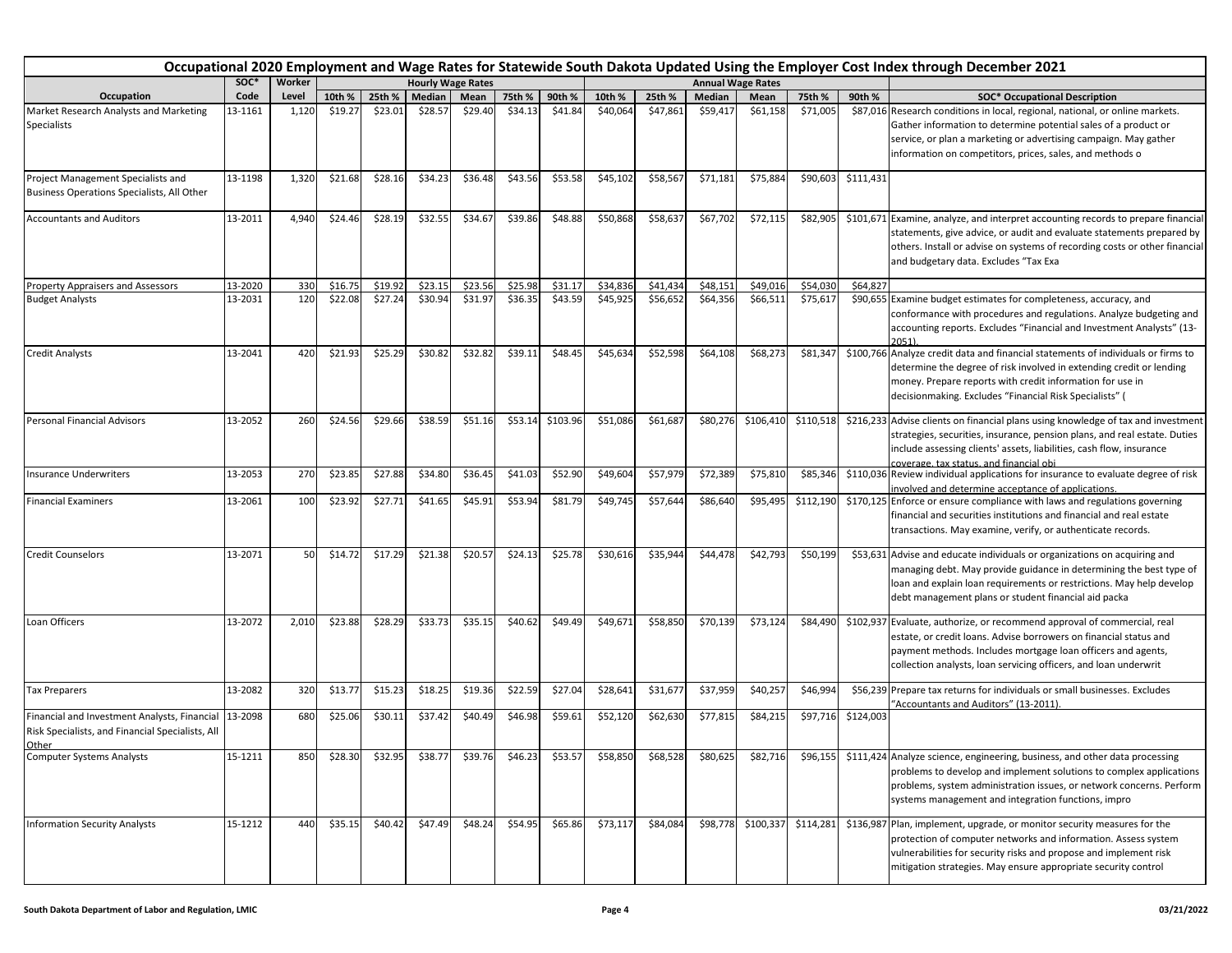|                                                                                   | Occupational 2020 Employment and Wage Rates for Statewide South Dakota Updated Using the Employer Cost Index through December 2021<br>soc*<br>Worker<br><b>Hourly Wage Rates</b><br><b>Annual Wage Rates</b> |       |         |         |         |         |         |         |          |           |           |           |           |           |                                                                                                                                                                                                                                                                                   |
|-----------------------------------------------------------------------------------|--------------------------------------------------------------------------------------------------------------------------------------------------------------------------------------------------------------|-------|---------|---------|---------|---------|---------|---------|----------|-----------|-----------|-----------|-----------|-----------|-----------------------------------------------------------------------------------------------------------------------------------------------------------------------------------------------------------------------------------------------------------------------------------|
|                                                                                   |                                                                                                                                                                                                              |       |         |         |         |         |         |         |          |           |           |           |           |           |                                                                                                                                                                                                                                                                                   |
| Occupation                                                                        | Code                                                                                                                                                                                                         | Level | 10th %  | 25th %  | Median  | Mean    | 75th %  | 90th %  | 10th %   | 25th %    | Median    | Mean      | 75th %    | 90th %    | <b>SOC* Occupational Description</b>                                                                                                                                                                                                                                              |
| <b>Computer Network Support Specialists</b>                                       | 15-1231                                                                                                                                                                                                      | 750   | \$17.07 | \$20.08 | \$24.27 | \$25.15 | \$29.77 | \$34.41 | \$35,519 | \$41,761  | \$50,483  | \$52,300  | \$61,920  |           | \$71,559 Analyze, test, troubleshoot, and evaluate existing network systems,<br>such as local area networks (LAN), wide area networks (WAN), cloud<br>networks, servers, and other data communications networks. Perform<br>network maintenance to ensure networks operate corre  |
| <b>Computer User Support Specialists</b>                                          | 15-1232                                                                                                                                                                                                      | 1,100 | \$13.73 | \$16.69 | \$19.45 | \$20.29 | \$23.89 | \$28.57 | \$28,572 | \$34,718  | \$40,445  | \$42,194  | \$49,695  |           | \$59,426 Provide technical assistance to computer users. Answer questions or<br>resolve computer problems for clients in person, via telephone, or<br>electronically. May provide assistance concerning the use of computer<br>hardware and software, including printing, instal  |
| <b>Computer Network Architects</b>                                                | 15-1241                                                                                                                                                                                                      | 490   | \$40.95 | \$48.51 | \$58.44 | \$57.09 | \$65.94 | \$73.62 | \$85,167 | \$100,891 | \$121,565 | \$118,733 | \$137,160 |           | \$153,123 Design and implement computer and information networks, such as<br>local area networks (LAN), wide area networks (WAN), intranets,<br>extranets, and other data communications networks. Perform network<br>modeling, analysis, and planning, including analysis of cap |
| Network and Computer Systems<br>Administrators                                    | 15-1244                                                                                                                                                                                                      | 1,900 | \$23.57 | \$27.58 | \$31.94 | \$33.19 | \$38.48 | \$44.89 | \$49,037 | \$57,374  | \$66,443  | \$69,039  | \$80,050  |           | \$93,370 Install, configure, and maintain an organization's local area network<br>(LAN), wide area network (WAN), data communications network,<br>operating systems, and physical and virtual servers. Perform system<br>monitoring and verify the integrity and availability of  |
| Database Administrators and Architects                                            | 15-1245                                                                                                                                                                                                      | 150   | \$27.13 | \$32.86 | \$41.79 | \$42.83 | \$51.17 | \$59.84 | \$56,445 | \$68,350  | \$86,924  | \$89,087  | \$106,436 | \$124,458 |                                                                                                                                                                                                                                                                                   |
| <b>Computer Programmers</b>                                                       | 15-1251                                                                                                                                                                                                      | 360   | \$21.67 | \$24.38 | \$28.62 | \$29.40 | \$32.98 | \$39.67 | \$45,083 | \$50,716  | \$59,544  | \$61,161  | \$68,594  |           | \$82,508 Create, modify, and test the code and scripts that allow computer<br>applications to run. Work from specifications drawn up by software<br>and web developers or other individuals. May develop and write<br>computer programs to store, locate, and retrieve specific   |
| Software Developers and Software Quality<br><b>Assurance Analysts and Testers</b> | 15-1256                                                                                                                                                                                                      | 2,050 | \$27.07 | \$31.33 | \$37.99 | \$39.65 | \$46.57 | \$54.84 | \$56,308 | \$65,169  | \$79,026  | \$82,463  | \$96,858  | \$114,060 |                                                                                                                                                                                                                                                                                   |
| Web Developers and Digital Interface<br><b>Designers</b>                          | 15-1257                                                                                                                                                                                                      | 270   | \$17.73 | \$20.99 | \$26.03 | \$27.76 | \$33.18 | \$41.15 | \$36,878 | \$43,659  | \$54,145  | \$57,749  | \$69,024  | \$85,587  |                                                                                                                                                                                                                                                                                   |
| Computer Occupations, All Other                                                   | 15-1299                                                                                                                                                                                                      | 230   |         |         |         |         |         |         |          |           |           |           |           |           | All computer occupations not listed separately. Excludes "Computer<br>and Information Systems Managers" (11-3021), "Computer Hardware<br>Engineers" (17-2061), "Electrical and Electronics Engineers" (17-2070),<br>"Computer Science Teachers, Postsecondary" (25-1021           |
| Data Scientists and Mathematical Science<br>Occupations, All Other                | 15-2098                                                                                                                                                                                                      | 50    | \$22.68 | \$29.40 | \$38.59 | \$40.08 | \$51.29 | \$60.32 | \$47,167 | \$61,151  | \$80,271  | \$83,355  | \$106,687 | \$125,477 |                                                                                                                                                                                                                                                                                   |
| Architects, Except Landscape and Naval                                            | 17-1011                                                                                                                                                                                                      | 110   | \$29.89 | \$34.64 | \$40.58 | \$40.97 | \$48.21 | \$52.84 | \$62,175 | \$72,048  | \$84,411  | \$85,212  | \$100,264 |           | \$109,889 Plan and design structures, such as private residences, office buildings,<br>theaters, factories, and other structural property. Excludes "Landscape<br>Architects" (17-1012) and "Marine Engineers and Naval Architects" (17<br>2121                                   |
| Landscape Architects                                                              | 17-1012                                                                                                                                                                                                      |       | \$26.30 | \$29.16 | \$37.06 | \$40.19 | \$52.34 | \$62.85 | \$54,714 | \$60,647  | \$77,093  | \$83,602  | \$108,883 |           | \$130,744 Plan and design land areas for projects such as parks and other<br>recreational facilities, airports, highways, hospitals, schools, land<br>subdivisions, and commercial, industrial, and residential sites.                                                            |
| Cartographers and Photogrammetrists                                               | 17-1021                                                                                                                                                                                                      | 140   | \$21.49 | \$24.08 | \$29.31 | \$30.92 | \$35.96 | \$41.50 | \$44,704 | \$50,088  | \$60,947  | \$64,316  | \$74,807  |           | \$86,304 Research, study, and prepare maps and other spatial data in digital or<br>graphic form for one or more purposes, such as legal, social, political,<br>educational, and design purposes. May work with Geographic<br>Information Systems (GIS). May design and evaluate   |
| Surveyors                                                                         | 17-1022                                                                                                                                                                                                      | 130   | \$23.72 | \$28.31 | \$35.34 | \$37.57 | \$42.49 | \$51.48 | \$49,334 | \$58,889  | \$73,523  | \$78,148  | \$88,393  |           | \$107,087 Make exact measurements and determine property boundaries.<br>Provide data relevant to the shape, contour, gravitation, location,<br>elevation, or dimension of land or land features on or near the earth's<br>surface for engineering, mapmaking, mining, land evalua |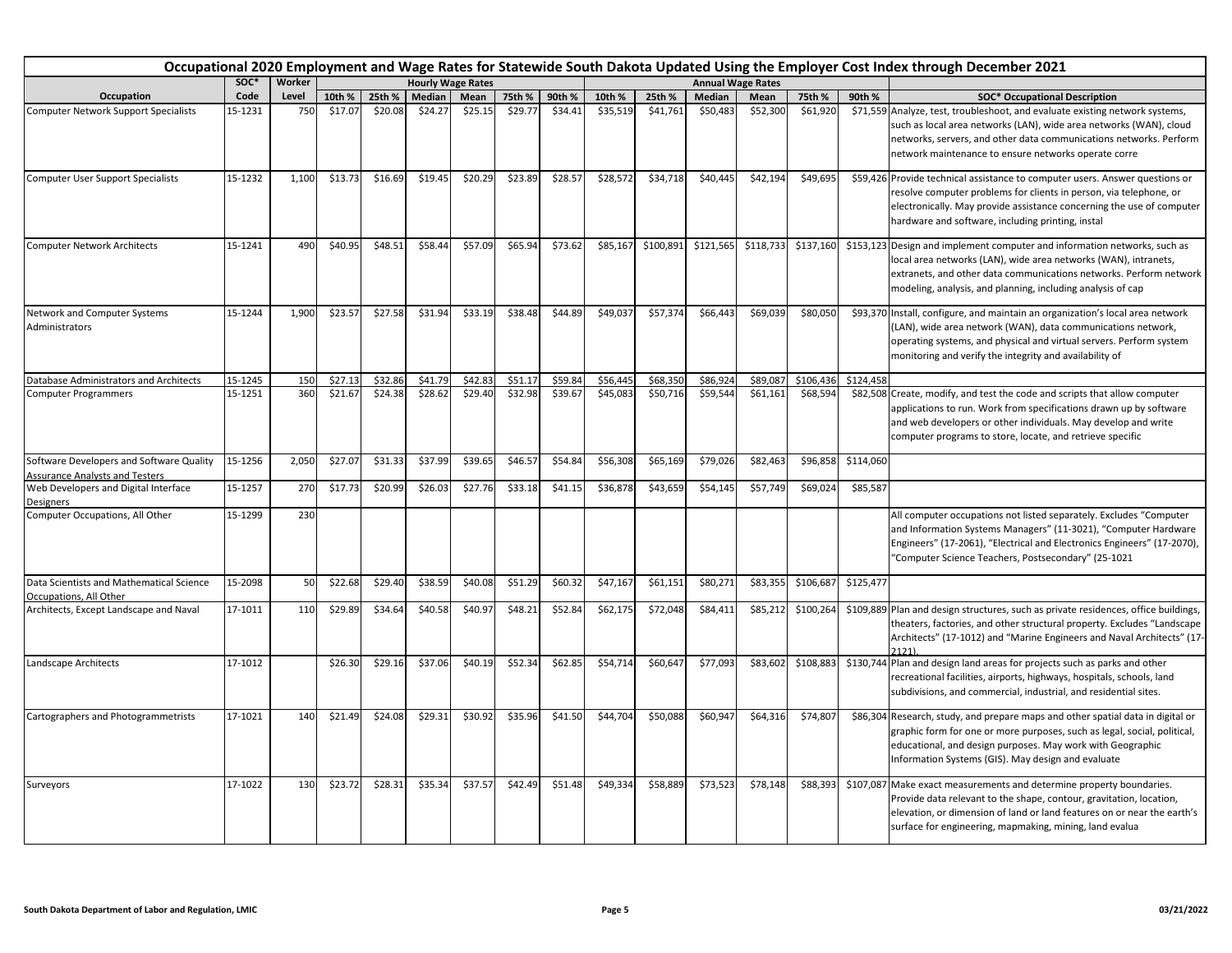|                                                                                       | Occupational 2020 Employment and Wage Rates for Statewide South Dakota Updated Using the Employer Cost Index through December 2021<br>SOC*<br>Worker<br><b>Hourly Wage Rates</b><br><b>Annual Wage Rates</b> |       |         |         |         |         |         |         |          |          |               |           |           |        |                                                                                                                                                                                                                                                                                    |
|---------------------------------------------------------------------------------------|--------------------------------------------------------------------------------------------------------------------------------------------------------------------------------------------------------------|-------|---------|---------|---------|---------|---------|---------|----------|----------|---------------|-----------|-----------|--------|------------------------------------------------------------------------------------------------------------------------------------------------------------------------------------------------------------------------------------------------------------------------------------|
|                                                                                       |                                                                                                                                                                                                              |       |         |         |         |         |         |         |          |          |               |           |           |        |                                                                                                                                                                                                                                                                                    |
| Occupation                                                                            | Code                                                                                                                                                                                                         | Level | 10th %  | 25th %  | Median  | Mean    | 75th %  | 90th %  | 10th %   | 25th %   | <b>Median</b> | Mean      | 75th %    | 90th % | <b>SOC* Occupational Description</b>                                                                                                                                                                                                                                               |
| <b>Agricultural Engineers</b>                                                         | 17-2021                                                                                                                                                                                                      | 30    | \$25.43 | \$29.94 | \$38.20 | \$37.56 | \$42.01 | \$50.36 | \$52,886 | \$62,268 | \$79,450      | \$78,128  | \$87,380  |        | \$104,744 Apply knowledge of engineering technology and biological science to<br>agricultural problems concerned with power and machinery,<br>electrification, structures, soil and water conservation, and processing<br>of agricultural products.                                |
| <b>Civil Engineers</b>                                                                | 17-2051                                                                                                                                                                                                      | 1,190 | \$27.90 | \$32.09 | \$39.00 | \$41.05 | \$47.39 | \$58.16 | \$58,032 | \$66,754 | \$81,110      | \$85,384  | \$98,559  |        | \$120,982 Perform engineering duties in planning, designing, and overseeing<br>construction and maintenance of building structures and facilities, such<br>as roads, railroads, airports, bridges, harbors, channels, dams,<br>irrigation projects, pipelines, power plants, and   |
| Computer Hardware Engineers                                                           | 17-2061                                                                                                                                                                                                      | 50    | \$35.95 | \$39.99 | \$46.05 | \$46.91 | \$53.00 | \$61.69 | \$74,773 | \$83,198 | \$95,796      | \$97,587  | \$110,240 |        | \$128,307 Research, design, develop, or test computer or computer-related<br>equipment for commercial, industrial, military, or scientific use. May<br>supervise the manufacturing and installation of computer or computer-<br>related equipment and components. Excludes "Softwa |
| <b>Electrical Engineers</b>                                                           | 17-2071                                                                                                                                                                                                      | 240   | \$31.38 | \$38.57 | \$47.76 | \$47.95 | \$58.26 | \$65.60 | \$65,276 | \$80,227 | \$99,359      | \$99,734  | \$121,185 |        | \$136,454 Research, design, develop, test, or supervise the manufacturing and<br>installation of electrical equipment, components, or systems for<br>commercial, industrial, military, or scientific use. Excludes "Computer<br>Hardware Engineers" (17-2061).                     |
| Electronics Engineers, Except Computer                                                | 17-2072                                                                                                                                                                                                      | 120   | \$29.73 | \$34.59 | \$41.18 | \$45.72 | \$54.42 | \$73.09 | \$61,838 | \$71,937 | \$85,650      | \$95,085  | \$113,205 |        | \$152,023 Research, design, develop, or test electronic components and systems<br>for commercial, industrial, military, or scientific use employing<br>knowledge of electronic theory and materials properties. Design<br>electronic circuits and components for use in fields su  |
| <b>Environmental Engineers</b>                                                        | 17-2081                                                                                                                                                                                                      | 100   | \$30.93 | \$36.81 | \$42.01 | \$43.87 | \$50.35 | \$59.88 | \$64,330 | \$76,575 | \$87,374      | \$91,238  | \$104,725 |        | \$124,550 Research, design, plan, or perform engineering duties in the<br>prevention, control, and remediation of environmental hazards using<br>various engineering disciplines. Work may include waste treatment,<br>site remediation, or pollution control technology.          |
| Health and Safety Engineers, Except Mining 17-2111<br>Safety Engineers and Inspectors |                                                                                                                                                                                                              | 60    | \$27.24 | \$30.99 | \$38.83 | \$39.70 | \$47.77 | \$56.26 | \$56,651 | \$64,455 | \$80,754      | \$82,579  | \$99,374  |        | \$117,008 Promote worksite or product safety by applying knowledge of<br>industrial processes, mechanics, chemistry, psychology, and industrial<br>health and safety laws. Includes industrial product safety engineers.                                                           |
| Industrial Engineers                                                                  | 17-2112                                                                                                                                                                                                      | 670   | \$30.57 | \$35.56 | \$41.33 | \$43.64 | \$51.15 | \$61.61 | \$63,569 | \$73,972 | \$85,964      | \$90,772  | \$106,382 |        | \$128,164 Design, develop, test, and evaluate integrated systems for managing<br>industrial production processes, including human work factors, quality<br>control, inventory control, logistics and material flow, cost analysis,<br>and production coordination. Excludes "Heal  |
| <b>Mechanical Engineers</b>                                                           | 17-2141                                                                                                                                                                                                      | 520   | \$28.99 | \$33.36 | \$39.46 | \$40.63 | \$47.27 | \$53.65 | \$60,293 | \$69,386 | \$82,076      | \$84,524  | \$98,320  |        | \$111,608 Perform engineering duties in planning and designing tools, engines,<br>machines, and other mechanically functioning equipment. Oversee<br>installation, operation, maintenance, and repair of equipment such as<br>centralized heat, gas, water, and steam systems.     |
| Mining and Geological Engineers, Including<br><b>Mining Safety Engineers</b>          | 17-2151                                                                                                                                                                                                      | 60    | \$34.90 | \$43.49 | \$49.56 | \$52.14 | \$58.65 | \$68.23 | \$72,598 | \$90,468 | \$103,086     | \$108,467 | \$121,997 |        | \$141,921 Conduct subsurface surveys to identify the characteristics of potential<br>land or mining development sites. May specify the ground support<br>systems, processes, and equipment for safe, economical, and<br>environmentally sound extraction or underground construct  |
| Engineers, All Other                                                                  | 17-2199                                                                                                                                                                                                      | 120   | \$26.14 | \$31.85 | \$44.26 | \$42.73 | \$52.18 | \$63.48 | \$54,371 | \$66,233 | \$92,059      | \$88,899  | \$108,550 |        | \$132,053 All engineers not listed separately. Excludes "Sales Engineers" (41-<br>9031), "Locomotive Engineers" (53-4011), and "Ship Engineers" (53-<br>5031).                                                                                                                     |
| <b>Architectural and Civil Drafters</b>                                               | 17-3011                                                                                                                                                                                                      | 230   | \$17.07 | \$19.80 | \$23.12 | \$23.56 | \$27.53 | \$31.25 | \$35,507 | \$41,195 | \$48,100      | \$48,998  | \$57,271  |        | \$64,996 Prepare detailed drawings of architectural and structural features of<br>buildings or drawings and topographical relief maps used in civil<br>engineering projects, such as highways, bridges, and public works. Use<br>knowledge of building materials, engineering pr   |
| <b>Electrical and Electronics Drafters</b>                                            | 17-3012                                                                                                                                                                                                      | 20    | \$18.03 | \$21.15 | \$25.74 | \$27.23 | \$33.25 | \$39.27 | \$37,506 | \$43,993 | \$53,522      | \$56,630  | \$69,168  |        | \$81,672 Prepare wiring diagrams, circuit board assembly diagrams, and layout<br>drawings used for the manufacture, installation, or repair of electrical<br>equipment.                                                                                                            |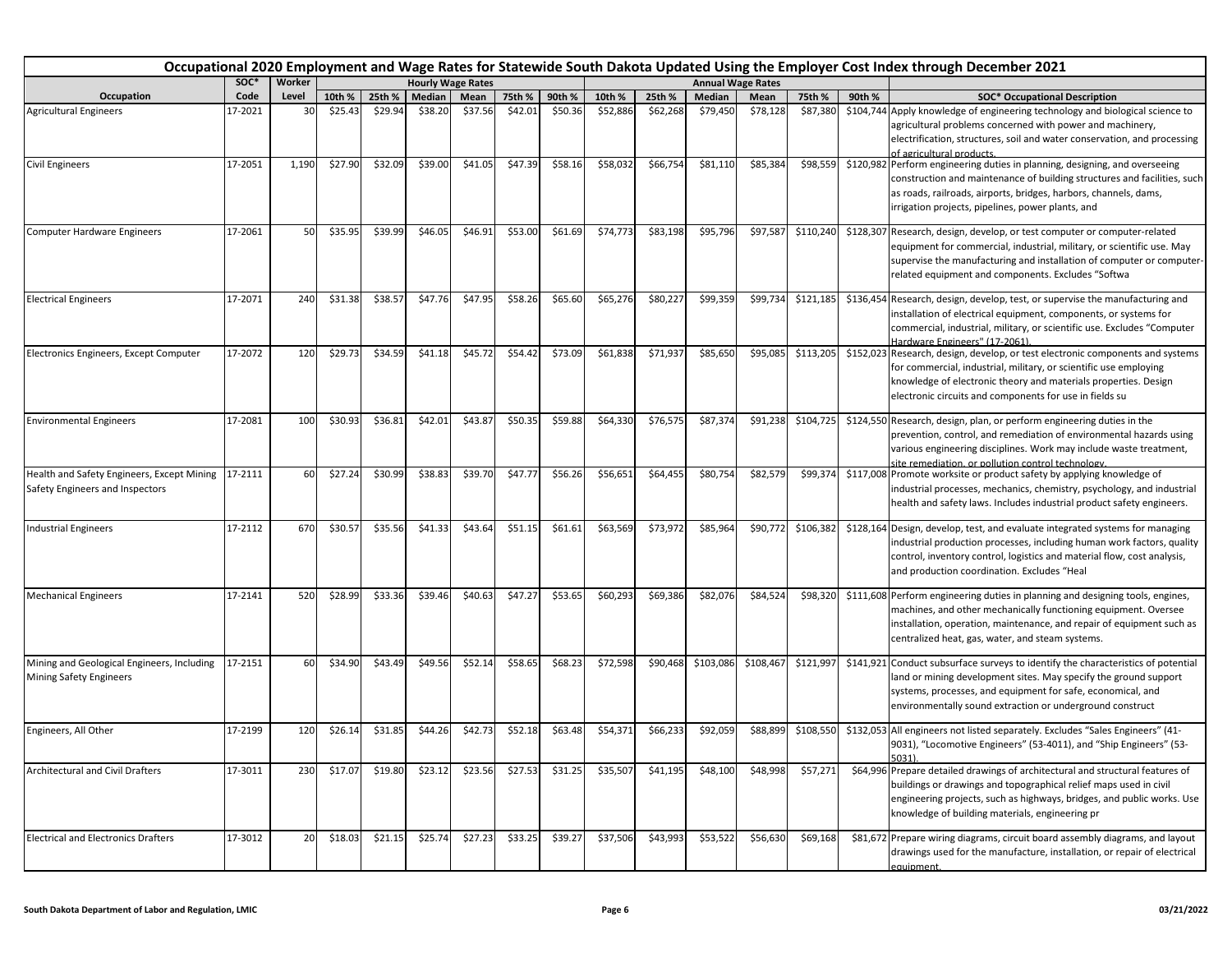|                                                                                          |         |        |         |         |         |                          |         |         |          |          |          |                          |          |          | Occupational 2020 Employment and Wage Rates for Statewide South Dakota Updated Using the Employer Cost Index through December 2021                                                                                                                                               |
|------------------------------------------------------------------------------------------|---------|--------|---------|---------|---------|--------------------------|---------|---------|----------|----------|----------|--------------------------|----------|----------|----------------------------------------------------------------------------------------------------------------------------------------------------------------------------------------------------------------------------------------------------------------------------------|
|                                                                                          | soc*    | Worker |         |         |         | <b>Hourly Wage Rates</b> |         |         |          |          |          | <b>Annual Wage Rates</b> |          |          |                                                                                                                                                                                                                                                                                  |
| Occupation                                                                               | Code    | Level  | 10th %  | 25th %  | Median  | Mean                     | 75th %  | 90th %  | 10th %   | 25th %   | Median   | Mean                     | 75th %   | 90th %   | <b>SOC* Occupational Description</b>                                                                                                                                                                                                                                             |
| <b>Mechanical Drafters</b>                                                               | 17-3013 | 180    | \$17.04 | \$18.7  | \$21.92 | \$22.62                  | \$25.81 | \$30.27 | \$35,456 | \$39,039 | \$45,603 | \$47,03                  | \$53,676 |          | \$62,954 Prepare detailed working diagrams of machinery and mechanical<br>devices, including dimensions, fastening methods, and other<br>engineering information.                                                                                                                |
| Civil Engineering Technologists and<br>Technicians                                       | 17-3022 | 410    | \$17.66 | \$20.77 | \$23.02 | \$23.22                  | \$25.53 | \$30.05 | \$36,736 | \$43,202 | \$47,879 | \$48,287                 | \$53,093 |          | \$62,499 Apply theory and principles of civil engineering in planning, designing,<br>and overseeing construction and maintenance of structures and<br>facilities under the direction of engineering staff or physical scientists.                                                |
| <b>Electrical and Electronic Engineering</b><br><b>Technologists and Technicians</b>     | 17-3023 | 110    | \$18.40 | \$25.16 | \$32.79 | \$30.80                  | \$36.84 | \$40.18 | \$38,256 | \$52,335 | \$68,207 | \$64,051                 | \$76,626 |          | \$83,581 Apply electrical and electronic theory and related knowledge, usually<br>under the direction of engineering staff, to design, build, repair, adjust,<br>and modify electrical components, circuitry, controls, and machinery<br>for subsequent evaluation and use by en |
| <b>Environmental Engineering Technologists</b><br>and Technicians                        | 17-3025 | 50     | \$16.34 | \$18.27 | \$21.29 | \$21.25                  | \$23.88 | \$25.42 | \$33,984 | \$37,991 | \$44,300 | \$44,208                 | \$49,658 |          | \$52,873 Apply theory and principles of environmental engineering to modify,<br>test, and operate equipment and devices used in the prevention,<br>control, and remediation of environmental problems, including waste<br>treatment and site remediation, under the direction of |
| Industrial Engineering Technologists and<br>Technicians                                  | 17-3026 | 200    | \$17.35 | \$19.72 | \$22.83 | \$23.02                  | \$25.67 | \$30.00 | \$36,090 | \$41,005 | \$47,482 | \$47,876                 | \$53,407 |          | \$62,403 Apply engineering theory and principles to problems of industrial<br>layout or manufacturing production, usually under the direction of<br>engineering staff. May perform time and motion studies on worker<br>operations in a variety of industries for purposes such  |
| Mechanical Engineering Technologists and<br>Technicians                                  | 17-3027 | 160    | \$15.96 | \$18.92 | \$23.28 | \$23.55                  | \$28.30 | \$32.17 | \$33,190 | \$39,349 | \$48,428 | \$48,993                 | \$58,868 |          | \$66,927 Apply theory and principles of mechanical engineering to modify,<br>develop, test, or adjust machinery and equipment under direction of<br>engineering staff or physical scientists.                                                                                    |
| Surveying and Mapping Technicians                                                        | 17-3031 | 170    | \$16.46 | \$17.70 | \$19.88 | \$20.49                  | \$23.31 | \$26.01 | \$34,240 | \$36,833 | \$41,335 | \$42,607                 | \$48,478 |          | \$54,090 Perform surveying and mapping duties, usually under the direction of<br>an engineer, surveyor, cartographer, or photogrammetrist, to obtain<br>data used for construction, mapmaking, boundary location, mining, or<br>other purposes. May calculate mapmaking informat |
| Calibration and Engineering Technologists<br>and Technicians, Except Drafters, All Other | 17-3098 |        | \$14.03 | \$17.93 | \$29.37 | \$27.76                  | \$34.72 | \$39.99 | \$29,182 | \$37,297 | \$61,088 | \$57,746                 | \$72,223 | \$83,196 |                                                                                                                                                                                                                                                                                  |
| <b>Animal Scientists</b>                                                                 | 19-1011 | 100    | \$19.89 | \$22.39 | \$25.95 | \$27.80                  | \$31.67 | \$39.13 | \$41,354 | \$46,572 | \$53,965 | \$57,82                  | \$65,875 |          | \$81,391 Conduct research in the genetics, nutrition, reproduction, growth, and<br>levelopment of domestic farm animals.                                                                                                                                                         |
| <b>Food Scientists and Technologists</b>                                                 | 19-1012 | 70     | \$23.96 | \$27.92 | \$32.21 | \$33.75                  | \$39.74 | \$47.44 | \$49,841 | \$58,062 | \$67,013 | \$70,195                 | \$82,673 |          | \$98,674 Use chemistry, microbiology, engineering, and other sciences to study<br>the principles underlying the processing and deterioration of foods;<br>analyze food content to determine levels of vitamins, fat, sugar, and<br>protein; discover new food sources; research  |
| Soil and Plant Scientists                                                                | 19-1013 | 540    | \$21.30 | \$24.95 | \$30.78 | \$31.89                  | \$38.02 | \$46.34 | \$44,323 | \$51,896 | \$64,015 | \$66,332                 | \$79,088 |          | \$96,370 Conduct research in breeding, physiology, production, yield, and<br>management of crops and agricultural plants or trees, shrubs, and<br>nursery stock, their growth in soils, and control of pests; or study the<br>chemical, physical, biological, and mineralogical  |
| Microbiologists                                                                          | 19-1022 | 50     | \$20.65 | \$22.59 | \$25.72 | \$28.99                  | \$30.17 | \$38.73 | \$42,970 | \$46,977 | \$53,504 | \$60,309                 | \$62,747 |          | \$80,560 Investigate the growth, structure, development, and other<br>characteristics of microscopic organisms, such as bacteria, algae, or<br>fungi. Includes medical microbiologists who study the relationship<br>between organisms and disease or the effects of antibiotics |
| Zoologists and Wildlife Biologists                                                       | 19-1023 | 160    | \$19.09 | \$22.90 | \$27.99 | \$28.62                  | \$31.30 | \$39.86 | \$39,699 | \$47,636 | \$58,225 | \$59,53                  | \$65,102 |          | \$82,899 Study the origins, behavior, diseases, genetics, and life processes of<br>animals and wildlife. May specialize in wildlife research and<br>management. May collect and analyze biological data to determine the<br>environmental effects of present and potential use o |
| Biological Scientists, All Other                                                         | 19-1029 | 140    | \$14.50 | \$26.70 | \$32.95 | \$32.39                  | \$40.02 | \$45.19 | \$30.166 | \$55,548 | \$68,529 | \$67,368                 | \$83,234 |          | \$93,993 All biological scientists not listed separately.                                                                                                                                                                                                                        |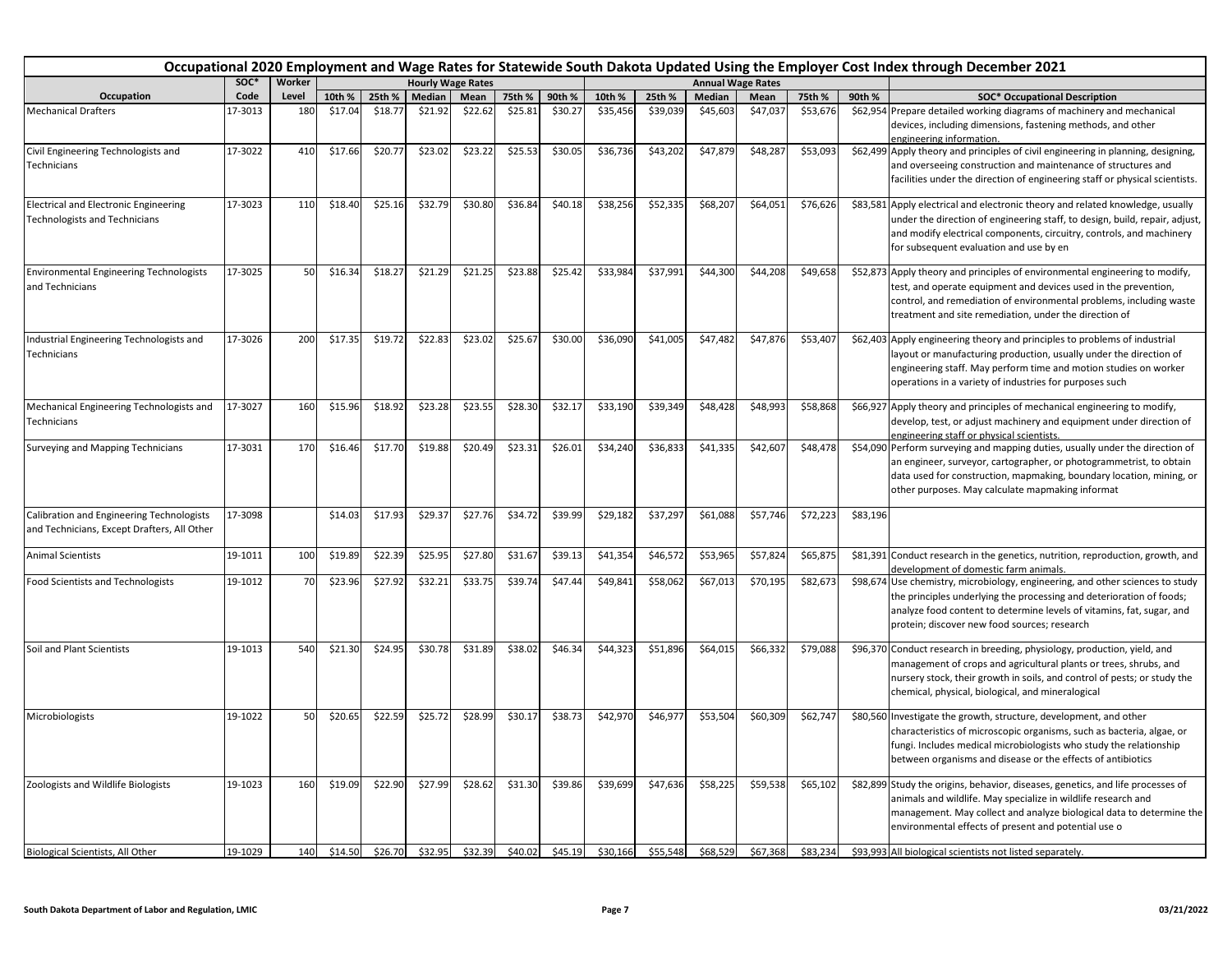|                                                                      | Occupational 2020 Employment and Wage Rates for Statewide South Dakota Updated Using the Employer Cost Index through December 2021<br><b>Hourly Wage Rates</b> |        |         |         |         |         |         |          |          |          |           |                          |           |        |                                                                                                                                                                                                                                                                                   |
|----------------------------------------------------------------------|----------------------------------------------------------------------------------------------------------------------------------------------------------------|--------|---------|---------|---------|---------|---------|----------|----------|----------|-----------|--------------------------|-----------|--------|-----------------------------------------------------------------------------------------------------------------------------------------------------------------------------------------------------------------------------------------------------------------------------------|
|                                                                      | SOC*                                                                                                                                                           | Worker |         |         |         |         |         |          |          |          |           | <b>Annual Wage Rates</b> |           |        |                                                                                                                                                                                                                                                                                   |
| Occupation                                                           | Code                                                                                                                                                           | Level  | 10th %  | 25th %  | Median  | Mean    | 75th %  | 90th %   | 10th %   | 25th %   | Median    | Mean                     | 75th %    | 90th % | <b>SOC* Occupational Description</b>                                                                                                                                                                                                                                              |
| <b>Conservation Scientists</b>                                       | 19-1031                                                                                                                                                        | 410    | \$18.32 | \$21.39 | \$26.71 | \$29.28 | \$36.62 | \$42.01  | \$38,111 | \$44,482 | \$55,55   | \$60,919                 | \$76,170  |        | \$87,378 Manage, improve, and protect natural resources to maximize their use<br>without damaging the environment. May conduct soil surveys and<br>develop plans to eliminate soil erosion or to protect rangelands. May<br>instruct farmers, agricultural production managers,   |
| Medical Scientists, Except Epidemiologists                           | 19-1042                                                                                                                                                        | 220    | \$20.95 | \$26.19 | \$35.40 | \$44.24 | \$53.08 | \$83.23  | \$43,562 | \$54,478 | \$73,623  | \$92,018                 | \$110,409 |        | \$173,136 Conduct research dealing with the understanding of human diseases<br>and the improvement of human health. Engage in clinical investigation,<br>research and development, or other related activities. Includes<br>physicians, dentists, public health specialists, phar |
| Physicists                                                           | 19-2012                                                                                                                                                        | 40     | \$17.34 | \$22.84 | \$32.51 | \$52.30 | \$80.79 | \$105.22 | \$36,049 | \$47,493 | \$67,61   | \$108,784                | \$168,045 |        | \$218,848 Conduct research into physical phenomena, develop theories on the<br>basis of observation and experiments, and devise methods to apply<br>physical laws and theories. Excludes "Biochemists and Biophysicists"<br>$(19-1021).$                                          |
| Atmospheric and Space Scientists                                     | 19-2021                                                                                                                                                        | 90     | \$26.70 | \$31.44 | \$42.61 | \$42.87 | \$53.74 | \$59.88  | \$55,546 | \$65,397 | \$88,618  | \$89,176                 | \$111,772 |        | \$124,547 Investigate atmospheric phenomena and interpret meteorological<br>data, gathered by surface and air stations, satellites, and radar to<br>prepare reports and forecasts for public and other uses. Includes<br>weather analysts and forecasters whose functions require |
| Chemists                                                             | 19-2031                                                                                                                                                        | 110    | \$18.26 | \$22.96 | \$28.90 | \$28.68 | \$33.34 | \$39.18  | \$37,991 | \$47,773 | \$60,108  | \$59,648                 | \$69,337  |        | \$81,485 Conduct qualitative and quantitative chemical analyses or experiments<br>in laboratories for quality or process control or to develop new<br>products or knowledge. Excludes "Biochemists and Biophysicists" (19-<br>1021) and "Geoscientists, Except Hydrologists and G |
| <b>Environmental Scientists and Specialists,</b><br>Including Health | 19-2041                                                                                                                                                        | 240    | \$21.40 | \$25.18 | \$29.41 | \$30.25 | \$34.27 | \$40.93  | \$44,501 | \$52,374 | \$61,17   | \$62,913                 | \$71,294  |        | \$85,136 Conduct research or perform investigation for the purpose of<br>identifying, abating, or eliminating sources of pollutants or hazards that<br>affect either the environment or public health. Using knowledge of<br>various scientific disciplines, may collect, synthe  |
| Geoscientists, Except Hydrologists and<br>Geographers                | 19-2042                                                                                                                                                        | 100    | \$27.87 | \$30.92 | \$35.58 | \$35.65 | \$39.96 | \$44.52  | \$57,963 | \$64,318 | \$74,011  | \$74,148                 | \$83,122  |        | \$92,601 Study the composition, structure, and other physical aspects of the<br>Earth. May use geological, physics, and mathematics knowledge in<br>exploration for oil, gas, minerals, or underground water; or in waste<br>disposal, land reclamation, or other environmental   |
| Hydrologists                                                         | 19-2043                                                                                                                                                        | 30     | \$21.84 | \$28.74 | \$36.82 | \$36.48 | \$41.32 | \$50.35  | \$45,419 | \$59,773 | \$76,598  | \$75,870                 | \$85,935  |        | \$104,733 Research the distribution, circulation, and physical properties of<br>underground and surface waters; and study the form and intensity of<br>precipitation and its rate of infiltration into the soil, movement through<br>the earth, and return to the ocean and atmos |
| Physical Scientists, All Other                                       | 19-2099                                                                                                                                                        | 20     | \$34.72 | \$46.47 | \$56.80 | \$55.29 | \$65.31 | \$70.75  | \$72,214 | \$96,669 | \$118,144 | \$115,016                | \$135,842 |        | \$147,154 All physical scientists not listed separately.                                                                                                                                                                                                                          |
| Economists                                                           | 19-3011                                                                                                                                                        | 20     |         |         |         |         |         |          |          |          |           |                          |           |        | Conduct research, prepare reports, or formulate plans to address<br>economic problems related to the production and distribution of goods<br>and services or monetary and fiscal policy. May collect and process<br>economic and statistical data using sampling techni           |
| Clinical, Counseling, and School<br>Psychologists                    | 19-3031                                                                                                                                                        | 210    | \$27.24 | \$29.94 | \$35.53 | \$39.43 | \$43.15 | \$56.97  | \$56,659 | \$62,266 | \$73,913  | \$82,020                 | \$89,761  |        | \$118,506 Diagnose and treat mental disorders; learning disabilities; and<br>cognitive, behavioral, and emotional problems, using individual, child,<br>family, and group therapies. May design and implement behavior<br>modification programs.                                  |
| Psychologists, All Other                                             | 19-3039                                                                                                                                                        | 30     | \$13.21 | \$38.73 | \$49.12 | \$44.99 | \$57.56 | \$59.88  | \$27,467 | \$80,557 | \$102,179 | \$93,586                 | \$119,738 |        | \$124,544 All psychologists not listed separately.                                                                                                                                                                                                                                |
| Sociologists                                                         | 19-3041                                                                                                                                                        |        | \$17.82 | \$25.95 | \$29.50 | \$31.27 | \$39.68 | \$49.36  | \$37,059 | \$53,972 | \$61,363  | \$65,030                 | \$82,536  |        | \$102,666 Study human society and social behavior by examining the groups and<br>social institutions that people form, as well as various social, religious,<br>political, and business organizations. May study the behavior and<br>interaction of groups, trace their origin an |
| Urban and Regional Planners                                          | 19-3051                                                                                                                                                        | 180    | \$23.18 | \$26.06 | \$31.00 | \$32.17 | \$37.69 | \$41.74  | \$48,213 | \$54,197 | \$64,477  | \$66,919                 | \$78,406  |        | \$86,805 Develop comprehensive plans and programs for use of land and<br>physical facilities of jurisdictions, such as towns, cities, counties, and<br>metropolitan areas.                                                                                                        |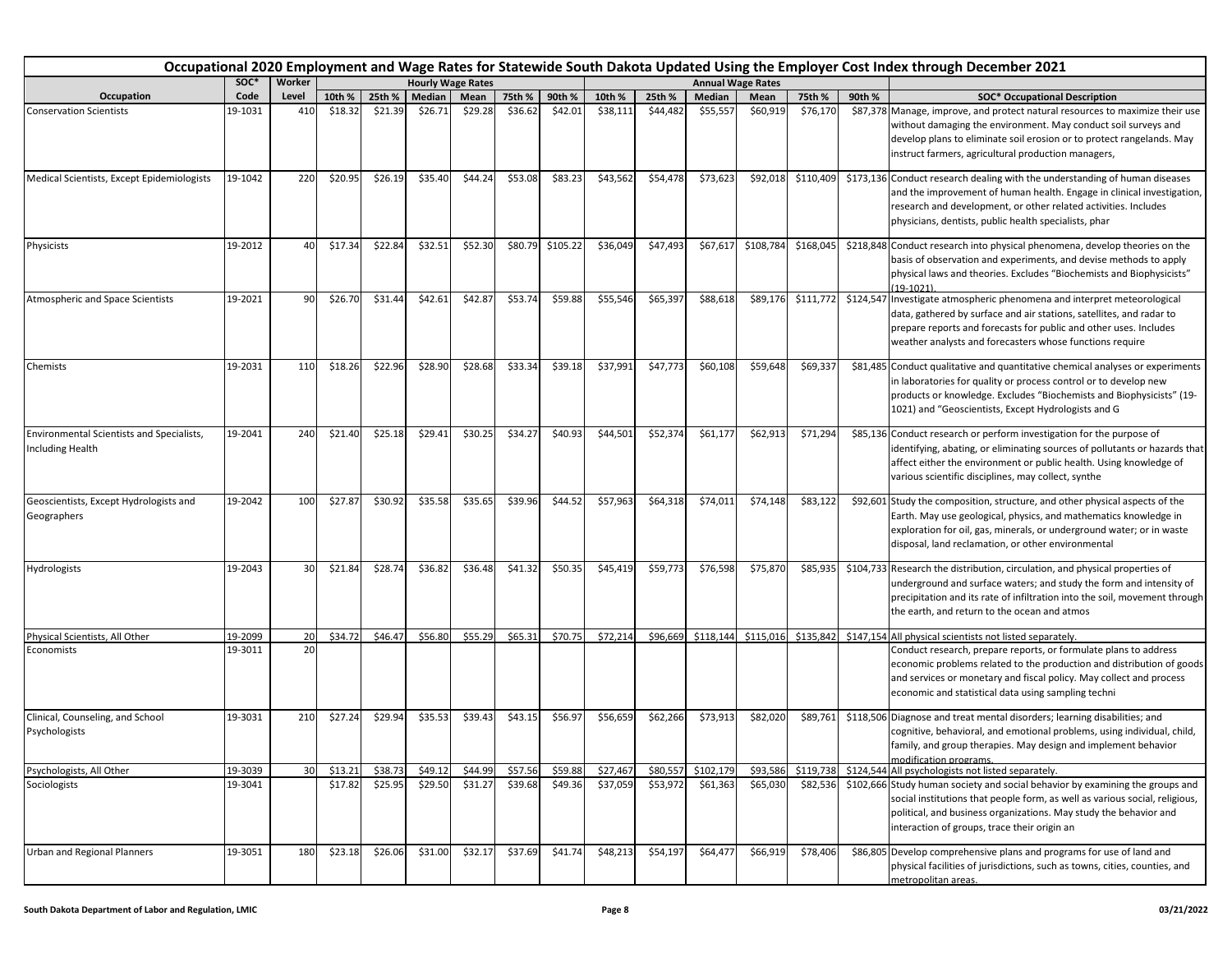|                                                                              | Occupational 2020 Employment and Wage Rates for Statewide South Dakota Updated Using the Employer Cost Index through December 2021 |        |         |         |         |                          |         |         |          |          |          |                          |          |          |                                                                                                                                                                                                                                                                                   |
|------------------------------------------------------------------------------|------------------------------------------------------------------------------------------------------------------------------------|--------|---------|---------|---------|--------------------------|---------|---------|----------|----------|----------|--------------------------|----------|----------|-----------------------------------------------------------------------------------------------------------------------------------------------------------------------------------------------------------------------------------------------------------------------------------|
|                                                                              | SOC*                                                                                                                               | Worker |         |         |         | <b>Hourly Wage Rates</b> |         |         |          |          |          | <b>Annual Wage Rates</b> |          |          |                                                                                                                                                                                                                                                                                   |
| Occupation                                                                   | Code                                                                                                                               | Level  | 10th %  | 25th %  | Median  | Mean                     | 75th %  | 90th %  | 10th %   | 25th %   | Median   | Mean                     | 75th %   | 90th %   | <b>SOC* Occupational Description</b>                                                                                                                                                                                                                                              |
| Anthropologists and Archeologists                                            | 19-3091                                                                                                                            | 60     | \$19.57 | \$22.90 | \$26.70 | \$28.83                  | \$34.01 | \$43.24 | \$40,719 | \$47,641 | \$55,545 | \$59,966                 | \$70,731 |          | \$89,942 Study the origin, development, and behavior of human beings. May<br>study the way of life, language, or physical characteristics of people in<br>various parts of the world. May engage in systematic recovery and<br>examination of material evidence, such as tools o  |
| Social Scientists and Related Workers, All<br>Other                          | 19-3099                                                                                                                            | 90     | \$26.71 | \$32.31 | \$37.69 | \$35.68                  | \$41.32 | \$44.10 | \$55,551 | \$67,205 | \$78,410 | \$74,205                 | \$85,937 |          | \$91,735 All social scientists and related workers not listed separately.                                                                                                                                                                                                         |
| Agricultural and Food Science Technicians                                    | 19-4010                                                                                                                            | 340    | \$10.36 | \$13.77 | \$17.13 | \$16.42                  | \$19.25 | \$20.66 | \$21,555 | \$28,629 | \$35,620 | \$34,163                 | \$40,030 | \$42,976 |                                                                                                                                                                                                                                                                                   |
| <b>Biological Technicians</b>                                                | 19-4021                                                                                                                            | 270    | \$12.95 | \$14.45 | \$17.58 | \$17.23                  | \$19.29 | \$22.17 | \$26,936 | \$30,063 | \$36,568 | \$35,833                 | \$40,112 |          | \$46,112 Assist biological and medical scientists. Set up, operate, and maintain<br>laboratory instruments and equipment, monitor experiments, collect<br>data and samples, make observations, and calculate and record results.<br>May analyze organic substances, such as bloo  |
| <b>Chemical Technicians</b>                                                  | 19-4031                                                                                                                            | 80     | \$14.00 | \$15.70 | \$19.47 | \$20.68                  | \$24.61 | \$29.99 | \$29,106 | \$32,644 | \$40,491 | \$43,026                 | \$51,185 |          | \$62,370 Conduct chemical and physical laboratory tests to assist scientists in<br>making qualitative and quantitative analyses of solids, liquids, and<br>gaseous materials for research and development of new products or<br>processes, quality control, maintenance of envir  |
| <b>Environmental Science and Protection</b><br>Technicians, Including Health | 19-4042                                                                                                                            | 90     | \$10.66 | \$12.24 | \$15.58 | \$15.39                  | \$18.18 | \$19.96 | \$22,158 | \$25,462 | \$32,405 | \$32,019                 | \$37,807 |          | \$41,509 Perform laboratory and field tests to monitor the environment and<br>investigate sources of pollution, including those that affect health,<br>under the direction of an environmental scientist, engineer, or other<br>specialist. May collect samples of gases, soil.   |
| Geological and Hydrologic Technicians                                        | 19-4045                                                                                                                            | 50     | \$13.01 | \$15.95 | \$20.24 | \$21.31                  | \$24.29 | \$30.27 | \$27,061 | \$33,171 | \$42,118 | \$44,335                 | \$50,519 | \$62,958 |                                                                                                                                                                                                                                                                                   |
| <b>Forest and Conservation Technicians</b>                                   | 19-4071                                                                                                                            | 350    | \$14.04 | \$15.76 | \$17.63 | \$20.19                  | \$24.02 | \$29.02 | \$29,196 | \$32,780 | \$36,667 | \$42,004                 | \$49,961 |          | \$60,356 Provide technical assistance regarding the conservation of soil, water,<br>forests, or related natural resources. May compile data pertaining to<br>size, content, condition, and other characteristics of forest tracts under<br>the direction of foresters, or train   |
| Life, Physical, and Social Science<br>Technicians. All Other                 | 19-4099                                                                                                                            | 30     | \$17.34 | \$21.83 | \$24.17 | \$26.73                  | \$29.37 | \$42.01 | \$36,058 | \$45,412 | \$50,28  | \$55,605                 | \$61,092 |          | \$87,370 All life, physical, and social science technicians not listed separately.                                                                                                                                                                                                |
| Occupational Health and Safety Specialists                                   | 19-5011                                                                                                                            | 100    | \$22.00 | \$30.40 | \$38.78 | \$38.28                  | \$46.03 | \$52.38 | \$45,756 | \$63,229 | \$80,648 | \$79,638                 | \$95,742 |          | \$108,949 Review, evaluate, and analyze work environments and design<br>programs and procedures to control, eliminate, and prevent disease or<br>injury caused by chemical, physical, and biological agents or ergonomic<br>factors. May conduct inspections and enforce adherenc |
| Occupational Health and Safety Technicians 19-5012                           |                                                                                                                                    |        | \$16.84 | \$18.29 | \$20.96 | \$23.52                  | \$25.11 | \$41.79 | \$35,037 | \$38,036 | \$43,600 | \$48,918                 | \$52,220 |          | \$86,932 Collect data on work environments for analysis by occupational health<br>and safety specialists. Implement and conduct evaluation of programs<br>designed to limit chemical, physical, biological, and ergonomic risks to<br>vorkers.                                    |
| Educational, Guidance, and Career<br><b>Counselors and Advisors</b>          | 21-1012                                                                                                                            | 760    | \$16.93 | \$18.99 | \$22.35 | \$22.72                  | \$25.72 | \$30.69 | \$35,212 | \$39,500 | \$46,502 | \$47,269                 | \$53,503 |          | \$63,836 Advise and assist students and provide educational and vocational<br>guidance services.                                                                                                                                                                                  |
| Marriage and Family Therapists                                               | 21-1013                                                                                                                            | 110    | \$15.13 | \$17.38 | \$20.53 | \$21.59                  | \$24.32 | \$27.92 | \$31,471 | \$36,141 | \$42,702 | \$44,897                 | \$50,591 |          | \$58,081 Diagnose and treat mental and emotional disorders, whether cognitive,<br>affective, or behavioral, within the context of marriage and family<br>systems. Apply psychotherapeutic and family systems theories and<br>techniques in the delivery of services to individua  |
| <b>Rehabilitation Counselors</b>                                             | 21-1015                                                                                                                            | 380    | \$16.89 | \$19.00 | \$22.07 | \$23.07                  | \$25.79 | \$31.27 | \$35,144 | \$39,521 | \$45,898 | \$47,977                 | \$53,634 |          | \$65,035 Counsel individuals to maximize the independence and employability<br>of persons coping with personal, social, and vocational difficulties that<br>result from birth defects, illness, disease, accidents, aging, or the stress<br>of daily life. Coordinate activities  |
| Substance abuse, behavioral disorder, and<br>mental health counselors        | 21-1018                                                                                                                            | 1,290  | \$15.84 | \$17.97 | \$21.14 | \$22.31                  | \$25.30 | \$31.23 | \$32,946 | \$37,358 | \$43,971 | \$46,405                 | \$52,626 | \$64,941 |                                                                                                                                                                                                                                                                                   |
| Child, Family, and School Social Workers                                     | 21-1021                                                                                                                            | 1,680  | \$15.16 | \$17.78 | \$20.86 | \$21.17                  | \$24.29 | \$28.63 | \$31,528 | \$36,970 | \$43,398 | \$44,037                 | \$50,514 |          | \$59,561 Provide social services and assistance to improve the social and<br>psychological functioning of children and their families and to<br>maximize the family well-being and the academic functioning of<br>children. May assist parents, arrange adoptions, and find fost  |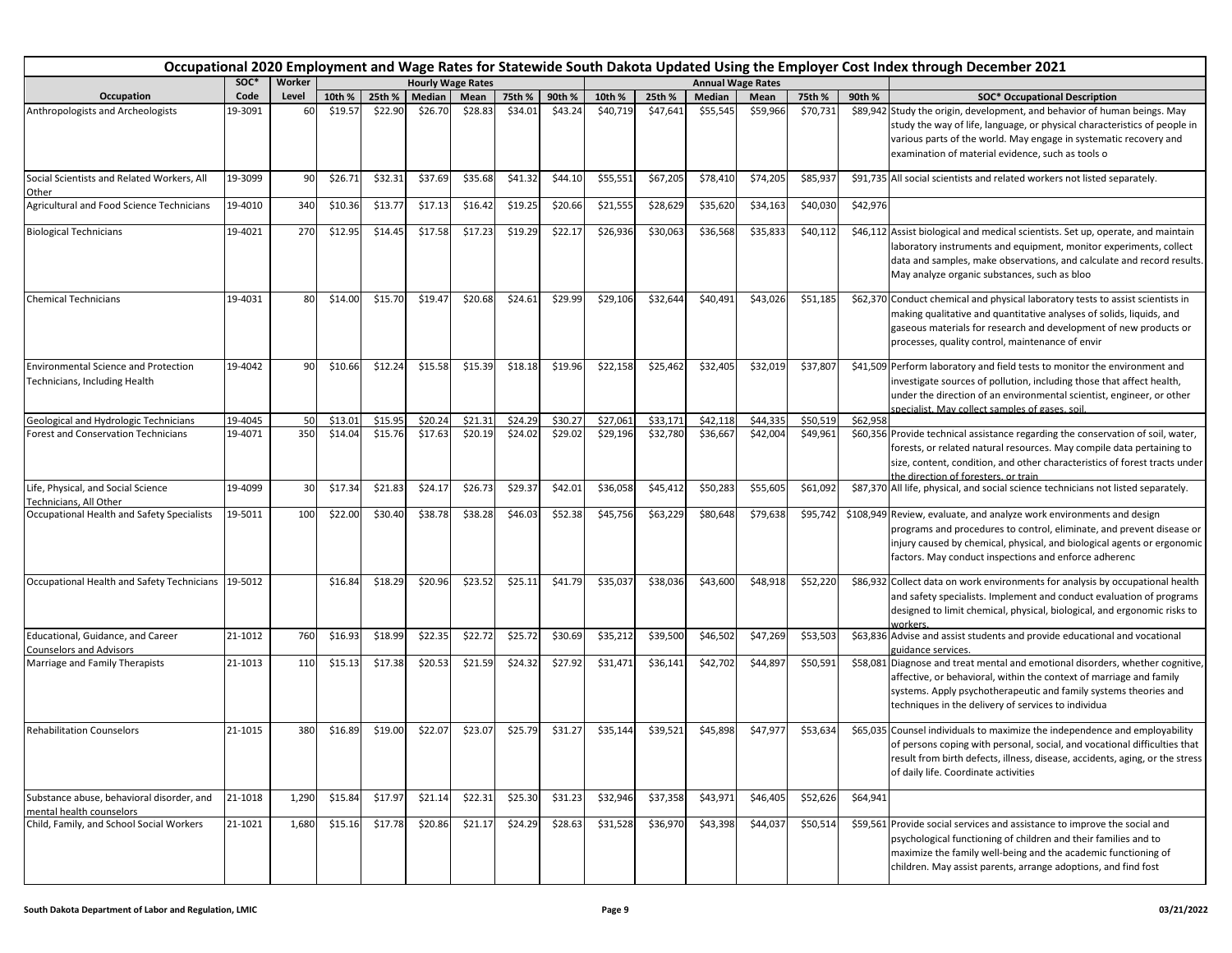|                                                       | Occupational 2020 Employment and Wage Rates for Statewide South Dakota Updated Using the Employer Cost Index through December 2021<br><b>Hourly Wage Rates</b> |        |         |         |         |         |         |         |          |          |           |                          |           |        |                                                                                                                                                                                                                                                                                   |
|-------------------------------------------------------|----------------------------------------------------------------------------------------------------------------------------------------------------------------|--------|---------|---------|---------|---------|---------|---------|----------|----------|-----------|--------------------------|-----------|--------|-----------------------------------------------------------------------------------------------------------------------------------------------------------------------------------------------------------------------------------------------------------------------------------|
|                                                       | SOC*                                                                                                                                                           | Worker |         |         |         |         |         |         |          |          |           | <b>Annual Wage Rates</b> |           |        |                                                                                                                                                                                                                                                                                   |
| Occupation                                            | Code                                                                                                                                                           | Level  | 10th %  | 25th %  | Median  | Mean    | 75th %  | 90th %  | 10th %   | 25th %   | Median    | Mean                     | 75th %    | 90th % | <b>SOC* Occupational Description</b>                                                                                                                                                                                                                                              |
| <b>Healthcare Social Workers</b>                      | 21-1022                                                                                                                                                        | 570    | \$16.63 | \$18.33 | \$21.67 | \$22.93 | \$26.51 | \$31.86 | \$34,594 | \$38,138 | \$45,088  | \$47,696                 | \$55,140  |        | \$66,264 Provide individuals, families, and groups with the psychosocial support<br>needed to cope with chronic, acute, or terminal illnesses. Services<br>include advising family caregivers. Provide patients with information<br>and counseling, and make referrals for other  |
| Mental Health and Substance Abuse Social<br>Workers   | 21-1023                                                                                                                                                        | 320    | \$15.70 | \$17.62 | \$20.81 | \$20.83 | \$24.27 | \$26.28 | \$32,658 | \$36,657 | \$43,295  | \$43,321                 | \$50,479  |        | \$54,668 Assess and treat individuals with mental, emotional, or substance<br>abuse problems, including abuse of alcohol, tobacco, and/or other<br>drugs. Activities may include individual and group therapy, crisis<br>intervention, case management, client advocacy, prevent  |
| Social Workers, All Other                             | 21-1029                                                                                                                                                        | 100    | \$27.60 | \$33.38 | \$39.86 | \$38.06 | \$42.01 | \$45.18 | \$57,416 | \$69,434 | \$82,893  | \$79,163                 | \$87,378  |        | \$93,983 All social workers not listed separately.                                                                                                                                                                                                                                |
| <b>Health Education Specialists</b>                   | 21-1091                                                                                                                                                        | 160    | \$17.01 | \$19.21 | \$25.36 | \$25.47 | \$30.87 | \$36.19 | \$35,380 | \$39,967 | \$52,73   | \$52,978                 | \$64,203  |        | \$75,277 Provide and manage health education programs that help individuals,<br>families, and their communities maximize and maintain healthy<br>lifestyles. Use data to identify community needs prior to planning,<br>implementing, monitoring, and evaluating programs design  |
| Social and Human Service Assistants                   | 21-1093                                                                                                                                                        | 800    | \$10.41 | \$11.46 | \$13.24 | \$13.77 | \$15.21 | \$16.60 | \$21,651 | \$23,829 | \$27,531  | \$28,641                 | \$31,647  |        | \$34,524 Assist other social and human service providers in providing client<br>services in a wide variety of fields, such as psychology, rehabilitation,<br>or social work, including support for families. May assist clients in<br>identifying and obtaining available benefi  |
| <b>Community Health Workers</b>                       | 21-1094                                                                                                                                                        | 30     | \$11.56 | \$15.32 | \$19.48 | \$20.59 | \$25.78 | \$31.31 | \$24,036 | \$31,857 | \$40,514  | \$42,831                 | \$53,628  |        | \$65,132 Promote health within a community by assisting individuals to adopt<br>healthy behaviors. Serve as an advocate for the health needs of<br>individuals by assisting community residents in effectively<br>communicating with healthcare providers or social service agen  |
| Clergy                                                | 21-2011                                                                                                                                                        | 160    | \$15.59 | \$18.53 | \$22.49 | \$23.85 | \$26.88 | \$34.49 | \$32,425 | \$38,552 | \$46,780  | \$49,602                 | \$55,921  |        | \$71,748 Conduct religious worship and perform other spiritual functions<br>associated with beliefs and practices of religious faith or denomination.<br>Provide spiritual and moral guidance and assistance to members.                                                          |
| Directors, Religious Activities and Education 21-2021 |                                                                                                                                                                | 20     | \$17.78 | \$20.05 | \$24.24 | \$25.22 | \$30.31 | \$33.46 | \$36,967 | \$41,724 | \$50,439  | \$52,470                 | \$63,041  |        | \$69,604 Coordinate or design programs and conduct outreach to promote the<br>religious education or activities of a denominational group. May<br>provide counseling, guidance, and leadership relative to marital,<br>health, financial, and religious problems.                 |
| Lawyers                                               | 23-1011                                                                                                                                                        | 890    | \$30.58 | \$36.95 | \$47.43 | \$56.50 | \$66.90 | \$93.93 | \$63,608 | \$76,860 | \$98,645  | \$117,524                | \$139,133 |        | \$195,370 Represent clients in criminal and civil litigation and other legal<br>proceedings, draw up legal documents, or manage or advise clients on<br>legal transactions. May specialize in a single area or may practice<br>proadly in many areas of law.                      |
| Judges, Magistrate Judges, and Magistrates            | 23-1023                                                                                                                                                        | 30     | \$30.61 | \$38.80 | \$52.28 | \$45.95 | \$53.36 | \$53.36 | \$63,670 | \$80,699 | \$108,748 | \$95,574                 | \$110,981 |        | \$110,987 Arbitrate, advise, adjudicate, or administer justice in a court of law.<br>May sentence defendant in criminal cases according to government<br>statutes or sentencing guidelines. May determine liability of defendant<br>in civil cases. May perform wedding ceremonie |
| Paralegals and Legal Assistants                       | 23-2011                                                                                                                                                        | 450    | \$19.03 | \$21.64 | \$24.64 | \$25.44 | \$29.36 | \$32.60 | \$39,566 | \$45,022 | \$51,252  | \$52,925                 | \$61,073  |        | \$67,805 Assist lawyers by investigating facts, preparing legal documents, or<br>researching legal precedent. Conduct research to support a legal<br>proceeding, to formulate a defense, or to initiate legal action. Excludes<br>"Legal Secretaries" (43-6012).                  |
| Title Examiners, Abstractors, and Searchers           | 23-2093                                                                                                                                                        | 130    | \$16.69 | \$18.42 | \$22.70 | \$25.72 | \$31.63 | \$39.75 | \$34,726 | \$38,314 | \$47,220  | \$53,507                 | \$65,790  |        | \$82,683 Search real estate records, examine titles, or summarize pertinent legal<br>or insurance documents or details for a variety of purposes. May<br>compile lists of mortgages, contracts, and other instruments pertaining<br>to titles by searching public and private re  |
| Legal Support Workers, All Other                      | 23-2099                                                                                                                                                        | 20     | \$21.83 | \$22.92 | \$24.74 | \$29.48 | \$26.93 | \$62.43 | \$45,407 | \$47,671 | \$51,460  | \$61,323                 | \$56,011  |        | \$129,855 All legal support workers not listed separately.                                                                                                                                                                                                                        |
| <b>Business Teachers, Postsecondary</b>               | 25-1011                                                                                                                                                        | 230    |         |         |         |         |         |         | \$47,901 | \$54,987 | \$66,115  | \$77,905                 | \$90,782  |        | \$131,366 Teach courses in business administration and management, such as<br>accounting, finance, human resources, labor and industrial relations,<br>marketing, and operations research. Includes both teachers primarily<br>engaged in teaching and those who do a combination |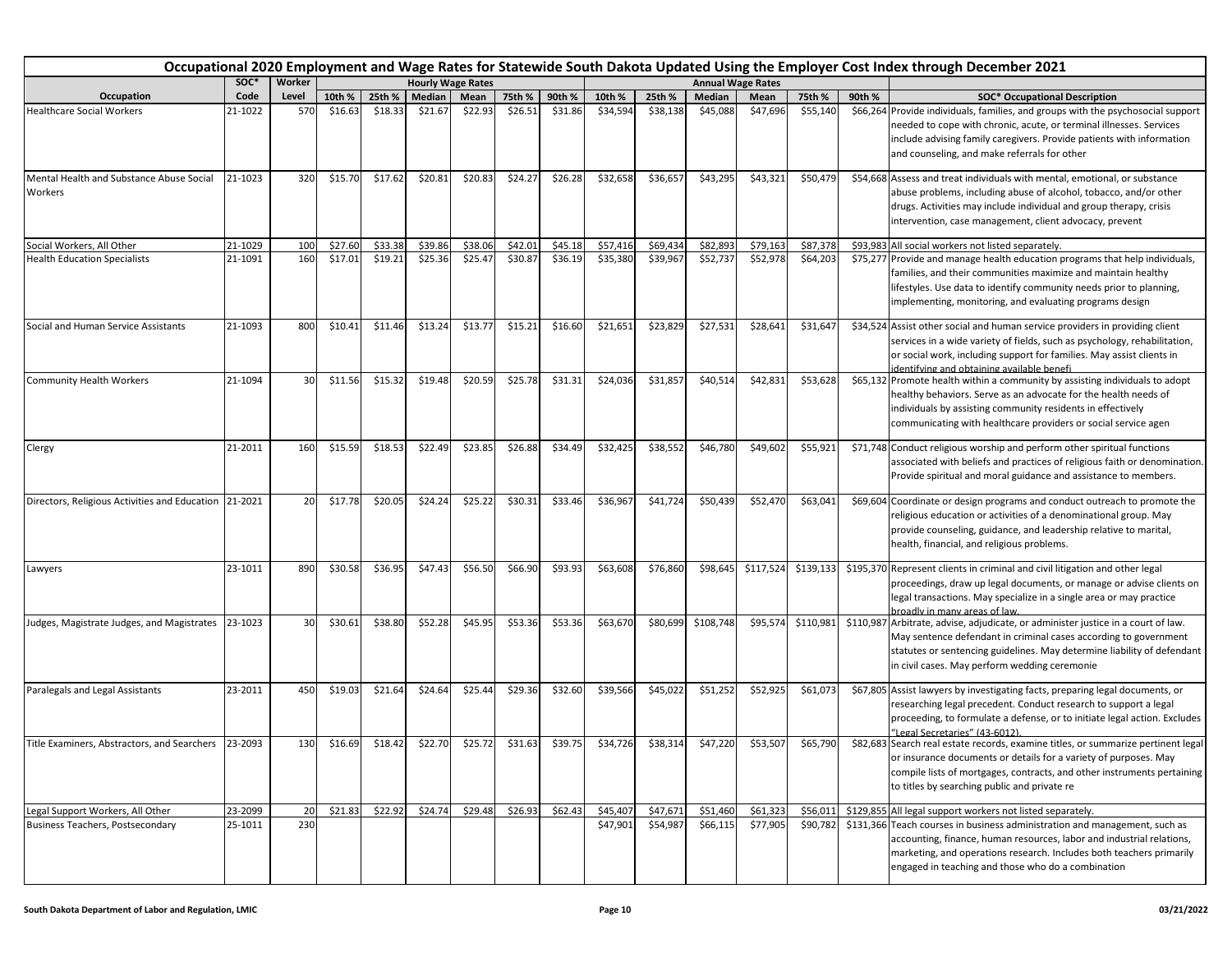|                                                                           | Occupational 2020 Employment and Wage Rates for Statewide South Dakota Updated Using the Employer Cost Index through December 2021 |        |        |        |                          |             |        |        |          |          |          |                          |           |        |                                                                                                                                                                                                                                                                                   |
|---------------------------------------------------------------------------|------------------------------------------------------------------------------------------------------------------------------------|--------|--------|--------|--------------------------|-------------|--------|--------|----------|----------|----------|--------------------------|-----------|--------|-----------------------------------------------------------------------------------------------------------------------------------------------------------------------------------------------------------------------------------------------------------------------------------|
|                                                                           | SOC*                                                                                                                               | Worker |        |        | <b>Hourly Wage Rates</b> |             |        |        |          |          |          | <b>Annual Wage Rates</b> |           |        |                                                                                                                                                                                                                                                                                   |
| Occupation                                                                | Code                                                                                                                               | Level  | 10th % | 25th % |                          | Median Mean | 75th % | 90th % | 10th %   | 25th %   | Median   | Mean                     | 75th %    | 90th % | <b>SOC* Occupational Description</b>                                                                                                                                                                                                                                              |
| Computer Science Teachers, Postsecondary                                  | 25-1021                                                                                                                            | 110    |        |        |                          |             |        |        | \$59,656 | \$68,873 | \$84,461 | \$87,625                 | \$104,240 |        | \$116,963 Teach courses in computer science. May specialize in a field of<br>computer science, such as the design and function of computers or<br>operations and research analysis. Includes both teachers primarily<br>engaged in teaching and those who do a combination of tea |
| Mathematical Science Teachers,<br>Postsecondary                           | 25-1022                                                                                                                            | 130    |        |        |                          |             |        |        | \$46,976 | \$53,383 | \$63,964 | \$69,393                 | \$80,669  |        | \$106,920 Teach courses pertaining to mathematical concepts, statistics, and<br>actuarial science and to the application of original and standardized<br>mathematical techniques in solving specific problems and situations.<br>Includes both teachers primarily engaged in teac |
| <b>Biological Science Teachers, Postsecondary</b>                         | 25-1042                                                                                                                            | 150    |        |        |                          |             |        |        | \$55,702 | \$66,922 | \$84,396 | \$87,090                 | \$106,595 |        | \$127,462 Teach courses in biological sciences. Includes both teachers primarily<br>engaged in teaching and those who do a combination of teaching and<br>research.                                                                                                               |
| Atmospheric, Earth, Marine, and Space<br>Sciences Teachers, Postsecondary | 25-1051                                                                                                                            | 30     |        |        |                          |             |        |        | \$59,096 | \$66,583 | \$79,881 | \$84,160                 | \$94,520  |        | \$113,417 Teach courses in the physical sciences, except chemistry and physics.<br>Includes both teachers primarily engaged in teaching, and those who<br>do a combination of teaching and research.                                                                              |
| Physics Teachers, Postsecondary                                           | 25-1054                                                                                                                            | 40     |        |        |                          |             |        |        | \$58,631 | \$72,208 | \$82,818 | \$82,848                 | \$94,978  |        | \$109,196 Teach courses pertaining to the laws of matter and energy. Includes<br>both teachers primarily engaged in teaching and those who do a<br>combination of teaching and research.                                                                                          |
| Economics Teachers, Postsecondary                                         | 25-1063                                                                                                                            | 50     |        |        |                          |             |        |        | \$49,336 | \$69,890 | \$94,684 | \$92,534                 | \$115,956 |        | \$133,819 Teach courses in economics. Includes both teachers primarily engaged<br>in teaching and those who do a combination of teaching and research.                                                                                                                            |
| Psychology Teachers, Postsecondary                                        | 25-1066                                                                                                                            | 70     |        |        |                          |             |        |        | \$50,906 | \$59,618 | \$70,334 | \$73,446                 | \$86,057  |        | \$103,782 Teach courses in psychology, such as child, clinical, and developmental<br>psychology, and psychological counseling. Includes both teachers<br>primarily engaged in teaching and those who do a combination of<br>teaching and research.                                |
| Sociology Teachers, Postsecondary                                         | 25-1067                                                                                                                            | 50     |        |        |                          |             |        |        | \$47,879 | \$54,847 | \$66,890 | \$69,277                 | \$79,933  |        | \$96,721 Teach courses in sociology. Includes both teachers primarily engaged in<br>teaching and those who do a combination of teaching and research.                                                                                                                             |
| Health Specialties Teachers, Postsecondary                                | 25-1071                                                                                                                            | 220    |        |        |                          |             |        |        | \$54,814 | \$60,481 | \$72,338 | \$83,619                 | \$99,436  |        | \$130,419 Teach courses in health specialties, in fields such as dentistry,<br>laboratory technology, medicine, pharmacy, public health, therapy, and<br>veterinary medicine. Excludes "Biological Science Teachers,<br>Postsecondary" (25-1042) and "Nursing Instructors and Tea |
| Nursing Instructors and Teachers,<br>Postsecondary                        | 25-1072                                                                                                                            | 270    |        |        |                          |             |        |        | \$54,949 | \$61,378 | \$71,532 | \$73,377                 | \$83,710  |        | \$97,015 Demonstrate and teach patient care in classroom and clinical units to<br>nursing students. Includes both teachers primarily engaged in teaching<br>and those who do a combination of teaching and research.                                                              |
| <b>Education Teachers, Postsecondary</b>                                  | 25-1081                                                                                                                            | 190    |        |        |                          |             |        |        | \$48,772 | \$56,574 | \$65,487 | \$67,619                 | \$76,467  |        | \$86,554 Teach courses pertaining to education, such as counseling, curriculum,<br>guidance, instruction, teacher education, and teaching English as a<br>second language. Includes both teachers primarily engaged in teaching<br>and those who do a combination of teaching an  |
| Criminal Justice and Law Enforcement<br>Teachers, Postsecondary           | 25-1111                                                                                                                            | 30     |        |        |                          |             |        |        | \$41,543 | \$54,650 | \$61,343 | \$70,415                 | \$68,737  |        | \$107,224 Teach courses in criminal justice, corrections, and law enforcement<br>administration. Includes both teachers primarily engaged in teaching<br>and those who do a combination of teaching and research.                                                                 |
| Social Work Teachers, Postsecondary                                       | 25-1113                                                                                                                            | 80     |        |        |                          |             |        |        | \$54,167 | \$59,937 | \$69,526 | \$72,854                 | \$84,642  |        | \$99,470 Teach courses in social work. Includes both teachers primarily engaged<br>in teaching and those who do a combination of teaching and research.                                                                                                                           |
| Art, Drama, and Music Teachers,<br>Postsecondary                          | 25-1121                                                                                                                            | 180    |        |        |                          |             |        |        | \$46,177 | \$50,812 | \$61,076 | \$64,976                 | \$76,655  |        | \$89,369 Teach courses in drama, music, and the arts including fine and applied<br>art, such as painting and sculpture, or design and crafts. Includes both<br>teachers primarily engaged in teaching and those who do a<br>combination of teaching and research.                 |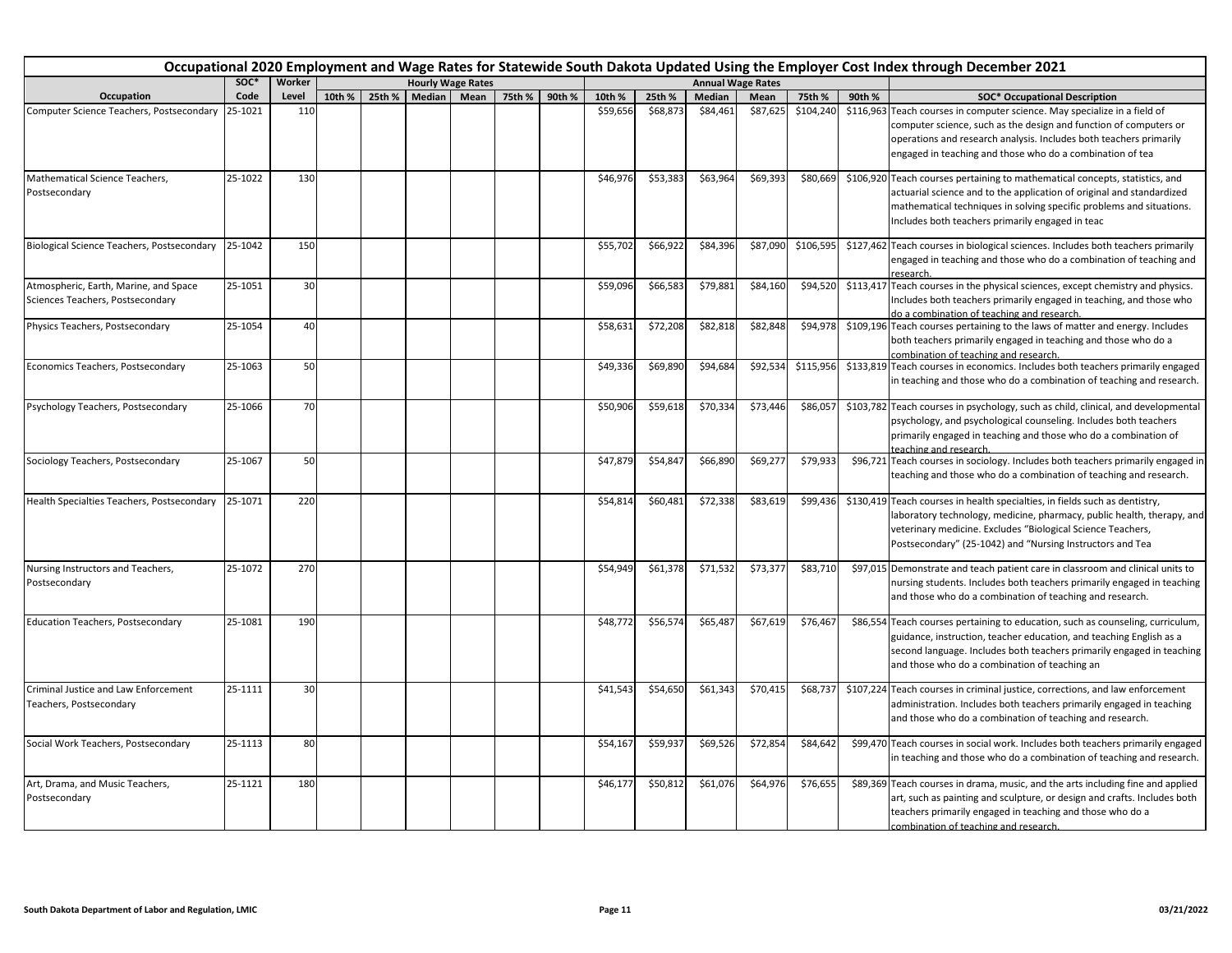|                                                                                  | Occupational 2020 Employment and Wage Rates for Statewide South Dakota Updated Using the Employer Cost Index through December 2021<br>Worker<br>SOC*<br><b>Hourly Wage Rates</b><br><b>Annual Wage Rates</b> |       |         |         |         |         |         |         |          |          |          |          |          |        |                                                                                                                                                                                                                                                                                   |
|----------------------------------------------------------------------------------|--------------------------------------------------------------------------------------------------------------------------------------------------------------------------------------------------------------|-------|---------|---------|---------|---------|---------|---------|----------|----------|----------|----------|----------|--------|-----------------------------------------------------------------------------------------------------------------------------------------------------------------------------------------------------------------------------------------------------------------------------------|
|                                                                                  |                                                                                                                                                                                                              |       |         |         |         |         |         |         |          |          |          |          |          |        |                                                                                                                                                                                                                                                                                   |
| Occupation                                                                       | Code                                                                                                                                                                                                         | Level | 10th %  | 25th %  | Median  | Mean    | 75th %  | 90th %  | 10th %   | 25th %   | Median   | Mean     | 75th %   | 90th % | <b>SOC* Occupational Description</b>                                                                                                                                                                                                                                              |
| Communications Teachers, Postsecondary                                           | 25-1122                                                                                                                                                                                                      | 80    |         |         |         |         |         |         | \$47,709 | \$55,892 | \$65,824 | \$66,754 | \$77,166 |        | \$86,287 Teach courses in communications, such as organizational<br>communications, public relations, radio/television broadcasting, and<br>journalism. Includes both teachers primarily engaged in teaching and<br>those who do a combination of teaching and research.          |
| English Language and Literature Teachers,<br>Postsecondary                       | 25-1123                                                                                                                                                                                                      | 150   |         |         |         |         |         |         | \$46,727 | \$53,746 | \$61,236 | \$63,050 | \$69,404 |        | \$83,871 Teach courses in English language and literature, including linguistics<br>and comparative literature. Includes both teachers primarily engaged<br>in teaching and those who do a combination of teaching and research.                                                  |
| Foreign Language and Literature Teachers,<br>Postsecondary                       | 25-1124                                                                                                                                                                                                      | 50    |         |         |         |         |         |         | \$46,236 | \$52,624 | \$62,486 | \$64,520 | \$74,559 |        | \$88,999 Teach languages and literature courses in languages other than English.<br>Includes teachers of American Sign Language (ASL). Includes both<br>teachers primarily engaged in teaching and those who do a<br>combination of teaching and research.                        |
| History Teachers, Postsecondary                                                  | 25-1125                                                                                                                                                                                                      | 40    |         |         |         |         |         |         | \$51,360 | \$61,256 | \$74,822 | \$78,190 | \$89,967 |        | \$107,252 Teach courses in human history and historiography. Includes both<br>teachers primarily engaged in teaching and those who do a<br>combination of teaching and research.                                                                                                  |
| Philosophy and Religion Teachers,<br>Postsecondary                               | 25-1126                                                                                                                                                                                                      | 30    |         |         |         |         |         |         | \$46,007 | \$57,140 | \$69,15  | \$75,138 | \$88,784 |        | \$114,241 Teach courses in philosophy, religion, and theology. Includes both<br>teachers primarily engaged in teaching and those who do a<br>combination of teaching and research.                                                                                                |
| Recreation and Fitness Studies Teachers,<br>Postsecondary                        | 25-1193                                                                                                                                                                                                      | 100   |         |         |         |         |         |         | \$44,602 | \$50,307 | \$59,851 | \$61,783 | \$70,669 |        | \$85,646 Teach courses pertaining to recreation, leisure, and fitness studies,<br>including exercise physiology and facilities management. Includes both<br>teachers primarily engaged in teaching and those who do a<br>combination of teaching and research.                    |
| Career/Technical Education Teachers,<br>Postsecondary                            | 25-1194                                                                                                                                                                                                      | 260   | \$19.96 | \$25.41 | \$30.54 | \$30.27 | \$36.28 | \$40.21 | \$41,508 | \$52,846 | \$63,536 | \$62,957 | \$75,467 |        | \$83,658 Teach vocational courses intended to provide occupational training<br>below the baccalaureate level in subjects such as construction,<br>mechanics/repair, manufacturing, transportation, or cosmetology,<br>primarily to students who have graduated from or left high  |
| Preschool Teachers, Except Special<br>Education                                  | 25-2011                                                                                                                                                                                                      | 1,260 | \$11.41 | \$13.27 | \$15.74 | \$16.40 | \$18.95 | \$22.27 | \$23,747 | \$27,602 | \$32,731 | \$34,113 | \$39,414 |        | \$46,317 Instruct preschool-aged students, following curricula or lesson plans, in<br>activities designed to promote social, physical, and intellectual growth.<br>Excludes "Special Education Teachers" (25-2050), "Substitute Teachers,<br>Short-Term" (25-3031), and "Childca  |
| Kindergarten Teachers, Except Special<br>Education                               | 25-2012                                                                                                                                                                                                      | 620   |         |         |         |         |         |         | \$35,307 | \$39,166 | \$45,689 | \$45,850 | \$52,164 |        | \$58,900 Teach academic and social skills to kindergarten students. Excludes<br>"Special Education Teachers" (25-2050) and "Substitute Teachers,<br>Short-Term" (25-3031).                                                                                                        |
| Elementary School Teachers, Except Special 25-2021<br>Education                  |                                                                                                                                                                                                              | 3,880 |         |         |         |         |         |         | \$35,243 | \$39,852 | \$46,907 | \$47,033 | \$53,540 |        | \$62,476 Teach academic and social skills to students at the elementary school<br>level. Excludes "Special Education Teachers" (25-2050) and "Substitute<br>Teachers, Short-Term" (25-3031).                                                                                      |
| Middle School Teachers, Except Special and 25-2022<br>Career/Technical Education |                                                                                                                                                                                                              | 1,800 |         |         |         |         |         |         | \$36,167 | \$41,021 | \$47,670 | \$47,854 | \$53,916 |        | \$62,990 Teach one or more subjects to students at the middle, intermediate, or<br>junior high school level. Excludes "Career/Technical Education<br>Teachers, Middle School" (25-2023), "Special Education Teachers" (25-<br>2050), and "Substitute Teachers, Short Term" (25-30 |
| Career/Technical Education Teachers,<br>Middle School                            | 25-2023                                                                                                                                                                                                      | 30    |         |         |         |         |         |         | \$38,716 | \$44,025 | \$48,106 | \$47,535 | \$52,187 |        | \$54,810 Teach occupational, vocational, career, or technical subjects to<br>students at the middle, intermediate, or junior high school level.<br>Excludes "Special Education Teachers" (25-2050) and "Substitute<br>Teachers. Short-Term" (25-3031).                            |
| Secondary School Teachers, Except Special<br>and Career/Technical Education      | 25-2031                                                                                                                                                                                                      | 3,090 |         |         |         |         |         |         | \$35,903 | \$40,596 | \$47,591 | \$48,100 | \$54,281 |        | \$64,130 Teach one or more subjects to students at the secondary school level.<br>Excludes "Career/Technical Education Teachers, Secondary School" (25-<br>2032), "Special Education Teachers" (25-2050), and "Substitute<br>Teachers. Short-Term" (25-3031).                     |
| Career/Technical Education Teachers,<br>Secondary School                         | 25-2032                                                                                                                                                                                                      | 300   |         |         |         |         |         |         | \$38,781 | \$44,412 | \$49,501 | \$51,616 | \$54,869 |        | \$67,191 Teach occupational, vocational, career, or technical subjects to<br>students at the secondary school level. Excludes "Special Education<br>Teachers" (25-2050), and "Substitute Teachers, Short-Term" (25-3031).                                                         |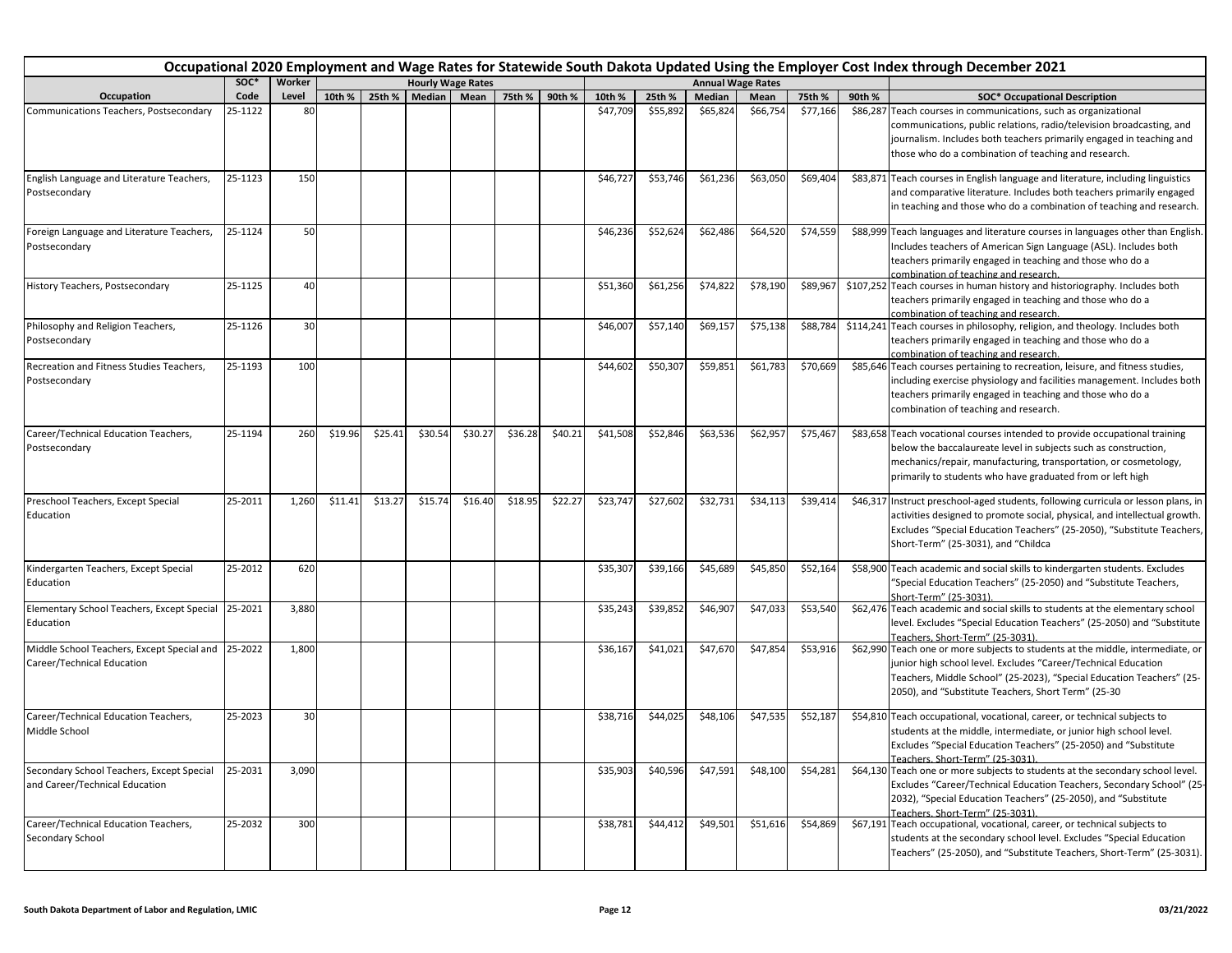|                                                                                                      |         |        |         |         |                          |         |         |               |          |          |                          |          |          |          | Occupational 2020 Employment and Wage Rates for Statewide South Dakota Updated Using the Employer Cost Index through December 2021                                                                                                                                                |
|------------------------------------------------------------------------------------------------------|---------|--------|---------|---------|--------------------------|---------|---------|---------------|----------|----------|--------------------------|----------|----------|----------|-----------------------------------------------------------------------------------------------------------------------------------------------------------------------------------------------------------------------------------------------------------------------------------|
|                                                                                                      | SOC*    | Worker |         |         | <b>Hourly Wage Rates</b> |         |         |               |          |          | <b>Annual Wage Rates</b> |          |          |          |                                                                                                                                                                                                                                                                                   |
| Occupation                                                                                           | Code    | Level  | 10th %  | 25th %  | Median Mean              |         |         | 75th % 90th % | 10th %   | 25th %   | Median                   | Mean     | 75th %   | 90th %   | <b>SOC* Occupational Description</b>                                                                                                                                                                                                                                              |
| Special Education Teachers, Preschool                                                                | 25-2051 |        |         |         |                          |         |         |               | \$30,066 | \$34,423 | \$38,468                 | \$39,724 | \$42,491 |          | \$53,199 Teach academic, social, and life skills to preschool-aged students with<br>learning, emotional, or physical disabilities. Includes teachers who<br>specialize and work with students who are blind or have visual<br>impairments; students who are deaf or have hearing  |
| Special Education Teachers, Kindergarten<br>and Elementary School                                    | 25-2052 | 710    |         |         |                          |         |         |               | \$36,221 | \$40,326 | \$47,244                 | \$47,858 | \$54,184 |          | \$63,532 Teach elementary school subjects to educationally and physically<br>handicapped students. Includes teachers who specialize and work with<br>audibly and visually handicapped students and those who teach basic<br>academic and life processes skills to the mentally i  |
| Special Education Teachers, Middle School                                                            | 25-2057 | 280    |         |         |                          |         |         |               | \$37,297 | \$42,911 | \$48,998                 | \$49,491 | \$55,313 |          | \$64,983 Teach academic, social, and life skills to middle school students with<br>learning, emotional, or physical disabilities. Includes teachers who<br>specialize and work with students who are blind or have visual<br>impairments; students who are deaf or have hearing   |
| Special Education Teachers, Secondary<br>School                                                      | 25-2058 | 460    |         |         |                          |         |         |               | \$36,476 | \$41,406 | \$48,642                 | \$49,148 | \$55,882 |          | \$64,967 Teach academic, social, and life skills to secondary school students<br>with learning, emotional, or physical disabilities. Includes teachers who<br>specialize and work with students who are blind or have visual<br>impairments; students who are deaf or have heari  |
| Special Education Teachers, All Other                                                                | 25-2059 | 10     |         |         |                          |         |         |               | \$59,254 | \$61,090 | \$61,106                 | \$68,534 | \$72,217 |          | \$80,653 All special education teachers not listed separately.                                                                                                                                                                                                                    |
| Adult Basic Education, Adult Secondary<br>Education, and English as a Second<br>Language Instructors | 25-3011 | 310    | \$14.01 | \$15.69 | \$18.87                  | \$20.91 | \$22.94 | \$35.02       | \$29,127 | \$32,619 | \$39,246                 | \$43,485 | \$47,715 |          | \$72,841 Teach or instruct out-of-school youths and adults in basic education,<br>literacy, or English as a Second Language classes, or in classes for<br>earning a high school equivalency credential.                                                                           |
| Self-Enrichment Teachers                                                                             | 25-3021 | 200    | \$13.74 | \$16.13 | \$18.55                  | \$20.76 | \$20.84 | \$31.43       | \$28,595 | \$33,550 | \$38,600                 | \$43,183 | \$43,344 |          | \$65,362 Teach or instruct individuals or groups for the primary purpose of self-<br>enrichment or recreation, rather than for an occupational objective,<br>educational attainment, competition, or fitness. Excludes "Coaches and<br>Scouts" (27-2022) and "Exercise Trainers a |
| Substitute Teachers, Short-Term                                                                      | 25-3031 | 1,180  | \$12.61 | \$13.49 | \$14.65                  | \$14.73 | \$15.81 | \$17.98       | \$26,228 | \$28,058 | \$30,475                 | \$30,632 | \$32,893 |          | \$37,383 Teach students on a short-term basis as a temporary replacement for a<br>regular classroom teacher, typically using the regular teacher's lesson<br>plan. Excludes long-term substitute teachers who perform all the<br>duties of a regular teacher; these teachers are  |
| Tutors and Teachers and Instructors, All<br>Other                                                    | 25-3097 | 260    |         |         |                          |         |         |               | \$29,145 | \$35,606 | \$42,624                 | \$48,598 | \$61,002 | \$72,892 |                                                                                                                                                                                                                                                                                   |
| Curators                                                                                             | 25-4012 | 70     | \$18.06 | \$20.14 | \$24.93                  | \$26.08 | \$31.11 | \$36.91       | \$37,554 | \$41,883 | \$51,854                 | \$54,250 | \$64,715 |          | \$76,758 Administer collections, such as artwork, collectibles, historic items, or<br>scientific specimens of museums or other institutions. May conduct<br>instructional, research, or public service activities of institution.                                                 |
| Museum Technicians and Conservators                                                                  | 25-4013 | 40     | \$11.69 | \$13.36 | \$15.28                  | \$17.16 | \$19.98 | \$26.20       | \$24,313 | \$27,774 | \$31,779                 | \$35,684 | \$41,570 |          | \$54,490 Restore, maintain, or prepare objects in museum collections for<br>storage, research, or exhibit. May work with specimens such as fossils,<br>skeletal parts, or botanicals; or artifacts, textiles, or art. May identify<br>and record objects or install and arrange   |
| Librarians and Media Collections Specialists                                                         | 25-4022 | 530    | \$13.83 | \$15.69 | \$19.80                  | \$21.42 | \$25.75 | \$31.95       | \$28,763 | \$32,635 | \$41,186                 | \$44,564 | \$53,556 |          | \$66,462 Administer and maintain libraries or collections of information, for<br>public or private access through reference or borrowing. Work in a<br>variety of settings, such as educational institutions, museums, and<br>corporations, and with various types of informatio  |
| Library Technicians                                                                                  | 25-4031 | 500    | \$10.24 | \$11.08 | \$12.46                  | \$14.02 | \$15.33 | \$20.29       | \$21,304 | \$23,034 | \$25,918                 | \$29,146 | \$31,878 |          | \$42,186 Assist librarians by helping readers in the use of library catalogs,<br>databases, and indexes to locate books and other materials; and by<br>answering questions that require only brief consultation of standard<br>reference. Compile records; sort and shelve books  |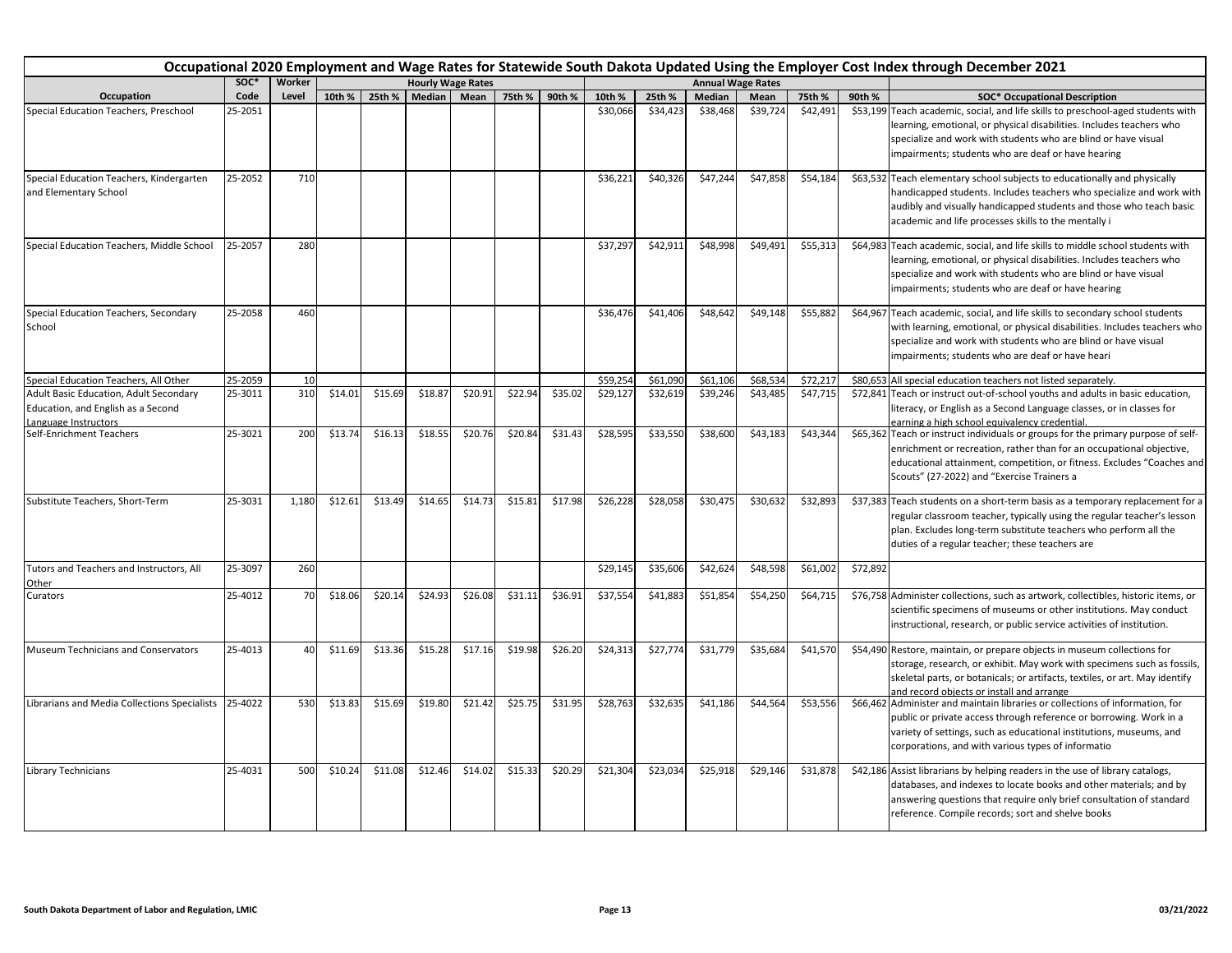|                                                                   | Occupational 2020 Employment and Wage Rates for Statewide South Dakota Updated Using the Employer Cost Index through December 2021<br>SOC*<br>Worker<br><b>Annual Wage Rates</b><br><b>Hourly Wage Rates</b> |       |         |         |         |         |         |         |          |          |               |          |          |          |                                                                                                                                                                                                                                                                                                                                 |
|-------------------------------------------------------------------|--------------------------------------------------------------------------------------------------------------------------------------------------------------------------------------------------------------|-------|---------|---------|---------|---------|---------|---------|----------|----------|---------------|----------|----------|----------|---------------------------------------------------------------------------------------------------------------------------------------------------------------------------------------------------------------------------------------------------------------------------------------------------------------------------------|
|                                                                   |                                                                                                                                                                                                              |       |         |         |         |         |         |         |          |          |               |          |          |          |                                                                                                                                                                                                                                                                                                                                 |
| Occupation                                                        | Code                                                                                                                                                                                                         | Level | 10th %  | 25th %  | Median  | Mean    | 75th %  | 90th %  | 10th %   | 25th %   | <b>Median</b> | Mean     | 75th %   | 90th %   | <b>SOC* Occupational Description</b>                                                                                                                                                                                                                                                                                            |
| Farm and Home Management Educators                                | 25-9021                                                                                                                                                                                                      | 50    | \$20.44 | \$24.76 | \$29.46 | \$29.16 | \$34.51 | \$39.55 | \$42,523 | \$51,501 | \$61,288      | \$60,654 | \$71,797 |          | \$82,280 Instruct and advise individuals and families engaged in agriculture,<br>agricultural-related processes, or home management activities.<br>Demonstrate procedures and apply research findings to advance<br>agricultural and home management activities. May develop edu                                                |
| <b>Instructional Coordinators</b>                                 | 25-9031                                                                                                                                                                                                      | 390   | \$21.25 | \$24.32 | \$29.52 | \$31.00 | \$36.18 | \$45.80 | \$44,203 | \$50,572 | \$61,390      | \$64,462 | \$75,264 |          | \$95,276 Develop instructional material, coordinate educational content, and<br>incorporate current technology into instruction in order to provide<br>guidelines to educators and instructors for developing curricula and<br>conducting courses. May train and coach teachers.                                                |
| Teaching Assistants, Postsecondary                                | 25-9044                                                                                                                                                                                                      | 270   |         |         |         |         |         |         | \$21,405 | \$27,131 | \$35,932      | \$37,290 | \$42,274 |          | \$58,989 Assist faculty or other instructional staff in postsecondary institutions<br>by performing instructional support activities, such as developing<br>teaching materials, leading discussion groups, preparing and giving<br>examinations, and grading examinations or pap                                                |
| Teaching Assistants, Except Postsecondary                         | 25-9045                                                                                                                                                                                                      | 3,770 |         |         |         |         |         |         | \$21,348 | \$23,439 | \$27,041      | \$27,865 | \$31,480 | \$35,732 |                                                                                                                                                                                                                                                                                                                                 |
| Educational Instruction and Library Workers, 25-9099<br>All Other |                                                                                                                                                                                                              | 110   | \$14.82 | \$17.78 | \$21.31 | \$20.41 | \$23.38 | \$23.39 | \$30,819 | \$36,968 | \$44,346      | \$42,447 | \$48,645 |          | \$48,659 All educational instruction and library workers not listed separately.                                                                                                                                                                                                                                                 |
| Art Directors                                                     | 27-1011                                                                                                                                                                                                      | 20    | \$26.17 | \$28.57 | \$31.83 | \$34.24 | \$41.25 | \$48.59 | \$54,416 | \$59,433 | \$66,189      | \$71,211 | \$85,806 |          | \$101,066 Formulate design concepts and presentation approaches for visual<br>productions and media, such as print, broadcasting, video, and film.<br>Direct workers engaged in artwork or layout design. Excludes "Set and<br>Exhibit Designers" (27-1027)                                                                     |
| <b>Craft Artists</b>                                              | 27-1012                                                                                                                                                                                                      | 50    | \$11.74 | \$13.41 | \$15.34 | \$16.29 | \$18.60 | \$22.07 | \$24,423 | \$27,900 | \$31,916      | \$33,878 | \$38,680 |          | \$45,902 Create or reproduce handmade objects for sale and exhibition using a<br>variety of techniques, such as welding, weaving, pottery, and<br>needlecraft.                                                                                                                                                                  |
| Special Effects Artists and Animators                             | 27-1014                                                                                                                                                                                                      | 40    | \$15.74 | \$18.31 | \$22.77 | \$25.18 | \$29.33 | \$38.81 | \$32,739 | \$38,097 | \$47,377      | \$52,378 | \$60,993 |          | \$80,711 Create special effects or animations using film, video, computers, or<br>other electronic tools and media for use in products, such as computer<br>games, movies, music videos, and commercials.                                                                                                                       |
| Artists and Related Workers, All Other                            | 27-1019                                                                                                                                                                                                      |       | \$10.65 | \$11.40 | \$12.66 | \$14.64 | \$15.38 | \$16.09 | \$22,153 | \$23,725 | \$26,346      | \$30,440 | \$31,989 |          | \$33,450 All artists and related workers not listed separately.                                                                                                                                                                                                                                                                 |
| <b>Commercial and Industrial Designers</b>                        | 27-1021                                                                                                                                                                                                      | 80    | \$16.63 | \$18.18 | \$21.28 | \$22.73 | \$26.32 | \$32.08 | \$34,584 | \$37,812 | \$44,260      | \$47,282 | \$54,750 |          | \$66,728 Design and develop manufactured products, such as cars, home<br>appliances, and children's toys. Combine artistic talent with research<br>on product use, marketing, and materials to create the most functional<br>and appealing product design.                                                                      |
| <b>Floral Designers</b>                                           | 27-1023                                                                                                                                                                                                      | 210   | \$11.34 | \$13.07 | \$14.99 | \$15.84 | \$18.29 | \$22.69 | \$23,595 | \$27,182 | \$31,185      | \$32,95  | \$38,037 |          | \$47,191 Design, cut, and arrange live, dried, or artificial flowers and foliage.                                                                                                                                                                                                                                               |
| <b>Graphic Designers</b>                                          | 27-1024                                                                                                                                                                                                      | 720   | \$13.20 | \$15.00 | \$18.30 | \$18.93 | \$22.66 | \$25.78 | \$27,460 | \$31,215 | \$38,065      | \$39,382 | \$47,141 |          | \$53,618 Design or create graphics to meet specific commercial or promotional<br>needs, such as packaging, displays, or logos. May use a variety of<br>mediums to achieve artistic or decorative effects. Excludes "Web and<br>Digital Interface Designers" (15-1255).                                                          |
| <b>Interior Designers</b>                                         | 27-1025                                                                                                                                                                                                      | 190   |         |         |         |         |         |         |          |          |               |          |          |          | Plan, design, and furnish the internal space of rooms or buildings.<br>Design interior environments or create physical layouts that are<br>practical, aesthetic, and conducive to the intended purposes. May<br>specialize in a particular field, style, or phase of in                                                         |
| Merchandise Displayers and Window                                 | 27-1026                                                                                                                                                                                                      | 400   | \$10.56 | \$11.35 | \$12.72 | \$13.98 | \$15.59 | \$19.11 | \$21,974 | \$23,600 | \$26,457      | \$29,061 | \$32,428 |          | \$39,755 Plan and erect commercial displays, such as those in windows and                                                                                                                                                                                                                                                       |
| <b>Trimmers</b><br>Actors                                         | 27-2011                                                                                                                                                                                                      | 30    | \$12.34 | \$13.67 | \$15.62 | \$17.23 | \$20.10 | \$24.19 |          |          |               |          |          |          | interiors of retail stores and at trade exhibitions.<br>Play parts in stage, television, radio, video, or film productions, or<br>other settings for entertainment, information, or instruction. Interpret<br>serious or comic role by speech, gesture, and body movement to<br>entertain or inform audience. May dance and sin |
| <b>Producers and Directors</b>                                    | 27-2012                                                                                                                                                                                                      | 140   | \$17.43 | \$22.20 | \$26.58 | \$29.48 | \$37.63 | \$46.79 | \$36,256 | \$46,172 | \$55,273      | \$61,330 | \$78,279 |          | \$97,329 Produce or direct stage, television, radio, video, or film productions for<br>entertainment, information, or instruction. Responsible for creative<br>decisions, such as interpretation of script, choice of actors or guests,<br>set design, sound, special effects, a                                                |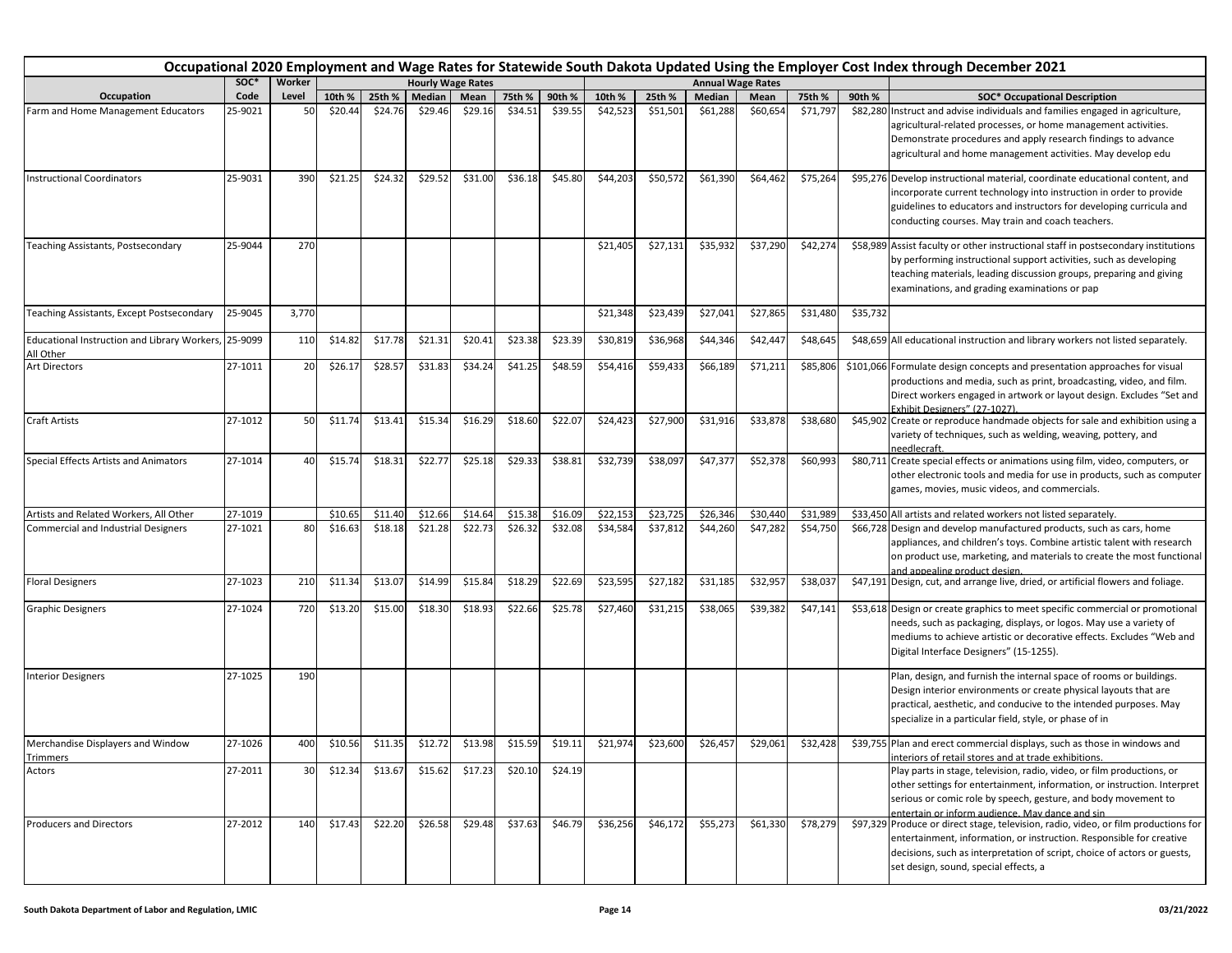|                                                                          | Occupational 2020 Employment and Wage Rates for Statewide South Dakota Updated Using the Employer Cost Index through December 2021 |        |         |               |         |                          |         |         |          |          |                          |          |          |        |                                                                                                                                                                                                                                                                                  |
|--------------------------------------------------------------------------|------------------------------------------------------------------------------------------------------------------------------------|--------|---------|---------------|---------|--------------------------|---------|---------|----------|----------|--------------------------|----------|----------|--------|----------------------------------------------------------------------------------------------------------------------------------------------------------------------------------------------------------------------------------------------------------------------------------|
|                                                                          | SOC*                                                                                                                               | Worker |         |               |         | <b>Hourly Wage Rates</b> |         |         |          |          | <b>Annual Wage Rates</b> |          |          |        |                                                                                                                                                                                                                                                                                  |
| Occupation                                                               | Code                                                                                                                               | Level  |         | 10th % 25th % | Median  | Mean I                   | 75th %  | 90th %  | 10th %   | 25th %   | <b>Median</b>            | Mean     | 75th %   | 90th % | <b>SOC* Occupational Description</b>                                                                                                                                                                                                                                             |
| <b>Coaches and Scouts</b>                                                | 27-2022                                                                                                                            | 890    |         |               |         |                          |         |         | \$26,851 | \$29,500 | \$34,308                 | \$41,604 | \$44,527 |        | \$64,141 Instruct or coach groups or individuals in the fundamentals of sports<br>for the primary purpose of competition. Demonstrate techniques and<br>methods of participation. May evaluate athletes' strengths and<br>weaknesses as possible recruits or to improve the athl |
| Umpires, Referees, and Other Sports<br>Officials                         | 27-2023                                                                                                                            | 20     |         |               |         |                          |         |         | \$27,288 | \$29,959 | \$34,721                 | \$34,001 | \$38,961 |        | \$41,505 Officiate at competitive athletic or sporting events. Detect infractions<br>of rules and decide penalties according to established regulations.<br>Includes all sporting officials, referees, and competition judges.                                                   |
| Choreographers                                                           | 27-2032                                                                                                                            | 160    | \$10.00 | \$11.53       | \$16.02 | \$16.39                  | \$20.12 | \$24.35 | \$20,792 | \$23,972 | \$33,333                 | \$34,101 | \$41,846 |        | \$50,656 Create new dance routines. Rehearse performance of routines. May<br>direct and stage presentations.                                                                                                                                                                     |
| Miscellaneous Entertainers and Performers,<br>Sports and Related Workers | 27-2090                                                                                                                            | 60     | \$10.88 | \$12.21       | \$16.79 | \$17.41                  | \$20.55 | \$25.42 |          |          |                          |          |          |        |                                                                                                                                                                                                                                                                                  |
| <b>Broadcast Announcers and Radio Disc</b><br>Jockeys                    | 27-3011                                                                                                                            | 270    | \$11.22 | \$13.03       | \$15.61 | \$16.26                  | \$19.30 | \$22.26 | \$23,344 | \$27,094 | \$32,468                 | \$33,835 | \$40,149 |        | \$46,300 Speak or read from scripted materials, such as news reports or<br>commercial messages, on radio, television, or other communications<br>media. May play and queue music, announce artist or title of<br>performance, identify station, or interview guests. Excludes "N |
| News Analysts, Reporters, and Journalists                                | 27-3023                                                                                                                            | 200    | \$12.86 | \$14.51       | \$17.29 | \$19.15                  | \$21.15 | \$26.66 | \$26.752 | \$30,186 | \$35.975                 | \$39.825 | \$43,991 |        | \$55,461 Narrate or write news stories, reviews, or commentary for print,<br>broadcast, or other communications media such as newspapers,<br>magazines, radio, or television. May collect and analyze information<br>through interview, investigation, or observation.           |
| <b>Public Relations Specialists</b>                                      | 27-3031                                                                                                                            | 480    | \$18.60 | \$21.84       | \$27.43 | \$28.64                  | \$33.78 | \$41.32 | \$38,673 | \$45,417 | \$57,048                 | \$59,570 | \$70,264 |        | \$85,934 Promote or create an intended public image for individuals, groups, or<br>organizations. May write or select material for release to various<br>communications media. May specialize in using social media.                                                             |
| Editors                                                                  | 27-3041                                                                                                                            | 120    | \$13.85 | \$19.93       | \$23.67 | \$24.28                  | \$28.75 | \$33.83 | \$28,810 | \$41,459 | \$49,221                 | \$50,494 | \$59,790 |        | \$70,375 Plan, coordinate, revise, or edit written material. May review proposals<br>and drafts for possible publication.                                                                                                                                                        |
| <b>Technical Writers</b>                                                 | 27-3042                                                                                                                            | 110    | \$16.62 | \$22.23       | \$27.31 | \$27.39                  | \$32.86 | \$38.46 | \$34,564 | \$46,232 | \$56,796                 | \$56,972 | \$68,358 |        | \$79,996 Write technical materials, such as equipment manuals, appendices, or<br>operating and maintenance instructions. May assist in layout work.                                                                                                                              |
| <b>Writers and Authors</b>                                               | 27-3043                                                                                                                            | 80     | \$14.94 | \$17.57       | \$21.83 | \$26.61                  | \$29.92 | \$45.71 | \$31,071 | \$36,534 | \$45,414                 | \$55,347 | \$62,235 |        | \$95,066 Originate and prepare written material, such as scripts, stories,<br>advertisements, and other material. Excludes "News Analysts,<br>Reporters, and Journalists" (27-3023), "Public Relations Specialists" (27<br>3031), and "Technical Writers" (27-3042).             |
| Interpreters and Translators                                             | 27-3091                                                                                                                            | 210    | \$15.05 | \$17.57       | \$20.92 | \$22.32                  | \$25.47 | \$30.70 | \$31,293 | \$36,537 | \$43,509                 | \$46,423 | \$52,990 |        | \$63,855 Interpret oral or sign language, or translate written text from one<br>anguage into another.                                                                                                                                                                            |
| Media and Communication Workers, All<br>Other                            | 27-3099                                                                                                                            | 20     | \$10.13 | \$11.91       | \$14.50 | \$14.99                  | \$16.58 | \$20.59 | \$21,067 | \$24,772 | \$30,155                 | \$31,196 | \$34,496 |        | \$42,838 All media and communication workers not listed separately.                                                                                                                                                                                                              |
| Audio and Video Technicians                                              | 27-4011                                                                                                                            | 50     | \$10.04 | \$11.26       | \$15.77 | \$16.35                  | \$19.59 | \$26.56 | \$20,870 | \$23,404 | \$32,797                 | \$33,996 | \$40,749 |        | \$55,260 Set up, maintain, and dismantle audio and video equipment, such as<br>microphones, sound speakers, connecting wires and cables, sound and<br>mixing boards, video cameras, video monitors and servers, and related<br>electronic equipment for live or recorded events, |
| <b>Broadcast Technicians</b>                                             | 27-4012                                                                                                                            | 110    | \$11.22 | \$12.84       | \$16.38 | \$18.18                  | \$22.86 | \$27.90 | \$23,338 | \$26,717 | \$34,070                 | \$37,813 | \$47,556 |        | \$58,037 Set up, operate, and maintain the electronic equipment used to<br>acquire, edit, and transmit audio and video for radio or television<br>programs. Control and adjust incoming and outgoing broadcast signals<br>to regulate sound volume, signal strength, and signal  |
| Sound Engineering Technicians                                            | 27-4014                                                                                                                            | 10     | \$18.28 | \$20.45       | \$22.66 | \$22.73                  | \$25.02 | \$28.36 | \$38,018 | \$42,550 | \$47,136                 | \$47,283 | \$52,035 |        | \$58,998 Assemble and operate equipment to record, synchronize, mix, edit, or<br>reproduce sound, including music, voices, or sound effects, for theater,<br>video, film, television, podcasts, sporting events, and other<br>productions. Excludes "Audio and Video Technicians |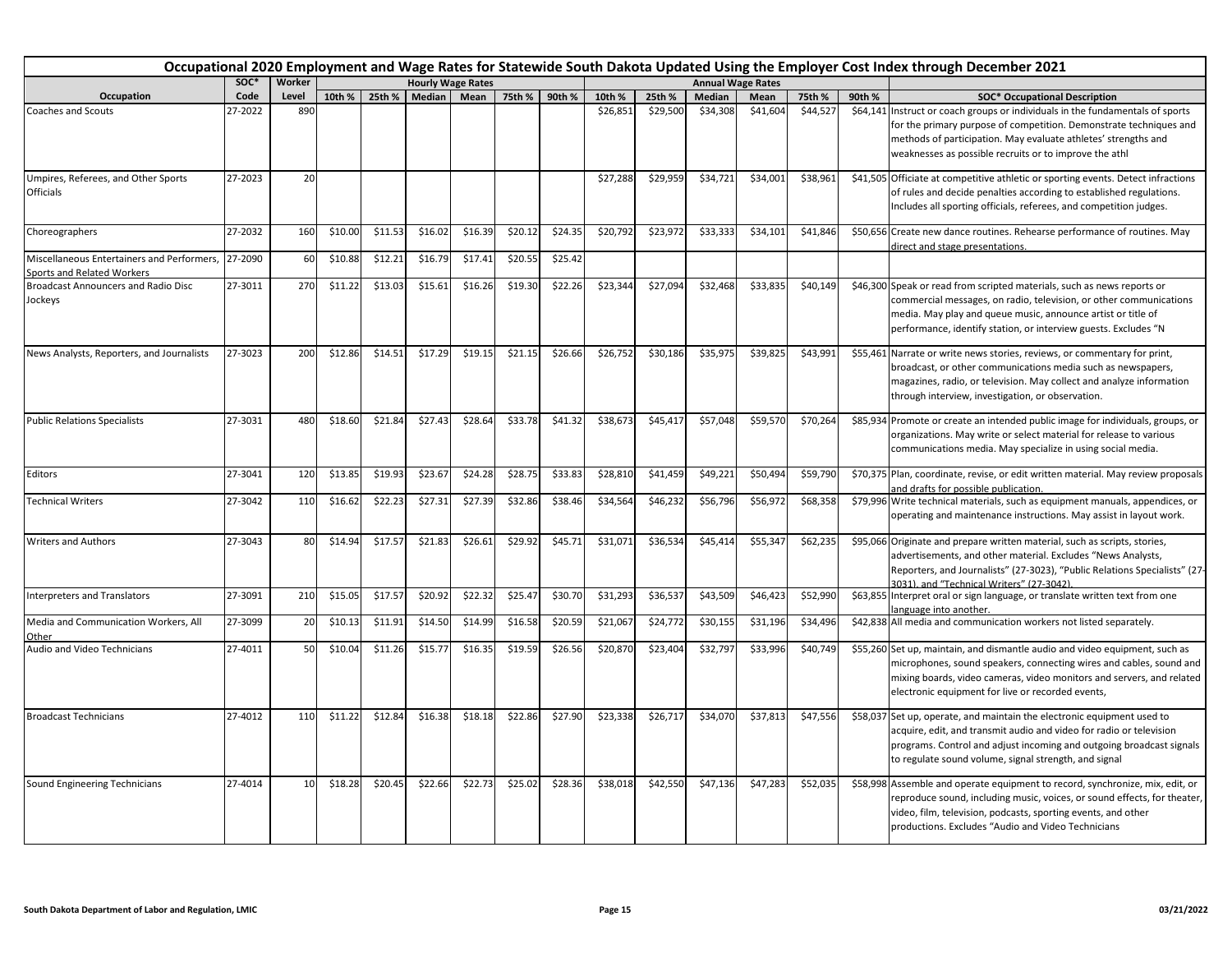|                                                                                     |         |                 |         |         |         |                          |          |          |           |           |           |                          |           |          | Occupational 2020 Employment and Wage Rates for Statewide South Dakota Updated Using the Employer Cost Index through December 2021                                                                                                                                                 |
|-------------------------------------------------------------------------------------|---------|-----------------|---------|---------|---------|--------------------------|----------|----------|-----------|-----------|-----------|--------------------------|-----------|----------|------------------------------------------------------------------------------------------------------------------------------------------------------------------------------------------------------------------------------------------------------------------------------------|
|                                                                                     | SOC*    | Worker          |         |         |         | <b>Hourly Wage Rates</b> |          |          |           |           |           | <b>Annual Wage Rates</b> |           |          |                                                                                                                                                                                                                                                                                    |
| Occupation                                                                          | Code    | Level           | 10th %  | 25th %  | Median  | Mean                     | 75th %   | 90th %   | 10th %    | 25th %    | Median    | Mean                     | 75th %    | 90th %   | <b>SOC* Occupational Description</b>                                                                                                                                                                                                                                               |
| Photographers                                                                       | 27-4021 | 110             | \$11.39 | \$13.21 | \$16.94 | \$16.69                  | \$19.36  | \$21.72  | \$23,700  | \$27,477  | \$35,220  | \$34,727                 | \$40,283  |          | \$45,187 Photograph people, landscapes, merchandise, or other subjects. May<br>use lighting equipment to enhance a subject's appearance. May use<br>editing software to produce finished images and prints. Includes<br>commercial and industrial photographers, scientific phot   |
| Camera Operators, Television, Video, and<br>Film                                    | 27-4031 | 50              | \$13.56 | \$15.39 | \$18.23 | \$18.45                  | \$21.28  | \$24.76  | \$28,199  | \$32,021  | \$37,914  | \$38,381                 | \$44,262  |          | \$51,495 Operate television, video, or film camera to record images or scenes<br>for television, video, or film productions.                                                                                                                                                       |
| Film and Video Editors                                                              | 27-4032 | 20              |         |         |         |                          |          |          |           |           |           |                          |           |          | Edit moving images on film, video, or other media. May work with a<br>producer or director to organize images for final production. May edit<br>or synchronize soundtracks with images. Excludes "Sound Engineering<br>Technicians" (27-4014).                                     |
| Lighting Technicians and Media and<br>Communication Equipment Workers, All<br>Other | 27-4098 | 40              | \$16.92 | \$19.02 | \$21.65 | \$21.97                  | \$23.90  | \$25.24  | \$35,189  | \$39,548  | \$45,025  | \$45,697                 | \$49,699  | \$52,503 |                                                                                                                                                                                                                                                                                    |
| Chiropractors                                                                       | 29-1011 | 190             | \$27.26 | \$29.80 | \$35.06 | \$42.23                  | \$44.53  | \$71.42  | \$56,700  | \$61,988  | \$72,934  | \$87,847                 | \$92,619  |          | \$148,564 Assess, treat, and care for patients by manipulation of spine and<br>musculoskeletal system. May provide spinal adjustment or address<br>sacral or pelvic misalignment.                                                                                                  |
| Dentists, General                                                                   | 29-1021 | 270             | \$46.26 | \$57.30 | \$96.03 | \$94.83                  |          |          | \$96.223  | \$119,189 | \$199,740 | \$197,242                |           |          | Examine, diagnose, and treat diseases, injuries, and malformations of<br>teeth and gums. May treat diseases of nerve, pulp, and other dental<br>tissues affecting oral hygiene and retention of teeth. May fit dental<br>appliances or provide preventive care. Exclude            |
| Oral and Maxillofacial Surgeons                                                     | 29-1022 |                 | \$99.70 |         |         | \$135.03                 |          |          | \$207,381 |           |           | \$280,854                |           |          | Perform surgery and related procedures on the hard and soft tissues of<br>the oral and maxillofacial regions to treat diseases, injuries, or defects.<br>May diagnose problems of the oral and maxillofacial regions. May<br>perform surgery to improve function or app            |
| Dentists, All Other Specialists                                                     | 29-1029 | 30              | \$75.43 | \$83.61 | \$92.54 | \$95.06                  | \$103.52 | \$116.10 | \$156,890 | \$173,923 | \$192,476 | \$197,717                | \$215,33  |          | \$241,494 All dentists not listed separately.                                                                                                                                                                                                                                      |
| <b>Dietitians and Nutritionists</b>                                                 | 29-1031 | 240             | \$21.30 | \$23.90 | \$27.89 | \$28.28                  | \$31.66  | \$37.71  | \$44,304  | \$49,702  | \$58,011  | \$58,819                 | \$65,857  |          | \$78,427 Plan and conduct food service or nutritional programs to assist in the<br>promotion of health and control of disease. May supervise activities of<br>a department providing quantity food services, counsel individuals, or<br>conduct nutritional research.              |
| Optometrists                                                                        | 29-1041 | 160             | \$34.26 | \$38.16 | \$45.04 | \$49.27                  | \$57.27  | \$71.21  | \$71,254  | \$79,356  | \$93,695  | \$102,475                | \$119,125 |          | \$148,127 Diagnose, manage, and treat conditions and diseases of the human eye<br>and visual system. Examine eyes and visual system, diagnose problems<br>or impairments, prescribe corrective lenses, and provide treatment.<br>May prescribe therapeutic drugs to treat specifi  |
| Pharmacists                                                                         | 29-1051 | 1,200           | \$49.37 | \$56.75 | \$62.25 | \$61.14                  | \$68.14  | \$76.01  | \$102,687 | \$118,036 | \$129,492 | \$127,183                | \$141,745 |          | \$158,103 Dispense drugs prescribed by physicians and other health practitioners<br>and provide information to patients about medications and their use.<br>May advise physicians and other health practitioners on the selection,<br>dosage, interactions, and side effects of m  |
| <b>Physician Assistants</b>                                                         | 29-1071 | 510             | \$43.62 | \$48.17 | \$54.48 | \$55.17                  | \$62.73  | \$68.88  | \$90,715  | \$100,199 | \$113,336 | \$114,752                | \$130,466 |          | \$143,268 Provide healthcare services typically performed by a physician, under<br>the supervision of a physician. Conduct complete physicals, provide<br>treatment, and counsel patients. May, in some cases, prescribe<br>medication. Must graduate from an accredited educatio  |
| Podiatrists                                                                         | 29-1081 | 10 <sup>1</sup> | \$60.25 | \$71.63 | \$83.02 | \$83.81                  | \$99.79  | \$107.07 | \$125,323 | \$148,983 | \$172,683 | \$174,330                | \$207.559 |          | \$222,698 Diagnose and treat diseases and deformities of the human foot.                                                                                                                                                                                                           |
| <b>Occupational Therapists</b>                                                      | 29-1122 | 390             | \$27.95 | \$31.62 | \$37.29 | \$37.65                  | \$43.50  | \$50.13  | \$58,144  | \$65,760  | \$77,545  | \$78,309                 | \$90,486  |          | \$104,267 Assess, plan, and organize rehabilitative programs that help build or<br>restore vocational, homemaking, and daily living skills, as well as<br>general independence, to persons with disabilities or developmental<br>delays. Use therapeutic techniques, adapt the in- |
| <b>Physical Therapists</b>                                                          | 29-1123 | 860             | \$29.29 | \$34.42 | \$39.87 | \$39.81                  | \$46.30  | \$51.25  | \$60,942  | \$71,591  | \$82,924  | \$82,790                 | \$96,320  |          | \$106,592 Assess, plan, organize, and participate in rehabilitative programs that<br>improve mobility, relieve pain, increase strength, and improve or<br>correct disabling conditions resulting from disease or injury.                                                           |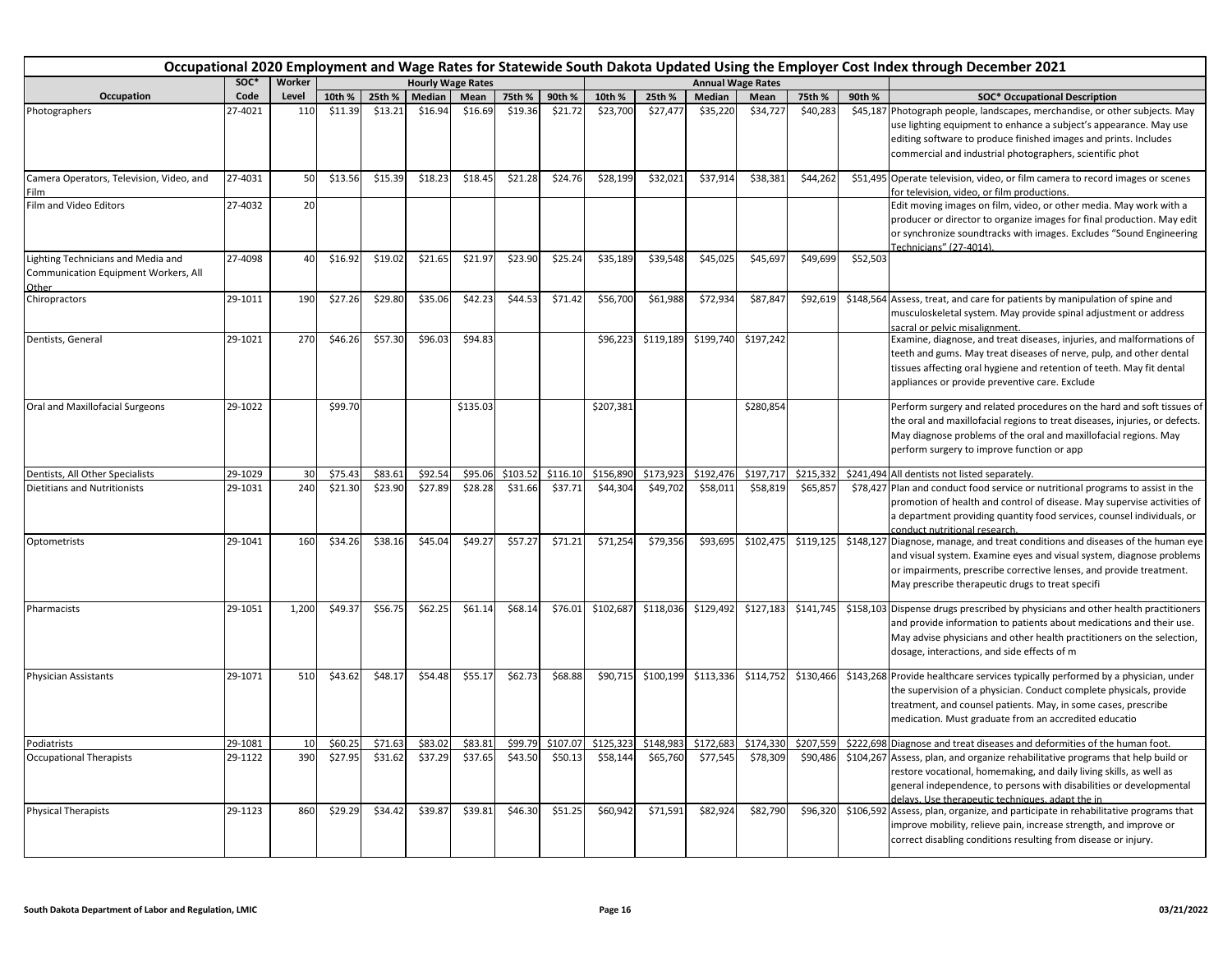|                                        |         |        |              |         |         |                          |          |         |           |           |           |                          |           |        | Occupational 2020 Employment and Wage Rates for Statewide South Dakota Updated Using the Employer Cost Index through December 2021                                                                                                                                                |
|----------------------------------------|---------|--------|--------------|---------|---------|--------------------------|----------|---------|-----------|-----------|-----------|--------------------------|-----------|--------|-----------------------------------------------------------------------------------------------------------------------------------------------------------------------------------------------------------------------------------------------------------------------------------|
|                                        | SOC*    | Worker |              |         |         | <b>Hourly Wage Rates</b> |          |         |           |           |           | <b>Annual Wage Rates</b> |           |        |                                                                                                                                                                                                                                                                                   |
| Occupation                             | Code    | Level  | 10th %       | 25th %  | Median  | Mean                     | 75th %   | 90th %  | 10th %    | 25th %    | Median    | Mean                     | 75th %    | 90th % | <b>SOC* Occupational Description</b>                                                                                                                                                                                                                                              |
| <b>Radiation Therapists</b>            | 29-1124 | 30     | \$34.43      | \$37.23 | \$41.94 | \$42.57                  | \$48.30  | \$52.28 | \$71,616  | \$77,436  | \$87,232  | \$88,532                 | \$100,473 |        | \$108,737 Provide radiation therapy to patients as prescribed by a radiation<br>oncologist according to established practices and standards. Duties<br>may include reviewing prescription and diagnosis; acting as liaison with<br>physician and supportive care personnel; prepa |
| <b>Recreational Therapists</b>         | 29-1125 | 20     | \$17.11      | \$18.74 | \$22.02 | \$27.33                  | \$35.55  | \$40.93 | \$35,610  | \$38,978  | \$45,794  | \$56,854                 | \$73,948  |        | \$85,126 Plan, direct, or coordinate medically-approved recreation programs for<br>patients in hospitals, nursing homes, or other institutions. Activities<br>include sports, trips, dramatics, social activities, and crafts. May assess<br>a patient condition and recommend a  |
| <b>Respiratory Therapists</b>          | 29-1126 | 330    | \$21.20      | \$23.25 | \$26.69 | \$27.06                  | \$30.83  | \$33.47 | \$44,087  | \$48,344  | \$55,510  | \$56,292                 | \$64,124  |        | \$69,622 Assess, treat, and care for patients with breathing disorders. Assume<br>primary responsibility for all respiratory care modalities, including the<br>supervision of respiratory therapy technicians. Initiate and conduct<br>therapeutic procedures; maintain patient   |
| Speech-Language Pathologists           | 29-1127 | 360    | \$19.84      | \$23.67 | \$28.66 | \$29.91                  | \$33.59  | \$42.44 | \$41,283  | \$49,223  | \$59,632  | \$62,232                 | \$69,868  |        | \$88,267 Assess and treat persons with speech, language, voice, and fluency<br>disorders. May select alternative communication systems and teach<br>their use. May perform research related to speech and language<br>problems.                                                   |
| Therapists, All Other                  | 29-1129 | 30     | \$10.92      | \$12.5  | \$20.79 | \$26.24                  | \$32.80  | \$40.86 | \$22,706  | \$26,153  | \$43,253  | \$54,585                 | \$68,217  |        | \$84,989 All therapists not listed separately.                                                                                                                                                                                                                                    |
| Veterinarians                          | 29-1131 | 430    | \$27.34      | \$30.87 | \$37.66 | \$44.13                  | \$47.49  | \$66.16 | \$56,881  | \$64,206  | \$78,350  | \$91,788                 | \$98,792  |        | \$137,608 Diagnose, treat, or research diseases and injuries of animals. Includes<br>veterinarians who conduct research and development, inspect<br>livestock, or care for pets and companion animals.                                                                            |
| <b>Registered Nurses</b>               | 29-1141 | 13,130 | \$22.49      | \$26.07 | \$30.29 | \$30.78                  | \$35.34  | \$40.33 | \$46,781  | \$54,228  | \$62,998  | \$64,004                 | \$73,522  |        | \$83,892 Assess patient health problems and needs, develop and implement<br>nursing care plans, and maintain medical records. Administer nursing<br>care to ill, injured, convalescent, or disabled patients. May advise<br>patients on health maintenance and disease preventio  |
| <b>Nurse Anesthetists</b>              | 29-1151 | 360    | \$77.95      | \$88.71 | \$96.93 | \$96.24                  | \$105.01 |         | \$162,133 | \$184,532 | \$201,597 | \$200,191                | \$218,420 |        | Administer anesthesia, monitor patient's vital signs, and oversee<br>patient recovery from anesthesia. May assist anesthesiologists,<br>surgeons, other physicians, or dentists. Must be registered nurses who<br>have specialized graduate education.                            |
| <b>Nurse Practitioners</b>             | 29-1171 | 590    | \$40.39      | \$45.69 | \$51.80 | \$52.04                  | \$59.52  | \$65.90 | \$84,010  | \$95,017  | \$107,746 | \$108,234                | \$123,804 |        | \$137,065 Diagnose and treat acute, episodic, or chronic illness, independently or<br>as part of a healthcare team. May focus on health promotion and<br>disease prevention. May order, perform, or interpret diagnostic tests<br>such as lab work and x rays. May prescribe medi |
| Audiologists                           | 29-1181 |        | \$33.96      | \$35.98 | \$39.19 | \$41.51                  | \$43.94  | \$56.97 | \$70,623  | \$74,853  | \$81,498  | \$86,338                 | \$91,409  |        | \$118,500 Assess and treat persons with hearing and related disorders. May fit<br>hearing aids and provide auditory training. May perform research<br>related to hearing problems.                                                                                                |
| Anesthesiologists                      | 29-1211 | 70     |              |         |         | \$147.25                 |          |         |           |           |           | \$306,289                |           |        | Administer anesthetics and analgesics for pain management prior to,<br>during, or after surgery.                                                                                                                                                                                  |
| <b>Family Medicine Physicians</b>      | 29-1215 | 340    | \$59.52      | \$86.03 |         | \$113.57                 |          |         | \$123,810 | \$178,935 |           | \$236,211                |           |        | Diagnose, treat, and provide preventive care to individuals and families<br>across the lifespan. May refer patients to specialists when needed for<br>further diagnosis or treatment. Excludes "General Internal Medicine<br>Physicians" (29-1216) and "Pediatricians,            |
| General Internal Medicine Physicians   | 29-1216 |        | 210 \$103.37 |         |         | \$144.54                 |          |         | \$215,023 |           |           | \$300,644                |           |        | Diagnose and provide nonsurgical treatment for a wide range of<br>diseases and injuries of internal organ systems. Provide care mainly for<br>adults and adolescents, and are based primarily in an outpatient care<br>setting. Excludes "Family Medicine Physicians" (           |
| <b>Obstetricians and Gynecologists</b> | 29-1218 | 70     | \$92.57      |         |         | \$136.85                 |          |         | \$192,543 |           |           | \$284,650                |           |        | Provide medical care related to pregnancy or childbirth. Diagnose,<br>treat, and help prevent diseases of women, particularly those affecting<br>the reproductive system. May also provide general care to women.<br>May perform both medical and gynecological surgery           |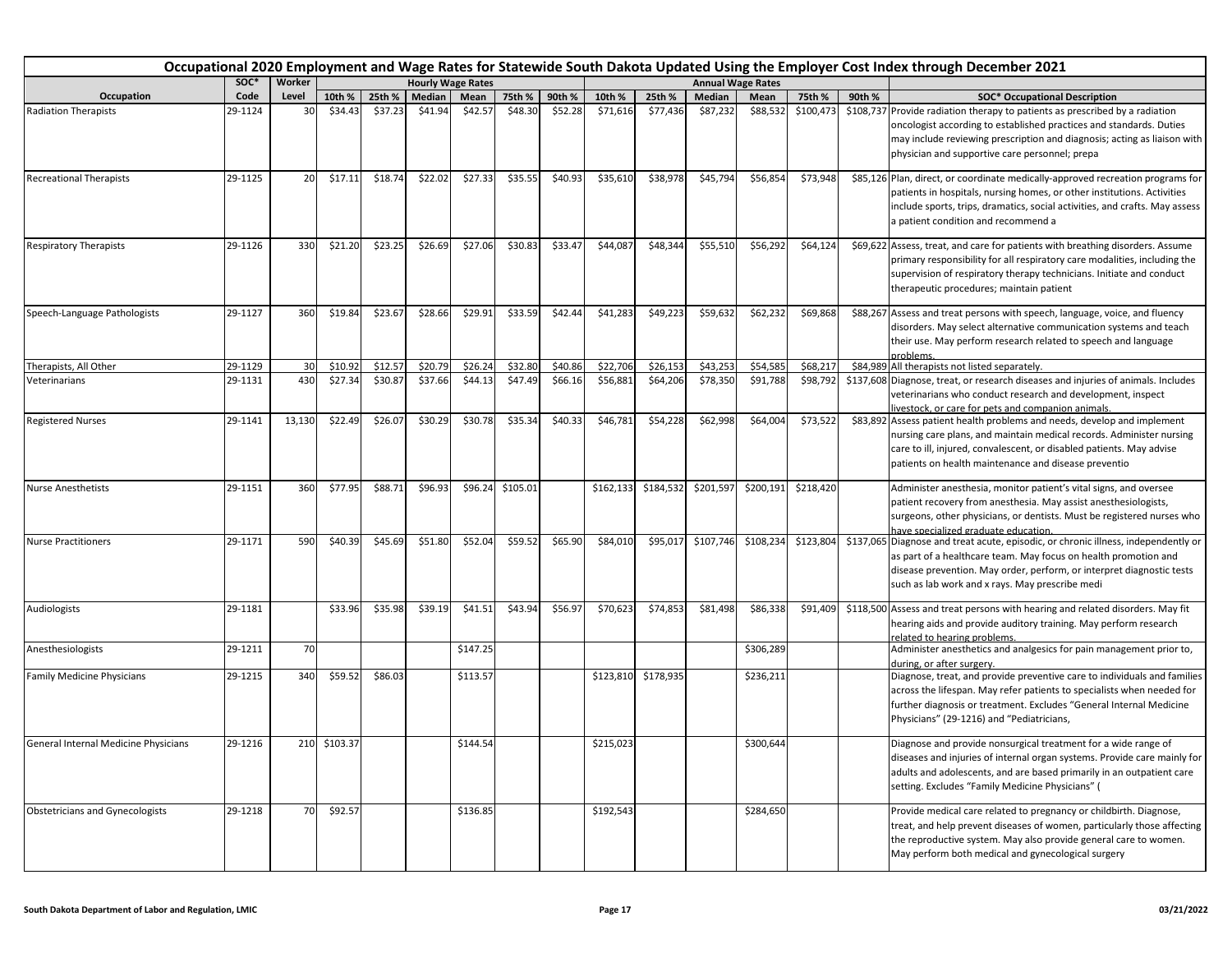|                                                                                  | Occupational 2020 Employment and Wage Rates for Statewide South Dakota Updated Using the Employer Cost Index through December 2021<br>soc*<br>Worker<br><b>Hourly Wage Rates</b><br><b>Annual Wage Rates</b> |                |          |         |          |          |         |               |           |           |           |           |          |          |                                                                                                                                                                                                                                                                                  |
|----------------------------------------------------------------------------------|--------------------------------------------------------------------------------------------------------------------------------------------------------------------------------------------------------------|----------------|----------|---------|----------|----------|---------|---------------|-----------|-----------|-----------|-----------|----------|----------|----------------------------------------------------------------------------------------------------------------------------------------------------------------------------------------------------------------------------------------------------------------------------------|
|                                                                                  |                                                                                                                                                                                                              |                |          |         |          |          |         |               |           |           |           |           |          |          |                                                                                                                                                                                                                                                                                  |
| Occupation                                                                       | Code                                                                                                                                                                                                         | Level          | 10th %   | 25th %  | Median   | Mean     |         | 75th % 90th % | 10th %    | 25th %    | Median    | Mean      | 75th %   | 90th %   | <b>SOC* Occupational Description</b>                                                                                                                                                                                                                                             |
| Pediatricians, General                                                           | 29-1221                                                                                                                                                                                                      | 3 <sup>c</sup> | \$81.12  | \$92.81 | \$103.78 | \$111.93 |         |               | \$168,736 | \$193,045 | \$215,868 | \$232,810 |          |          | Diagnose, treat, and help prevent diseases and injuries in children. May<br>refer patients to specialists for further diagnosis or treatment, as<br>needed. Excludes "Family Medicine Physicians" (29-1215) and "General<br>Internal Medicine Physicians" (29-1216).             |
| Physicians, All Other and Ophthalmologists,<br><b>Except Pediatric</b>           | 29-1228                                                                                                                                                                                                      | 390            | \$91.03  |         |          | \$135.85 |         |               | \$189,344 |           |           | \$282,557 |          |          |                                                                                                                                                                                                                                                                                  |
| Surgeons, Except Ophthalmologists                                                | 29-1248                                                                                                                                                                                                      | 270            | \$104.02 |         |          | \$146.77 |         |               | \$216,377 |           |           | \$305,269 |          |          |                                                                                                                                                                                                                                                                                  |
| <b>Dental Hygienists</b>                                                         | 29-1292                                                                                                                                                                                                      | 510            | \$29.38  | \$33.87 | \$37.55  | \$37.05  | \$40.91 | \$43.87       | \$61,112  | \$70,452  | \$78,101  | \$77,064  | \$85,095 |          | \$91,256 Administer oral hygiene care to patients. Assess patient oral hygiene<br>problems or needs and maintain health records. Advise patients on<br>oral health maintenance and disease prevention. May provide<br>advanced care such as providing fluoride treatment or admi |
| Acupuncturists and Healthcare Diagnosing<br>or Treating Practitioners, All Other | 29-1298                                                                                                                                                                                                      | 70             | \$26.61  | \$29.02 | \$34.16  | \$35.14  | \$38.85 | \$47.77       | \$55,341  | \$60,359  | \$71,037  | \$73,107  | \$80,806 | \$99,370 |                                                                                                                                                                                                                                                                                  |
| Clinical Laboratory Technologists and<br>Technicians                             | 29-2010                                                                                                                                                                                                      | 1,310          | \$14.42  | \$19.25 | \$24.28  | \$25.03  | \$30.44 | \$37.08       | \$29,996  | \$40,038  | \$50,496  | \$52,061  | \$63,303 | \$77,110 |                                                                                                                                                                                                                                                                                  |
| Cardiovascular Technologists and<br>Technicians                                  | 29-2031                                                                                                                                                                                                      | 240            | \$15.77  | \$20.76 | \$26.88  | \$27.56  | \$32.95 | \$39.27       | \$32,801  | \$43,182  | \$55,906  | \$57,327  | \$68,523 |          | \$81,686 Conduct tests on pulmonary or cardiovascular systems of patients for<br>diagnostic, therapeutic, or research purposes. May conduct or assist in<br>electrocardiograms, cardiac catheterizations, pulmonary functions,<br>lung capacity, and similar tests.              |
| Diagnostic Medical Sonographers                                                  | 29-2032                                                                                                                                                                                                      | 300            | \$24.14  | \$28.01 | \$32.71  | \$32.73  | \$38.03 | \$41.37       | \$50,219  | \$58,275  | \$68,034  | \$68,077  | \$79,100 |          | \$86,056 Produce ultrasonic recordings of internal organs for use by physicians.<br>Includes vascular technologists. Excludes "Cardiovascular Technologists<br>and Technicians" (29-2031).                                                                                       |
| Nuclear Medicine Technologists                                                   | 29-2033                                                                                                                                                                                                      | 140            | \$19.44  | \$25.44 | \$32.30  | \$32.84  | \$40.26 | \$47.97       | \$40,414  | \$52,914  | \$67,184  | \$68,309  | \$83,725 |          | \$99,797 Prepare, administer, and measure radioactive isotopes in therapeutic,<br>diagnostic, and tracer studies using a variety of radioisotope<br>equipment. Prepare stock solutions of radioactive materials and<br>calculate doses to be administered by radiologists. Subje |
| Radiologic Technologists and Technicians                                         | 29-2034                                                                                                                                                                                                      | 950            | \$19.88  | \$22.71 | \$26.73  | \$27.56  | \$31.66 | \$37.32       | \$41,337  | \$47,231  | \$55,600  | \$57,335  | \$65,837 |          | \$77,622 Take x-rays and CAT scans or administer nonradioactive materials into<br>patient's bloodstream for diagnostic or research purposes. Includes<br>radiologic technologists and technicians who specialize in other<br>scanning modalities. Excludes "Diagnostic Medical S |
| <b>Magnetic Resonance Imaging Technologists</b>                                  | 29-2035                                                                                                                                                                                                      | 130            | \$22.57  | \$27.12 | \$30.19  | \$29.94  | \$33.30 | \$38.31       | \$46,956  | \$56,423  | \$62,793  | \$62,273  | \$69,245 |          | \$79,702 Operate Magnetic Resonance Imaging (MRI) scanners. Monitor patient<br>safety and comfort, and view images of area being scanned to ensure<br>quality of pictures. May administer gadolinium contrast dosage<br>intravenously. May interview patient, explain MRI proced |
| <b>Emergency Medical Technicians and</b><br>Paramedics                           | 29-2040                                                                                                                                                                                                      | 990            | \$11.41  | \$13.48 | \$16.30  | \$16.72  | \$19.60 | \$23.26       | \$23,745  | \$28,053  | \$33,890  | \$34,770  | \$40,769 | \$48,385 |                                                                                                                                                                                                                                                                                  |
| <b>Pharmacy Technicians</b>                                                      | 29-2052                                                                                                                                                                                                      | 1,290          | \$13.89  | \$15.54 | \$17.79  | \$18.09  | \$20.14 | \$23.59       | \$28,891  | \$32,316  | \$37,005  | \$37,625  | \$41,882 |          | \$49,066 Prepare medications under the direction of a pharmacist. May<br>measure, mix, count out, label, and record amounts and dosages of<br>medications according to prescription orders.                                                                                      |
| <b>Surgical Technologists</b>                                                    | 29-2055                                                                                                                                                                                                      | 730            | \$16.79  | \$18.79 | \$22.20  | \$22.56  | \$25.78 | \$30.46       | \$34,918  | \$39,102  | \$46,177  | \$46,932  | \$53,613 |          | \$63,363 Assist in operations, under the supervision of surgeons, registered<br>nurses, or other surgical personnel. May help set up operating room,<br>prepare and transport patients for surgery, adjust lights and<br>equipment, pass instruments and other supplies to surge |
| Veterinary Technologists and Technicians                                         | 29-2056                                                                                                                                                                                                      | 240            | \$13.61  | \$15.51 | \$17.83  | \$17.77  | \$19.90 | \$22.96       | \$28,309  | \$32,249  | \$37,081  | \$36,944  | \$41,391 |          | \$47,773 Perform medical tests in a laboratory environment for use in the<br>treatment and diagnosis of diseases in animals. Prepare vaccines and<br>serums for prevention of diseases. Prepare tissue samples, take blood<br>samples, and execute laboratory tests, such as uri |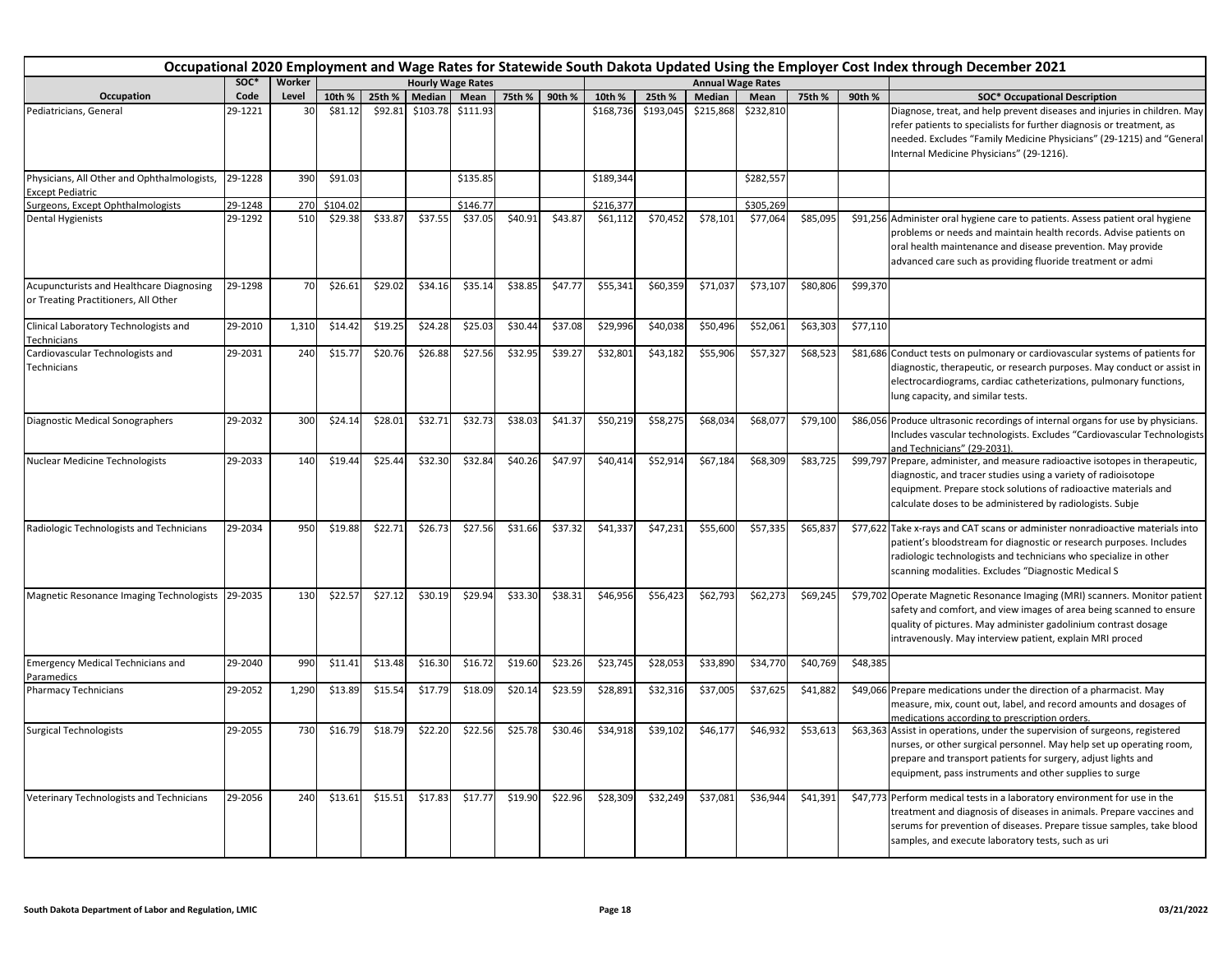|                                                                                                                                                          | Occupational 2020 Employment and Wage Rates for Statewide South Dakota Updated Using the Employer Cost Index through December 2021 |        |         |         |         |                          |         |         |          |          |                          |          |          |          |                                                                                                                                                                                                                                                                                  |
|----------------------------------------------------------------------------------------------------------------------------------------------------------|------------------------------------------------------------------------------------------------------------------------------------|--------|---------|---------|---------|--------------------------|---------|---------|----------|----------|--------------------------|----------|----------|----------|----------------------------------------------------------------------------------------------------------------------------------------------------------------------------------------------------------------------------------------------------------------------------------|
|                                                                                                                                                          | SOC*                                                                                                                               | Worker |         |         |         | <b>Hourly Wage Rates</b> |         |         |          |          | <b>Annual Wage Rates</b> |          |          |          |                                                                                                                                                                                                                                                                                  |
| Occupation                                                                                                                                               | Code                                                                                                                               | Level  | 10th %  | 25th %  | Median  | Mean                     | 75th %  | 90th %  | 10th %   | 25th %   | Median                   | Mean     | 75th %   | 90th %   | <b>SOC* Occupational Description</b>                                                                                                                                                                                                                                             |
| Ophthalmic Medical Technicians                                                                                                                           | 29-2057                                                                                                                            | 150    | \$15.33 | \$17.08 | \$19.17 | \$19.94                  | \$22.88 | \$26.16 | \$31,884 | \$35,529 | \$39,876                 | \$41,483 | \$47,582 |          | \$54,412 Assist ophthalmologists by performing ophthalmic clinical functions.<br>May administer eye exams, administer eye medications, and instruct<br>the patient in care and use of corrective lenses.                                                                         |
| Licensed Practical and Licensed Vocational<br><b>Nurses</b>                                                                                              | 29-2061                                                                                                                            | 2,020  | \$15.35 | \$17.30 | \$19.66 | \$19.90                  | \$23.07 | \$25.28 | \$31,940 | \$35,984 | \$40,880                 | \$41,393 | \$47,973 |          | \$52,592 Care for ill, injured, or convalescing patients or persons with disabilities<br>in hospitals, nursing homes, clinics, private homes, group homes, and<br>similar institutions. May work under the supervision of a registered<br>nurse. Licensing required.             |
| Opticians, Dispensing                                                                                                                                    | 29-2081                                                                                                                            | 500    | \$13.19 | \$14.59 | \$16.79 | \$17.02                  | \$19.27 | \$21.79 | \$27,441 | \$30,359 | \$34,925                 | \$35,398 | \$40,087 |          | \$45,312 Design, measure, fit, and adapt lenses and frames for client according<br>to written optical prescription or specification. Assist client with<br>inserting, removing, and caring for contact lenses. Assist client with<br>selecting frames. Measure customer for size |
| <b>Orthotists and Prosthetists</b>                                                                                                                       | 29-2091                                                                                                                            |        | \$26.07 | \$28.44 | \$32.43 | \$34.04                  | \$40.02 | \$42.88 | \$54,224 | \$59,165 | \$67,472                 | \$70,808 | \$83,240 |          | \$89,196 Design, measure, fit, and adapt orthopedic braces, appliances or<br>prostheses, such as limbs or facial parts for patients with disabling<br>conditions.                                                                                                                |
| Medical Dosimetrists, Medical Records<br>Specialists, and Health Technologists and<br>Technicians, All Other                                             | 29-2098                                                                                                                            | 1,200  | \$14.35 | \$16.72 | \$20.95 | \$22.57                  | \$27.37 | \$32.55 | \$29,848 | \$34,759 | \$43,577                 | \$46,950 | \$56,928 | \$67,705 |                                                                                                                                                                                                                                                                                  |
| <b>Athletic Trainers</b>                                                                                                                                 | 29-9091                                                                                                                            | 130    |         |         |         |                          |         |         | \$36,639 | \$42,786 | \$49,666                 | \$50,496 | \$57,821 |          | \$66,764 Evaluate and treat musculoskeletal injuries or illnesses. Provide<br>preventive, therapeutic, emergency, and rehabilitative care. Excludes<br>"Physical Therapists" (29-1123).                                                                                          |
| Health Information Technologists, Medical<br>Registrars, Surgical Assistants, and<br><b>Healthcare Practitioners and Technical</b><br>Workers, All Other | 29-9098                                                                                                                            | 180    | \$17.49 | \$21.79 | \$29.84 | \$29.97                  | \$35.49 | \$44.71 | \$36,381 | \$45,315 | \$62,071                 | \$62,326 | \$73,821 | \$93,002 |                                                                                                                                                                                                                                                                                  |
| Home Health and Personal Care Aides                                                                                                                      | 31-1120                                                                                                                            | 3,100  | \$11.29 | \$12.43 | \$14.40 | \$14.72                  | \$16.61 | \$18.76 | \$23,492 | \$25,841 | \$29,946                 | \$30,618 | \$34,558 | \$39,011 |                                                                                                                                                                                                                                                                                  |
| <b>Nursing Assistants</b>                                                                                                                                | 31-1131                                                                                                                            | 6,150  | \$11.44 | \$12.91 | \$15.11 | \$15.28                  | \$17.06 | \$20.01 | \$23,779 | \$26,864 | \$31,438                 | \$31,777 | \$35,482 |          | \$41,618 Provide or assist with basic care or support under the direction of<br>onsite licensed nursing staff. Perform duties such as monitoring of<br>health status, feeding, bathing, dressing, grooming, toileting, or<br>ambulation of patients in a health or nursing facil |
| Orderlies                                                                                                                                                | 31-1132                                                                                                                            |        | \$10.83 | \$11.23 | \$12.64 | \$13.15                  | \$14.11 | \$16.76 | \$22,524 | \$23,343 | \$26,286                 | \$27,365 | \$29,353 |          | \$34,864 Transport patients to areas such as operating rooms or x-ray rooms<br>using wheelchairs, stretchers, or moveable beds. May maintain stocks<br>of supplies or clean and transport equipment. Excludes "Nursing<br>Assistants" (31-1131). Psychiatric orderlies are inclu |
| <b>Occupational Therapy Assistants</b>                                                                                                                   | 31-2011                                                                                                                            | 100    | \$17.31 | \$19.19 | \$22.10 | \$22.25                  | \$25.64 | \$27.95 | \$36,018 | \$39,899 | \$45,964                 | \$46,274 | \$53,327 |          | \$58,143 Assist occupational therapists in providing occupational therapy<br>treatments and procedures. May, in accordance with State laws, assist<br>in development of treatment plans, carry out routine functions, direct<br>activity programs, and document the progress of  |
| <b>Physical Therapist Assistants</b>                                                                                                                     | 31-2021                                                                                                                            | 270    | \$18.01 | \$19.63 | \$22.44 | \$22.65                  | \$25.91 | \$28.08 | \$37,463 | \$40,828 | \$46,673                 | \$47,118 | \$53,891 |          | \$58,414 Assist physical therapists in providing physical therapy treatments and<br>procedures. May, in accordance with State laws, assist in the<br>development of treatment plans, carry out routine functions,<br>document the progress of treatment, and modify specific tre |
| <b>Physical Therapist Aides</b>                                                                                                                          | 31-2022                                                                                                                            | 60     | \$12.53 | \$14.46 | \$16.93 | \$17.50                  | \$20.43 | \$23.97 | \$26,066 | \$30,093 | \$35,222                 | \$36,408 | \$42,500 |          | \$49,858 Under close supervision of a physical therapist or physical therapy<br>assistant, perform only delegated, selected, or routine tasks in specific<br>situations. These duties include preparing the patient and the<br>reatment area.                                    |
| <b>Massage Therapists</b>                                                                                                                                | 31-9011                                                                                                                            | 150    | \$11.87 | \$13.78 | \$16.16 | \$17.27                  | \$20.03 | \$25.64 | \$24,692 | \$28,665 | \$33,617                 | \$35,921 | \$41,664 |          | \$53,328 Perform therapeutic massages of soft tissues and joints. May assist in<br>the assessment of range of motion and muscle strength, or propose<br>client therapy plans.                                                                                                    |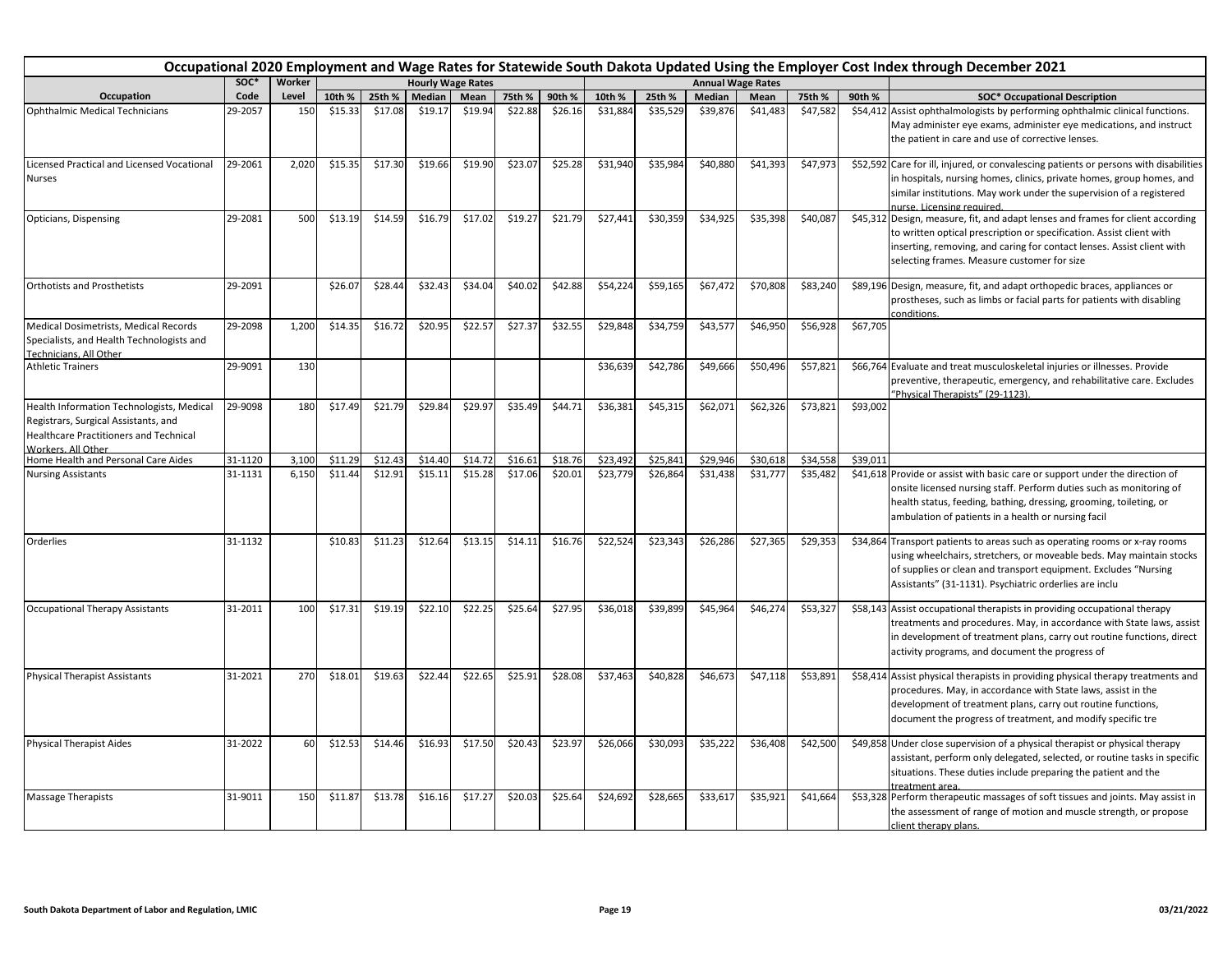|                                                                            | Occupational 2020 Employment and Wage Rates for Statewide South Dakota Updated Using the Employer Cost Index through December 2021 |        |         |         |                          |         |         |         |          |          |                          |          |           |          |                                                                                                                                                                                                                                                                                  |
|----------------------------------------------------------------------------|------------------------------------------------------------------------------------------------------------------------------------|--------|---------|---------|--------------------------|---------|---------|---------|----------|----------|--------------------------|----------|-----------|----------|----------------------------------------------------------------------------------------------------------------------------------------------------------------------------------------------------------------------------------------------------------------------------------|
|                                                                            | soc*                                                                                                                               | Worker |         |         | <b>Hourly Wage Rates</b> |         |         |         |          |          | <b>Annual Wage Rates</b> |          |           |          |                                                                                                                                                                                                                                                                                  |
| Occupation                                                                 | Code                                                                                                                               | Level  | 10th %  | 25th %  | Median                   | Mean    | 75th %  | 90th %  | 10th %   | 25th %   | Median                   | Mean     | 75th %    | 90th %   | <b>SOC* Occupational Description</b>                                                                                                                                                                                                                                             |
| <b>Dental Assistants</b>                                                   | 31-9091                                                                                                                            | 840    | \$15.22 | \$17.81 | \$21.41                  | \$21.33 | \$24.98 | \$27.83 | \$31,668 | \$37,049 | \$44,533                 | \$44,374 | \$51,959  |          | \$57,879 Perform limited clinical duties under the direction of a dentist. Clinical<br>duties may include equipment preparation and sterilization, preparing<br>patients for treatment, assisting the dentist during treatment, and<br>providing patients with instructions for  |
| <b>Medical Assistants</b>                                                  | 31-9092                                                                                                                            | 920    | \$13.70 | \$14.90 | \$16.59                  | \$16.89 | \$19.01 | \$21.20 | \$28,516 | \$31,005 | \$34,507                 | \$35,125 | \$39,548  |          | \$44,100 Perform administrative and certain clinical duties under the direction<br>of a physician. Administrative duties may include scheduling<br>appointments, maintaining medical records, billing, and coding<br>information for insurance purposes. Clinical duties may inc |
| <b>Medical Equipment Preparers</b>                                         | 31-9093                                                                                                                            | 270    | \$13.90 | \$15.12 | \$17.03                  | \$17.44 | \$19.62 | \$21.50 | \$28,906 | \$31,467 | \$35,421                 | \$36,278 | \$40,810  |          | \$44,706 Prepare, sterilize, install, or clean laboratory or healthcare equipment.<br>May perform routine laboratory tasks and operate or inspect<br>equipment                                                                                                                   |
| <b>Medical Transcriptionists</b>                                           | 31-9094                                                                                                                            | 480    | \$14.86 | \$16.94 | \$19.76                  | \$20.02 | \$22.66 | \$26.62 | \$30,910 | \$35,243 | \$41,100                 | \$41,640 | \$47,153  |          | \$55,367 Transcribe medical reports recorded by physicians and other<br>healthcare practitioners using various electronic devices, covering<br>office visits, emergency room visits, diagnostic imaging studies,<br>operations, chart reviews, and final summaries. Transcribe d |
| <b>Pharmacy Aides</b>                                                      | 31-9095                                                                                                                            | 30     | \$11.08 | \$11.92 | \$13.33                  | \$13.74 | \$15.33 | \$16.87 | \$23,060 | \$24,799 | \$27,727                 | \$28,566 | \$31,901  |          | \$35,097 Record drugs delivered to the pharmacy, store incoming merchandise<br>and inform the supervisor of stock needs. May operate cash register<br>and accept prescriptions for filling.                                                                                      |
| Veterinary Assistants and Laboratory Animal 31-9096<br>Caretakers          |                                                                                                                                    | 140    | \$10.91 | \$11.65 | \$13.43                  | \$14.36 | \$16.34 | \$19.78 | \$22,687 | \$24,229 | \$27,934                 | \$29,879 | \$33,968  |          | \$41,134 Feed, water, and examine pets and other nonfarm animals for signs of<br>illness, disease, or injury in laboratories and animal hospitals and<br>clinics. Clean and disinfect cages and work areas, and sterilize<br>laboratory and surgical equipment. May provide rout |
| Phlebotomists                                                              | 31-9097                                                                                                                            | 380    | \$11.95 | \$13.37 | \$15.16                  | \$15.37 | \$16.93 | \$19.56 | \$24,856 | \$27,824 | \$31,536                 | \$31,97  | \$35,211  |          | \$40,679 Draw blood for tests, transfusions, donations, or research. May explain<br>the procedure to patients and assist in the recovery of patients with<br>adverse reactions.                                                                                                  |
| Healthcare Support Workers, All Other                                      | 31-9099                                                                                                                            | 150    | \$18.47 | \$20.33 | \$23.41                  | \$23.58 | \$26.69 | \$28.98 | \$38,429 | \$42,277 | \$48,690                 | \$49,05  | \$55,522  |          | \$60,295 All healthcare support workers not listed separately.                                                                                                                                                                                                                   |
| First-Line Supervisors of Correctional<br>Officers                         | 33-1011                                                                                                                            | 50     | \$24.88 | \$27.59 | \$32.69                  | \$33.54 | \$37.76 | \$44.57 | \$51,754 | \$57,381 | \$67,992                 | \$69,76  | \$78,539  |          | \$92,709 Directly supervise and coordinate activities of correctional officers and                                                                                                                                                                                               |
| First-Line Supervisors of Police and<br><b>Detectives</b>                  | 33-1012                                                                                                                            | 150    | \$28.97 | \$33.25 | \$41.85                  | \$44.21 | \$51.44 | \$68.63 | \$60,260 | \$69,160 | \$87,049                 | \$91,95  | \$106,986 |          | \$142,757 Directly supervise and coordinate activities of members of police force.                                                                                                                                                                                               |
| First-Line Supervisors of Firefighting and<br><b>Prevention Workers</b>    | 33-1021                                                                                                                            | 90     | \$29.98 | \$36.61 | \$41.52                  | \$41.84 | \$47.75 | \$54.71 | \$62,368 | \$76,147 | \$86,362                 | \$87,02  | \$99,329  |          | \$113,801 Directly supervise and coordinate activities of workers engaged in<br>firefighting and fire prevention and control.                                                                                                                                                    |
| Miscellaneous First-Line Supervisors,<br><b>Protective Service Workers</b> | 33-1090                                                                                                                            | 120    | \$19.40 | \$22.50 | \$27.84                  | \$28.04 | \$32.63 | \$38.38 | \$40,345 | \$46,803 | \$57,905                 | \$58,32  | \$67,857  | \$79,845 |                                                                                                                                                                                                                                                                                  |
| Firefighters                                                               | 33-2011                                                                                                                            | 540    | \$14.86 | \$18.54 | \$22.53                  | \$24.81 | \$30.99 | \$39.61 | \$30,920 | \$38,549 | \$46,873                 | \$51,610 | \$64,447  |          | \$82,370 Control and extinguish fires or respond to emergency situations where<br>life, property, or the environment is at risk. Duties may include fire<br>prevention, emergency medical service, hazardous material response,<br>search and rescue, and disaster assistance.   |
| Fire Inspectors and Investigators                                          | 33-2021                                                                                                                            | 20     | \$20.58 | \$24.49 | \$31.14                  | \$32.48 | \$40.70 | \$44.44 | \$42,809 | \$50,938 | \$64,768                 | \$67,556 | \$84,638  |          | \$92,435 Inspect buildings to detect fire hazards and enforce local ordinances<br>and State laws, or investigate and gather facts to determine cause of<br>fires and explosions.                                                                                                 |
| Correctional Officers and Jailers                                          | 33-3012                                                                                                                            | 1,330  | \$16.18 | \$19.21 | \$21.09                  | \$21.72 | \$23.94 | \$28.01 | \$33,656 | \$39,958 | \$43,861                 | \$45,173 | \$49,805  |          | \$58,280 Guard inmates in penal or rehabilitative institutions in accordance with<br>established regulations and procedures. May guard prisoners in transit<br>between jail, courtroom, prison, or other point. Includes deputy<br>sheriffs and police who spend the majority of |
| Detectives and Criminal Investigators                                      | 33-3021                                                                                                                            | 220    | \$23.57 | \$27.28 | \$32.38                  | \$37.76 | \$42.35 | \$64.37 | \$49,009 | \$56,745 | \$67,354                 | \$78,538 | \$88,070  |          | \$133,900 Conduct investigations related to suspected violations of federal, state,<br>or local laws to prevent or solve crimes. Excludes "Private Detectives<br>and Investigators" (33-9021).                                                                                   |
| <b>Fish and Game Wardens</b>                                               | 33-3031                                                                                                                            | 120    | \$19.96 | \$23.12 | \$26.19                  | \$25.77 | \$28.75 | \$31.50 | \$41,502 | \$48,071 | \$54,466                 | \$53,597 | \$59,811  |          | \$65,520 Patrol assigned area to prevent fish and game law violations.<br>Investigate reports of damage to crops or property by wildlife. Compile<br>biological data.                                                                                                            |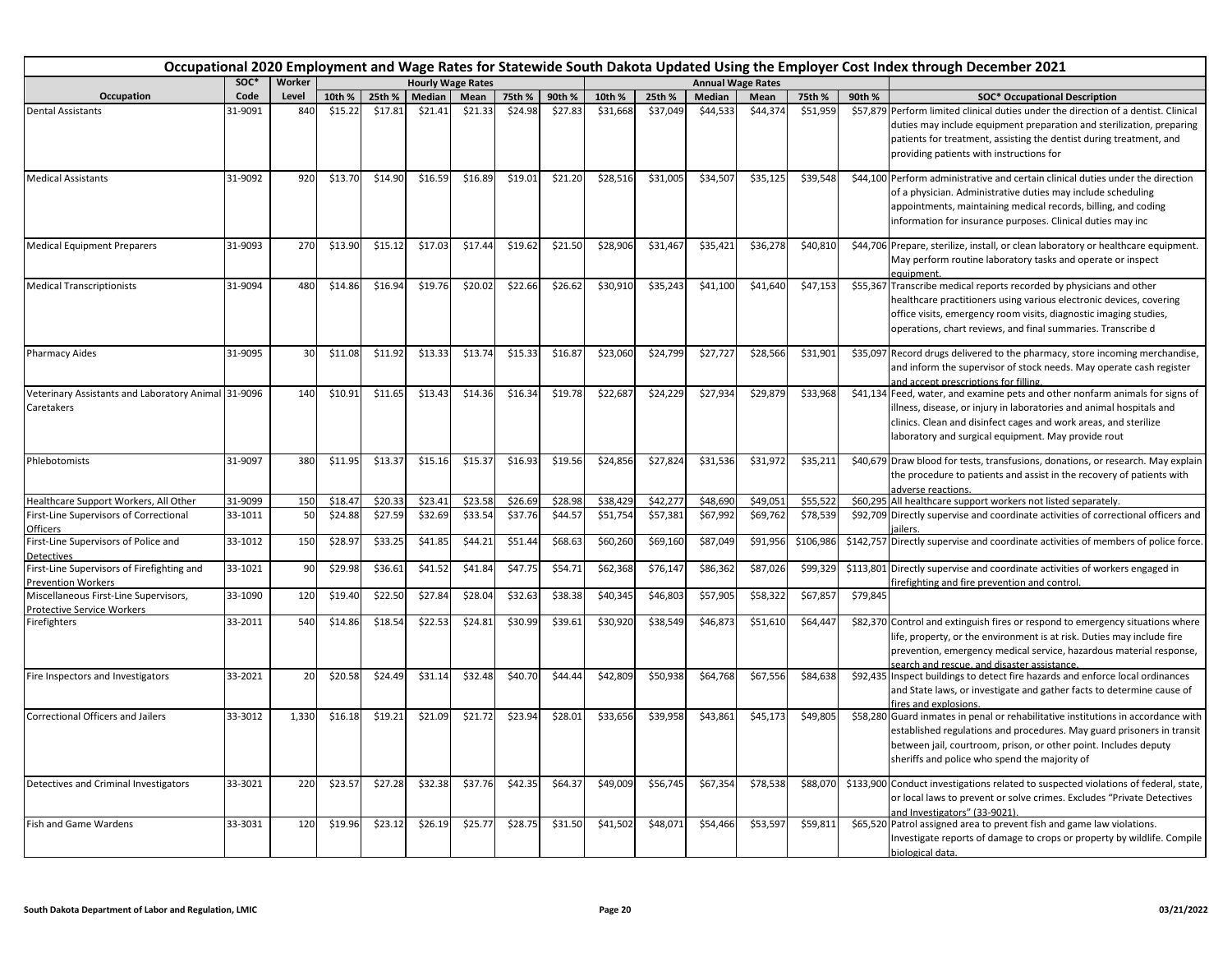|                                                                              | Occupational 2020 Employment and Wage Rates for Statewide South Dakota Updated Using the Employer Cost Index through December 2021<br><b>Hourly Wage Rates</b> |                 |                   |                    |                    |                    |                    |                    |                      |                      |                      |                          |                      |        |                                                                                                                                                                                                                                                                                                                                                              |
|------------------------------------------------------------------------------|----------------------------------------------------------------------------------------------------------------------------------------------------------------|-----------------|-------------------|--------------------|--------------------|--------------------|--------------------|--------------------|----------------------|----------------------|----------------------|--------------------------|----------------------|--------|--------------------------------------------------------------------------------------------------------------------------------------------------------------------------------------------------------------------------------------------------------------------------------------------------------------------------------------------------------------|
|                                                                              | soc*                                                                                                                                                           | Worker          |                   |                    |                    |                    |                    |                    |                      |                      |                      | <b>Annual Wage Rates</b> |                      |        |                                                                                                                                                                                                                                                                                                                                                              |
| Occupation                                                                   | Code                                                                                                                                                           | Level           | 10th %            | 25th %             | Median             | Mean               | 75th %             | 90th %             | 10th %               | 25th %               | Median               | Mean                     | 75th %               | 90th % | <b>SOC* Occupational Description</b>                                                                                                                                                                                                                                                                                                                         |
| Parking Enforcement Workers                                                  | 33-3041                                                                                                                                                        | 10              | \$14.07           | \$16.16            | \$19.01            | \$19.77            | \$22.57            | \$28.04            | \$29,267             | \$33,619             | \$39,538             | \$41,122                 | \$46,932             |        | \$58,324 Patrol assigned area, such as public parking lot or city streets to issue<br>tickets to overtime parking violators and illegally parked vehicles.                                                                                                                                                                                                   |
| Police and Sheriff's Patrol Officers                                         | 33-3051                                                                                                                                                        | 1,730           | \$18.16           | \$21.96            | \$25.94            | \$26.97            | \$31.54            | \$38.27            | \$37,773             | \$45,675             | \$53,963             | \$56,096                 | \$65,590             |        | \$79,616 Maintain order and protect life and property by enforcing local, tribal,<br>State, or Federal laws and ordinances. Perform a combination of the<br>following duties: patrol a specific area; direct traffic; issue traffic<br>summonses; investigate accidents; apprehe                                                                             |
| <b>Animal Control Workers</b>                                                | 33-9011                                                                                                                                                        | 40              | \$11.68           | \$13.78            | \$16.14            | \$16.98            | \$20.10            | \$24.50            | \$24,292             | \$28.656             | \$33,574             | \$35,331                 | \$41,816             |        | \$50,959 Handle animals for the purpose of investigations of mistreatment, or<br>control of abandoned, dangerous, or unattended animals.                                                                                                                                                                                                                     |
| Private Detectives and Investigators                                         | 33-9021                                                                                                                                                        | 80              | \$17.40           | \$18.27            | \$19.82            | \$21.04            | \$21.38            | \$29.28            | \$36,194             | \$37,997             | \$41,232             | \$43,762                 | \$44,468             |        | \$60,914 Gather, analyze, compile, and report information regarding individuals<br>or organizations to clients, or detect occurrences of unlawful acts or<br>infractions of rules in private establishment.                                                                                                                                                  |
| Gambling Surveillance Officers and<br><b>Gambling Investigators</b>          | 33-9031                                                                                                                                                        | 100             | \$12.99           | \$14.85            | \$17.07            | \$17.76            | \$20.41            | \$24.22            | \$27,026             | \$30,897             | \$35,507             | \$36,922                 | \$42,440             |        | \$50,376 Observe gambling operation for irregular activities such as cheating or<br>theft by either employees or patrons. Investigate potential threats to<br>gambling assets such as money, chips, and gambling equipment. Act as<br>oversight and security agent for managemen                                                                             |
| <b>Security Guards</b>                                                       | 33-9032                                                                                                                                                        | 1,240           | \$11.91           | \$13.72            | \$15.84            | \$16.63            | \$18.67            | \$21.66            | \$24,782             | \$28,539             | \$32,956             | \$34,585                 | \$38,824             |        | \$45,060 Guard, patrol, or monitor premises to prevent theft, violence, or<br>infractions of rules. May operate x-ray and metal detector equipment.<br>Excludes "Police Officers" (33-3050) and "Transportation Security<br>Screeners" (33-9093).                                                                                                            |
| Lifeguards, Ski Patrol, and Other<br>Recreational Protective Service Workers | 33-9092                                                                                                                                                        | 510             | \$10.53           | \$10.91            | \$11.93            | \$12.22            | \$13.07            | \$14.09            | \$21,901             | \$22,692             | \$24,809             | \$25,413                 | \$27,179             |        | \$29,313 Monitor recreational areas, such as pools, beaches, or ski slopes, to<br>provide assistance and protection to participants.                                                                                                                                                                                                                         |
| <b>Transportation Security Screeners</b>                                     | 33-9093                                                                                                                                                        | 70              | \$19.85           | \$20.85            | \$21.24            | \$22.10            | \$23.26            | \$25.23            | \$41,289             | \$43,356             | \$44,200             | \$45,982                 | \$48,371             |        | \$52,484 Conduct screening of passengers, baggage, or cargo to ensure<br>compliance with Transportation Security Administration (TSA)<br>regulations. May operate basic security equipment such as x-ray<br>machines and hand wands at screening checkpoints.                                                                                                |
| <b>Chefs and Head Cooks</b>                                                  | 35-1011                                                                                                                                                        | 130             | \$18.61           | \$20.39            | \$23.90            | \$25.06            | \$28.38            | 534.64             | \$38,726             | \$42,400             | \$49,708             | \$52,125                 | \$59,033             |        | \$72,057 Direct and may participate in the preparation, seasoning, and cooking<br>of salads, soups, fish, meats, vegetables, desserts, or other foods. May<br>plan and price menu items, order supplies, and keep records and<br>accounts.                                                                                                                   |
| First-Line Supervisors of Food Preparation<br>and Serving Workers            | 35-1012                                                                                                                                                        | 1,830           | \$14.70           | \$16.23            | \$18.73            | \$19.08            | \$21.20            | \$25.01            | \$30,574             | \$33,758             | \$38,980             | \$39,685                 | \$44,105             |        | \$52,021 Directly supervise and coordinate activities of workers engaged in<br>preparing and serving food.                                                                                                                                                                                                                                                   |
| Cooks, Fast Food                                                             | 35-2011                                                                                                                                                        | 1,850           | \$10.63           | \$11.07            | \$12.23            | \$12.61            | \$13.48            | \$15.62            | \$22,115             | \$23,037             | \$25,445             | \$26,250                 | \$28,043             |        | \$32,482 Prepare and cook food in a fast food restaurant with a limited menu.<br>Duties of these cooks are limited to preparation of a few basic items<br>and normally involve operating large-volume single-purpose cooking<br>equipment.                                                                                                                   |
| Cooks, Institution and Cafeteria                                             | 35-2012                                                                                                                                                        | 2,290           | \$11.47           | \$12.87            | \$14.92            | \$15.12            | \$16.74            | \$19.51            | \$23,848             | \$26,773             | \$31,024             | \$31,460                 | \$34,831             |        | \$40,575 Prepare and cook large quantities of food for institutions, such as<br>schools, hospitals, or cafeterias.                                                                                                                                                                                                                                           |
| Cooks, Restaurant                                                            | 35-2014                                                                                                                                                        | 1,420           | \$11.99           | \$13.48            | \$15.16            | \$15.25            | \$16.83            | \$19.11            | \$24,941             | \$28,055             | \$31,520             | \$31,706                 | \$35,007             |        | \$39,743 Prepare, season, and cook dishes such as soups, meats, vegetables, or<br>desserts in restaurants. May order supplies, keep records and<br>accounts, price items on menu, or plan menu.                                                                                                                                                              |
| Cooks, Short Order                                                           | 35-2015                                                                                                                                                        | 1,380           | \$10.62           | \$10.93            | \$12.58            | \$13.10            | \$14.78            | \$16.52            | \$22,102             | \$22,724             | \$26,165             | \$27,242                 | \$30,746             |        | \$34,371 Prepare and cook to order a variety of foods that require only a short<br>preparation time. May take orders from customers and serve patrons<br>at counters or tables. Excludes "Cooks, Fast Food" (35-2011).                                                                                                                                       |
| <b>Food Preparation Workers</b>                                              | 35-2021                                                                                                                                                        | 2,540           | \$10.64           | \$11.02            | \$12.34            | \$12.99            | \$14.08            | \$16.54            | \$22,144             | \$22,930             | \$25,663             | \$27,017                 | \$29,290             |        | \$34,414 Perform a variety of food preparation duties other than cooking, such<br>as preparing cold foods and shellfish, slicing meat, and brewing coffee<br>or tea                                                                                                                                                                                          |
| <b>Bartenders</b><br><b>Fast Food and Counter Workers</b>                    | 35-3011<br>35-3023                                                                                                                                             | 3,180<br>11,920 | \$10.4<br>\$10.47 | \$10.55<br>\$10.75 | \$11.17<br>\$11.64 | \$12.03<br>\$12.20 | \$12.93<br>\$13.02 | \$14.95<br>\$14.62 | \$21,675<br>\$21,777 | \$21,937<br>\$22,363 | \$23,235<br>\$24,208 | \$25,033<br>\$25,360     | \$26,894<br>\$27,089 |        | \$31,090 Mix and serve drinks to patrons, directly or through waitstaff.<br>\$30,408 Perform duties such as taking orders and serving food and beverages.<br>Serve customers at counter or from a steam table. May take payment.<br>May prepare food and beverages. Counter attendants who also wait<br>tables are included in "Waiters and Waitresses" (35- |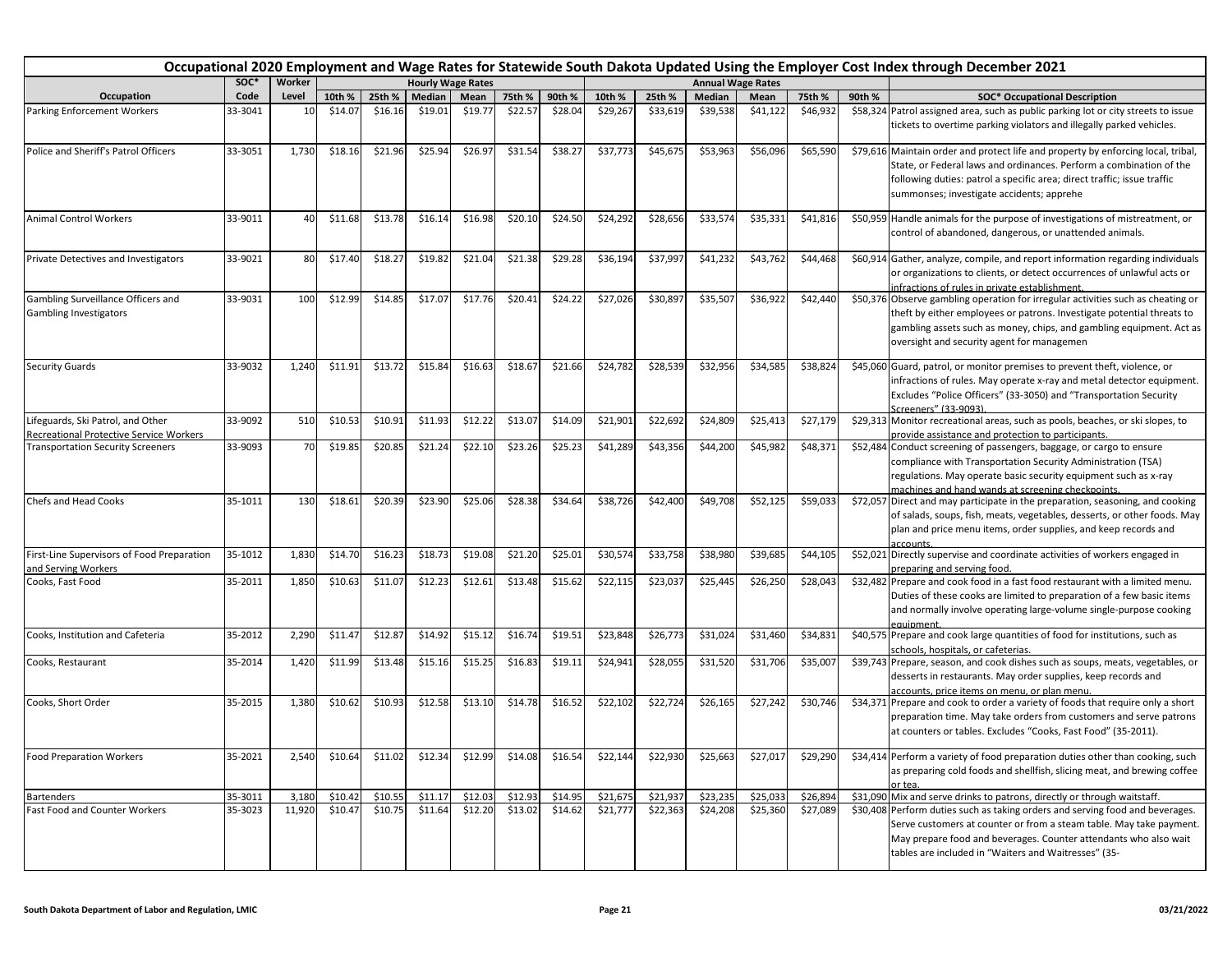| Occupational 2020 Employment and Wage Rates for Statewide South Dakota Updated Using the Employer Cost Index through December 2021 |         |        |         |         |         |                          |         |         |          |          |               |                          |          |        |                                                                                                                                                                                                                                                                                  |
|------------------------------------------------------------------------------------------------------------------------------------|---------|--------|---------|---------|---------|--------------------------|---------|---------|----------|----------|---------------|--------------------------|----------|--------|----------------------------------------------------------------------------------------------------------------------------------------------------------------------------------------------------------------------------------------------------------------------------------|
|                                                                                                                                    | SOC*    | Worker |         |         |         | <b>Hourly Wage Rates</b> |         |         |          |          |               | <b>Annual Wage Rates</b> |          |        |                                                                                                                                                                                                                                                                                  |
| Occupation                                                                                                                         | Code    | Level  | 10th %  | 25th %  | Median  | Mean                     | 75th %  | 90th %  | 10th %   | 25th %   | <b>Median</b> | Mean                     | 75th %   | 90th % | <b>SOC* Occupational Description</b>                                                                                                                                                                                                                                             |
| Waiters and Waitresses                                                                                                             | 35-3031 | 5,590  | \$10.45 | \$10.63 | \$10.99 | \$11.97                  | \$12.64 | \$14.43 | \$21,732 | \$22,119 | \$22,855      | \$24,899                 | \$26,282 |        | \$30,024 Take orders and serve food and beverages to patrons at tables in<br>dining establishment. Excludes "Fast Food and Counter Workers" (35-<br>3023)                                                                                                                        |
| Food Servers, Nonrestaurant                                                                                                        | 35-3041 | 150    | \$12.66 | \$14.57 | \$15.93 | \$15.86                  | \$17.27 | \$19.47 | \$26,339 | \$30,318 | \$33,122      | \$32,995                 | \$35,927 |        | \$40,509 Serve food to individuals outside of a restaurant environment, such as<br>in hotel rooms, hospital rooms, residential care facilities, or cars.<br>Excludes "Fast Food and Counter Workers" (35-3023) and "Door-to-<br>Door Sales Workers, News and Street Vendors, and |
| Dining Room and Cafeteria Attendants and<br><b>Bartender Helpers</b>                                                               | 35-9011 | 2,470  | \$10.55 | \$10.90 | \$12.03 | \$12.48                  | \$13.40 | \$15.47 | \$21,945 | \$22,660 | \$25,035      | \$25,965                 | \$27,872 |        | \$32,162 Facilitate food service. Clean tables; remove dirty dishes; replace soiled<br>table linens; set tables; replenish supply of clean linens, silverware,<br>glassware, and dishes; supply service bar with food; and serve items<br>such as water, condiments, and coffee  |
| Dishwashers                                                                                                                        | 35-9021 | 1,580  | \$10.51 | \$10.68 | \$11.14 | \$11.87                  | \$12.63 | \$13.64 | \$21,863 | \$22,212 | \$23,169      | \$24,678                 | \$26,25  |        | \$28,357 Clean dishes, kitchen, food preparation equipment, or utensils.                                                                                                                                                                                                         |
| Hosts and Hostesses, Restaurant, Lounge,<br>and Coffee Shop                                                                        | 35-9031 | 600    | \$10.51 | \$10.69 | \$11.15 | \$11.77                  | \$12.58 | \$13.52 | \$21,867 | \$22,234 | \$23,189      | \$24,483                 | \$26,163 |        | \$28,119 Welcome patrons, seat them at tables or in lounge, and help ensure<br>quality of facilities and service.                                                                                                                                                                |
| First-Line Supervisors of Housekeeping and<br>Janitorial Workers                                                                   | 37-1011 | 460    | \$15.61 | \$18.00 | \$21.27 | \$22.16                  | \$26.03 | \$30.77 | \$32,465 | \$37,437 | \$44,230      | \$46,088                 | \$54,157 |        | \$63,995 Directly supervise and coordinate work activities of cleaning personnel<br>in hotels, hospitals, offices, and other establishments.                                                                                                                                     |
| First-Line Supervisors of Landscaping, Lawn<br>Service, and Groundskeeping Workers                                                 | 37-1012 | 190    | \$20.85 | \$23.79 | \$27.28 | \$27.17                  | \$31.24 | \$34.17 | \$43,364 | \$49,486 | \$56,744      | \$56,506                 | \$64,984 |        | \$71,065 Directly supervise and coordinate activities of workers engaged in<br>landscaping or groundskeeping activities. Work may involve reviewing<br>contracts to ascertain service, machine, and workforce requirements;<br>answering inquiries from potential customers rega |
| Janitors and Cleaners, Except Maids and<br><b>Housekeeping Cleaners</b>                                                            | 37-2011 | 7,510  | \$11.14 | \$12.3  | \$14.41 | \$14.95                  | \$16.65 | \$19.82 | \$23,160 | \$25,728 | \$29,978      | \$31,088                 | \$34,644 |        | \$41,232 Keep buildings in clean and orderly condition. Perform heavy cleaning<br>duties, such as cleaning floors, shampooing rugs, washing walls and<br>glass, and removing rubbish. Duties may include tending furnace and<br>boiler, performing routine maintenance activitie |
| Maids and Housekeeping Cleaners                                                                                                    | 37-2012 | 3,890  | \$10.56 | \$10.99 | \$12.13 | \$12.58                  | \$13.37 | \$15.62 | \$21,968 | \$22,848 | \$25,233      | \$26,167                 | \$27,813 |        | \$32,484 Perform any combination of light cleaning duties to maintain private<br>households or commercial establishments, such as hotels and<br>hospitals, in a clean and orderly manner. Duties may include making<br>beds, replenishing linens, cleaning rooms and halls, and  |
| Pest Control Workers                                                                                                               | 37-2021 | 110    | \$14.18 | \$15.44 | \$17.68 | \$19.37                  | \$21.52 | \$27.21 | \$29,496 | \$32,126 | \$36,772      | \$40,305                 | \$44,751 |        | \$56,603 Apply or release chemical solutions or toxic gases and set traps to kill<br>or remove pests and vermin that infest buildings and surrounding<br>areas.                                                                                                                  |
| Landscaping and Groundskeeping Workers                                                                                             | 37-3011 | 2,610  | \$11.32 | \$12.68 | \$15.27 | \$15.97                  | \$18.65 | \$21.66 | \$23,540 | \$26,365 | \$31,759      | \$33,214                 | \$38,786 |        | \$45,058 Landscape or maintain grounds of property using hand or power tools<br>or equipment. Workers typically perform a variety of tasks, which may<br>include any combination of the following: sod laying, mowing,<br>trimming, planting, watering, fertilizing, digging, ra |
| Pesticide Handlers, Sprayers, and<br>Applicators, Vegetation                                                                       | 37-3012 | 670    | \$14.93 | \$16.73 | \$18.87 | \$19.04                  | \$20.98 | \$23.86 | \$31,054 | \$34,799 | \$39,249      | \$39,619                 | \$43,632 |        | \$49,630 Mix or apply pesticides, herbicides, fungicides, or insecticides through<br>sprays, dusts, vapors, soil incorporation, or chemical application on<br>trees, shrubs, lawns, or crops. Usually requires specific training and<br>state or federal certification. Crop dus |
| <b>Tree Trimmers and Pruners</b>                                                                                                   | 37-3013 |        | \$14.44 | \$15.97 | \$19.66 | \$20.03                  | \$22.40 | \$27.55 | \$30,035 | \$33,233 | \$40,88       | \$41,664                 | \$46,597 |        | \$57,312 Using sophisticated climbing and rigging techniques, cut away dead or<br>excess branches from trees or shrubs to maintain right-of-way for<br>roads, sidewalks, or utilities, or to improve appearance, health, and<br>value of tree. Prune or treat trees or shrubs us |
| Grounds Maintenance Workers, All Other                                                                                             | 37-3019 | 20     | \$21.32 | \$23.18 | \$35.50 | \$31.20                  | \$35.88 | \$35.90 | \$44,337 | \$48,224 | \$73,850      | \$64,877                 | \$74,651 |        | \$74,658 All grounds maintenance workers not listed separately.                                                                                                                                                                                                                  |
| First-Line Supervisors of Gambling Services<br>Workers                                                                             | 39-1013 | 80     | \$18.48 | \$20.36 | \$23.91 | \$24.95                  | \$28.00 | \$33.44 | \$38,433 | \$42,359 | \$49,722      | \$51,907                 | \$58,238 |        | \$69,566 Directly supervise and coordinate activities of workers in assigned<br>gambling areas. May circulate among tables, observe operations, and<br>ensure that stations and games are covered for each shift. May verify<br>and pay off jackpots. May reset slot machines af |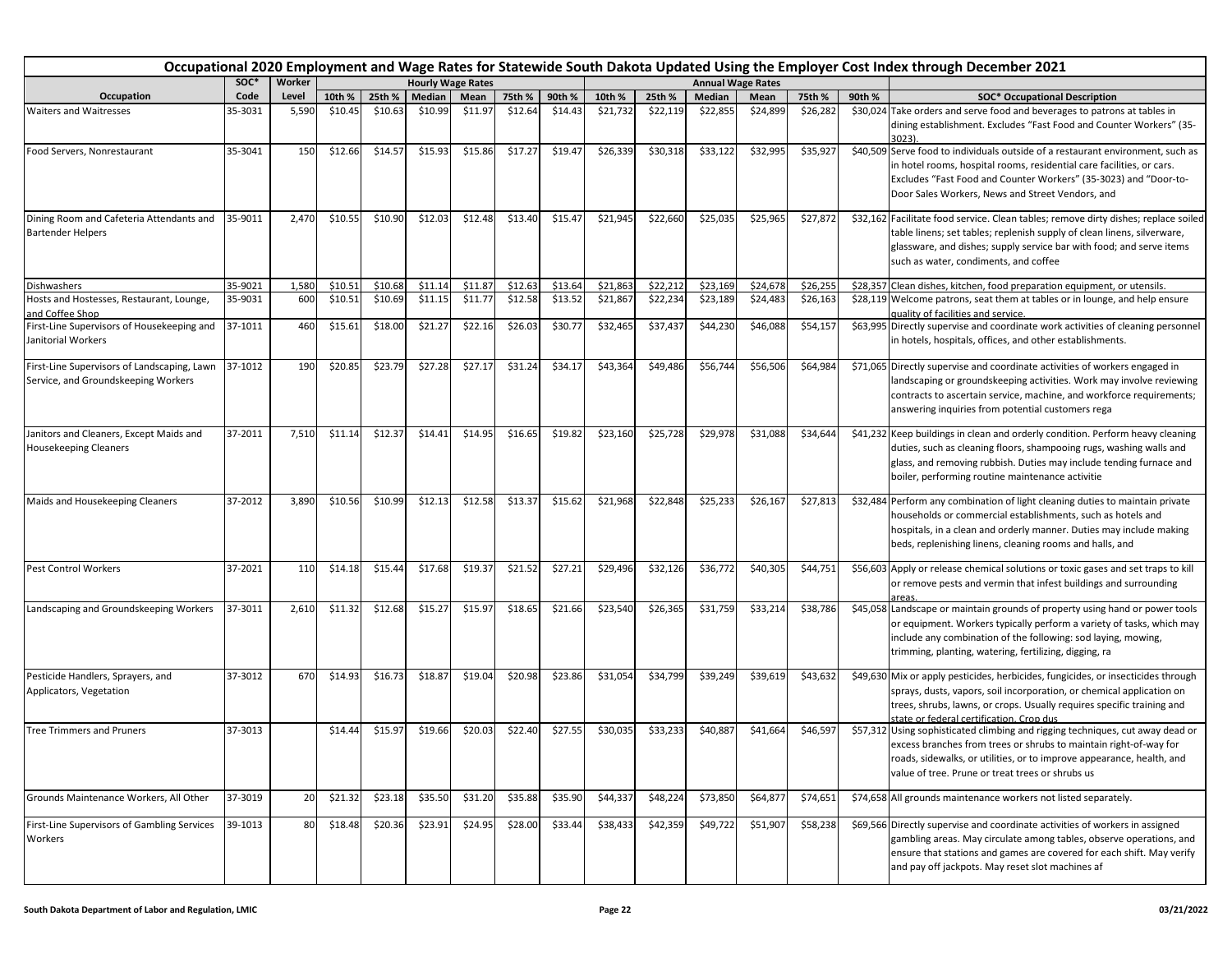|                                                                                                                            |         |        |         |         |                          |         |         |         |          |          |          |                          |          |          | Occupational 2020 Employment and Wage Rates for Statewide South Dakota Updated Using the Employer Cost Index through December 2021                                                                                                                                               |
|----------------------------------------------------------------------------------------------------------------------------|---------|--------|---------|---------|--------------------------|---------|---------|---------|----------|----------|----------|--------------------------|----------|----------|----------------------------------------------------------------------------------------------------------------------------------------------------------------------------------------------------------------------------------------------------------------------------------|
|                                                                                                                            | SOC*    | Worker |         |         | <b>Hourly Wage Rates</b> |         |         |         |          |          |          | <b>Annual Wage Rates</b> |          |          |                                                                                                                                                                                                                                                                                  |
| Occupation                                                                                                                 | Code    | Level  | 10th %  | 25th %  | Median                   | Mean    | 75th %  | 90th %  | 10th %   | 25th %   | Median   | Mean                     | 75th %   | 90th %   | <b>SOC* Occupational Description</b>                                                                                                                                                                                                                                             |
| First-Line Supervisors of Personal Service<br>and Entertainment and Recreation Workers,<br><b>Except Gambling Services</b> | 39-1098 | 380    | \$15.00 | \$17.38 | \$19.77                  | \$20.13 | \$22.73 | \$26.66 | \$31,199 | \$36,145 | \$41,129 | \$41,886                 | \$47,291 | \$55,451 |                                                                                                                                                                                                                                                                                  |
| <b>Animal Trainers</b>                                                                                                     | 39-2011 | 30     | \$11.82 | \$13.91 | \$16.81                  | \$16.43 | \$19.48 | \$20.89 | \$24,580 | \$28,949 | \$34,962 | \$34,174                 | \$40,519 |          | \$43,451 Train animals for riding, harness, security, performance, or obedience,<br>or for assisting persons with disabilities. Accustom animals to human<br>voice and contact, and condition animals to respond to commands.<br>Train animals according to prescribed standards |
| <b>Animal Caretakers</b>                                                                                                   | 39-2021 | 460    | \$10.78 | \$11.41 | \$12.61                  | \$13.62 | \$14.79 | \$17.78 | \$22,406 | \$23,752 | \$26,231 | \$28,330                 | \$30,777 |          | \$36,981 Feed, water, groom, bathe, exercise, or otherwise provide care to<br>promote and maintain the well-being of pets and other animals that<br>are not raised for consumption, such as dogs, cats, race horses,<br>ornamental fish or birds, zoo animals, and mice. Work in |
| <b>Gambling Dealers</b>                                                                                                    | 39-3011 | 180    | \$12.13 | \$14.08 | \$15.98                  | \$16.41 | \$18.45 | \$21.61 | \$25,242 | \$29,291 | \$33,250 | \$34,138                 | \$38,365 |          | \$44,955 Operate table games. Stand or sit behind table and operate games of<br>chance by dispensing the appropriate number of cards or blocks to<br>players, or operating other gambling equipment. Distribute winnings or<br>collect players' money or chips. May compare the  |
| Gambling and Sports Book Writers and<br>Runners                                                                            | 39-3012 | 110    | \$11.58 | \$12.37 | \$13.72                  | \$14.00 | \$15.56 | \$16.92 | \$24,075 | \$25,734 | \$28,523 | \$29,113                 | \$32,385 |          | \$35,189 Post information enabling patrons to wager on various races and<br>sporting events. Assist in the operation of games such as keno and<br>bingo. May operate random number-generating equipment and<br>announce the numbers for patrons. Receive, verify, and record pat |
| Ushers, Lobby Attendants, and Ticket Takers 39-3031                                                                        |         | 420    | \$10.45 | \$10.62 | \$11.26                  | \$11.73 | \$12.55 | \$13.33 | \$21,723 | \$22,087 | \$23,412 | \$24,406                 | \$26,107 |          | \$27,729 Assist patrons at entertainment events by performing duties, such as<br>collecting admission tickets and passes from patrons, assisting in<br>finding seats, searching for lost articles, and helping patrons locate<br>such facilities as restrooms and telephones.    |
| Amusement and Recreation Attendants                                                                                        | 39-3091 | 1,390  | \$10.49 | \$10.73 | \$11.64                  | \$12.09 | \$12.91 | \$13.92 | \$21,820 | \$22,319 | \$24,196 | \$25,129                 | \$26,861 |          | \$28,971 Perform a variety of attending duties at amusement or recreation<br>facility. May schedule use of recreation facilities, maintain and provide<br>equipment to participants of sporting events or recreational pursuits,<br>or operate amusement concessions and rides.  |
| Locker Room, Coatroom, and Dressing<br>Room Attendants                                                                     | 39-3093 | 30     | \$10.55 | \$10.70 | \$10.94                  | \$11.40 | \$12.02 | \$13.13 | \$21,935 | \$22,245 | \$22,762 | \$23,725                 | \$24,991 |          | \$27,313 Provide personal items to patrons or customers in locker rooms,<br>dressing rooms, or coatrooms.                                                                                                                                                                        |
| <b>Funeral Attendants</b>                                                                                                  | 39-4021 | 150    | \$10.44 | \$11.52 | \$14.14                  | \$15.41 | \$19.26 | \$21.51 | \$21,716 | \$23,983 | \$29,428 | \$32,059                 | \$40,076 |          | \$44,746 Perform a variety of tasks during funeral, such as placing casket in<br>parlor or chapel prior to service, arranging floral offerings or lights<br>around casket, directing or escorting mourners, closing casket, and<br>issuing and storing funeral equipment.        |
| Morticians, Undertakers, and Funeral<br>Arrangers                                                                          | 39-4031 | 110    | \$17.51 | \$20.12 | \$26.90                  | \$29.02 | \$36.86 | \$42.46 | \$36,431 | \$41,864 | \$55,968 | \$60,365                 | \$76,682 |          | \$88,319 Perform various tasks to arrange and direct individual funeral services,<br>such as coordinating transportation of body to mortuary, interviewing<br>family or other authorized person to arrange details, selecting<br>pallbearers, aiding with the selection of offic |
| Hairdressers, Hairstylists, and<br>Cosmetologists                                                                          | 39-5012 | 860    | \$12.04 | \$13.70 | \$16.28                  | \$17.16 | \$20.17 | \$23.61 | \$25,059 | \$28,503 | \$33,855 | \$35,684                 | \$41,943 |          | \$49,114 Provide beauty services, such as cutting, coloring, and styling hair, and<br>massaging and treating scalp. May shampoo hair, apply makeup, dress<br>wigs, remove hair, and provide nail and skincare services. Excludes<br>"Makeup Artists, Theatrical and Performance" |
| <b>Skincare Specialists</b>                                                                                                | 39-5094 |        | \$13.85 | \$14.45 | \$15.42                  | \$15.76 | \$16.39 | \$18.15 | \$28,813 | \$30,054 | \$32,072 | \$32,785                 | \$34,088 |          | \$37,748 Provide skincare treatments to face and body to enhance an<br>individual's appearance. Includes electrologists and laser hair removal<br>specialists.                                                                                                                   |
| <b>Baggage Porters and Bellhops</b>                                                                                        | 39-6011 | 50     | \$10.64 | \$10.93 | \$12.59                  | \$13.11 | \$14.96 | \$16.59 | \$22,148 | \$22,724 | \$26,196 | \$27,277                 | \$31,120 |          | \$34,506 Handle baggage for travelers at transportation terminals or for guests<br>at hotels or similar establishments.                                                                                                                                                          |
| Tour and travel guides                                                                                                     | 39-7010 | 340    | \$10.70 | \$11.59 | \$13.73                  | \$14.43 | \$16.51 | \$19.30 | \$22,264 | \$24,104 | \$28,554 | \$30,018                 | \$34,344 | \$40,137 |                                                                                                                                                                                                                                                                                  |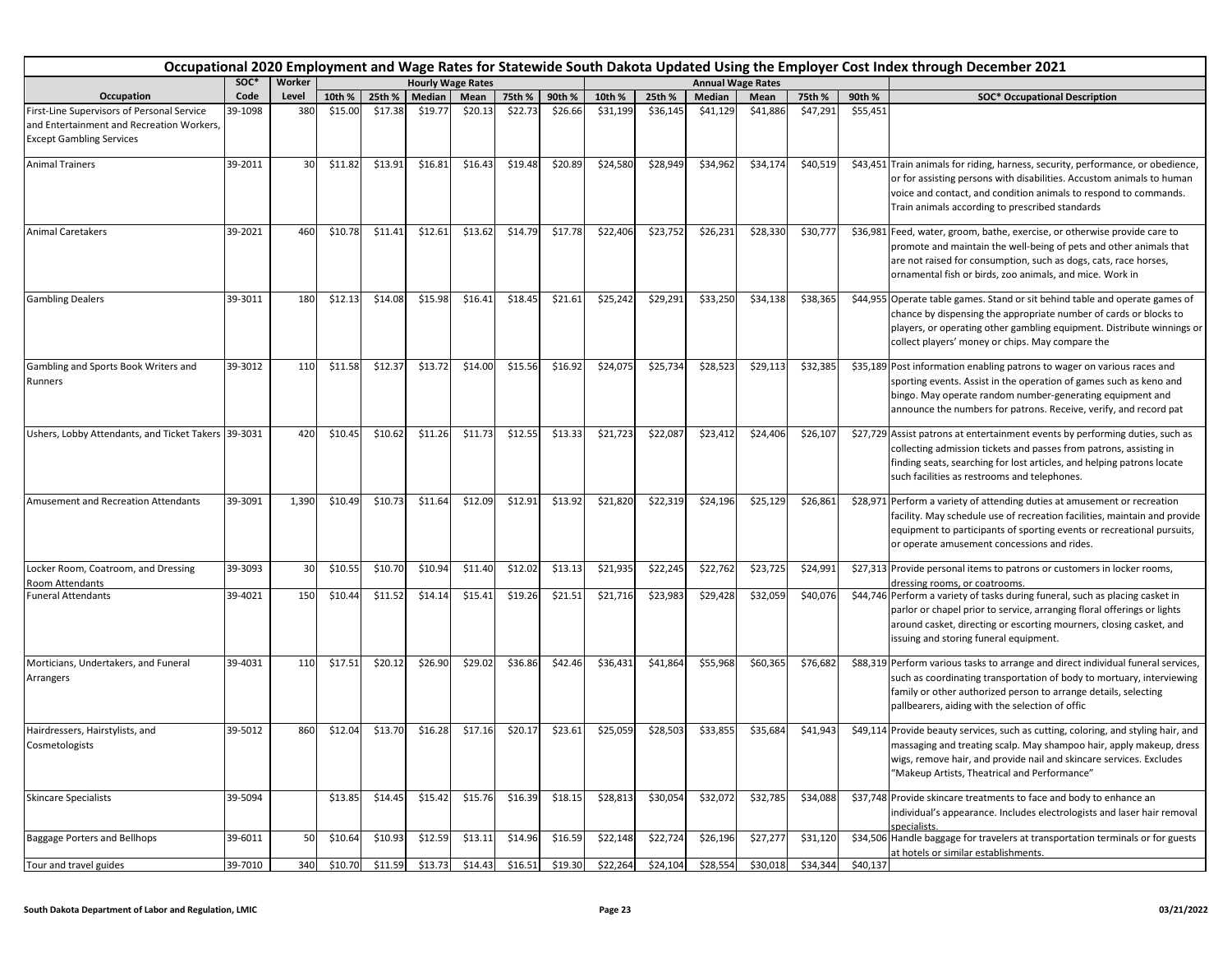|                                                                 | Occupational 2020 Employment and Wage Rates for Statewide South Dakota Updated Using the Employer Cost Index through December 2021<br><b>Hourly Wage Rates</b> |        |         |         |               |         |         |          |          |          |               |                          |           |        |                                                                                                                                                                                                                                                                                  |
|-----------------------------------------------------------------|----------------------------------------------------------------------------------------------------------------------------------------------------------------|--------|---------|---------|---------------|---------|---------|----------|----------|----------|---------------|--------------------------|-----------|--------|----------------------------------------------------------------------------------------------------------------------------------------------------------------------------------------------------------------------------------------------------------------------------------|
|                                                                 | SOC*                                                                                                                                                           | Worker |         |         |               |         |         |          |          |          |               | <b>Annual Wage Rates</b> |           |        |                                                                                                                                                                                                                                                                                  |
| Occupation                                                      | Code                                                                                                                                                           | Level  | 10th %  | 25th %  | <b>Median</b> | Mean    | 75th %  | 90th %   | 10th %   | 25th %   | <b>Median</b> | Mean                     | 75th %    | 90th % | <b>SOC* Occupational Description</b>                                                                                                                                                                                                                                             |
| <b>Childcare Workers</b>                                        | 39-9011                                                                                                                                                        | 2,480  | \$10.55 | \$10.80 | \$11.44       | \$12.03 | \$12.86 | \$13.98  | \$21,938 | \$22,469 | \$23,794      | \$25,018                 | \$26,744  |        | \$29,074 Attend to children at schools, businesses, private households, and<br>childcare institutions. Perform a variety of tasks, such as dressing,<br>feeding, bathing, and overseeing play. Excludes "Preschool Teachers,<br>Except Special Education" (25-2011) and "Teachin |
| <b>Exercise Trainers and Group Fitness</b><br>Instructors       | 39-9031                                                                                                                                                        | 1,070  | \$11.71 | \$13.62 | \$16.39       | \$17.69 | \$20.78 | \$25.96  | \$24,361 | \$28,328 | \$34,085      | \$36,791                 | \$43,220  |        | \$53,999 Instruct or coach groups or individuals in exercise activities for the<br>primary purpose of personal fitness. Demonstrate techniques and<br>form, observe participants, and explain to them corrective measures<br>necessary to improve their skills. Develop and impl |
| <b>Recreation Workers</b>                                       | 39-9032                                                                                                                                                        | 670    | \$13.65 | \$15.25 | \$18.15       | \$19.48 | \$21.52 | \$28.40  | \$28,387 | \$31,701 | \$37,756      | \$40,52                  | \$44,767  |        | \$59,077 Conduct recreation activities with groups in public, private, or<br>volunteer agencies or recreation facilities. Organize and promote<br>activities, such as arts and crafts, sports, games, music, dramatics,<br>social recreation, camping, and hobbies, taking into  |
| <b>Residential Advisors</b>                                     | 39-9041                                                                                                                                                        | 2,310  | \$11.62 | \$13.18 | \$14.97       | \$15.06 | \$16.58 | \$19.12  | \$24,173 | \$27,413 | \$31,142      | \$31,330                 | \$34,470  |        | \$39,765 Coordinate activities in resident facilities in secondary and college<br>dormitories, group homes, or similar establishments. Order supplies<br>and determine need for maintenance, repairs, and furnishings. May<br>maintain household records and assign rooms. May a |
| First-Line Supervisors of Retail Sales<br>Workers               | 41-1011                                                                                                                                                        | 3,380  | \$16.22 | \$19.23 | \$23.69       | \$25.54 | \$29.74 | \$38.74  | \$33,737 | \$40,011 | \$49,288      | \$53,128                 | \$61,869  |        | \$80,566 Directly supervise and coordinate activities of retail sales workers in an<br>establishment or department. Duties may include management<br>functions, such as purchasing, budgeting, accounting, and personnel<br>work, in addition to supervisory duties.             |
| First-Line Supervisors of Non-Retail Sales<br>Workers           | 41-1012                                                                                                                                                        | 600    | \$31.19 | \$37.99 | \$49.11       | \$53.48 | \$62.32 | \$81.91  | \$64,884 | \$79,029 | \$102,155     | \$111,238                | \$129,629 |        | \$170,374 Directly supervise and coordinate activities of sales workers other than<br>retail sales workers. May perform duties such as budgeting,<br>accounting, and personnel work, in addition to supervisory duties.                                                          |
| Cashiers                                                        | 41-2011                                                                                                                                                        | 11,930 | \$10.46 | \$10.96 | \$12.18       | \$12.69 | \$13.52 | \$15.90  | \$21,766 | \$22,803 | \$25,322      | \$26,405                 | \$28,121  |        | \$33,087 Receive and disburse money in establishments other than financial<br>institutions. May use electronic scanners, cash registers, or related<br>equipment. May process credit or debit card transactions and validate<br>checks. Excludes "Gaming Cage Persons and Booth  |
| Gambling Change Persons and Booth<br>Cashiers                   | 41-2012                                                                                                                                                        | 180    | \$10.66 | \$11.43 | \$12.94       | \$13.82 | \$15.24 | \$17.63  | \$22,160 | \$23,780 | \$26,909      | \$28,760                 | \$31,698  |        | \$36,672 Exchange coins, tokens, and chips for patrons' money. May issue<br>payoffs and obtain customer's signature on receipt. May operate a<br>booth in the slot machine area and furnish change persons with money<br>bank at the start of the shift, or count and audit mone |
| Counter and Rental Clerks                                       | 41-2021                                                                                                                                                        | 730    | \$10.57 | \$11.96 | \$14.70       | \$16.68 | \$18.59 | \$26.01  | \$21,979 | \$24,883 | \$30,566      | \$34,694                 | \$38,668  |        | \$54,095 Receive orders, generally in person, for repairs, rentals, and services.<br>May describe available options, compute cost, and accept payment.<br>Excludes "Fast Food and Counter Workers" (35-3023), "Hotel, Motel,<br>and Resort Desk Clerks" (43-4081), "Order Clerks |
| Parts Salespersons                                              | 41-2022                                                                                                                                                        | 1,580  | \$12.64 | \$15.45 | \$19.43       | \$20.29 | \$24.58 | \$29.25  | \$26,291 | \$32,146 | \$40,408      | \$42,206                 | \$51,134  |        | \$60,857 Sell spare and replacement parts and equipment in repair shop or parts                                                                                                                                                                                                  |
| Retail Salespersons                                             | 41-2031                                                                                                                                                        | 12,640 | \$10.52 | \$11.61 | \$14.06       | \$17.21 | \$19.64 | \$27.67  | \$21,877 | \$24,145 | \$29,245      | \$35,792                 | \$40,858  |        | \$57,560 Sell merchandise, such as furniture, motor vehicles, appliances, or<br>apparel to consumers. Excludes "Cashiers" (41-2011).                                                                                                                                             |
| <b>Advertising Sales Agents</b>                                 | 41-3011                                                                                                                                                        | 500    | \$14.85 | \$17.60 | \$21.97       | \$24.77 | \$29.22 | \$40.32  | \$30,888 | \$36,589 | \$45,708      | \$51,520                 | \$60,794  |        | \$83,857 Sell or solicit advertising space, time, or media in publications, signage,<br>TV, radio, or Internet establishments or public spaces.                                                                                                                                  |
| <b>Insurance Sales Agents</b>                                   | 41-3021                                                                                                                                                        | 1,900  | \$21.16 | \$25.00 | \$32.76       | \$37.63 | \$46.78 | \$57.76  | \$44,008 | 551,992  | \$68,125      | \$78,272                 | \$97,288  |        | \$120,137 Sell life, property, casualty, health, automotive, or other types of<br>insurance. May refer clients to independent brokers, work as an<br>independent broker, or be employed by an insurance company.                                                                 |
| Securities, Commodities, and Financial<br>Services Sales Agents | 41-3031                                                                                                                                                        | 480    | \$19.85 | \$23.62 | \$30.11       | \$43.27 | \$45.50 | \$105.09 | \$41,283 | \$49,126 | \$62,627      | \$90,003                 | \$94,659  |        | \$218,600 Buy and sell securities or commodities in investment and trading firms,<br>or provide financial services to businesses and individuals. May advise<br>customers about stocks, bonds, mutual funds, commodities, and<br>market conditions.                              |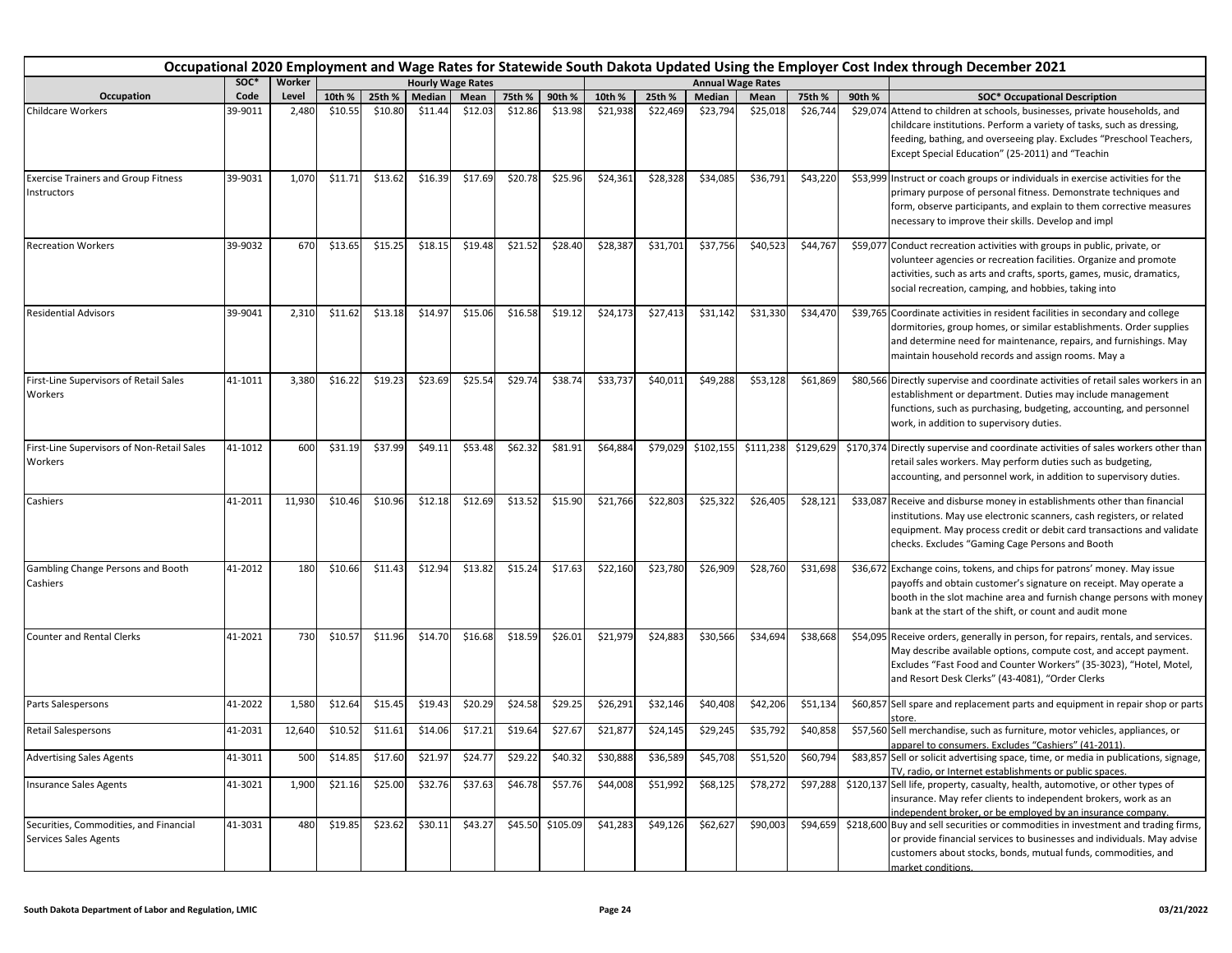|                                                                                                           | Occupational 2020 Employment and Wage Rates for Statewide South Dakota Updated Using the Employer Cost Index through December 2021<br>soc*<br>Worker<br><b>Hourly Wage Rates</b><br><b>Annual Wage Rates</b> |       |         |         |         |         |         |         |          |          |               |           |           |        |                                                                                                                                                                                                                                                                                   |
|-----------------------------------------------------------------------------------------------------------|--------------------------------------------------------------------------------------------------------------------------------------------------------------------------------------------------------------|-------|---------|---------|---------|---------|---------|---------|----------|----------|---------------|-----------|-----------|--------|-----------------------------------------------------------------------------------------------------------------------------------------------------------------------------------------------------------------------------------------------------------------------------------|
|                                                                                                           |                                                                                                                                                                                                              |       |         |         |         |         |         |         |          |          |               |           |           |        |                                                                                                                                                                                                                                                                                   |
| Occupation                                                                                                | Code                                                                                                                                                                                                         | Level | 10th %  | 25th %  | Median  | Mean    | 75th %  | 90th %  | 10th %   | 25th %   | <b>Median</b> | Mean      | 75th %    | 90th % | <b>SOC* Occupational Description</b>                                                                                                                                                                                                                                              |
| <b>Travel Agents</b>                                                                                      | 41-3041                                                                                                                                                                                                      | 120   | \$12.74 | \$14.41 | \$16.24 | \$18.89 | \$22.96 | \$30.57 | \$26,488 | \$29,967 | \$33,777      | \$39,293  | \$47,751  |        | \$63,581 Plan and sell transportation and accommodations for customers.<br>Determine destination, modes of transportation, travel dates, costs,<br>and accommodations required. May also describe, plan, and arrange<br>itineraries and sell tour packages. May assist in resolv  |
| Sales Representatives of Services, Except<br>Advertising, Insurance, Financial Services,<br>and Travel    | 41-3091                                                                                                                                                                                                      | 500   | \$15.73 | \$19.12 | \$25.72 | \$28.83 | \$34.91 | \$44.77 | \$32,717 | \$39,755 | \$53,499      | \$59,968  | \$72,620  |        | \$93,114 Sell services to individuals or businesses. May describe options or<br>resolve client problems. Excludes "Advertising Sales Agents" (41-3011),<br>"Insurance Sales Agents" (41-3021), "Securities, Commodities, and<br>Financial Services Sales Agents" (41-3031), "Tra  |
| Sales Representatives, Wholesale and<br>Manufacturing, Technical and Scientific<br>Products               | 41-4011                                                                                                                                                                                                      | 1,420 | \$29.19 | \$35.71 | \$47.49 | \$54.30 | \$66.14 | \$88.82 | \$60,707 | \$74,273 | \$98,780      | \$112,941 | \$137,575 |        | \$184,742 Sell goods for wholesalers or manufacturers where technical or<br>scientific knowledge is required in such areas as biology, engineering,<br>chemistry, and electronics, normally obtained from at least 2 years of<br>post-secondary education. Excludes "Sales Engine |
| Sales Representatives, Wholesale and<br>Manufacturing, Except Technical and<br><b>Scientific Products</b> | 41-4012                                                                                                                                                                                                      | 5,210 | \$19.32 | \$24.10 | \$31.52 | \$34.15 | \$40.89 | \$53.50 | \$40,178 | \$50,139 | \$65,568      | \$71,036  | \$85,058  |        | \$111,276 Sell goods for wholesalers or manufacturers to businesses or groups of<br>individuals. Work requires substantial knowledge of items sold.                                                                                                                               |
| <b>Real Estate Brokers</b>                                                                                | 41-9021                                                                                                                                                                                                      |       | \$17.74 | \$19.09 | \$21.34 | \$28.13 | \$27.96 | \$33.24 | \$36,894 | \$39,705 | \$44,386      | \$58,530  | \$58,160  |        | \$69,141 Operate real estate office, or work for commercial real estate firm,<br>overseeing real estate transactions. Other duties usually include selling<br>real estate or renting properties and arranging loans.                                                              |
| Real Estate Sales Agents                                                                                  | 41-9022                                                                                                                                                                                                      | 190   |         |         |         |         |         |         |          |          |               |           |           |        | Rent, buy, or sell property for clients. Perform duties such as study<br>property listings, interview prospective clients, accompany clients to<br>property site, discuss conditions of sale, and draw up real estate<br>contracts. Includes agents who represent buyer           |
| <b>Sales Engineers</b>                                                                                    | 41-9031                                                                                                                                                                                                      |       | \$39.36 | \$47.55 | \$74.96 | \$67.29 | \$84.81 | \$90.62 | \$81,865 | \$98,914 | \$155,923     | \$139,958 | \$176,398 |        | \$188,489 Sell business goods or services, the selling of which requires a technical<br>background equivalent to a baccalaureate degree in engineering.<br>Excludes "Engineers" (17-2011 through 17-2199) whose primary<br>function is not marketing or sales.                    |
| Telemarketers                                                                                             | 41-9041                                                                                                                                                                                                      | 170   | \$10.89 | \$11.75 | \$13.23 | \$14.23 | \$15.84 | \$19.05 | \$22,652 | \$24,439 | \$27,532      | \$29,617  | \$32,941  |        | \$39,637 Solicit donations or orders for goods or services over the telephone.                                                                                                                                                                                                    |
| Sales and Related Workers, All Other                                                                      | 41-9099                                                                                                                                                                                                      | 440   | \$10.8  | \$12.04 | \$14.26 | \$15.49 | \$16.88 | \$22.13 | \$22,507 | \$25,040 | \$29,662      | \$32,234  | \$35,122  |        | \$46,043 All sales and related workers not listed separately.                                                                                                                                                                                                                     |
| First-Line Supervisors of Office and<br><b>Administrative Support Workers</b>                             | 43-1011                                                                                                                                                                                                      | 1,790 | \$17.50 | \$20.68 | \$25.72 | \$26.33 | \$31.43 | \$36.13 | \$36,400 | \$43,021 | \$53,504      | \$54,787  | \$65,370  |        | \$75,143 Directly supervise and coordinate the activities of clerical and<br>administrative support workers.                                                                                                                                                                      |
| <b>Bill and Account Collectors</b>                                                                        | 43-3011                                                                                                                                                                                                      | 1,770 | \$12.71 | \$14.58 | \$17.42 | \$17.48 | \$20.00 | \$22.89 | \$26,449 | \$30,334 | \$36,247      | \$36,338  | \$41,606  |        | \$47,603 Locate and notify customers of delinquent accounts by mail,<br>telephone, or personal visit to solicit payment. Duties include receiving<br>payment and posting amount to customer's account, preparing<br>statements to credit department if customer fails to respond  |
| <b>Billing and Posting Clerks</b>                                                                         | 43-3021                                                                                                                                                                                                      | 610   | \$12.33 | \$14.54 | \$17.27 | \$17.61 | \$20.49 | \$24.30 | \$25,652 | \$30,229 | \$35,920      | \$36,637  | \$42,609  |        | \$50,548 Compile, compute, and record billing, accounting, statistical, and other<br>numerical data for billing purposes. Prepare billing invoices for services<br>rendered or for delivery or shipment of goods. Excludes "Medical<br>Records Specialists" (29-2072)             |
| Bookkeeping, Accounting, and Auditing<br>Clerks                                                           | 43-3031                                                                                                                                                                                                      | 9,320 | \$13.18 | \$15.13 | \$18.10 | \$18.19 | \$21.08 | \$24.70 | \$27,411 | \$31,471 | \$37,642      | \$37,831  | \$43,847  |        | \$51,376 Compute, classify, and record numerical data to keep financial records<br>complete. Perform any combination of routine calculating, posting, and<br>verifying duties to obtain primary financial data for use in maintaining<br>accounting records. May also check the   |
| <b>Gambling Cage Workers</b>                                                                              | 43-3041                                                                                                                                                                                                      | 150   | \$11.07 | \$12.10 | \$13.89 | \$14.12 | \$15.77 | \$17.26 | \$23,026 | \$25,156 | \$28,891      | \$29,370  | \$32,797  |        | \$35,908 In a gambling establishment, conduct financial transactions for<br>patrons. Accept patron's credit application and verify credit references<br>to provide check-cashing authorization or to establish house credit<br>accounts. May reconcile daily summaries of transa  |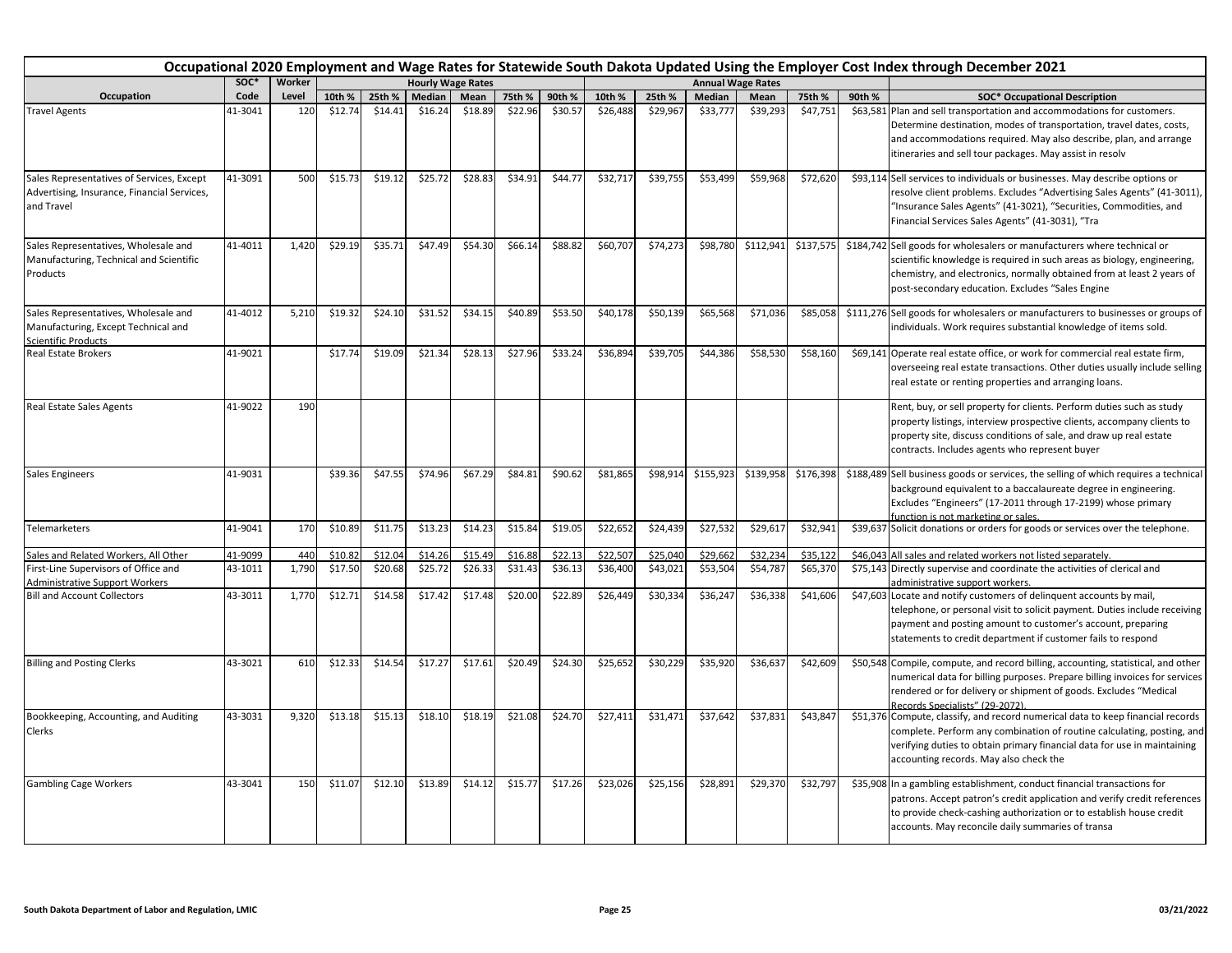|                                                  |         |        |         |                   |         |                          |                                     |         |          |                   |          |                          |          |        | Occupational 2020 Employment and Wage Rates for Statewide South Dakota Updated Using the Employer Cost Index through December 2021                                                                                                                                               |
|--------------------------------------------------|---------|--------|---------|-------------------|---------|--------------------------|-------------------------------------|---------|----------|-------------------|----------|--------------------------|----------|--------|----------------------------------------------------------------------------------------------------------------------------------------------------------------------------------------------------------------------------------------------------------------------------------|
|                                                  | SOC*    | Worker |         |                   |         | <b>Hourly Wage Rates</b> |                                     |         |          |                   |          | <b>Annual Wage Rates</b> |          |        |                                                                                                                                                                                                                                                                                  |
| Occupation                                       | Code    | Level  | 10th %  | 25th %            | Median  | Mean                     | 75th %                              | 90th %  | 10th %   | 25th %            | Median   | Mean                     | 75th %   | 90th % | <b>SOC* Occupational Description</b>                                                                                                                                                                                                                                             |
| Payroll and Timekeeping Clerks                   | 43-3051 | 300    | \$15.42 | \$17.52           | \$19.72 | \$20.12                  | \$22.97                             | \$25.88 | \$32,077 | \$36,445          | \$41,036 | \$41,850                 | \$47,785 |        | \$53,818 Compile and record employee time and payroll data. May compute<br>employees' time worked, production, and commission. May compute<br>and post wages and deductions, or prepare paychecks. Excludes<br>"Bookkeeping, Accounting, and Auditing Clerks" (43-3031).         |
| <b>Procurement Clerks</b>                        | 43-3061 | 130    | \$15.33 | \$17.81           | \$20.51 | \$20.54                  | \$23.17                             | \$25.81 | \$31,880 | \$37,044          | \$42,669 | \$42,720                 | \$48,199 |        | \$53,689 Compile information and records to draw up purchase orders for<br>procurement of materials and services. Excludes "Wholesale and Retail<br>Buyers, Except Farm Products" (13-1022)                                                                                      |
| Tellers                                          | 43-3071 | 1,820  | \$11.81 | \$13.53           | \$15.27 | \$15.42                  | \$17.39                             | \$19.74 | \$24,571 | \$28,133          | \$31,752 | \$32,071                 | \$36,177 |        | \$41,039 Receive and pay out money. Keep records of money and negotiable<br>instruments involved in a financial institution's various transactions.                                                                                                                              |
| <b>Brokerage Clerks</b>                          | 43-4011 | 180    | \$15.72 | \$17.89           | \$20.77 | \$20.75                  | \$24.14                             | \$26.16 | \$32,709 | \$37,200          | \$43,223 | \$43,172                 | \$50,200 |        | \$54,424 Perform duties related to the purchase, sale, or holding of securities.<br>Duties include writing orders for stock purchases or sales, computing<br>transfer taxes, verifying stock transactions, accepting and delivering<br>securities, tracking stock price fluctuat |
| Correspondence Clerks                            | 43-4021 | 130    | \$12.40 | \$13.89           | \$15.85 | \$16.15                  | \$18.79                             | \$20.56 | \$25,804 | \$28,898          | \$32,965 | \$33,590                 | \$39,089 |        | \$42,770 Compose letters or electronic correspondence in reply to requests for<br>merchandise, damage claims, credit and other information, delinquent<br>accounts, incorrect billings, or unsatisfactory services. Duties may<br>include gathering data to formulate reply and  |
| Court, Municipal, and License Clerks             | 43-4031 | 790    | \$13.34 | \$15.15           | \$17.10 | \$18.01                  | \$20.21                             | \$24.90 | \$27,732 | \$31,507          | \$35,584 | \$37,455                 | \$42,051 |        | \$51,794 Perform clerical duties for courts of law, municipalities, or<br>governmental licensing agencies and bureaus. May prepare docket of<br>cases to be called; secure information for judges and court; prepare<br>draft agendas or bylaws for town or city council; answer |
| Credit Authorizers, Checkers, and Clerks         | 43-4041 | 220    | \$13.63 | \$15.35           | \$17.88 | \$17.93                  | \$20.23                             | \$23.32 | \$28,353 | \$31,925          | \$37,188 | \$37,301                 | \$42,093 |        | \$48,498 Authorize credit charges against customers' accounts. Investigate<br>history and credit standing of individuals or business establishments<br>applying for credit. May interview applicants to obtain personal and<br>financial data, determine credit worthiness, proc |
| <b>Customer Service Representatives</b>          | 43-4051 | 9,340  | \$12.03 | \$14.20           | \$17.04 | \$17.49                  | \$20.30                             | \$24.33 | \$25,026 | \$29,521          | \$35,439 | \$36,367                 | \$42,210 |        | \$50,602 Interact with customers to provide basic or scripted information in<br>response to routine inquiries about products and services. May handle<br>and resolve general complaints. Excludes individuals whose duties are<br>primarily installation, sales, repair, and tec |
| Eligibility Interviewers, Government<br>Programs | 43-4061 | 520    | \$13.88 | \$17.81           | \$19.41 | \$19.47                  | \$21.57                             | \$23.29 | \$28,874 | \$37,047          | \$40,361 | \$40,502                 | \$44,859 |        | \$48,439 Determine eligibility of persons applying to receive assistance from<br>government programs and agency resources, such as welfare,<br>unemployment benefits, social security, and public housing.                                                                       |
| <b>File Clerks</b>                               | 43-4071 | 80     | \$10.90 | \$11.84           | \$13.68 | \$14.88                  | \$16.79                             | \$20.23 | \$22,666 | \$24,620          | \$28,445 | \$30,931                 | \$34,915 |        | \$42,091 File correspondence, cards, invoices, receipts, and other records in<br>alphabetical or numerical order or according to the filing system used.<br>Locate and remove material from file when requested.                                                                 |
| Hotel, Motel, and Resort Desk Clerks             | 43-4081 | 1,740  | \$10.19 | \$10.71           | \$11.79 | \$12.39                  | \$12.90                             | \$15.48 | \$21,180 | \$22,274          | \$24,519 | \$25,770                 | \$26,831 |        | \$32,190 Accommodate hotel, motel, and resort patrons by registering and<br>assigning rooms to guests, issuing room keys or cards, transmitting and<br>receiving messages, keeping records of occupied rooms and guests'<br>accounts, making and confirming reservations, and pr |
| Interviewers, Except Eligibility and Loan        | 43-4111 | 500    |         | $$12.60$ $$14.10$ |         |                          | $$16.22$ $$16.40$ $$19.15$ $$20.58$ |         |          | \$26,222 \$29,337 | \$33,735 | \$34,109                 | \$39,830 |        | \$42,816 Interview persons by telephone, mail, in person, or by other means for<br>the purpose of completing forms, applications, or questionnaires. Ask<br>specific questions, record answers, and assist persons with completing<br>form. May sort, classify, and file forms.  |
| Loan Interviewers and Clerks                     | 43-4131 | 1,960  | \$15.45 | \$17.60           | \$19.79 | \$19.95                  | \$22.87                             | \$25.60 | \$32,142 | \$36,604          | \$41,152 | \$41,490                 | \$47,569 |        | \$53,259 Interview loan applicants to elicit information; investigate applicants'<br>backgrounds and verify references; prepare loan request papers; and<br>forward findings, reports, and documents to appraisal department.<br>Review loan papers to ensure completeness, and  |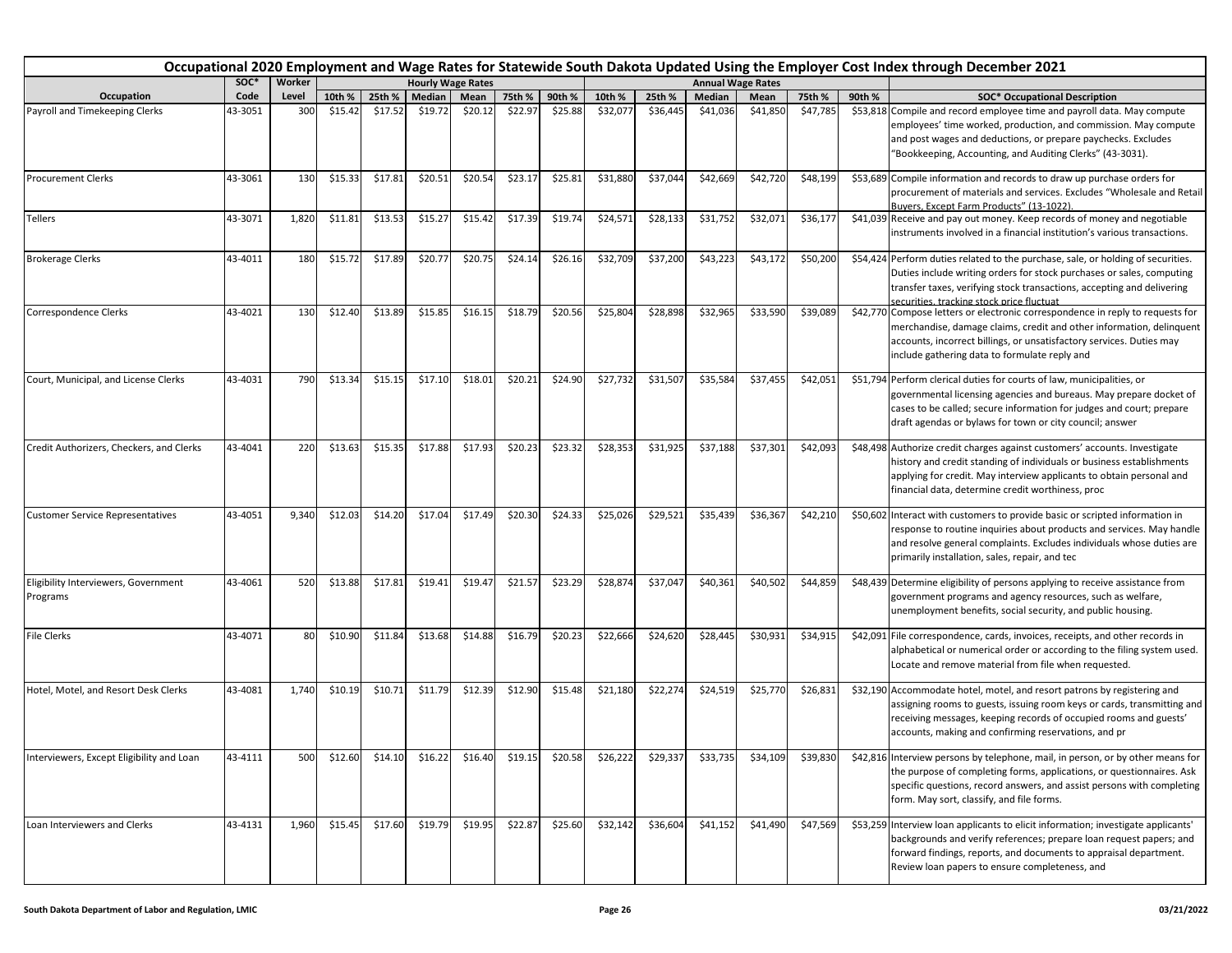|                                                                          |         |        |         |         |         |                          |         |         |          |          |          |                          |          |        | Occupational 2020 Employment and Wage Rates for Statewide South Dakota Updated Using the Employer Cost Index through December 2021                                                                                                                                               |
|--------------------------------------------------------------------------|---------|--------|---------|---------|---------|--------------------------|---------|---------|----------|----------|----------|--------------------------|----------|--------|----------------------------------------------------------------------------------------------------------------------------------------------------------------------------------------------------------------------------------------------------------------------------------|
|                                                                          | SOC*    | Worker |         |         |         | <b>Hourly Wage Rates</b> |         |         |          |          |          | <b>Annual Wage Rates</b> |          |        |                                                                                                                                                                                                                                                                                  |
| Occupation                                                               | Code    | Level  | 10th %  | 25th %  | Median  | Mean                     | 75th %  | 90th %  | 10th %   | 25th %   | Median   | Mean                     | 75th %   | 90th % | <b>SOC* Occupational Description</b>                                                                                                                                                                                                                                             |
| <b>New Accounts Clerks</b>                                               | 43-4141 | 30     | \$13.90 | \$16.23 | \$19.20 | \$19.19                  | \$22.91 | \$25.55 | \$28,917 | \$33,765 | \$39,940 | \$39,92                  | \$47,655 |        | \$53,154 Interview persons desiring to open accounts in financial institutions.<br>Explain account services available to prospective customers and assist<br>hem in preparing applications.                                                                                      |
| Order Clerks                                                             | 43-4151 | 210    | \$13.29 | \$14.76 | \$17.29 | \$18.06                  | \$20.22 | \$25.23 | \$27,662 | \$30,692 | \$35,978 | \$37,555                 | \$42,073 |        | \$52,483 Receive and process incoming orders for materials, merchandise,<br>classified ads, or services such as repairs, installations, or rental of<br>facilities. Generally receives orders via mail, phone, fax, or other<br>electronic means. Duties include informing custo |
| Human Resources Assistants, Except Payroll<br>and Timekeeping            | 43-4161 | 210    | \$13.62 | \$15.28 | \$18.30 | \$18.84                  | \$21.87 | \$25.76 | \$28,338 | \$31,789 | \$38,064 | \$39,185                 | \$45,487 |        | \$53,574 Compile and keep personnel records. Record data for each employee,<br>such as address, weekly earnings, absences, amount of sales or<br>production, supervisory reports, and date of and reason for<br>termination. May prepare reports for employment records, file em |
| Receptionists and Information Clerks                                     | 43-4171 | 5,560  | \$10.92 | \$12.42 | \$14.56 | \$14.97                  | \$16.70 | \$20.01 | \$22,708 | \$25,837 | \$30,283 | \$31,129                 | \$34,733 |        | \$41,629 Answer inquiries and provide information to the general public,<br>customers, visitors, and other interested parties regarding activities<br>conducted at establishment and location of departments, offices, and<br>employees within the organization. Excludes "Switc |
| Reservation and Transportation Ticket<br><b>Agents and Travel Clerks</b> | 43-4181 | 180    | \$10.99 | \$12.97 | \$15.67 | \$17.03                  | \$19.06 | \$23.72 | \$22,869 | \$26,964 | \$32,594 | \$35,419                 | \$39,638 |        | \$49,347 Make and confirm reservations for transportation or lodging, or sell<br>transportation tickets. May check baggage and direct passengers to<br>designated concourse, pier, or track; deliver tickets and contact<br>individuals and groups to inform them of package tou |
| Information and Record Clerks, All Other                                 | 43-4199 | 370    | \$15.93 | \$18.64 | \$23.15 | \$25.44                  | \$26.47 | \$29.33 | \$33,120 | \$38,773 | \$48,165 | \$52.912                 | \$55,070 |        | \$60,990 All information and record clerks not listed separately.                                                                                                                                                                                                                |
| <b>Cargo and Freight Agents</b>                                          | 43-5011 | 250    | \$18.43 | \$20.82 | \$26.62 | \$26.61                  | \$31.71 | \$35.65 | \$38,342 | \$43,299 | \$55,362 | \$55,353                 | \$65,960 |        | \$74,158 Expedite and route movement of incoming and outgoing cargo and<br>freight shipments in airline, train, and trucking terminals and shipping<br>docks. Take orders from customers and arrange pickup of freight and<br>cargo for delivery to loading platform. Prepare an |
| <b>Couriers and Messengers</b>                                           | 43-5021 | 110    | \$11.31 | \$12.47 | \$14.19 | \$14.48                  | \$16.00 | \$18.31 | \$23,536 | \$25,930 | \$29,499 | \$30,119                 | \$33,275 |        | \$38,097 Pick up and deliver messages, documents, packages, and other items<br>between offices or departments within an establishment or directly to<br>other business concerns, traveling by foot, bicycle, motorcycle,<br>automobile, or public conveyance. Excludes "Light Tr |
| <b>Public Safety Telecommunicators</b>                                   | 43-5031 | 370    | \$14.26 | \$16.18 | \$19.11 | \$19.59                  | \$22.65 | \$26.09 | \$29,657 | \$33,661 | \$39,751 | \$40,744                 | \$47,116 |        | \$54,270 Operate telephone, radio, or other communication systems to receive<br>and communicate requests for emergency assistance at 9-1-1 public<br>safety answering points and emergency operations centers. Take<br>information from the public and other sources regarding c |
| Dispatchers, Except Police, Fire, and<br>Ambulance                       | 43-5032 | 480    | \$10.28 | \$13.68 | \$15.95 | \$16.86                  | \$20.15 | \$24.36 | \$21,375 | \$28,447 | \$33,171 | \$35,066                 | \$41,908 |        | \$50,680 Schedule and dispatch workers, work crews, equipment, or service<br>vehicles for conveyance of materials, freight, or passengers, or for<br>normal installation, service, or emergency repairs rendered outside the<br>place of business. Duties may include using radi |
| <b>Meter Readers, Utilities</b>                                          | 43-5041 | 40     | \$15.53 | \$18.02 | \$22.13 | \$22.85                  | \$28.45 | \$31.92 | \$32,301 | \$37,477 | \$46,043 | \$47,542                 | \$59,179 |        | \$66,377 Read meter and record consumption of electricity, gas, water, or                                                                                                                                                                                                        |
| <b>Postal Service Clerks</b>                                             | 43-5051 | 420    | \$14.65 | \$19.26 | \$23.49 | \$23.88                  | \$27.15 | \$32.79 | \$30,474 | \$40,066 | \$48,860 | \$49,682                 | \$56,472 |        | \$68,184 Perform any combination of tasks in a United States Postal Service<br>(USPS) post office, such as receive letters and parcels; sell postage and<br>revenue stamps, postal cards, and stamped envelopes; fill out and sell<br>money orders; place mail in pigeon holes o |
| <b>Postal Service Mail Carriers</b>                                      | 43-5052 | 940    | \$19.69 | \$20.40 | \$25.49 | \$26.96                  | \$33.17 | \$34.87 | \$40,963 | \$42,443 | \$53,014 | \$56,074                 | \$68,999 |        | \$72,519 Sort and deliver mail for the United States Postal Service (USPS).<br>Deliver mail on established route by vehicle or on foot. Includes postal<br>service mail carriers emploved by USPS contractors.                                                                   |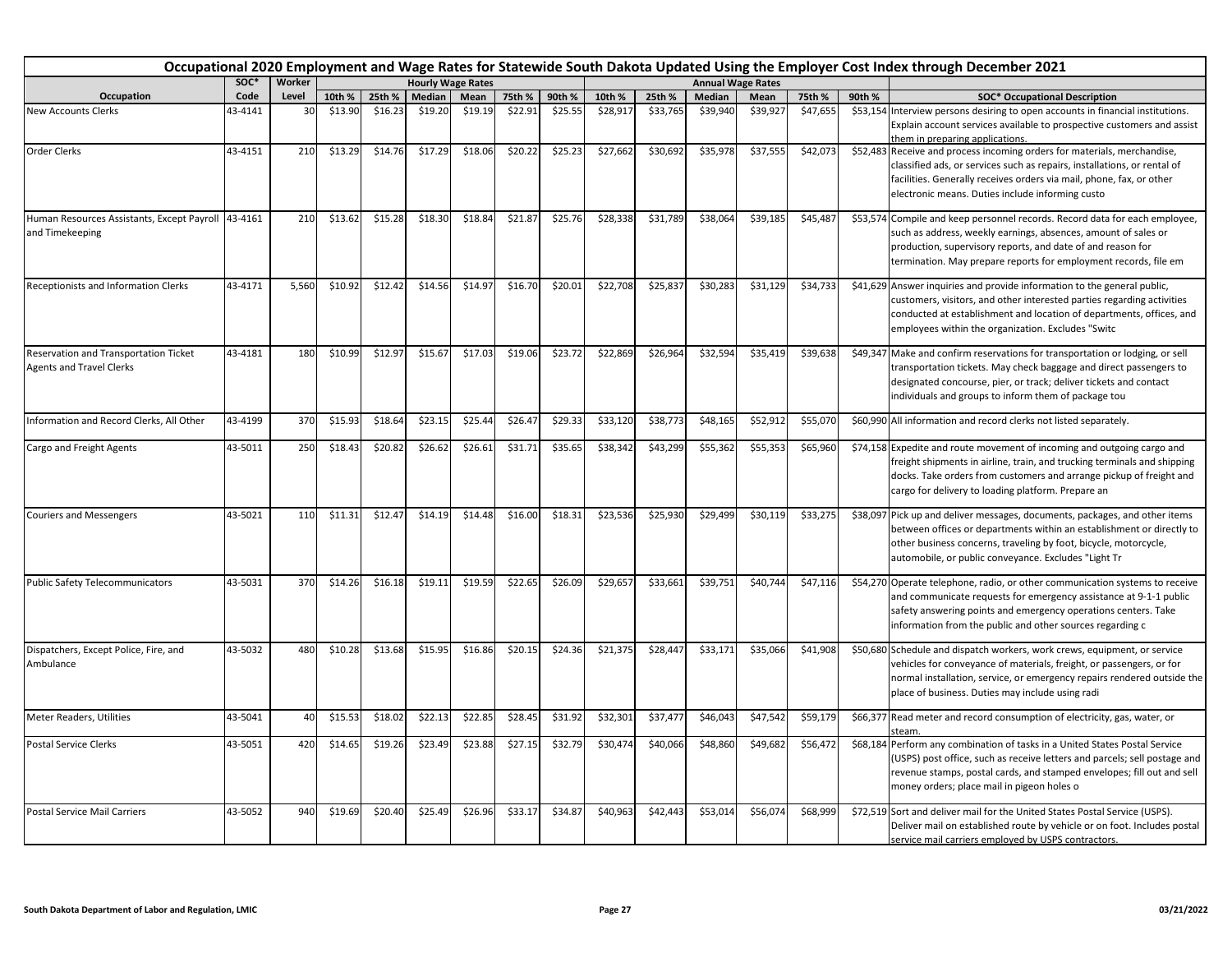|                                                                                    | Occupational 2020 Employment and Wage Rates for Statewide South Dakota Updated Using the Employer Cost Index through December 2021<br><b>Hourly Wage Rates</b><br><b>Annual Wage Rates</b> |        |         |         |               |         |                         |         |          |          |               |          |          |        |                                                                                                                                                                                                                                                                                  |
|------------------------------------------------------------------------------------|--------------------------------------------------------------------------------------------------------------------------------------------------------------------------------------------|--------|---------|---------|---------------|---------|-------------------------|---------|----------|----------|---------------|----------|----------|--------|----------------------------------------------------------------------------------------------------------------------------------------------------------------------------------------------------------------------------------------------------------------------------------|
|                                                                                    | SOC*                                                                                                                                                                                       | Worker |         |         |               |         |                         |         |          |          |               |          |          |        |                                                                                                                                                                                                                                                                                  |
| Occupation                                                                         | Code                                                                                                                                                                                       | Level  | 10th %  | 25th %  | <b>Median</b> | Mean    | 75th %                  | 90th %  | 10th %   | 25th %   | <b>Median</b> | Mean     | 75th %   | 90th % | <b>SOC* Occupational Description</b>                                                                                                                                                                                                                                             |
| Postal Service Mail Sorters, Processors, and<br>Processing Machine Operators       | 43-5053                                                                                                                                                                                    | 260    | \$18.84 | \$19.27 | \$24.21       | \$25.48 | \$32.00                 | \$32.14 | \$39,188 | \$40,074 | \$50,373      | \$52,991 | \$66,553 |        | \$66,843 Prepare incoming and outgoing mail for distribution for the United<br>States Postal Service (USPS). Examine, sort, and route mail. Load,<br>operate, and occasionally adjust and repair mail processing, sorting,<br>and canceling machinery. Keep records of shipments |
| Production, Planning, and Expediting Clerks                                        | 43-5061                                                                                                                                                                                    | 650    | \$16.30 | \$18.18 | \$21.19       | \$22.50 | \$26.06                 | \$31.74 | \$33,909 | \$37,809 | \$44,074      | \$46,805 | \$54,193 |        | \$65,999 Coordinate and expedite the flow of work and materials within or<br>between departments of an establishment according to production<br>schedule. Duties include reviewing and distributing production, work,<br>and shipment schedules; conferring with department supe |
| Shipping, Receiving, and Inventory Clerks                                          | 43-5071                                                                                                                                                                                    | 2,310  | \$13.32 | \$15.12 | \$17.85       | \$17.94 | \$20.34                 | \$24.03 | \$27,701 | \$31,441 | \$37,118      | \$37,322 | \$42,301 |        | \$49,983 Verify and maintain records on incoming and outgoing shipments<br>involving inventory. Duties include verifying and recording incoming<br>merchandise or material and arranging for the transportation of<br>products. May prepare items for shipment. Excludes "Weighe |
| Weighers, Measurers, Checkers, and<br>Samplers, Recordkeeping                      | 43-5111                                                                                                                                                                                    | 240    | \$13.56 | \$14.89 | \$17.22       | \$17.66 | \$19.70                 | \$21.28 | \$28,215 | \$30,964 | \$35,823      | \$36,724 | \$40,986 |        | \$44,275 Weigh, measure, and check materials, supplies, and equipment for the<br>purpose of keeping relevant records. Duties are primarily clerical by<br>nature. Includes workers who collect and keep record of samples of<br>products or materials. Excludes "Inspectors, Tes |
| <b>Executive Secretaries and Executive</b><br><b>Administrative Assistants</b>     | 43-6011                                                                                                                                                                                    | 2,580  | \$17.20 | \$18.59 | \$20.64       | \$21.31 | \$24.10                 | \$26.62 | \$35,783 | \$38,668 | \$42,934      | \$44,308 | \$50,119 |        | \$55,361 Provide high-level administrative support by conducting research,<br>preparing statistical reports, and handling information requests, as well<br>as performing routine administrative functions such as preparing<br>correspondence, receiving visitors, arranging con |
| Legal Secretaries and Administrative<br>Assistants                                 | 43-6012                                                                                                                                                                                    | 850    | \$13.16 | \$14.98 | \$18.67       | \$18.65 | \$22.43                 | \$25.22 | \$27,359 | \$31,172 | \$38,847      | \$38,807 | \$46,659 |        | \$52,456 Perform secretarial duties using legal terminology, procedures, and<br>documents. Prepare legal papers and correspondence, such as<br>summonses, complaints, motions, and subpoenas. May also assist with<br>legal research.                                            |
| Medical Secretaries and Administrative<br>Assistants                               | 43-6013                                                                                                                                                                                    | 110    | \$14.77 | \$16.98 | \$19.47       | \$19.63 | \$22.65                 | \$25.52 | \$30,717 | \$35,308 | \$40,506      | \$40,834 | \$47,117 |        | \$53,074 Perform secretarial duties using specific knowledge of medical<br>terminology and hospital, clinic, or laboratory procedures. Duties may<br>include scheduling appointments, billing patients, and compiling and<br>recording medical charts, reports, and corresponden |
| Secretaries and Administrative Assistants,<br>Except Legal, Medical, and Executive | 43-6014                                                                                                                                                                                    | 5,020  | \$11.54 | \$13.53 | \$15.48       | \$15.74 | \$18.04                 | \$20.25 | \$24,008 | \$28,147 | \$32,200      | \$32,734 | \$37,517 |        | \$42,125 Perform routine administrative functions such as drafting<br>correspondence, scheduling appointments, organizing and maintaining<br>paper and electronic files, or providing information to callers. Excludes<br>legal, medical, and executive secretaries (43-6011 thr |
| Data Entry Keyers                                                                  | 43-9021                                                                                                                                                                                    |        | \$11.22 | \$12.52 | \$13.95       | \$14.16 | \$15.92                 | \$18.22 | \$23,328 | \$26,051 | \$29,028      | \$29,455 | \$33,104 |        | \$37,890 Operate data entry device, such as keyboard or photo composing<br>perforator. Duties may include verifying data and preparing materials<br>for printing. Excludes "Word Processors and Typists" (43-9022).                                                              |
| Word Processors and Typists                                                        | 43-9022                                                                                                                                                                                    | 10     | \$14.18 | \$15.92 | \$18.70       | \$18.23 | \$20.19                 | \$22.49 | \$29,495 | \$33,109 | \$38,897      | \$37,924 | \$41,987 |        | \$46,798 Use word processor, computer, or typewriter to type letters, reports,<br>forms, or other material from rough draft, corrected copy, or voice<br>recording. May perform other clerical duties as assigned. Excludes<br>"Court Reporters and Simultaneous Captioners" (27 |
| nsurance Claims and Policy Processing<br>Clerks                                    | 43-9041                                                                                                                                                                                    | 810    | \$14.37 | \$16.94 | \$19.14       |         | \$19.32 \$21.79 \$25.31 |         | \$29,887 | \$35,240 | \$39,821      | \$40,184 | \$45,320 |        | \$52,643 Process new insurance policies, modifications to existing policies, and<br>claims forms. Obtain information from policyholders to verify the<br>accuracy and completeness of information on claims forms,<br>applications and related documents, and company records. U |
| Mail Clerks and Mail Machine Operators,<br><b>Except Postal Service</b>            | 43-9051                                                                                                                                                                                    | 280    | \$10.94 | \$12.14 | \$14.38       | \$14.98 | \$17.39                 | \$20.04 | \$22,761 | \$25,245 | \$29,900      | \$31,162 | \$36,163 |        | \$41,679 Prepare incoming and outgoing mail for distribution. Time-stamp,<br>open, read, sort, and route incoming mail; and address, seal, stamp,<br>fold, stuff, and affix postage to outgoing mail or packages. Duties may<br>also include keeping necessary records and compl |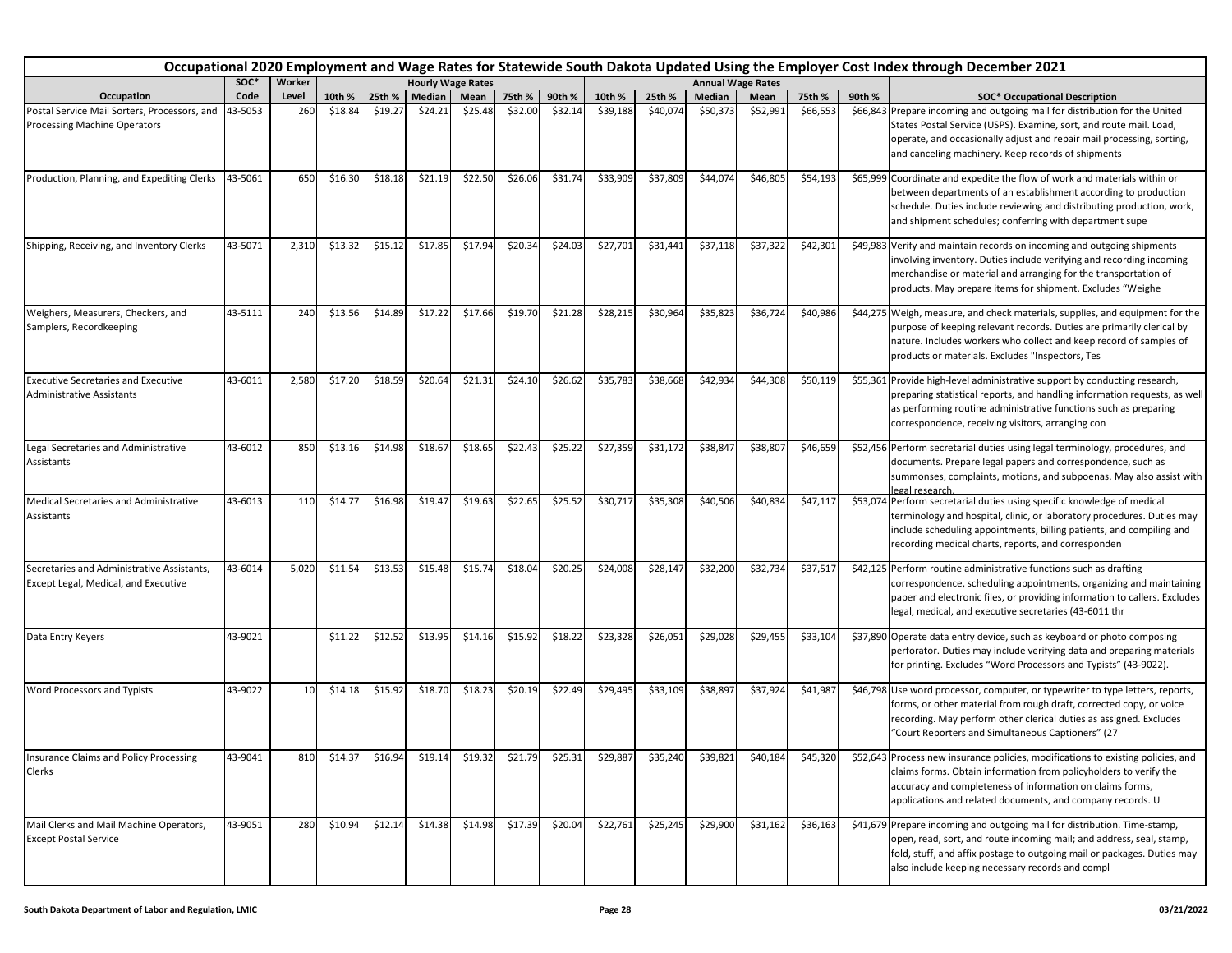|                                                                                 | Occupational 2020 Employment and Wage Rates for Statewide South Dakota Updated Using the Employer Cost Index through December 2021<br>SOC*<br>Worker<br><b>Annual Wage Rates</b><br><b>Hourly Wage Rates</b> |       |         |         |                                                 |         |         |         |          |          |               |          |          |        |                                                                                                                                                                                                                                                                                   |
|---------------------------------------------------------------------------------|--------------------------------------------------------------------------------------------------------------------------------------------------------------------------------------------------------------|-------|---------|---------|-------------------------------------------------|---------|---------|---------|----------|----------|---------------|----------|----------|--------|-----------------------------------------------------------------------------------------------------------------------------------------------------------------------------------------------------------------------------------------------------------------------------------|
|                                                                                 |                                                                                                                                                                                                              |       |         |         |                                                 |         |         |         |          |          |               |          |          |        |                                                                                                                                                                                                                                                                                   |
| Occupation                                                                      | Code                                                                                                                                                                                                         | Level | 10th %  | 25th %  | Median                                          | Mean    | 75th %  | 90th %  | 10th %   | 25th %   | <b>Median</b> | Mean     | 75th %   | 90th % | <b>SOC* Occupational Description</b>                                                                                                                                                                                                                                              |
| Office Clerks, General                                                          | 43-9061                                                                                                                                                                                                      | 2,780 | \$10.21 | \$11.29 | \$13.40                                         | \$14.39 | \$16.51 | \$20.25 | \$21,225 | \$23,475 | \$27,878      | \$29,928 | \$34,346 |        | \$42,131 Perform duties too varied and diverse to be classified in any specific<br>office clerical occupation, requiring knowledge of office systems and<br>procedures. Clerical duties may be assigned in accordance with the<br>office procedures of individual establishments  |
| Office Machine Operators, Except Computer 43-9071                               |                                                                                                                                                                                                              | 110   | \$11.01 | \$12.79 | \$17.39                                         | \$17.60 | \$22.38 | \$25.21 | \$22,899 | \$26,599 | \$36,178      | \$36,620 | \$46,545 |        | \$52,448 Operate one or more of a variety of office machines, such as<br>photocopying, photographic, and duplicating machines, or other office<br>machines. Excludes "Billing and Posting Clerks" (43-3021) and "Mail<br>Clerks and Mail Machine Operators, Except Postal Servic  |
| Office and Administrative Support Workers,<br>All Other                         | 43-9199                                                                                                                                                                                                      | 110   | \$17.68 | \$21.72 | \$23.90                                         | \$23.58 | \$26.20 | \$28.80 | \$36,771 | \$45,175 | \$49,725      | \$49,03  | \$54,498 |        | \$59,895 All office and administrative support workers not listed separately.                                                                                                                                                                                                     |
| First-Line Supervisors of Farming, Fishing,<br>and Forestry Workers             | 45-1011                                                                                                                                                                                                      | 50    | \$22.82 | \$26.08 | \$29.13                                         | \$29.15 | \$32.10 | \$34.32 | \$47,456 | \$54,260 | \$60,591      | \$60,637 | \$66,781 |        | \$71,374 Directly supervise and coordinate the activities of agricultural, forestry,<br>aquacultural, and related workers. Excludes "First-Line Supervisors of<br>Landscaping, Lawn Service, and Groundskeeping Workers" (37-1012).                                               |
| <b>Agricultural Inspectors</b>                                                  | 45-2011                                                                                                                                                                                                      | 170   | \$14.93 | \$14.93 | \$14.94                                         | \$18.46 | \$19.69 | \$27.80 | \$31,060 | \$31,065 | \$31,074      | \$38,392 | \$40,953 |        | \$57,836 Inspect agricultural commodities, processing equipment, and facilities,<br>and fish and logging operations, to ensure compliance with regulations<br>and laws governing health, quality, and safety.                                                                     |
| Graders and Sorters, Agricultural Products                                      | 45-2041                                                                                                                                                                                                      | 330   | \$11.99 | \$13.5  | \$15.18                                         | \$15.55 | \$17.39 | \$20.03 | \$24,922 | \$28,224 | \$31,590      | \$32,353 | \$36,174 |        | \$41,665 Grade, sort, or classify unprocessed food and other agricultural<br>products by size, weight, color, or condition. Excludes "Agricultural<br>Inspectors" (45-2011).                                                                                                      |
| <b>Agricultural Equipment Operators</b>                                         | 45-2091                                                                                                                                                                                                      |       | \$13.77 | \$15.34 | \$19.04                                         | \$19.18 | \$23.36 | \$25.66 | \$28,635 | \$31,924 | \$39,602      | \$39,890 | \$48,587 |        | \$53,381 Drive and control equipment to support agricultural activities such as<br>tilling soil; planting, cultivating, and harvesting crops; feeding and<br>herding livestock; or removing animal waste. May perform tasks such<br>as crop baling or hay bucking. May operate s  |
| Farmworkers and Laborers, Crop, Nursery,<br>and Greenhouse                      | 45-2092                                                                                                                                                                                                      | 80    | \$10.67 | \$11.68 | \$13.69                                         | \$14.31 | \$16.67 | \$19.46 | \$22,173 | \$24,300 | \$28,466      | \$29,755 | \$34,691 |        | \$40,474 Manually plant, cultivate, and harvest vegetables, fruits, nuts,<br>horticultural specialties, and field crops. Use hand tools, such as<br>shovels, trowels, hoes, tampers, pruning hooks, shears, and knives.<br>Duties may include tilling soil and applying fertiliz  |
| Farmworkers, Farm, Ranch, and<br><b>Aquacultural Animals</b>                    | 45-2093                                                                                                                                                                                                      | 200   | \$10.36 | \$12.94 | \$15.39                                         | \$16.61 | \$19.78 | \$24.41 | \$21,550 | \$26,908 | \$32,003      | \$34,552 | \$41,130 |        | \$50,790 Attend to live farm, ranch, open range or aquacultural animals that<br>may include cattle, sheep, swine, goats, horses and other equines,<br>poultry, rabbits, finfish, shellfish, and bees. Attend to animals produced<br>for animal products, such as meat, fur, skin. |
| <b>Forest and Conservation Workers</b>                                          | 45-4011                                                                                                                                                                                                      | 560   | \$11.32 | \$12.96 | \$14.96                                         | \$15.20 | \$17.29 | \$19.52 | \$23,552 | \$26,941 | \$31,125      | \$31,605 | \$35,965 |        | \$40,619 Under supervision, perform manual labor necessary to develop,<br>maintain, or protect areas such as forests, forested areas, woodlands,<br>wetlands, and rangelands through such activities as raising and<br>transporting seedlings; combating insects, pests, and dis  |
| Logging Equipment Operators                                                     | 45-4022                                                                                                                                                                                                      | 90    | \$12.23 | \$14.46 | \$17.35                                         | \$17.78 | \$20.02 | \$24.99 | \$25,426 | \$30,073 | \$36,082      | \$36,983 | \$41,640 |        | \$51,998 Drive logging tractor or wheeled vehicle equipped with one or more<br>accessories, such as bulldozer blade, frontal shear, grapple, logging<br>arch, cable winches, hoisting rack, or crane boom, to fell tree; to skid,<br>load, unload, or stack logs; or to pull stu  |
| First-Line Supervisors of Construction Trades 47-1011<br>and Extraction Workers |                                                                                                                                                                                                              | 1,520 | \$26.23 | \$28.76 | \$32.58                                         | \$34.32 | \$39.15 | \$46.68 | \$54,552 | \$59,834 | \$67,768      | \$71,384 | \$81,451 |        | \$97,094 Directly supervise and coordinate activities of construction or<br>extraction workers.                                                                                                                                                                                   |
| <b>Boilermakers</b>                                                             | 47-2011                                                                                                                                                                                                      |       |         |         | \$15.72 \$20.69 \$26.48 \$25.94 \$30.90 \$35.02 |         |         |         | \$32,706 | \$43,020 | \$55,095      | \$53,967 | \$64,256 |        | \$72,830 Construct, assemble, maintain, and repair stationary steam boilers and<br>boiler house auxiliaries. Align structures or plate sections to assemble<br>boiler frame tanks or vats, following blueprints. Work involves use of<br>hand and power tools, plumb bobs, level  |
| <b>Brickmasons and Blockmasons</b>                                              | 47-2021                                                                                                                                                                                                      | 180   | \$17.57 | \$22.08 | \$29.37                                         | \$29.11 | \$36.64 | \$41.04 | \$36,537 | \$45,930 | \$61,075      | \$60,561 | \$76,217 |        | \$85,364 Lay and bind building materials, such as brick, structural tile, concrete<br>block, cinder block, glass block, and terra-cotta block, with mortar and<br>other substances, to construct or repair walls, partitions, arches,<br>sewers, and other structures, Installer  |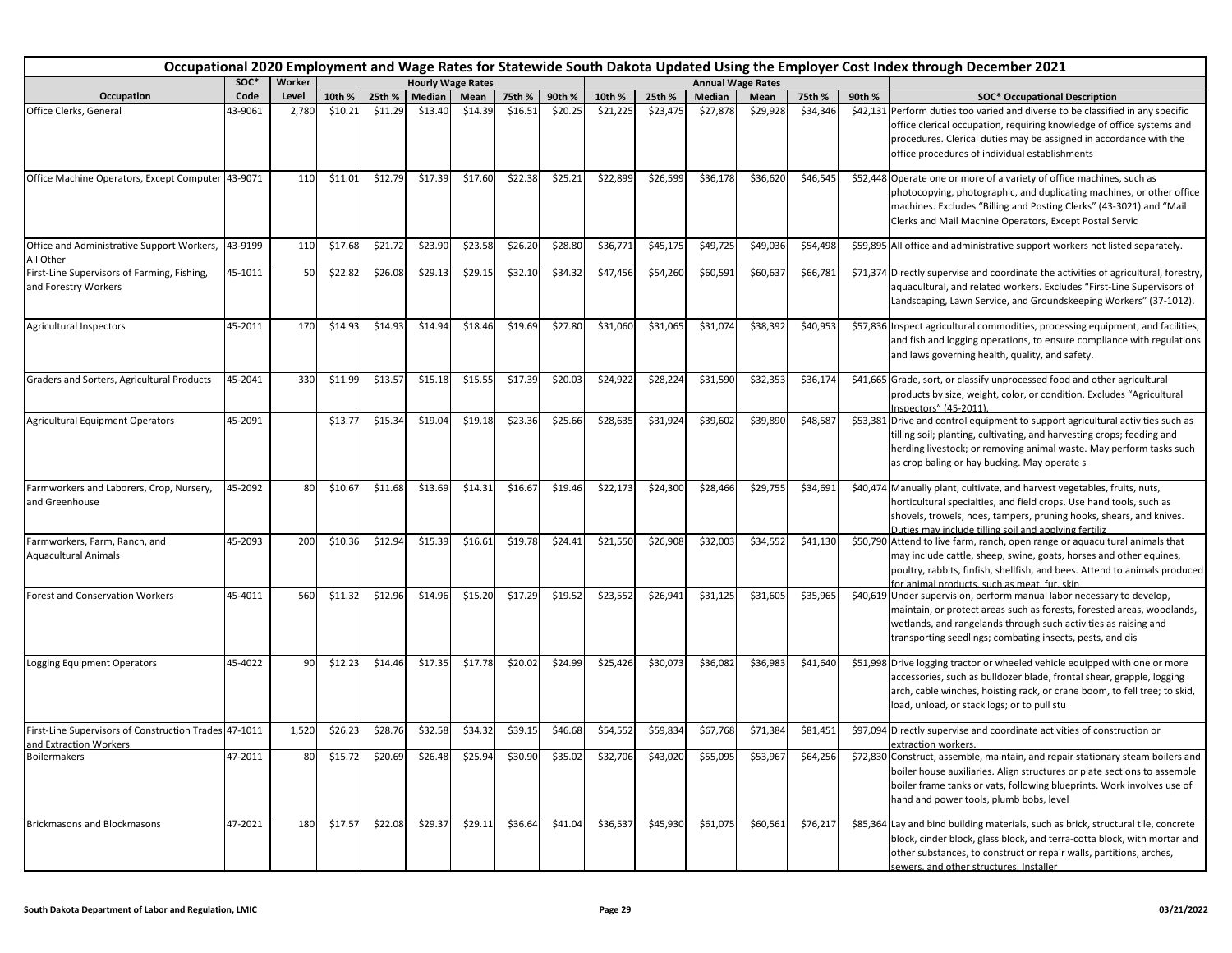|                                                                                  |         |        |         |         |         |                          |         |         |          | Occupational 2020 Employment and Wage Rates for Statewide South Dakota Updated Using the Employer Cost Index through December 2021 |          |                          |          |        |                                                                                                                                                                                                                                                                                  |
|----------------------------------------------------------------------------------|---------|--------|---------|---------|---------|--------------------------|---------|---------|----------|------------------------------------------------------------------------------------------------------------------------------------|----------|--------------------------|----------|--------|----------------------------------------------------------------------------------------------------------------------------------------------------------------------------------------------------------------------------------------------------------------------------------|
|                                                                                  | soc*    | Worker |         |         |         | <b>Hourly Wage Rates</b> |         |         |          |                                                                                                                                    |          | <b>Annual Wage Rates</b> |          |        |                                                                                                                                                                                                                                                                                  |
| Occupation                                                                       | Code    | Level  | 10th %  | 25th %  | Median  | Mean                     | 75th %  | 90th %  | 10th %   | 25th %                                                                                                                             | Median   | Mean                     | 75th %   | 90th % | <b>SOC* Occupational Description</b>                                                                                                                                                                                                                                             |
| Stonemasons                                                                      | 47-2022 |        | \$16.94 | \$17.75 | \$19.11 | \$20.05                  | \$20.47 | \$27.53 | \$35,235 | \$36,929                                                                                                                           | \$39,754 | \$41,718                 | \$42,590 |        | \$57,268 Build stone structures, such as piers, walls, and abutments. Lay walks,<br>curbstones, or special types of masonry for vats, tanks, and floors.                                                                                                                         |
| Carpenters                                                                       | 47-2031 | 3,970  | \$13.90 | \$15.71 | \$18.73 | \$19.33                  | \$22.65 | \$26.18 | \$28,895 | \$32,685                                                                                                                           | \$38,964 | \$40,226                 | \$47,116 |        | \$54,451 Construct, erect, install, or repair structures and fixtures made of wood<br>and comparable materials, such as concrete forms; building<br>frameworks, including partitions, joists, studding, and rafters; and<br>wood stairways, window and door frames, and hardwood |
| Floor Layers, Except Carpet, Wood, and<br><b>Hard Tiles</b>                      | 47-2042 | 120    | \$13.09 | \$15.02 | \$18.14 | \$17.98                  | \$20.81 | \$24.03 | \$27,228 | \$31,237                                                                                                                           | \$37,738 | \$37,410                 | \$43,297 |        | \$49,991 Apply blocks, strips, or sheets of shock-absorbing, sound-deadening, or<br>decorative coverings to floors.                                                                                                                                                              |
| Tile and Stone Setters                                                           | 47-2044 | 470    | \$14.49 | \$16.86 | \$19.22 | \$22.63                  | \$24.38 | \$34.68 | \$30,132 | \$35,072                                                                                                                           | \$39,968 | \$47,070                 | \$50,711 |        | \$72,129 Apply hard tile, stone, and comparable materials to walls, floors,<br>ceilings, countertops, and roof decks.                                                                                                                                                            |
| <b>Cement Masons and Concrete Finishers</b>                                      | 47-2051 | 1,750  | \$13.83 | \$16.12 | \$18.87 | \$19.07                  | \$22.09 | \$25.41 | \$28,764 | \$33,539                                                                                                                           | \$39,241 | \$39,664                 | \$45,955 |        | \$52,837 Smooth and finish surfaces of poured concrete, such as floors, walks,<br>sidewalks, roads, or curbs using a variety of hand and power tools.<br>Align forms for sidewalks, curbs, or gutters; patch voids; and use saws<br>to cut expansion joints. Installers of morta |
| <b>Construction Laborers</b>                                                     | 47-2061 | 1,600  | \$13.03 | \$14.38 | \$16.64 | \$16.97                  | \$19.41 | \$22.11 | \$27,101 | \$29,919                                                                                                                           | \$34,614 | \$35,304                 | \$40,375 |        | \$45,997 Perform tasks involving physical labor at construction sites. May<br>operate hand and power tools of all types: air hammers, earth<br>tampers, cement mixers, small mechanical hoists, surveying and<br>measuring equipment, and a variety of other equipment and instr |
| Paving, Surfacing, and Tamping Equipment<br>Operators                            | 47-2071 | 240    | \$16.50 | \$19.39 | \$23.21 | \$23.21                  | \$27.06 | \$31.29 | \$34,335 | \$40,330                                                                                                                           | \$48,286 | \$48,268                 | \$56,293 |        | \$65,070 Operate equipment used for applying concrete, asphalt, or other<br>materials to road beds, parking lots, or airport runways and taxiways or<br>for tamping gravel, dirt, or other materials. Includes concrete and<br>asphalt paving machine operators, form tampers, t |
| Operating Engineers and Other Construction 47-2073<br><b>Equipment Operators</b> |         | 2,160  | \$17.52 | \$19.95 | \$23.40 | \$23.64                  | \$26.96 | \$31.38 | \$36,441 | \$41,494                                                                                                                           | \$48,670 | \$49,182                 | \$56,081 |        | \$65,272 Operate one or several types of power construction equipment, such<br>as motor graders, bulldozers, scrapers, compressors, pumps, derricks,<br>shovels, tractors, or front-end loaders to excavate, move, and grade<br>earth, erect structures, or pour concrete or oth |
| Drywall and Ceiling Tile Installers                                              | 47-2081 | 340    | \$13.64 | \$16.62 | \$19.08 | \$19.63                  | \$22.54 | \$27.64 | \$28,388 | \$34,577                                                                                                                           | \$39,696 | \$40,828                 | \$46,891 |        | \$57,497 Apply plasterboard or other wallboard to ceilings or interior walls of<br>buildings. Apply or mount acoustical tiles or blocks, strips, or sheets of<br>shock-absorbing materials to ceilings and walls of buildings to reduce<br>or reflect sound. Materials may be of |
| Electricians                                                                     | 47-2111 | 2,230  | \$16.62 | \$19.37 | \$23.84 | \$24.20                  | \$28.65 | \$32.68 | \$34,571 | \$40,277                                                                                                                           | \$49,592 | \$50,339                 | \$59,596 |        | \$67,985 Install, maintain, and repair electrical wiring, equipment, and fixtures.<br>Ensure that work is in accordance with relevant codes. May install or<br>service street lights, intercom systems, or electrical control systems.<br>Excludes "Security and Fire Alarm Syst |
| Glaziers                                                                         | 47-2121 | 140    | \$16.84 | \$18.26 | \$20.60 | \$22.24                  | \$25.79 | \$30.53 | \$35,034 | \$37,984                                                                                                                           | \$42,846 | \$46,249                 | \$53,640 |        | \$63,505 Install glass in windows, skylights, store fronts, and display cases, or on<br>surfaces, such as building fronts, interior walls, ceilings, and tabletops.                                                                                                              |
| Insulation Workers, Floor, Ceiling, and Wall                                     | 47-2131 | 70     | \$13.83 | \$15.10 | \$17.23 | \$17.51                  | \$19.40 | \$20.74 | \$28,776 | \$31,403                                                                                                                           | \$35,842 | \$36,410                 | \$40,337 |        | \$43,143 Line and cover structures with insulating materials. May work with<br>batt, roll, or blown insulation materials.                                                                                                                                                        |
| Painters, Construction and Maintenance                                           | 47-2141 | 600    | \$13.1  | \$14.60 | \$17.40 | \$19.80                  | \$21.70 | \$27.19 | \$27,381 | \$30,378                                                                                                                           | \$36,193 | \$41,179                 | \$45,144 |        | \$56,552 Paint walls, equipment, buildings, bridges, and other structural<br>surfaces, using brushes, rollers, and spray guns. May remove old paint<br>to prepare surface prior to painting. May mix colors or oils to obtain<br>desired color or consistency. Excludes "Paperha |
| Pipelayers                                                                       | 47-2151 | 190    | \$13.06 | \$17.04 | \$19.57 | \$19.90                  | \$23.43 | \$26.40 | \$27,168 | \$35,445                                                                                                                           | \$40,700 | \$41,409                 | \$48,742 |        | \$54,918 Lay pipe for storm or sanitation sewers, drains, and water mains.<br>Perform any combination of the following tasks: grade trenches or<br>culverts, position pipe, or seal joints. Excludes "Welders, Cutters,<br>Solderers, and Brazers" (51-4121).                    |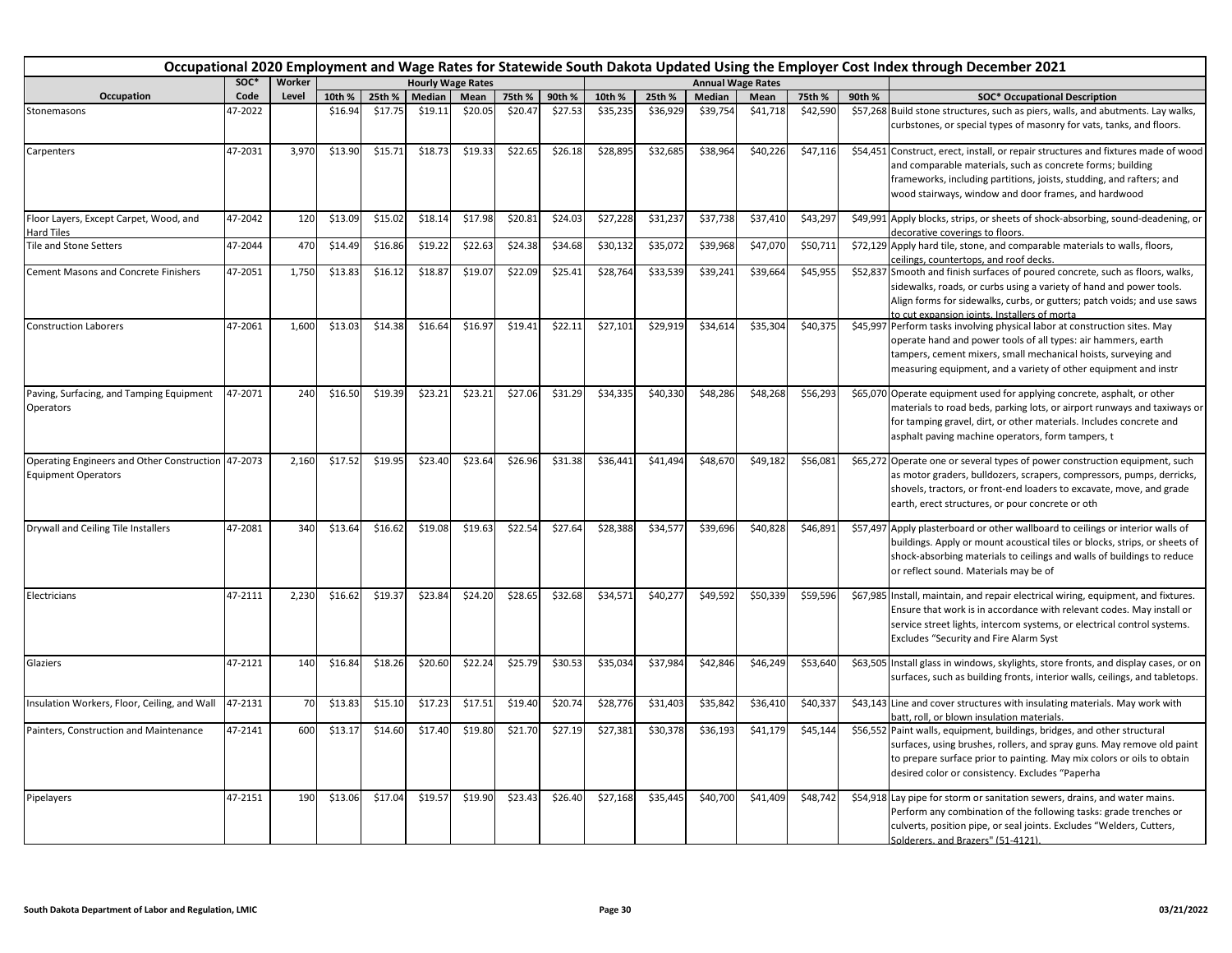| Occupational 2020 Employment and Wage Rates for Statewide South Dakota Updated Using the Employer Cost Index through December 2021<br><b>Annual Wage Rates</b><br><b>Hourly Wage Rates</b> |         |        |         |         |         |         |         |         |          |          |          |          |          |        |                                                                                                                                                                                                                                                                                  |
|--------------------------------------------------------------------------------------------------------------------------------------------------------------------------------------------|---------|--------|---------|---------|---------|---------|---------|---------|----------|----------|----------|----------|----------|--------|----------------------------------------------------------------------------------------------------------------------------------------------------------------------------------------------------------------------------------------------------------------------------------|
|                                                                                                                                                                                            | SOC*    | Worker |         |         |         |         |         |         |          |          |          |          |          |        |                                                                                                                                                                                                                                                                                  |
| Occupation                                                                                                                                                                                 | Code    | Level  | 10th %  | 25th %  | Median  | Mean    | 75th %  | 90th %  | 10th %   | 25th %   | Median   | Mean     | 75th %   | 90th % | <b>SOC* Occupational Description</b>                                                                                                                                                                                                                                             |
| Plumbers, Pipefitters, and Steamfitters                                                                                                                                                    | 47-2152 | 1,570  | \$16.71 | \$18.44 | \$21.79 | \$23.01 | \$27.58 | \$32.05 | \$34,756 | \$38,343 | \$45,330 | \$47,870 | \$57,369 |        | \$66,661 Assemble, install, alter, and repair pipelines or pipe systems that carry<br>water, steam, air, or other liquids or gases. May install heating and<br>cooling equipment and mechanical control systems. Includes<br>sprinklerfitters.                                   |
| Plasterers and Stucco Masons                                                                                                                                                               | 47-2161 | 120    | \$14.43 | \$16.99 | \$20.51 | \$24.02 | \$29.64 | \$40.13 | \$30,024 | \$35,336 | \$42,645 | \$49,969 | \$61,660 |        | \$83,468 Apply interior or exterior plaster, cement, stucco, or similar materials.<br>May also set ornamental plaster.                                                                                                                                                           |
| Roofers                                                                                                                                                                                    | 47-2181 | 440    | \$13.39 | \$14.41 | \$16.16 | \$17.47 | \$19.80 | \$24.42 | \$27,842 | \$29,987 | \$33,606 | \$36,330 | \$41,184 |        | \$50,814 Cover roofs of structures with shingles, slate, asphalt, aluminum,<br>wood, or related materials. May spray roofs, sidings, and walls with<br>material to bind, seal, insulate, or soundproof sections of structures.                                                   |
| <b>Sheet Metal Workers</b>                                                                                                                                                                 | 47-2211 | 190    | \$16.82 | \$19.71 | \$24.59 | \$25.27 | \$30.61 | \$36.00 | \$34,980 | \$41,010 | \$51,155 | \$52,561 | \$63,673 |        | \$74,873 Fabricate, assemble, install, and repair sheet metal products and<br>equipment, such as ducts, control boxes, drainpipes, and furnace<br>casings. Work may involve any of the following: setting up and<br>operating fabricating machines to cut, bend, and straighten  |
| <b>Structural Iron and Steel Workers</b>                                                                                                                                                   | 47-2221 | 960    | \$14.03 | \$16.46 | \$21.49 | \$21.63 | \$25.56 | \$30.87 | \$29,200 | \$34,241 | \$44,707 | \$44,983 | \$53,164 |        | \$64,209 Raise, place, and unite iron or steel girders, columns, and other<br>structural members to form completed structures or structural<br>frameworks. May erect metal storage tanks and assemble<br>prefabricated metal buildings. Excludes "Reinforcing Iron and Rebar     |
| Helpers--Brickmasons, Blockmasons,<br>Stonemasons, and Tile and Marble Setters                                                                                                             | 47-3011 | 110    | \$10.86 | \$11.96 | \$16.25 | \$15.68 | \$18.90 | \$20.39 | \$22,589 | \$24,879 | \$33,807 | \$32,626 | \$39,315 |        | \$42,416 Help brickmasons, blockmasons, stonemasons, or tile and marble<br>setters by performing duties requiring less skill. Duties include using,<br>supplying, or holding materials or tools, and cleaning work area and<br>equipment. Construction laborers who do not prima |
| Helpers--Carpenters                                                                                                                                                                        | 47-3012 | 180    | \$9.86  | \$10.83 | \$12.14 | \$13.45 | \$16.16 | \$18.95 | \$20,520 | \$22,538 | \$25,252 | \$27,974 | \$33,598 |        | \$39,425 Help carpenters by performing duties requiring less skill. Duties include<br>using, supplying, or holding materials or tools, and cleaning work area<br>and equipment. Construction laborers who do not primarily assist<br>carpenters are classified under "Constructi |
| Helpers--Electricians                                                                                                                                                                      | 47-3013 | 200    | \$11.46 | \$13.00 | \$14.73 | \$15.02 | \$16.56 | \$19.44 | \$23,832 | \$27,044 | \$30,630 | \$31,230 | \$34,442 |        | \$40,440 Help electricians by performing duties requiring less skill. Duties<br>include using, supplying, or holding materials or tools, and cleaning<br>work area and equipment. Construction laborers who do not primarily<br>assist electricians are classified under "Constr |
| Helpers--Painters, Paperhangers, Plasterers,<br>and Stucco Masons                                                                                                                          | 47-3014 | 90     | \$10.90 | \$12.27 | \$14.09 | \$14.43 | \$15.73 | \$18.96 | \$22,661 | \$25,513 | \$29,296 | \$30,018 | \$32,730 |        | \$39,458 Help painters, paperhangers, plasterers, or stucco masons by<br>performing duties requiring less skill. Duties include using, supplying, or<br>holding materials or tools, and cleaning work area and equipment.<br>Construction laborers who do not primarily assist p |
| Helpers--Pipelayers, Plumbers, Pipefitters,<br>and Steamfitters                                                                                                                            | 47-3015 | 170    | \$11.74 | \$13.23 | \$14.72 | \$14.84 | \$16.23 | \$18.77 | \$24,432 | \$27,517 | \$30,610 | \$30,851 | \$33,768 |        | \$39,048 Help plumbers, pipefitters, steamfitters, or pipelayers by performing<br>duties requiring less skill. Duties include using, supplying, or holding<br>materials or tools, and cleaning work area and equipment.<br>Construction laborers who do not primarily assist plu |
| Helpers--Roofers                                                                                                                                                                           | 47-3016 | 30     | \$10.64 | \$11.19 | \$12.12 | \$12.42 | \$13.04 | \$14.99 | \$22,136 | \$23,289 | \$25,211 | \$25,832 | \$27,119 |        | \$31,188 Help roofers by performing duties requiring less skill. Duties include<br>using, supplying, or holding materials or tools, and cleaning work area<br>and equipment. Construction laborers who do not primarily assist<br>roofers are classified under "Construction Lab |
| <b>Construction and Building Inspectors</b>                                                                                                                                                | 47-4011 | 190    | \$17.81 | \$20.82 | \$24.85 | \$26.53 | \$30.92 | \$38.82 | \$37,063 | \$43,303 | \$51,683 | \$55,173 | \$64,319 |        | \$80,741 Inspect structures using engineering skills to determine structural<br>soundness and compliance with specifications, building codes, and<br>other regulations. Inspections may be general in nature or may be<br>limited to a specific area, such as electrical systems |
| <b>Fence Erectors</b>                                                                                                                                                                      | 47-4031 |        | \$13.48 | \$14.70 | \$17.12 | \$17.70 | \$19.84 | \$24.11 | \$28,047 | \$30,569 | \$35,611 | \$36,808 | \$41,260 |        | \$50,142 Erect and repair fences and fence gates, using hand and power tools.                                                                                                                                                                                                    |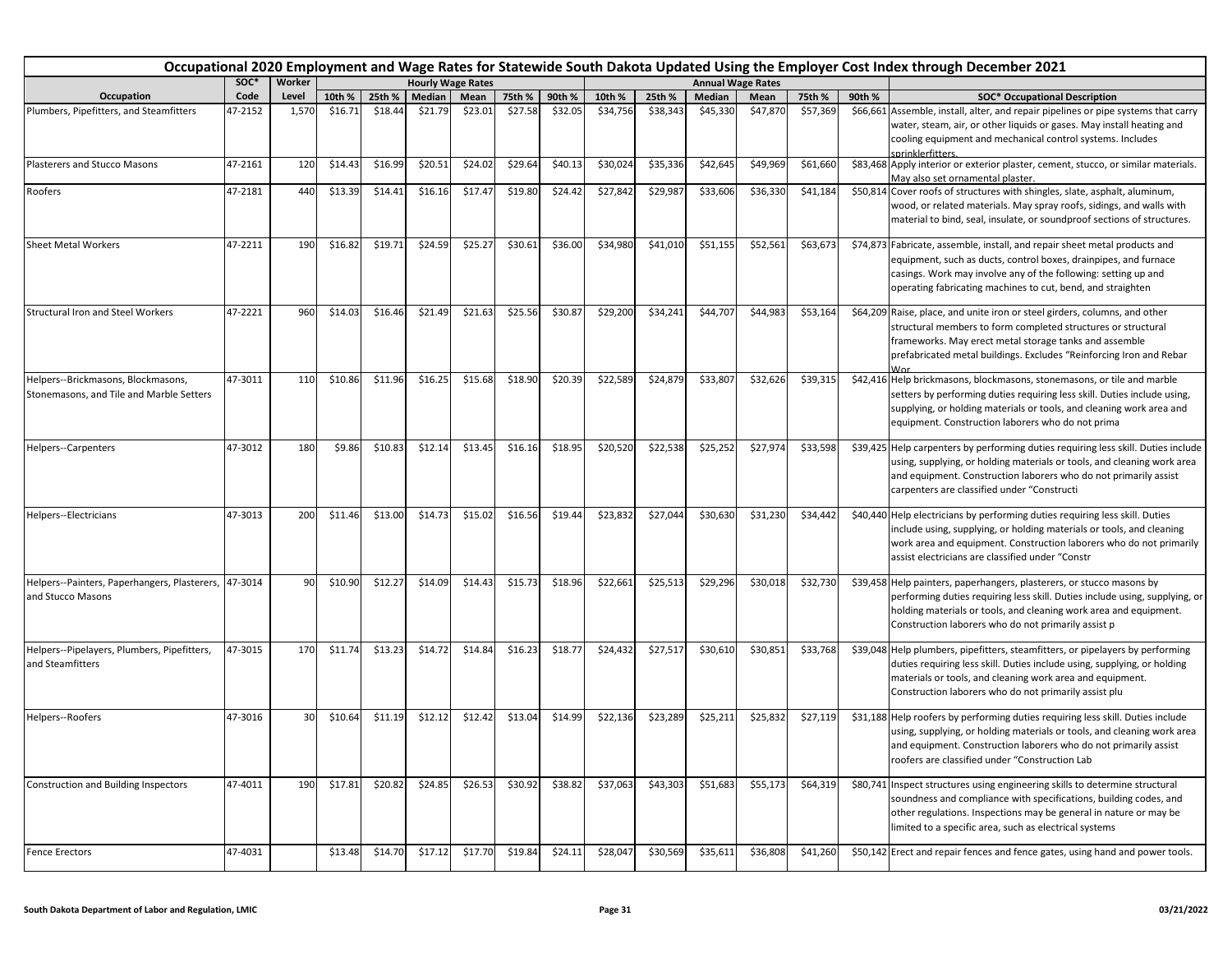|                                                                                         | Occupational 2020 Employment and Wage Rates for Statewide South Dakota Updated Using the Employer Cost Index through December 2021<br>SOC*<br>Worker<br><b>Hourly Wage Rates</b><br><b>Annual Wage Rates</b> |       |         |         |         |         |         |         |          |          |               |           |           |          |                                                                                                                                                                                                                                                                                   |
|-----------------------------------------------------------------------------------------|--------------------------------------------------------------------------------------------------------------------------------------------------------------------------------------------------------------|-------|---------|---------|---------|---------|---------|---------|----------|----------|---------------|-----------|-----------|----------|-----------------------------------------------------------------------------------------------------------------------------------------------------------------------------------------------------------------------------------------------------------------------------------|
|                                                                                         |                                                                                                                                                                                                              |       |         |         |         |         |         |         |          |          |               |           |           |          |                                                                                                                                                                                                                                                                                   |
| Occupation                                                                              | Code                                                                                                                                                                                                         | Level | 10th %  | 25th %  | Median  | Mean    | 75th %  | 90th %  | 10th %   | 25th %   | <b>Median</b> | Mean      | 75th %    | 90th %   | <b>SOC* Occupational Description</b>                                                                                                                                                                                                                                              |
| Hazardous Materials Removal Workers                                                     | 47-4041                                                                                                                                                                                                      | 60    | \$14.11 | \$15.94 | \$18.55 | \$19.77 | \$22.03 | \$26.30 | \$29,339 | \$33,175 | \$38,594      | \$41,111  | \$45,814  |          | \$54,702 Identify, remove, pack, transport, or dispose of hazardous materials,<br>including asbestos, lead-based paint, waste oil, fuel, transmission fluid,<br>radioactive materials, or contaminated soil. Specialized training and<br>certification in hazardous materials ha  |
| <b>Highway Maintenance Workers</b>                                                      | 47-4051                                                                                                                                                                                                      | 1,650 | \$14.16 | \$16.62 | \$18.63 | \$18.94 | \$20.88 | \$24.36 | \$29,446 | \$34,577 | \$38,748      | \$39,407  | \$43,424  |          | \$50,662 Maintain highways, municipal and rural roads, airport runways, and<br>rights-of-way. Duties include patching broken or eroded pavement and<br>repairing guard rails, highway markers, and snow fences. May also<br>mow or clear brush from along road, or plow snow fro  |
| Septic Tank Servicers and Sewer Pipe<br>Cleaners                                        | 47-4071                                                                                                                                                                                                      | 120   | \$13.69 | \$15.61 | \$20.17 | \$20.11 | \$24.30 | \$26.58 | \$28,467 | \$32,454 | \$41,952      | \$41,825  | \$50,533  |          | \$55,288 Clean and repair septic tanks, sewer lines, or drains. May patch walls<br>and partitions of tank, replace damaged drain tile, or repair breaks in<br>underground piping.                                                                                                 |
| Miscellaneous Construction and Related<br>Workers                                       | 47-4090                                                                                                                                                                                                      |       | \$13.38 | \$17.33 | \$21.25 | \$22.14 | \$28.60 | \$31.49 | \$27,832 | \$36,035 | \$44,189      | \$46,053  | \$59,483  | \$65,497 |                                                                                                                                                                                                                                                                                   |
| Excavating and Loading Machine and<br>Dragline Operators, Surface Mining                | 47-5022                                                                                                                                                                                                      | 360   | \$15.28 | \$17.68 | \$21.12 | \$21.57 | \$25.39 | \$29.51 | \$31,777 | \$36,773 | \$43,923      | \$44,863  | \$52,802  |          | \$61,378 Operate or tend machinery at surface mining site, equipped with<br>scoops, shovels, or buckets to excavate and load loose materials.                                                                                                                                     |
| <b>Jnderground Mining Machine Operators</b><br>and Extraction Workers, All Other        | 47-5098                                                                                                                                                                                                      |       | \$17.44 | \$18.99 | \$21.73 | \$22.14 | \$25.07 | \$28.14 | \$36,295 | \$39,491 | \$45,206      | \$46,062  | \$52,131  | \$58,538 |                                                                                                                                                                                                                                                                                   |
| First-Line Supervisors of Mechanics,<br>Installers, and Repairers                       | 49-1011                                                                                                                                                                                                      | 1,150 | \$27.40 | \$30.98 | \$36.98 | \$37.90 | \$43.52 | \$51.99 | \$56,995 | \$64,440 | \$76,927      | \$78,824  | \$90,506  |          | \$108,155 Directly supervise and coordinate the activities of mechanics, installers,<br>and repairers. May also advise customers on recommended services.<br>Excludes team or work leaders.                                                                                       |
| Computer, Automated Teller, and Office<br><b>Machine Repairers</b>                      | 49-2011                                                                                                                                                                                                      | 240   | \$11.51 | \$16.55 | \$20.30 | \$20.18 | \$24.54 | \$28.25 | \$23,944 | \$34,436 | \$42,212      | \$41,978  | \$51,029  |          | \$58,761 Repair, maintain, or install computers, word processing systems,<br>automated teller machines, and electronic office machines, such as<br>duplicating and fax machines.                                                                                                  |
| Radio, Cellular, and Tower Equipment<br>Installers and Repairers                        | 49-2021                                                                                                                                                                                                      |       | \$21.35 | \$22.55 | \$24.58 | \$29.45 | \$31.36 | \$50.13 | \$44,404 | \$46,919 | \$51,114      | \$61,257  | \$65,222  |          | \$104,266 Repair, install, or maintain mobile or stationary radio transmitting,<br>broadcasting, and receiving equipment, and two-way radio<br>communications systems used in cellular telecommunications, mobile<br>broadband, ship-to-shore, aircraft-to-ground communications, |
| <b>Telecommunications Equipment Installers</b><br>and Repairers, Except Line Installers | 49-2022                                                                                                                                                                                                      | 470   | \$19.42 | \$23.76 | \$29.89 | \$30.06 | \$36.75 | \$41.49 | \$40,407 | \$49,418 | \$62,183      | \$62,522  | \$76,436  |          | \$86,310 Install, set up, rearrange, or remove switching, distribution, routing,<br>and dialing equipment used in central offices or headends. Service or<br>repair telephone, cable television, Internet, and other communications<br>equipment on customers' property. May ins  |
| Electrical and Electronics Repairers,<br>Commercial and Industrial Equipment            | 49-2094                                                                                                                                                                                                      | 380   | \$16.39 | \$19.60 | \$24.64 | \$25.80 | \$30.05 | \$34.12 | \$34,087 | \$40,774 | \$51,260      | \$53,675  | \$62,508  |          | \$70,982 Repair, test, adjust, or install electronic equipment, such as industrial<br>controls, transmitters, and antennas. Excludes "Avionics Technicians"<br>(49-2091), "Electrical and Electronics Installers and Repairers,<br>Transportation Equipment" (49-2093), and "Ele  |
| Electrical and Electronics Repairers,<br>Powerhouse, Substation, and Relay              | 49-2095                                                                                                                                                                                                      |       | \$38.01 | \$44.21 | \$50.77 | \$50.13 | \$58.66 | \$64.06 | \$79,064 | \$91,953 | \$105,594     | \$104,269 | \$122,013 |          | \$133,236 Inspect, test, repair, or maintain electrical equipment in generating<br>stations, substations, and in-service relays.                                                                                                                                                  |
| Electronic Equipment Installers and<br>Repairers, Motor Vehicles                        | 49-2096                                                                                                                                                                                                      |       | \$13.81 | \$15.18 | \$17.47 | \$17.97 | \$20.00 | \$23.36 | \$28,738 | \$31,587 | \$36,347      | \$37,372  | \$41,599  |          | \$48,577 Install, diagnose, or repair communications, sound, security, or<br>navigation equipment in motor vehicles.                                                                                                                                                              |
| Audiovisual Equipment Installers and<br>Repairers                                       | 49-2097                                                                                                                                                                                                      | 120   | \$13.93 | \$15.93 | \$19.36 | \$19.91 | \$23.55 | \$26.88 | \$28,970 | \$33,151 | \$40,265      | \$41,398  | \$48,981  |          | \$55,915 Install, repair, or adjust audio or television receivers, stereo systems,<br>camcorders, video systems, or other electronic entertainment<br>equipment in homes or other venues. May perform routine<br>maintenance. Excludes "Audio and Video Technicians" (27-4011).   |
| Security and Fire Alarm Systems Installers                                              | 49-2098                                                                                                                                                                                                      | 240   | \$19.07 | \$26.93 | \$31.17 | \$30.22 | \$35.85 | \$39.74 | \$39,671 | \$56,011 | \$64,840      | \$62,868  | \$74,562  |          | \$82,672 Install, program, maintain, and repair security and fire alarm wiring and<br>equipment. Ensure that work is in accordance with relevant codes.<br>Excludes "Electricians" (47-2111) who do a broad range of electrical<br>wiring.                                        |
| Aircraft Mechanics and Service Technicians                                              | 49-3011                                                                                                                                                                                                      | 200   | \$23.23 | \$26.77 | \$29.78 | \$30.49 | \$34.07 | \$39.47 | \$48,326 | \$55,688 | \$61,934      | \$63,431  | \$70,862  |          | \$82,097 Diagnose, adjust, repair, or overhaul aircraft engines and assemblies,<br>such as hydraulic and pneumatic systems. Excludes "Avionics<br>Technicians" (49-2091).                                                                                                         |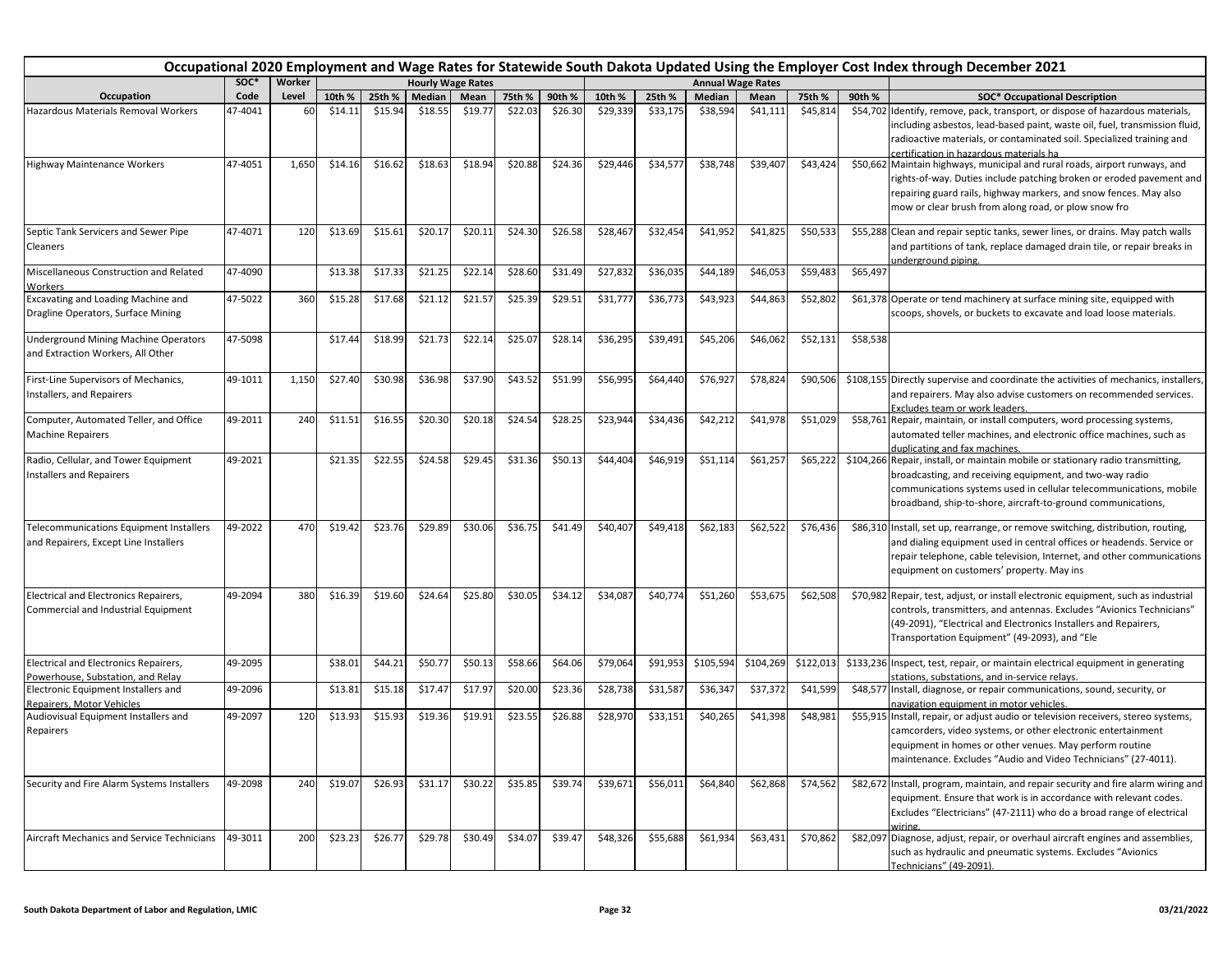|                                                                                  | Occupational 2020 Employment and Wage Rates for Statewide South Dakota Updated Using the Employer Cost Index through December 2021<br>SOC*<br>Worker<br><b>Annual Wage Rates</b><br><b>Hourly Wage Rates</b> |       |         |         |         |         |                 |         |          |          |          |          |          |        |                                                                                                                                                                                                                                                                                  |
|----------------------------------------------------------------------------------|--------------------------------------------------------------------------------------------------------------------------------------------------------------------------------------------------------------|-------|---------|---------|---------|---------|-----------------|---------|----------|----------|----------|----------|----------|--------|----------------------------------------------------------------------------------------------------------------------------------------------------------------------------------------------------------------------------------------------------------------------------------|
|                                                                                  |                                                                                                                                                                                                              |       |         |         |         |         |                 |         |          |          |          |          |          |        |                                                                                                                                                                                                                                                                                  |
| Occupation                                                                       | Code                                                                                                                                                                                                         | Level | 10th %  | 25th %  | Median  | Mean    | 75th %          | 90th %  | 10th %   | 25th %   | Median   | Mean     | 75th %   | 90th % | <b>SOC* Occupational Description</b>                                                                                                                                                                                                                                             |
| Automotive Body and Related Repairers                                            | 49-3021                                                                                                                                                                                                      | 780   | \$12.99 | \$17.36 | \$21.45 | \$22.46 | \$26.57         | \$32.51 | \$27,030 | \$36,090 | \$44,604 | \$46,716 | \$55,265 |        | \$67,610 Repair and refinish automotive vehicle bodies and straighten vehicle<br>frames. Excludes "Automotive Glass Installers and Repairers" (49-3022)<br>and "Coating, Painting, and Spraying Machine Setters, Operators, and<br>Tenders" (51-9124).                           |
| Automotive Glass Installers and Repairers                                        | 49-3022                                                                                                                                                                                                      | 20    | \$15.33 | \$17.25 | \$19.29 | \$19.41 | \$21.80         | \$24.81 | \$31,884 | \$35,874 | \$40,116 | \$40,380 | \$45,341 |        | \$51,604 Replace or repair broken windshields and window glass in motor<br>vehicles.                                                                                                                                                                                             |
| Automotive Service Technicians and<br>Mechanics                                  | 49-3023                                                                                                                                                                                                      | 2,030 | \$14.26 | \$16.55 | \$21.27 | \$21.72 | \$25.93         | \$31.10 | \$29,659 | \$34,432 | \$44,249 | \$45,173 | \$53,936 |        | \$64,669 Diagnose, adjust, repair, or overhaul automotive vehicles. Excludes<br>"Automotive Body and Related Repairers" (49-3021), "Bus and Truck<br>Mechanics and Diesel Engine Specialists" (49-3031), and "Electronic<br>Equipment Installers and Repairers, Motor Vehicles"  |
| Bus and Truck Mechanics and Diesel Engine<br><b>Specialists</b>                  | 49-3031                                                                                                                                                                                                      | 1,100 | \$17.44 | \$19.57 | \$23.23 | \$24.14 | \$28.36         | \$32.47 | \$36,281 | \$40,717 | \$48,316 | \$50,196 | \$58,995 |        | \$67,538 Diagnose, adjust, repair, or overhaul buses and trucks, or maintain and<br>repair any type of diesel engines. Includes mechanics working primarily<br>with automobile or marine diesel engines.                                                                         |
| Farm Equipment Mechanics and Service<br>Technicians                              | 49-3041                                                                                                                                                                                                      | 670   | \$15.09 | \$17.61 | \$21.69 | \$22.25 | \$26.08         | \$31.12 | \$31,394 | \$36,633 | \$45,112 | \$46,288 | \$54,240 |        | \$64,727 Diagnose, adjust, repair, or overhaul farm machinery and vehicles, such<br>as tractors, harvesters, dairy equipment, and irrigation systems.<br>Excludes "Bus and Truck Mechanics and Diesel Engine Specialists" (49-<br>3031).                                         |
| Mobile Heavy Equipment Mechanics, Except 49-3042<br>Engines                      |                                                                                                                                                                                                              | 580   | \$19.13 | \$22.16 | \$26.09 | \$27.49 | \$31.77         | \$38.96 | \$39,780 | \$46,109 | \$54,250 | \$57,17  | \$66,083 |        | \$81,049 Diagnose, adjust, repair, or overhaul mobile mechanical, hydraulic, and<br>pneumatic equipment, such as cranes, bulldozers, graders, and<br>conveyors, used in construction, logging, and mining. Excludes "Bus<br>and Truck Mechanics and Diesel Engine Specialists" ( |
| Rail Car Repairers                                                               | 49-3043                                                                                                                                                                                                      |       | \$17.02 | \$20.15 | \$23.67 | \$23.76 | \$26.64         | \$31.52 | \$35,391 | \$41,913 | \$49,231 | \$49,425 | \$55,400 |        | \$65,563 Diagnose, adjust, repair, or overhaul railroad rolling stock, mine cars,<br>or mass transit rail cars. Excludes "Bus and Truck Mechanics and Diesel<br>Engine Specialists" (49-3031).                                                                                   |
| Motorboat Mechanics and Service<br>Technicians                                   | 49-3051                                                                                                                                                                                                      |       | \$14.31 | \$16.19 | \$19.95 | \$20.85 | \$25.17         | \$29.94 | \$29,754 | \$33,662 | \$41,492 | \$43,354 | \$52,349 |        | \$62,262 Repair and adjust electrical and mechanical equipment of inboard or<br>inboard-outboard boat engines. Excludes "Bus and Truck Mechanics<br>and Diesel Engine Specialists" (49-3031).                                                                                    |
| Motorcycle Mechanics                                                             | 49-3052                                                                                                                                                                                                      | 160   | \$12.08 | \$14.54 | \$17.78 | \$18.23 | \$20.50         | \$25.73 | \$25,125 | \$30,235 | \$36,978 | \$37,915 | \$42,644 |        | \$53,504 Diagnose, adjust, repair, or overhaul motorcycles, scooters, mopeds,<br>dirt bikes, or similar motorized vehicles.                                                                                                                                                      |
| Outdoor Power Equipment and Other Small<br><b>Engine Mechanics</b>               | 49-3053                                                                                                                                                                                                      | 70    | \$13.84 | \$15.49 | \$17.90 | \$18.12 | \$20.28         | \$23.82 | \$28,794 | \$32,214 | \$37,245 | \$37,679 | \$42,186 |        | \$49,550 Diagnose, adjust, repair, or overhaul small engines used to power lawn<br>mowers, chain saws, recreational sporting equipment, and related<br>eauipment.                                                                                                                |
| <b>Bicycle Repairers</b>                                                         | 49-3091                                                                                                                                                                                                      | 50    | \$11.11 | \$12.85 | \$15.35 | \$15.30 | \$18.09         | \$19.78 | \$23,107 | \$26,726 | \$31,92  | \$31,83  | \$37,626 |        | \$41,150 Repair and service bicycles.                                                                                                                                                                                                                                            |
| Recreational Vehicle Service Technicians                                         | 49-3092                                                                                                                                                                                                      | 100   | \$13.13 | \$14.44 | \$16.62 | \$17.95 | \$21.13         | \$25.09 | \$27,302 | \$30,016 | \$34,570 | \$37,338 | \$43,943 |        | \$52,178 Diagnose, inspect, adjust, repair, or overhaul recreational vehicles<br>including travel trailers. May specialize in maintaining gas, electrical,<br>hydraulic, plumbing, or chassis/towing systems as well as repairing<br>generators, appliances, and interior compon |
| Tire Repairers and Changers                                                      | 49-3093                                                                                                                                                                                                      | 470   | \$12.41 | \$13.98 | \$15.85 | \$16.57 | \$19.09         | \$22.57 | \$25,807 | \$29,075 | \$32,970 | \$34,463 | \$39,697 |        | \$46,925 Repair and replace tires.                                                                                                                                                                                                                                               |
| <b>Mechanical Door Repairers</b>                                                 | 49-9011                                                                                                                                                                                                      |       | \$17.68 | \$19.53 | \$22.54 | \$22.20 | \$25.19         | \$26.78 | \$36,782 | \$40,613 | \$46,887 | \$46,169 | \$52,405 |        | \$55,706 Install, service, or repair automatic door mechanisms and hydraulic<br>doors. Includes garage door mechanics.                                                                                                                                                           |
| Control and Valve Installers and Repairers,<br><b>Except Mechanical Door</b>     | 49-9012                                                                                                                                                                                                      | 270   | \$27.34 | \$35.04 | \$40.11 | \$39.55 | \$46.53         | \$51.47 | \$56,877 | \$72,871 | \$83,440 | \$82,276 | \$96,778 |        | \$107,048 Install, repair, and maintain mechanical regulating and controlling<br>devices, such as electric meters, gas regulators, thermostats, safety<br>and flow valves, and other mechanical governors.                                                                       |
| Heating, Air Conditioning, and Refrigeration 49-9021<br>Mechanics and Installers |                                                                                                                                                                                                              | 1,160 | \$16.40 | \$20.91 | \$24.87 |         | \$25.61 \$30.58 | \$35.85 | \$34,110 | \$43,482 | \$51,739 | \$53,270 | \$63,602 |        | \$74,568 Install or repair heating, central air conditioning, HVAC, or refrigeration<br>systems, including oil burners, hot-air furnaces, and heating stoves.                                                                                                                    |
| Home Appliance Repairers                                                         | 49-9031                                                                                                                                                                                                      | 80    | \$11.61 | \$13.61 | \$16.50 | \$17.47 | \$21.85         | \$24.78 | \$24,150 | \$28,313 | \$34,316 | \$36,335 | \$45,444 |        | \$51,546 Repair, adjust, or install all types of electric or gas household<br>appliances, such as refrigerators, washers, dryers, and ovens.                                                                                                                                     |
| <b>Industrial Machinery Mechanics</b>                                            | 49-9041                                                                                                                                                                                                      | 1,170 | \$18.51 | \$21.53 | \$24.46 | \$25.42 | \$28.14         | \$34.01 | \$38,488 | \$44,781 | \$50,880 | \$52,887 | \$58,548 |        | \$70,742 Repair, install, adjust, or maintain industrial production and processing<br>machinery or refinery and pipeline distribution systems. May also<br>install, dismantle, or move machinery and heavy equipment according<br>to plans. Excludes "Mobile Heavy Equipment Mec |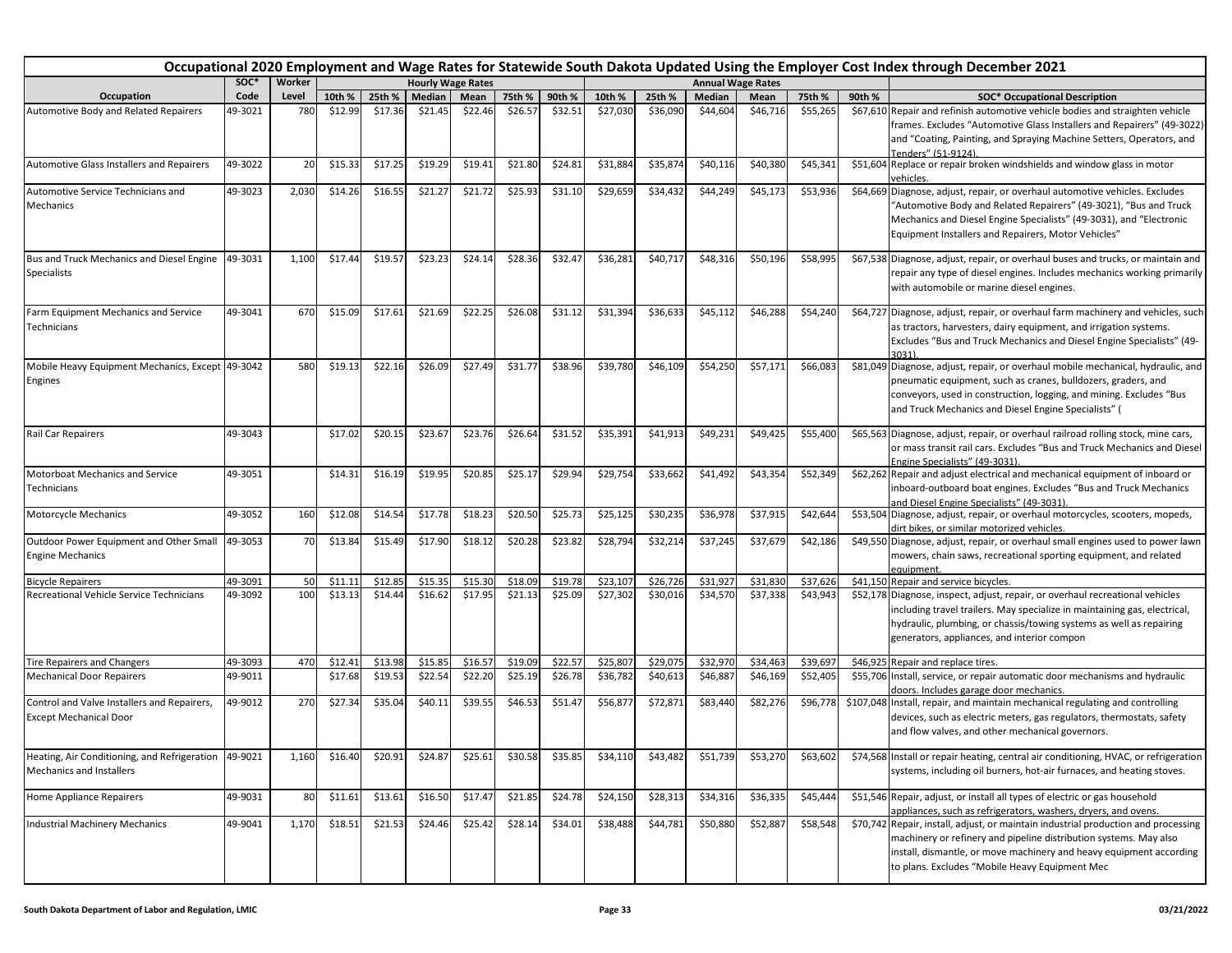|                                                                                                                    | Occupational 2020 Employment and Wage Rates for Statewide South Dakota Updated Using the Employer Cost Index through December 2021<br>SOC*<br>Worker<br><b>Hourly Wage Rates</b><br><b>Annual Wage Rates</b> |       |         |         |               |         |         |         |          |          |          |          |          |          |                                                                                                                                                                                                                                                                                  |
|--------------------------------------------------------------------------------------------------------------------|--------------------------------------------------------------------------------------------------------------------------------------------------------------------------------------------------------------|-------|---------|---------|---------------|---------|---------|---------|----------|----------|----------|----------|----------|----------|----------------------------------------------------------------------------------------------------------------------------------------------------------------------------------------------------------------------------------------------------------------------------------|
|                                                                                                                    |                                                                                                                                                                                                              |       |         |         |               |         |         |         |          |          |          |          |          |          |                                                                                                                                                                                                                                                                                  |
| Occupation                                                                                                         | Code                                                                                                                                                                                                         | Level | 10th %  | 25th %  | <b>Median</b> | Mean    | 75th %  | 90th %  | 10th %   | 25th %   | Median   | Mean     | 75th %   | 90th %   | <b>SOC* Occupational Description</b>                                                                                                                                                                                                                                             |
| Maintenance Workers, Machinery                                                                                     | 49-9043                                                                                                                                                                                                      | 70    | \$13.88 | \$15.78 | \$18.81       | \$19.23 | \$21.58 | \$25.14 | \$28,874 | \$32,835 | \$39,137 | \$39,997 | \$44,890 |          | \$52,282 Lubricate machinery, change parts, or perform other routine<br>machinery maintenance. Excludes "Maintenance and Repair Workers,<br>General" (49-9071)                                                                                                                   |
| Millwrights                                                                                                        | 49-9044                                                                                                                                                                                                      | 80    | \$20.57 | \$23.59 | \$28.36       | \$27.32 | \$31.49 | \$33.56 | \$42,781 | \$49,053 | \$59,005 | \$56,820 | \$65,485 |          | \$69,801 Install, dismantle, or move machinery and heavy equipment according<br>to layout plans, blueprints, or other drawings.                                                                                                                                                  |
| Electrical Power-Line Installers and                                                                               | 49-9051                                                                                                                                                                                                      | 680   | \$28.69 | \$35.36 | \$39.90       | \$39.93 | \$46.04 | \$51.87 | \$59,678 | \$73,549 | \$82,992 | \$83,048 | \$95,764 |          | \$107,894 Install or repair cables or wires used in electrical power or distribution                                                                                                                                                                                             |
| Repairers                                                                                                          |                                                                                                                                                                                                              |       |         |         |               |         |         |         |          |          |          |          |          |          | systems. May erect poles and light or heavy duty transmission towers.<br>Excludes "Electrical and Electronics Repairers, Powerhouse, Substation,<br>and Relav" (49-2095).                                                                                                        |
| Telecommunications Line Installers and<br>Repairers                                                                | 49-9052                                                                                                                                                                                                      | 640   | \$17.60 | \$20.91 | \$25.36       | \$26.18 | \$31.19 | \$37.91 | \$36,595 | \$43,498 | \$52,758 | \$54,456 | \$64,869 |          | \$78,853 Install and repair telecommunications cable, including fiber optics.                                                                                                                                                                                                    |
| <b>Medical Equipment Repairers</b>                                                                                 | 49-9062                                                                                                                                                                                                      | 340   | \$18.20 | \$21.57 | \$27.28       | \$28.39 | \$34.4  | \$40.70 | \$37,846 | \$44,884 | \$56,742 | \$59,03  | \$71,579 |          | \$84,660 Test, adjust, or repair biomedical or electromedical equipment.                                                                                                                                                                                                         |
| Precision Instrument and Equipment<br>Repairers, All Other                                                         | 49-9069                                                                                                                                                                                                      |       | \$21.76 | \$23.72 | \$27.14       | \$26.56 | \$29.77 | \$31.45 | \$45,270 | \$49,343 | \$56,445 | \$55,248 | \$61,926 |          | \$65,425 All precision instrument and equipment repairers not listed separately.                                                                                                                                                                                                 |
| Maintenance and Repair Workers, General                                                                            | 49-9071                                                                                                                                                                                                      | 3,180 | \$15.42 | \$17.47 | \$19.74       | \$20.44 | \$23.50 | \$26.49 | \$32,062 | \$36,340 | \$41,052 | \$42,514 | \$48,890 |          | \$55,092 Perform work involving the skills of two or more maintenance or craft<br>occupations to keep machines, mechanical equipment, or the structure<br>of a building in repair. Duties may involve pipe fitting; HVAC<br>maintenance; insulating; welding; machining; carpent |
| Wind Turbine Service Technicians                                                                                   | 49-9081                                                                                                                                                                                                      | 220   | \$18.17 | \$20.88 | \$25.51       | \$26.76 | \$31.34 | \$38.33 | \$37,788 | \$43,423 | \$53,054 | \$55,656 | \$65,179 |          | \$79,726 Inspect, diagnose, adjust, or repair wind turbines. Perform<br>maintenance on wind turbine equipment including resolving electrical,<br>mechanical, and hydraulic malfunctions.                                                                                         |
| Coin, Vending, and Amusement Machine<br>Servicers and Repairers                                                    | 49-9091                                                                                                                                                                                                      | 200   | \$13.49 | \$14.66 | \$16.67       | \$17.18 | \$19.53 | \$22.31 | \$28,053 | \$30,482 | \$34,683 | \$35,732 | \$40,622 |          | \$46,410 Install, service, adjust, or repair coin, vending, or amusement machines<br>including video games, juke boxes, pinball machines, or slot machines.                                                                                                                      |
| Manufactured Building and Mobile Home<br>Installers                                                                | 49-9095                                                                                                                                                                                                      |       | \$17.27 | \$18.59 | \$20.79       | \$21.18 | \$23.99 | \$25.92 | \$35,924 | \$38,667 | \$43,258 | \$44,063 | \$49,907 |          | \$53,911 Move or install mobile homes or prefabricated buildings.                                                                                                                                                                                                                |
| Riggers                                                                                                            | 49-9096                                                                                                                                                                                                      |       | \$22.39 | \$25.29 | \$30.86       | \$32.07 | \$38.31 | \$45.32 | \$46,573 | \$52,597 | \$64,193 | \$66,704 | \$79,683 |          | \$94,266 Set up or repair rigging for construction projects, manufacturing plants,<br>logging yards, ships and shipyards, or for the entertainment industry.                                                                                                                     |
| Installation, Maintenance, and Repair<br>Workers, All Other                                                        | 49-9099                                                                                                                                                                                                      | 220   | \$16.7  | \$19.35 | \$24.48       | \$23.94 | \$28.28 | \$31.57 | \$34,872 | \$40,243 | \$50,917 | \$49,782 | \$58,829 |          | \$65,675 All installation, maintenance, and repair workers not listed separately.                                                                                                                                                                                                |
| First-Line Supervisors of Production and<br><b>Operating Workers</b>                                               | 51-1011                                                                                                                                                                                                      | 1,470 | \$23.87 | \$27.98 | \$31.60       | \$32.48 | \$36.10 | \$42.88 | \$49,647 | \$58,214 | \$65,713 | \$67,543 | \$75,078 |          | \$89,188 Directly supervise and coordinate the activities of production and<br>operating workers, such as inspectors, precision workers, machine<br>setters and operators, assemblers, fabricators, and plant and system<br>operators. Excludes team or work leaders.            |
| Electrical, electronic, and electromechanical 51-2028<br>assemblers, except coil winders, tapers, and<br>finishers |                                                                                                                                                                                                              | 1,580 | \$13.23 | \$14.17 | \$15.75       | \$16.49 | \$18.42 | \$21.12 | \$27,510 | \$29,482 | \$32,762 | \$34,300 | \$38,304 | \$43,945 |                                                                                                                                                                                                                                                                                  |
| Engine and Other Machine Assemblers                                                                                | 51-2031                                                                                                                                                                                                      | 590   | \$15.26 | \$17.19 | \$18.93       | \$18.95 | \$20.68 | \$23.59 | \$31,732 | \$35,756 | \$39,394 | \$39,405 | \$43,030 |          | \$49,072 Construct, assemble, or rebuild machines, such as engines, turbines,<br>and similar equipment used in such industries as construction,<br>extraction, textiles, and paper manufacturing.                                                                                |
| <b>Structural Metal Fabricators and Fitters</b>                                                                    | 51-2041                                                                                                                                                                                                      | 170   | \$14.45 | \$16.14 | \$18.62       | \$18.85 | \$21.10 | \$24.79 | \$30,059 | \$33,570 | \$38,731 | \$39,195 | \$43,886 |          | \$51,553 Fabricate, position, align, and fit parts of structural metal products.<br>Shipfitters are included in "Layout Workers, Metal and Plastic" (51-<br>4192).                                                                                                               |
| <b>Fiberglass Laminators and Fabricators</b>                                                                       | 51-2051                                                                                                                                                                                                      | 570   | \$13.38 | \$14.10 | \$15.31       | \$15.78 | \$16.51 | \$20.06 | \$27,837 | \$29,337 | \$31,840 | \$32,839 | \$34,343 |          | \$41,721 Laminate layers of fiberglass on molds to form boat decks and hulls,<br>bodies for golf carts, automobiles, or other products.                                                                                                                                          |
| Miscellaneous Assemblers and Fabricators                                                                           | 51-2090                                                                                                                                                                                                      | 3,380 | \$12.13 | \$14.04 | \$16.33       | \$16.75 | \$19.43 | \$22.14 | \$25,224 | \$29,198 | \$33,961 | \$34,843 | \$40,412 | \$46,059 |                                                                                                                                                                                                                                                                                  |
| <b>Bakers</b>                                                                                                      | 51-3011                                                                                                                                                                                                      | 270   | \$10.59 | \$12.04 | \$14.54       | \$15.19 | \$17.82 | \$20.86 | \$22,025 | \$25,045 | \$30,244 | \$31,594 | \$37,067 |          | \$43,395 Mix and bake ingredients to produce breads, rolls, cookies, cakes, pies,<br>pastries, or other baked goods. Pastry chefs in restaurants and hotels<br>are included with "Chefs and Head Cooks" (35-1011).                                                               |
| <b>Butchers and Meat Cutters</b>                                                                                   | 51-3021                                                                                                                                                                                                      |       | \$12.32 | \$14.15 | \$16.58       | \$17.17 | \$19.94 | \$23.48 | \$25,630 | \$29,440 | \$34,481 | \$35,714 | \$41,478 |          | \$48,835 Cut, trim, or prepare consumer-sized portions of meat for use or sale in<br>retail establishments.                                                                                                                                                                      |
| Meat, Poultry, and Fish Cutters and<br>Trimmers                                                                    | 51-3022                                                                                                                                                                                                      | 2,200 | \$13.97 | \$15.34 | \$17.66       | \$17.34 | \$19.64 | \$20.83 | \$29,066 | \$31,925 | \$36,738 | \$36,062 | \$40,854 |          | \$43,328 Use hands or hand tools to perform routine cutting and trimming of<br>meat, poultry, and seafood.                                                                                                                                                                       |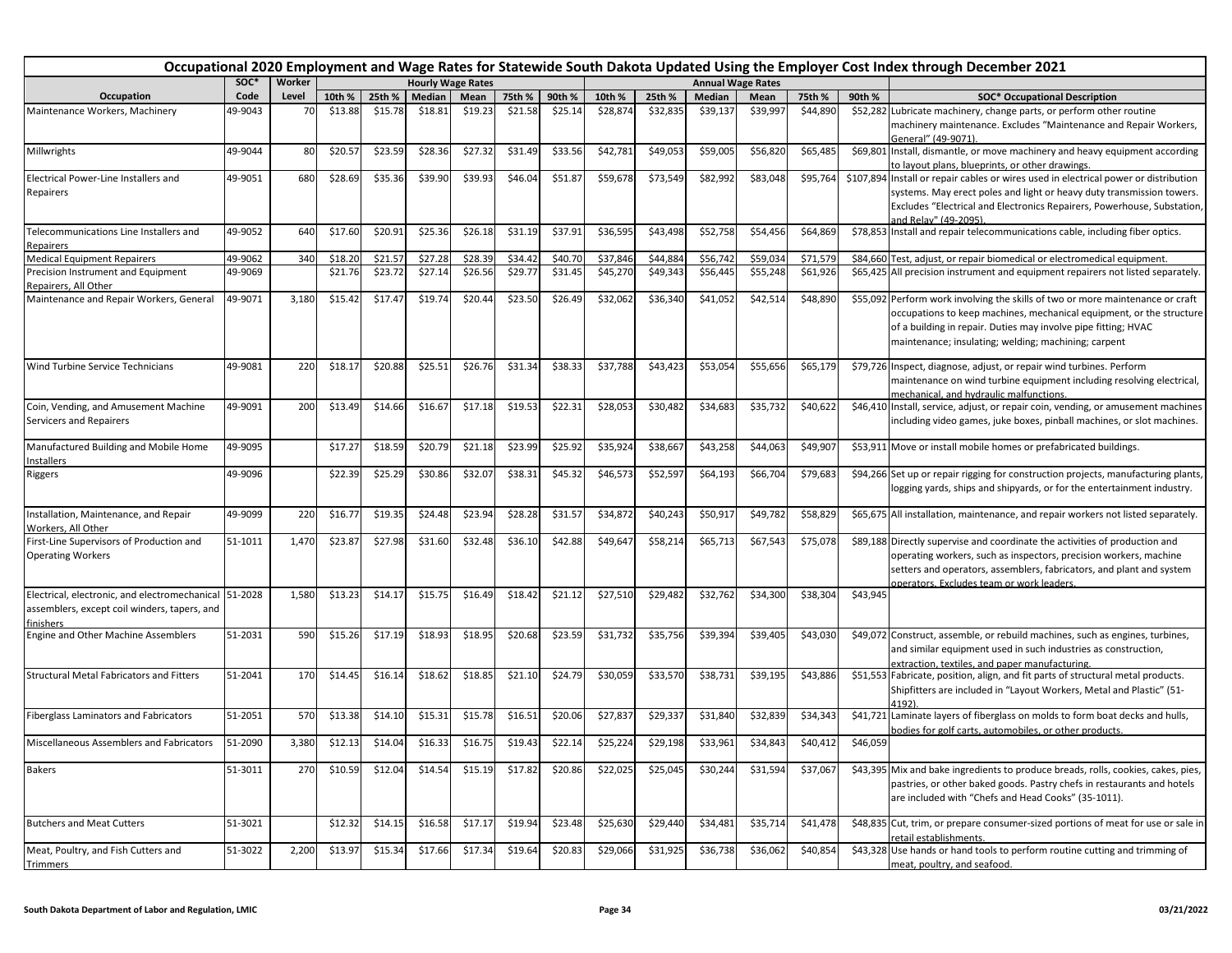| Occupational 2020 Employment and Wage Rates for Statewide South Dakota Updated Using the Employer Cost Index through December 2021 |         |        |         |                 |         |                          |         |         |          |          |          |                          |          |        |                                                                                                                                                                                                                                                                                  |
|------------------------------------------------------------------------------------------------------------------------------------|---------|--------|---------|-----------------|---------|--------------------------|---------|---------|----------|----------|----------|--------------------------|----------|--------|----------------------------------------------------------------------------------------------------------------------------------------------------------------------------------------------------------------------------------------------------------------------------------|
|                                                                                                                                    | SOC*    | Worker |         |                 |         | <b>Hourly Wage Rates</b> |         |         |          |          |          | <b>Annual Wage Rates</b> |          |        |                                                                                                                                                                                                                                                                                  |
| Occupation                                                                                                                         | Code    | Level  | 10th %  | 25th %          | Median  | Mean                     | 75th %  | 90th %  | 10th %   | 25th %   | Median   | Mean                     | 75th %   | 90th % | <b>SOC* Occupational Description</b>                                                                                                                                                                                                                                             |
| Slaughterers and Meat Packers                                                                                                      | 51-3023 | 870    | \$13.99 | \$15.48         | \$17.87 | \$17.41                  | \$19.71 | \$20.80 | \$29,094 | \$32,211 | \$37,169 | \$36,222                 | \$40,979 |        | \$43,274 Perform nonroutine or precision functions involving the preparation of<br>large portions of meat. Work may include specialized slaughtering<br>tasks, cutting standard or premium cuts of meat for marketing, making<br>sausage, or wrapping meats. Work typically occu |
| Food and Tobacco Roasting, Baking, and<br>Drying Machine Operators and Tenders                                                     | 51-3091 | 140    | \$13.25 | \$14.88         | \$18.17 | \$18.31                  | \$21.28 | \$25.18 | \$27,556 | \$30,961 | \$37,792 | \$38,102                 | \$44,278 |        | \$52,375 Operate or tend food or tobacco roasting, baking, or drying equipment,<br>including hearth ovens, kiln driers, roasters, char kilns, and vacuum<br>drying equipment.                                                                                                    |
| <b>Food Batchmakers</b>                                                                                                            | 51-3092 | 560    | \$11.70 | \$13.73         | \$17.06 | \$16.51                  | \$19.36 | \$20.76 | \$24,327 | \$28,563 | \$35,475 | \$34,353                 | \$40,281 |        | \$43,177 Set up and operate equipment that mixes or blends ingredients used in<br>the manufacturing of food products. Includes candy makers and<br>cheese makers.                                                                                                                |
| Food Cooking Machine Operators and<br>Tenders                                                                                      | 51-3093 | 170    | \$13.51 | \$14.76         | \$16.88 | \$16.92                  | \$19.30 | \$20.75 | \$28,093 | \$30,712 | \$35,098 | \$35,197                 | \$40,132 |        | \$43,148 Operate or tend cooking equipment, such as steam cooking vats, deep<br>fry cookers, pressure cookers, kettles, and boilers, to prepare food<br>products. Excludes "Food and Tobacco Roasting, Baking, and Drying<br>Machine Operators and Tenders" (51-3091)            |
| <b>Extruding and Drawing Machine Setters,</b><br>Operators, and Tenders, Metal and Plastic                                         | 51-4021 | 170    | \$14.67 | \$16.47         | \$19.05 | \$19.18                  | \$21.60 | \$25.03 | \$30,517 | \$34,247 | \$39,619 | \$39,892                 | \$44,934 |        | \$52,059 Set up, operate, or tend machines to extrude or draw thermoplastic or<br>metal materials into tubes, rods, hoses, wire, bars, or structural<br>shapes.                                                                                                                  |
| Forging Machine Setters, Operators, and<br>Tenders, Metal and Plastic                                                              | 51-4022 | 70     | \$14.23 | \$15.64         | \$18.20 | \$18.57                  | \$21.50 | \$24.82 | \$29,594 | \$32,541 | \$37,839 | \$38,631                 | \$44,713 |        | \$51,624 Set up, operate, or tend forging machines to taper, shape, or form<br>metal or plastic parts.                                                                                                                                                                           |
| Rolling Machine Setters, Operators, and<br>Tenders, Metal and Plastic                                                              | 51-4023 | 120    | \$16.75 | \$19.76         | \$22.92 | \$22.25                  | \$25.31 | \$26.75 | \$34,827 | \$41,094 | \$47,671 | \$46,281                 | \$52,659 |        | \$55,652 Set up, operate, or tend machines to roll steel or plastic forming bends,<br>beads, knurls, rolls, or plate, or to flatten, temper, or reduce gauge of<br>material.                                                                                                     |
| Cutting, Punching, and Press Machine<br>Setters, Operators, and Tenders, Metal and<br>Plastic                                      | 51-4031 | 860    | \$14.91 | \$17.34         | \$19.88 | \$20.01                  | \$23.16 | \$25.90 | \$31,025 | \$36,072 | \$41,349 | \$41,623                 | \$48,170 |        | \$53,872 Set up, operate, or tend machines to saw, cut, shear, slit, punch, crimp,<br>notch, bend, or straighten metal or plastic material.                                                                                                                                      |
| Grinding, Lapping, Polishing, and Buffing<br>Machine Tool Setters, Operators, and<br>Tenders, Metal and Plastic                    | 51-4033 | 200    | \$13.97 | \$15.38         | \$18.27 | \$18.63                  | \$21.70 | \$25.05 | \$29,059 | \$31,973 | \$37,993 | \$38,760                 | \$45,130 |        | \$52,101 Set up, operate, or tend grinding and related tools that remove excess<br>material or burrs from surfaces, sharpen edges or corners, or buff,<br>hone, or polish metal or plastic work pieces.                                                                          |
| Lathe and Turning Machine Tool Setters,<br>Operators, and Tenders, Metal and Plastic                                               | 51-4034 | 30     | \$16.42 | \$17.82         | \$19.62 | \$20.09                  | \$21.53 | \$25.80 | \$34,142 | \$37,055 | \$40,817 | \$41,794                 | \$44,773 |        | \$53,663 Set up, operate, or tend lathe and turning machines to turn, bore,<br>thread, form, or face metal or plastic materials, such as wire, rod, or<br>bar stock.                                                                                                             |
| Milling and Planing Machine Setters,<br>Operators, and Tenders, Metal and Plastic                                                  | 51-4035 | 30     | \$15.04 | \$17.11         | \$19.04 | \$19.56                  | \$20.99 | \$26.45 | \$31,289 | \$35,604 | \$39,604 | \$40,681                 | \$43,668 |        | \$55,018 Set up, operate, or tend milling or planing machines to mill, plane,<br>shape, groove, or profile metal or plastic work pieces.                                                                                                                                         |
| Machinists                                                                                                                         | 51-4041 | 830    | \$15.18 | \$17.52         | \$20.75 | \$21.43                  | \$25.12 | \$29.11 | \$31,589 | \$36,430 | \$43,162 | \$44,588                 | \$52,249 |        | \$60,548 Set up and operate a variety of machine tools to produce precision<br>parts and instruments out of metal. Includes precision instrument<br>makers who fabricate, modify, or repair mechanical instruments. May<br>also fabricate and modify parts to make or repair mac |
| Metal-Refining Furnace Operators and<br>Tenders                                                                                    | 51-4051 | 50     | \$14.85 | \$17.01         | \$19.42 | \$19.87                  | \$22.69 | \$26.22 | \$30,890 | \$35,363 | \$40,385 | \$41,335                 | \$47,197 |        | \$54,526 Operate or tend furnaces, such as gas, oil, coal, electric-arc or electric<br>induction, open-hearth, or oxygen furnaces, to melt and refine metal<br>before casting or to produce specified types of steel. Excludes "Heat<br>Treating Equipment Setters, Operators, a |
| Molding, Coremaking, and Casting Machine<br>Setters, Operators, and Tenders, Metal and<br>Plastic                                  | 51-4072 | 600    | \$13.36 | \$14.30         | \$15.84 | \$16.65                  | \$18.62 | \$22.34 | \$27,781 | \$29,760 | \$32,932 | \$34,637                 | \$38,744 |        | \$46,475 Set up, operate, or tend metal or plastic molding, casting, or<br>coremaking machines to mold or cast metal or thermoplastic parts or<br>products.                                                                                                                      |
| Multiple Machine Tool Setters, Operators,<br>and Tenders, Metal and Plastic                                                        | 51-4081 | 270    |         | \$18.51 \$21.27 |         | \$23.97 \$23.93 \$26.60  |         | \$30.16 | \$38,489 | \$44,254 | \$49,863 | \$49,783                 | \$55,321 |        | \$62,731 Set up, operate, or tend more than one type of cutting or forming<br>machine tool or robot.                                                                                                                                                                             |
| <b>Tool and Die Makers</b>                                                                                                         | 51-4111 | 110    | \$18.26 | \$21.18         | \$24.49 | \$24.52                  | \$27.62 | \$31.77 | \$37,970 | \$44,055 | \$50,940 | \$50,995                 | \$57,441 |        | \$66,071 Analyze specifications, lay out metal stock, set up and operate machine<br>tools, and fit and assemble parts to make and repair dies, cutting tools,<br>jigs, fixtures, gauges, and machinists' hand tools.                                                             |
| Welders, Cutters, Solderers, and Brazers                                                                                           | 51-4121 | 2,770  | \$16.24 | \$18.06         | \$20.52 | \$21.07                  | \$24.24 | \$26.90 | \$33,793 | \$37,556 | \$42,687 | \$43,825                 | \$50,434 |        | \$55,949 Use hand-welding, flame-cutting, hand-soldering, or brazing equipment<br>to weld or join metal components or to fill holes, indentations, or<br>seams of fabricated metal products.                                                                                     |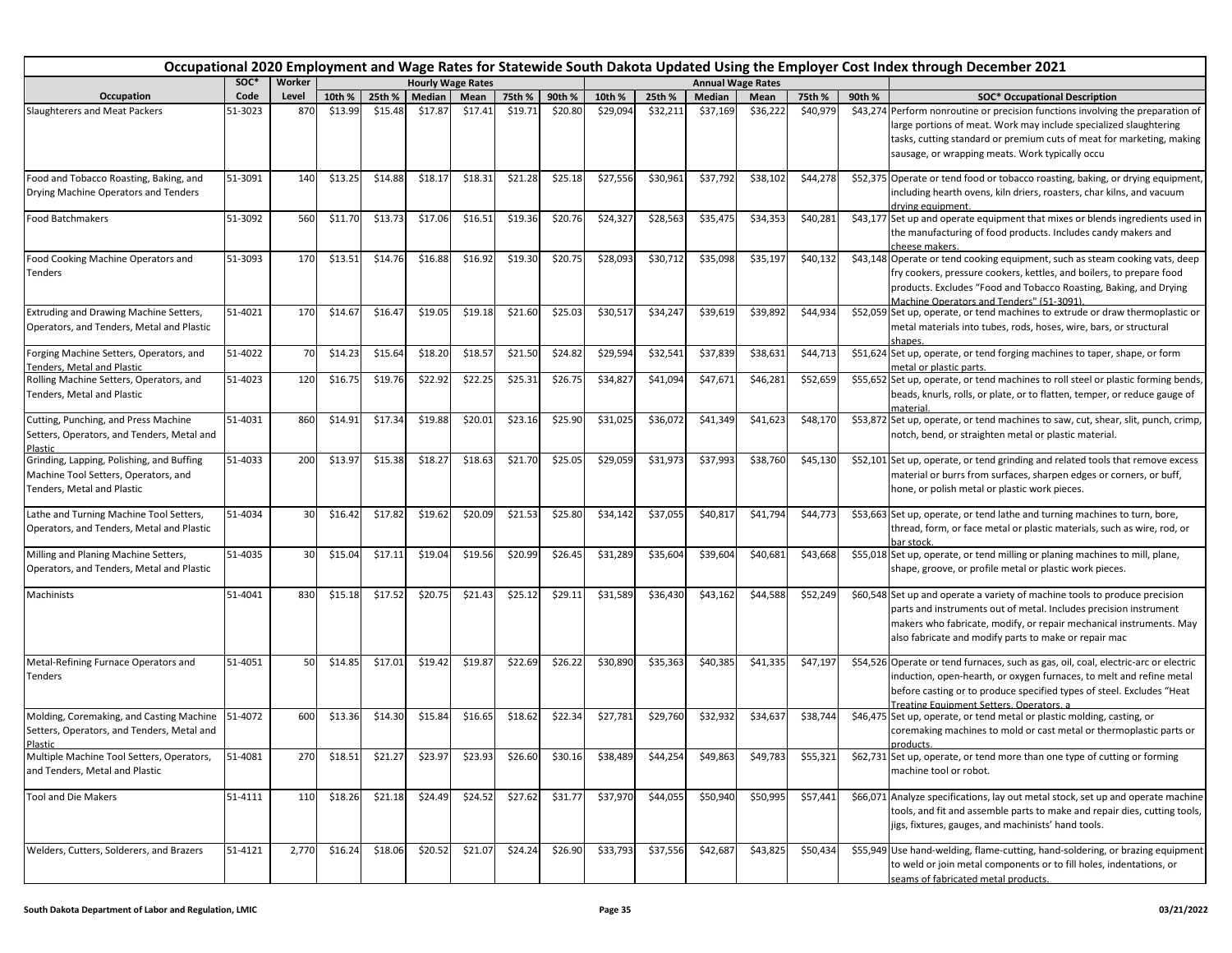| Occupational 2020 Employment and Wage Rates for Statewide South Dakota Updated Using the Employer Cost Index through December 2021<br>SOC*<br><b>Annual Wage Rates</b><br><b>Hourly Wage Rates</b> |         |        |         |         |         |         |         |         |                                                   |          |           |           |                   |        |                                                                                                                                                                                                                                                                                  |
|----------------------------------------------------------------------------------------------------------------------------------------------------------------------------------------------------|---------|--------|---------|---------|---------|---------|---------|---------|---------------------------------------------------|----------|-----------|-----------|-------------------|--------|----------------------------------------------------------------------------------------------------------------------------------------------------------------------------------------------------------------------------------------------------------------------------------|
|                                                                                                                                                                                                    |         | Worker |         |         |         |         |         |         |                                                   |          |           |           |                   |        |                                                                                                                                                                                                                                                                                  |
| Occupation                                                                                                                                                                                         | Code    | Level  | 10th %  | 25th %  | Median  | Mean    | 75th %  | 90th %  | 10th %                                            | 25th %   | Median    | Mean      | 75th %            | 90th % | <b>SOC* Occupational Description</b>                                                                                                                                                                                                                                             |
| Welding, Soldering, and Brazing Machine<br>Setters, Operators, and Tenders                                                                                                                         | 51-4122 | 390    | \$18.36 | \$21.53 | \$23.63 | \$23.03 | \$25.69 | \$26.92 | \$38,188                                          | \$44,782 | \$49,161  | \$47,910  | \$53,429          |        | \$56,006 Set up, operate, or tend welding, soldering, or brazing machines or<br>robots that weld, braze, solder, or heat treat metal products,<br>components, or assemblies. Includes workers who operate laser<br>cutters or laser-beam machines.                               |
| Heat Treating Equipment Setters, Operators, 51-4191<br>and Tenders, Metal and Plastic                                                                                                              |         | 40     | \$15.68 | \$18.58 | \$25.03 | \$24.10 | \$30.08 | \$32.49 | \$32,601                                          | \$38,660 | \$52,046  | \$50,138  | \$62,557          |        | \$67,569 Set up, operate, or tend heating equipment, such as heat-treating<br>furnaces, flame-hardening machines, induction machines, soaking pits,<br>or vacuum equipment to temper, harden, anneal, or heat treat metal<br>or plastic obiects.                                 |
| Plating Machine Setters, Operators, and<br>Tenders, Metal and Plastic                                                                                                                              | 51-4193 | 30     | \$13.83 | \$15.00 | \$16.92 | \$18.06 | \$21.38 | \$24.86 | \$28,779                                          | \$31,202 | \$35,187  | \$37,565  | \$44,479          |        | \$51,716 Set up, operate, or tend plating machines to coat metal or plastic<br>products with chromium, zinc, copper, cadmium, nickel, or other metal<br>to protect or decorate surfaces. Typically, the product being coated is<br>immersed in molten metal or an electrolytic s |
| Tool Grinders, Filers, and Sharpeners                                                                                                                                                              | 51-4194 | 40     | \$14.80 | \$17.06 | \$19.06 | \$19.05 | \$21.07 | \$24.29 | \$30,766                                          | \$35,489 | \$39,650  | \$39,630  | \$43,812          |        | \$50,513 Perform precision smoothing, sharpening, polishing, or grinding of<br>metal objects.                                                                                                                                                                                    |
| Prepress Technicians and Workers                                                                                                                                                                   | 51-5111 | 80     | \$14.85 | \$17.33 | \$19.35 | \$19.51 | \$21.65 | \$25.51 | \$30,880                                          | \$36,046 | \$40,248  | \$40,598  | \$45,028          |        | \$53,054 Format and proof text and images submitted by designers and clients<br>into finished pages that can be printed. Includes digital and photo<br>typesetting. May produce printing plates.                                                                                 |
| <b>Printing Press Operators</b>                                                                                                                                                                    | 51-5112 | 500    | \$13.61 | \$15.95 | \$19.48 | \$20.40 | \$24.78 | \$29.67 | \$28,291                                          | \$33,178 | \$40,52   | \$42,435  | \$51,545          |        | \$61,719 Set up and operate digital, letterpress, lithographic, flexographic,<br>gravure, or other printing machines. Includes short-run offset printing<br>presses.                                                                                                             |
| Print Binding and Finishing Workers                                                                                                                                                                | 51-5113 | 120    | \$10.63 | \$13.87 | \$16.31 | \$16.88 | \$19.77 | \$23.66 | \$22,093                                          | \$28,853 | \$33,925  | \$35,107  | \$41,120          |        | \$49,224 Bind books and other publications or finish printed products by hand or<br>machine. May set up binding and finishing machines.                                                                                                                                          |
| Laundry and Dry-Cleaning Workers                                                                                                                                                                   | 51-6011 | 780    | \$10.43 | \$11.09 | \$12.27 | \$12.81 | \$13.97 | \$16.10 | \$21,694                                          | \$23,062 | \$25,524  | \$26,646  | \$29,068          |        | \$33,492 Operate or tend washing or dry-cleaning machines to wash or dry-<br>clean industrial or household articles, such as cloth garments, suede,<br>leather, furs, blankets, draperies, linens, rugs, and carpets. Includes<br>spotters and dyers of these articles           |
| Pressers, Textile, Garment, and Related<br>Materials                                                                                                                                               | 51-6021 | 40     | \$10.23 | \$10.97 | \$12.20 | \$12.82 | \$13.95 | \$15.83 | \$21,277                                          | \$22,810 | \$25,370  | \$26,665  | \$29,019          |        | \$32,914 Press or shape articles by hand or machine.                                                                                                                                                                                                                             |
| Sewing Machine Operators                                                                                                                                                                           | 51-6031 | 250    | \$11.12 | \$12.35 | \$14.26 | \$14.50 | \$16.09 | \$18.75 | \$23,134                                          | \$25,682 | \$29,662  | \$30,149  | \$33,467          |        | \$39,004 Operate or tend sewing machines to join, reinforce, decorate, or<br>perform related sewing operations in the manufacture of garment or<br>nongarment products.                                                                                                          |
| Sewers, Hand                                                                                                                                                                                       | 51-6051 | 10     | \$11.76 | \$13.50 | \$14.76 | \$14.43 | \$15.93 | \$16.64 | \$24,466                                          | \$28,080 | \$30,709  | \$30,013  | \$33,150          |        | \$34,615 Sew, join, reinforce, or finish, usually with needle and thread, a variety<br>of manufactured items. Includes weavers and stitchers.                                                                                                                                    |
| Textile Cutting Machine Setters, Operators,<br>and Tenders                                                                                                                                         | 51-6062 | 20     | \$11.25 | \$12.68 | \$14.27 | \$13.92 | \$15.47 | \$16.19 | \$23,404                                          | \$26,382 | \$29,685  | \$28,940  | \$32,172          |        | \$33,665 Set up, operate, or tend machines that cut textiles.                                                                                                                                                                                                                    |
| Cabinetmakers and Bench Carpenters                                                                                                                                                                 | 51-7011 | 670    | \$13.34 | \$14.98 | \$17.56 | \$17.85 | \$20.32 | \$24.10 | \$27,740                                          | \$31,145 | \$36,525  | \$37,132  | \$42,256          |        | \$50,126 Cut, shape, and assemble wooden articles or set up and operate a<br>variety of woodworking machines, such as power saws, jointers, and<br>mortisers to surface, cut, or shape lumber or to fabricate parts for<br>wood products. Excludes "Woodworking Machine Setters, |
| <b>Furniture Finishers</b>                                                                                                                                                                         | 51-7021 |        | \$11.18 | \$12.16 | \$13.91 | \$14.45 | \$16.25 | \$19.06 | \$23,252                                          | \$25,289 | \$28,920  | \$30,073  | \$33,804          |        | \$39,647 Shape, finish, and refinish damaged, worn, or used furniture or new<br>high-grade furniture to specified color or finish.                                                                                                                                               |
| Sawing Machine Setters, Operators, and<br>Tenders, Wood                                                                                                                                            | 51-7041 | 260    | \$13.61 | \$14.61 | \$16.28 | \$16.82 | \$19.00 | \$20.93 | \$28,306                                          | \$30,392 | \$33,861  | \$34,995  | \$39,525          |        | \$43,534 Set up, operate, or tend wood sawing machines. May operate<br>computer numerically controlled (CNC) equipment. Includes lead<br>sawyers. Workers who primarily program or operate CNC equipment<br>are classified in "Computer Numerically Controlled Tool Operators an |
| Woodworking Machine Setters, Operators, 51-7042<br>and Tenders, Except Sawing                                                                                                                      |         | 610    | \$12.96 | \$14.15 |         |         |         |         | \$15.90 \$16.40 \$18.70 \$20.95 \$26,973 \$29,436 |          | \$33,075  |           | \$34,114 \$38,899 |        | \$43,576 Set up, operate, or tend woodworking machines, such as drill presses,<br>lathes, shapers, routers, sanders, planers, and wood nailing machines.<br>May operate computer numerically controlled (CNC) equipment.<br>Workers who primarily program or operate CNC equipme |
| Power Distributors and Dispatchers                                                                                                                                                                 | 51-8012 |        | \$43.43 | \$46.09 | \$50.62 | \$49.76 | \$55.16 | \$56.32 | \$90,345                                          | \$95,885 | \$105,295 | \$103,504 | \$114,743         |        | \$117,144 Coordinate, regulate, or distribute electricity or steam.                                                                                                                                                                                                              |
| Power Plant Operators                                                                                                                                                                              | 51-8013 | 60     | \$36.09 | \$38.73 | \$43.11 | \$43.51 | \$49.75 | \$54.80 | \$75,071                                          | \$80,543 | \$89,664  | \$90,501  | \$103,487         |        | \$113,987 Control, operate, or maintain machinery to generate electric power.<br>Includes auxiliary equipment operators. Excludes "Nuclear Power<br>Reactor Operators" (51-8011).                                                                                                |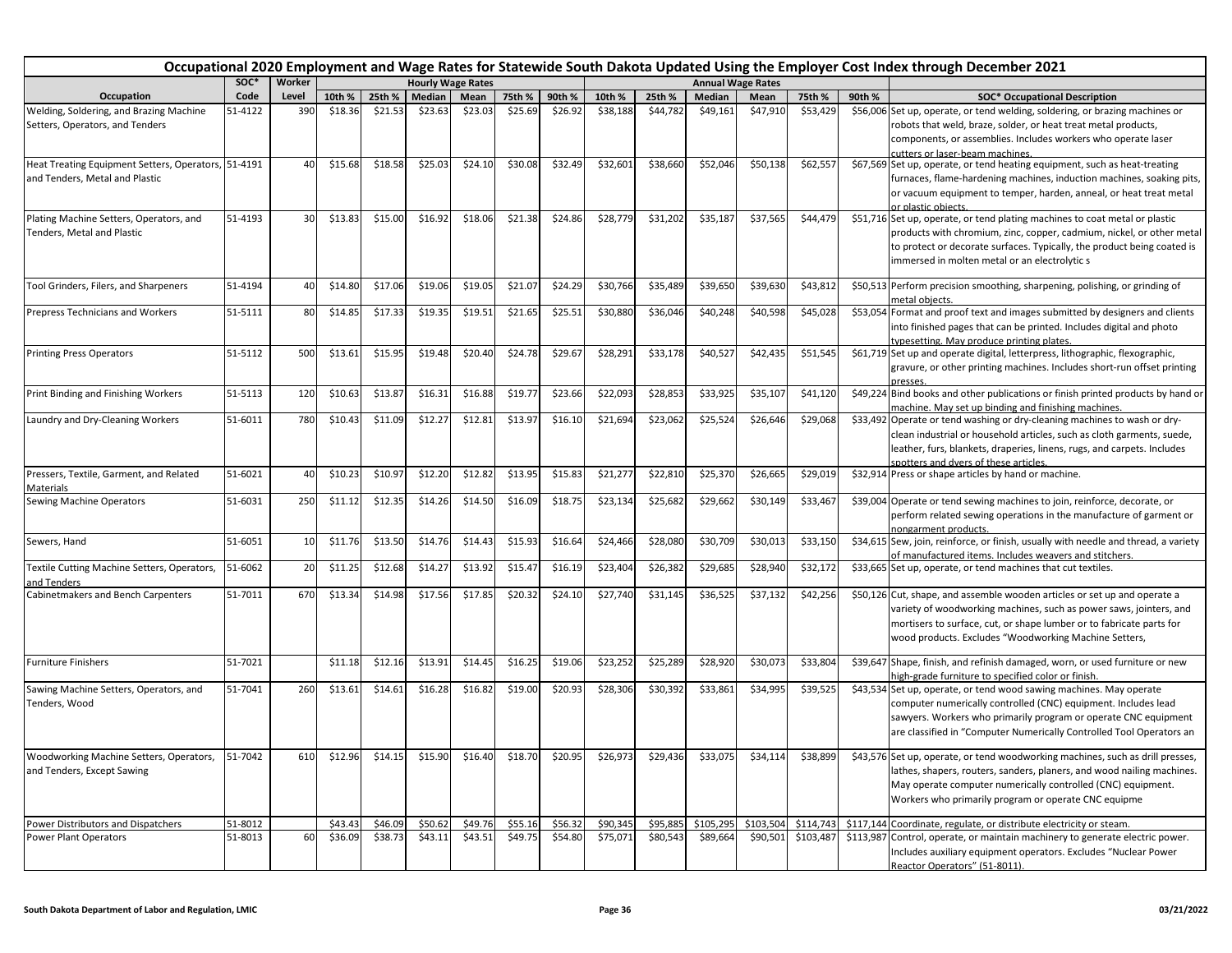| Occupational 2020 Employment and Wage Rates for Statewide South Dakota Updated Using the Employer Cost Index through December 2021 |         |        |         |                   |         |                          |                 |         |          |          |          |                          |          |        |                                                                                                                                                                                                                                                                                  |
|------------------------------------------------------------------------------------------------------------------------------------|---------|--------|---------|-------------------|---------|--------------------------|-----------------|---------|----------|----------|----------|--------------------------|----------|--------|----------------------------------------------------------------------------------------------------------------------------------------------------------------------------------------------------------------------------------------------------------------------------------|
|                                                                                                                                    | SOC*    | Worker |         |                   |         | <b>Hourly Wage Rates</b> |                 |         |          |          |          | <b>Annual Wage Rates</b> |          |        |                                                                                                                                                                                                                                                                                  |
| Occupation                                                                                                                         | Code    | Level  | 10th %  | 25th %            | Median  | Mean                     | 75th %          | 90th %  | 10th %   | 25th %   | Median   | Mean                     | 75th %   | 90th % | <b>SOC* Occupational Description</b>                                                                                                                                                                                                                                             |
| <b>Stationary Engineers and Boiler Operators</b>                                                                                   | 51-8021 | 110    | \$18.22 | \$22.75           | \$27.93 | \$26.61                  | \$30.85         | \$33.18 | \$37,896 | \$47,332 | \$58,089 | \$55,349                 | \$64,154 |        | \$69,018 Operate or maintain stationary engines, boilers, or other mechanical<br>equipment to provide utilities for buildings or industrial processes.<br>Operate equipment such as steam engines, generators, motors,<br>turbines, and steam boilers.                           |
| Water and Wastewater Treatment Plant and 51-8031<br><b>System Operators</b>                                                        |         | 730    | \$16.97 | \$19.32           | \$23.38 | \$23.62                  | \$27.61         | \$32.18 | \$35,299 | \$40,178 | \$48,642 | \$49,139                 | \$57,426 |        | \$66,917 Operate or control an entire process or system of machines, often<br>through the use of control boards, to transfer or treat water or<br>wastewater.                                                                                                                    |
| <b>Chemical Plant and System Operators</b>                                                                                         | 51-8091 | 40     | \$18.25 | \$20.62           | \$23.62 | \$23.56                  | \$26.34         | \$29.64 | \$37,967 | \$42,883 | \$49,140 | \$49,000                 | \$54,785 |        | \$61,652 Control or operate entire chemical processes or system of machines.                                                                                                                                                                                                     |
| Plant and System Operators, All Other                                                                                              | 51-8099 | 100    | \$18.5  | \$21.12           | \$24.36 | \$24.94                  | \$28.33         | \$32.28 | \$38,507 | \$43,943 | \$50,67  | \$51,880                 | \$58,93  |        | \$67,149 All plant and system operators not listed separately.                                                                                                                                                                                                                   |
| Chemical Equipment Operators and Tenders 51-9011                                                                                   |         | 480    | \$16.34 | \$18.45           | \$21.78 | \$23.78                  | \$27.42         | \$33.81 | \$33,979 | \$38,386 | \$45,301 | \$49,471                 | \$57,032 |        | \$70,324 Operate or tend equipment to control chemical changes or reactions in<br>the processing of industrial or consumer products. Equipment used<br>includes devulcanizers, steam-jacketed kettles, and reactor vessels.<br>Excludes "Chemical Plant and System Operators" (5 |
| Separating, Filtering, Clarifying,<br>Precipitating, and Still Machine Setters,<br>Operators, and Tenders                          | 51-9012 | 270    | \$13.91 | \$15.95           | \$19.97 | \$19.97                  | \$24.07         | \$26.53 | \$28,927 | \$33,195 | \$41,542 | \$41,541                 | \$50,056 |        | \$55,170 Set up, operate, or tend continuous flow or vat-type equipment; filter<br>presses; shaker screens; centrifuges; condenser tubes; precipitating,<br>fermenting, or evaporating tanks; scrubbing towers; or batch stills.<br>These machines extract, sort, or separate li |
| Crushing, Grinding, and Polishing Machine<br>Setters, Operators, and Tenders                                                       | 51-9021 | 160    | \$16.36 | \$18.11           | \$20.90 | \$21.35                  | \$24.69         | \$27.95 | \$34,033 | \$37,664 | \$43,455 | \$44,414                 | \$51,361 |        | \$58,137 Set up, operate, or tend machines to crush, grind, or polish materials,<br>such as coal, glass, grain, stone, food, or rubber.                                                                                                                                          |
| Grinding and Polishing Workers, Hand                                                                                               | 51-9022 | 50     | \$11.68 | \$13.40           | \$14.95 | \$15.15                  | \$16.52         | \$19.44 | \$24,294 | \$27,872 | \$31,078 | \$31,511                 | \$34,365 |        | \$40,432 Grind, sand, or polish, using hand tools or hand-held power tools, a<br>variety of metal, wood, stone, clay, plastic, or glass objects. Includes<br>chippers, buffers, and finishers.                                                                                   |
| Mixing and Blending Machine Setters,<br>Operators, and Tenders                                                                     | 51-9023 | 270    | \$14.92 | \$17.29           | \$19.89 | \$20.18                  | \$23.38         | \$26.18 | \$31,037 | \$35,975 | \$41,368 | \$41,97                  | \$48,639 |        | \$54,457 Set up, operate, or tend machines to mix or blend materials, such as<br>chemicals, tobacco, liquids, color pigments, or explosive ingredients.<br>Excludes "Food Batchmakers" (51-3092).                                                                                |
| Cutting and Slicing Machine Setters,<br>Operators, and Tenders                                                                     | 51-9032 | 780    | \$14.56 | \$17.07           | \$20.38 | \$20.34                  | \$24.16         | \$26.46 | \$30,289 | \$35,502 | \$42,397 | \$42,298                 | \$50,242 |        | \$55,049 Set up, operate, or tend machines that cut or slice materials, such as<br>glass, stone, cork, rubber, tobacco, food, paper, or insulating material.<br>Excludes "Cutting, Punching, and Press Machine Setters, Operators,<br>and Tenders, Metal and Plastic" (51-4031), |
| Extruding, Forming, Pressing, and<br>Compacting Machine Setters, Operators,<br>and Tenders                                         | 51-9041 | 600    | \$14.04 | \$15.76           | \$18.18 | \$18.39                  | \$20.47         | \$24.18 | \$29,202 | \$32,783 | \$37,831 | \$38,238                 | \$42,571 |        | \$50,287 Set up, operate, or tend machines, such as glass-forming machines,<br>plodder machines, and tuber machines, to shape and form products<br>such as glassware, food, rubber, soap, brick, tile, clay, wax, tobacco, or<br>cosmetics. Excludes "Shoe Machine Operators and |
| Furnace, Kiln, Oven, Drier, and Kettle<br><b>Operators and Tenders</b>                                                             | 51-9051 | 40     | \$15.45 | \$18.58           | \$22.61 | \$22.60                  | \$26.74         | \$30.69 | \$32,148 | \$38,659 | \$47,039 | \$47,006                 | \$55,612 |        | \$63,820 Operate or tend heating equipment other than basic metal, plastic, or<br>food processing equipment. Includes activities such as annealing glass,<br>drying lumber, curing rubber, removing moisture from materials, or<br>boiling soan.                                 |
| Inspectors, Testers, Sorters, Samplers, and<br>Weighers                                                                            | 51-9061 | 900    | \$14.80 | \$17.36           | \$19.95 | \$20.64                  | \$23.94         | \$27.67 | \$30,779 | \$36,099 | \$41,511 | \$42,933                 | \$49,799 |        | \$57,553 Inspect, test, sort, sample, or weigh nonagricultural raw materials or<br>processed, machined, fabricated, or assembled parts or products for<br>defects, wear, and deviations from specifications. May use precision<br>measuring instruments and complex test equipme |
| Jewelers and Precious Stone and Metal<br>Workers                                                                                   | 51-9071 | 60     |         | $$13.38$ $$16.32$ | \$20.17 |                          | \$20.52 \$25.04 | \$28.36 | \$27,833 | \$33,941 | \$41,959 | \$42,677                 | \$52,082 |        | \$58,988 Design, fabricate, adjust, repair, or appraise jewelry, gold, silver, other<br>precious metals, or gems. Includes diamond polishers and gem cutters,<br>and persons who perform precision casting and modeling of molds,<br>casting metal in molds, or setting precious |
| Dental Laboratory Technicians                                                                                                      | 51-9081 | 90     | \$13.04 | \$15.30           | \$18.56 | \$18.57                  | \$21.25         | \$25.31 | \$27,119 | \$31,828 | \$38,611 | \$38,626                 | \$44,197 |        | \$52,650 Construct and repair full or partial dentures or dental appliances.<br>Excludes "Dental Assistants" (31-9091).                                                                                                                                                          |
| Medical Appliance Technicians                                                                                                      | 51-9082 | 50     | \$16.44 | \$19.69           | \$23.21 | \$22.31                  | \$25.64         | \$27.09 | \$34,196 | \$40,937 | \$48,281 | $\overline{$}46,411$     | \$53,331 |        | \$56,361 Construct, maintain, or repair medical supportive devices such as<br>braces, orthotics and prosthetic devices, joints, arch supports, and<br>other surgical and medical appliances.                                                                                     |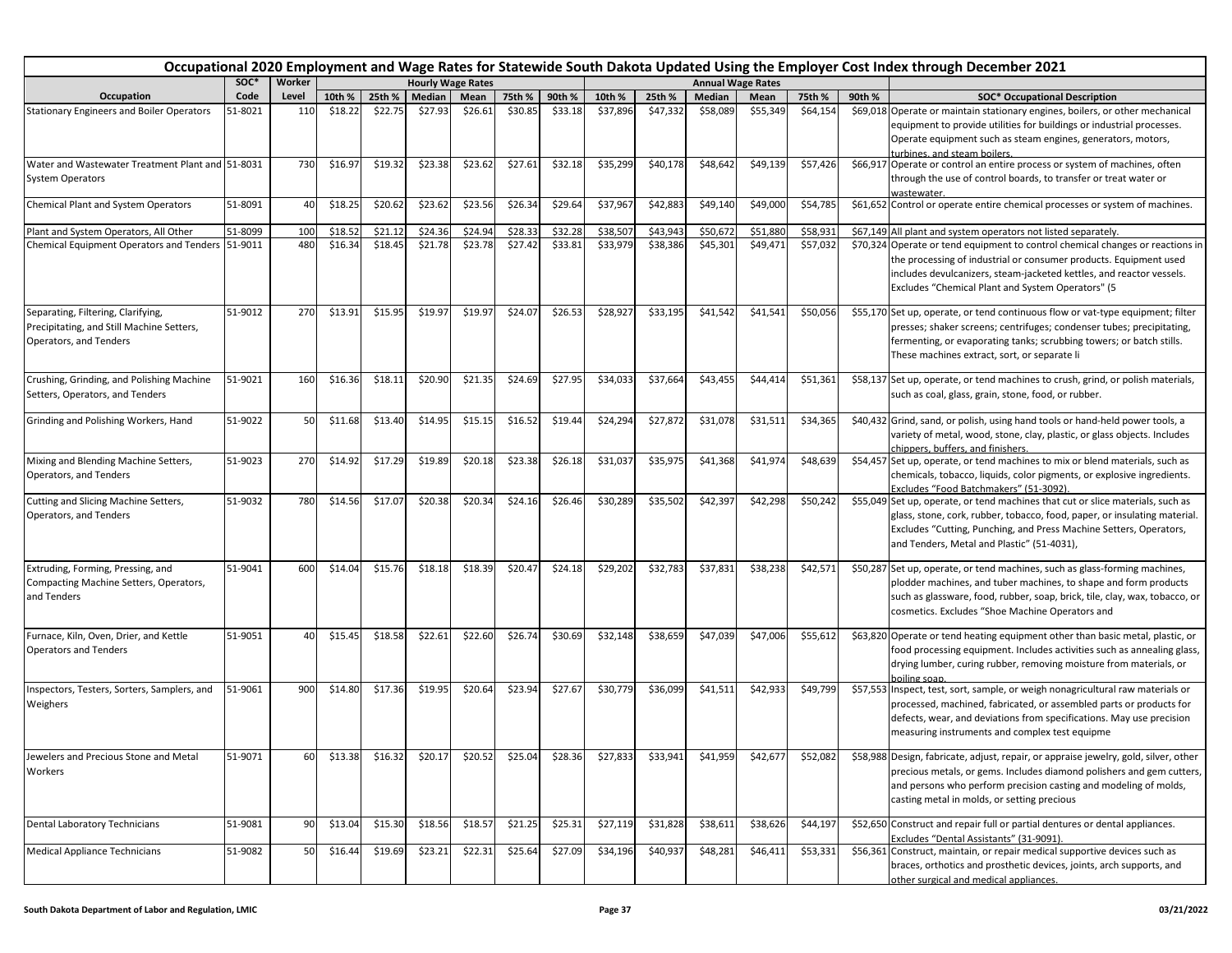|                                                                                                                                       |         |        | Occupational 2020 Employment and Wage Rates for Statewide South Dakota Updated Using the Employer Cost Index through December 2021 |         |         |                          |         |         |          |          |          |                          |           |          |                                                                                                                                                                                                                                                                                   |  |
|---------------------------------------------------------------------------------------------------------------------------------------|---------|--------|------------------------------------------------------------------------------------------------------------------------------------|---------|---------|--------------------------|---------|---------|----------|----------|----------|--------------------------|-----------|----------|-----------------------------------------------------------------------------------------------------------------------------------------------------------------------------------------------------------------------------------------------------------------------------------|--|
|                                                                                                                                       | SOC*    | Worker |                                                                                                                                    |         |         | <b>Hourly Wage Rates</b> |         |         |          |          |          | <b>Annual Wage Rates</b> |           |          |                                                                                                                                                                                                                                                                                   |  |
| Occupation                                                                                                                            | Code    | Level  | 10th %                                                                                                                             | 25th %  | Median  | Mean                     | 75th %  | 90th %  | 10th %   | 25th %   | Median   | Mean                     | 75th %    | 90th %   | <b>SOC* Occupational Description</b>                                                                                                                                                                                                                                              |  |
| Ophthalmic Laboratory Technicians                                                                                                     | 51-9083 | 4(     | \$13.84                                                                                                                            | \$14.69 | \$16.10 | \$18.52                  | \$21.63 | \$28.22 | \$28,787 | \$30,550 | \$33,489 | \$38,509                 | \$44,988  |          | \$58,691 Cut, grind, and polish eyeglasses, contact lenses, or other precision<br>optical elements. Assemble and mount lenses into frames or process<br>other optical elements. Includes precision lens polishers or grinders,<br>centerer-edgers, and lens mounters. Excludes "  |  |
| Packaging and Filling Machine Operators<br>and Tenders                                                                                | 51-9111 | 1,190  | \$14.12                                                                                                                            | \$16.18 | \$18.09 | \$17.71                  | \$19.84 | \$20.90 | \$29,378 | \$33,655 | \$37,619 | \$36,840                 | \$41,249  |          | \$43,465 Operate or tend machines to prepare industrial or consumer products<br>for storage or shipment. Includes cannery workers who pack food<br>products.                                                                                                                      |  |
| Painting, Coating, and Decorating Workers                                                                                             | 51-9123 | 150    | \$12.93                                                                                                                            | \$15.47 | \$18.01 | \$17.74                  | \$20.03 | \$21.59 | \$26,886 | \$32,192 | \$37,472 | \$36,902                 | \$41,662  |          | \$44,921 Paint, coat, or decorate articles, such as furniture, glass, plateware,<br>pottery, jewelry, toys, books, or leather. Excludes "Artists and Related<br>Workers" (27-1010), "Designers" (27-1020), "Photographic Process<br>Workers and Processing Machine Operators" (5  |  |
| Coating, Painting, and Spraying Machine<br>Setters, Operators, and Tenders                                                            | 51-9124 | 1,020  | \$14.82                                                                                                                            | \$17.32 | \$20.35 | \$20.81                  | \$24.30 | \$27.01 | \$30,814 | \$36,015 | \$42,321 | \$43,286                 | \$50,535  |          | \$56,180 Set up, operate, or tend spraying or rolling machines to coat or paint<br>any of a wide variety of products, including glassware, cloth, ceramics,<br>metal, plastic, paper, or wood, with lacquer, silver, copper, rubber,<br>varnish, glaze, enamel, oil, or rust-pro  |  |
| Computer Numerically Controlled Tool<br>Operators                                                                                     | 51-9161 | 600    | \$14.75                                                                                                                            | \$17.21 | \$20.86 | \$20.90                  | \$24.70 | \$27.01 | \$30,679 | \$35,800 | \$43,397 | \$43,466                 | \$51,394  |          | \$56,173 Operate computer-controlled tools, machines, or robots to machine or<br>process parts, tools, or other work pieces made of metal, plastic,<br>wood, stone, or other materials. May also set up and maintain<br>equipment.                                                |  |
| <b>Computer Numerically Controlled Tool</b><br>Programmers                                                                            | 51-9162 | 100    | \$18.20                                                                                                                            | \$20.43 | \$23.47 | \$24.30                  | \$26.38 | \$32.51 | \$37,853 | \$42,492 | \$48,819 | \$50,533                 | \$54,862  |          | \$67,616 Develop programs to control machining or processing of materials by<br>automatic machine tools, equipment, or systems. May also set up,<br>operate, or maintain equipment.                                                                                               |  |
| Cleaning, Washing, and Metal Pickling<br><b>Equipment Operators and Tenders</b>                                                       | 51-9192 | 90     | \$14.77                                                                                                                            | \$17.03 | \$18.65 | \$18.53                  | \$20.28 | \$21.28 | \$30,734 | \$35,409 | \$38,778 | \$38,527                 | \$42,176  |          | \$44,270 Operate or tend machines to wash or clean products, such as barrels or<br>kegs, glass items, tin plate, food, pulp, coal, plastic, or rubber, to<br>remove impurities.                                                                                                   |  |
| <b>Etchers and Engravers</b>                                                                                                          | 51-9194 | 40     | \$13.23                                                                                                                            | \$15.18 | \$18.36 | \$18.62                  | \$22.51 | \$25.68 | \$27,528 | \$31,571 | \$38,186 | \$38,736                 | \$46,820  |          | \$53,417 Engrave or etch metal, wood, rubber, or other materials. Includes such<br>workers as etcher-circuit processors, pantograph engravers, and silk<br>screen etchers. Photoengravers are included in "Prepress Technicians<br>and Workers" (51-5111).                        |  |
| Paper Goods Machine Setters, Operators,<br>and Tenders                                                                                | 51-9196 | 270    | \$14.46                                                                                                                            | \$16.40 | \$18.58 | \$18.54                  | \$20.58 | \$22.72 | \$30,083 | \$34,112 | \$38,655 | \$38,550                 | \$42,793  |          | \$47,259 Set up, operate, or tend paper goods machines that perform a variety<br>of functions, such as converting, sawing, corrugating, banding,<br>wrapping, boxing, stitching, forming, or sealing paper or paperboard<br>sheets into products.                                 |  |
| <b>Tire Builders</b>                                                                                                                  | 51-9197 | 40     | \$13.85                                                                                                                            | \$14.80 | \$16.37 | \$17.11                  | \$19.27 | \$21.40 | \$28,814 | \$30,776 | \$34,04  | \$35,591                 | \$40,070  |          | \$44,511 Operate machines to build tires.                                                                                                                                                                                                                                         |  |
| Aircraft Cargo Handling Supervisors                                                                                                   | 53-1041 | 30     | \$17.70                                                                                                                            | \$18.87 | \$20.82 | \$24.81                  | \$32.38 | \$39.39 | \$36,819 | \$39,247 | \$43,294 | \$51,606                 | \$67,353  |          | \$81,934 Supervise and coordinate the activities of ground crew in the loading,<br>unloading, securing, and staging of aircraft cargo or baggage. May<br>determine the quantity and orientation of cargo and compute aircraft<br>center of gravity. May accompany aircraft as me  |  |
| First-Line Supervisors of Transportation and 53-1047<br>Material-Moving Workers, Except Aircraft<br><b>Cargo Handling Supervisors</b> |         | 860    | \$20.03                                                                                                                            | \$24.29 | \$30.17 | \$30.71                  | \$35.45 | \$42.48 | \$41,660 | \$50,531 | \$62,741 | \$63,880                 | \$73,720  | \$88,353 |                                                                                                                                                                                                                                                                                   |  |
| <b>Commercial Pilots</b>                                                                                                              | 53-2012 | 250    |                                                                                                                                    |         |         |                          |         |         | \$48,785 | \$60,121 | \$73,243 | \$77,775                 | \$97,607  |          | \$112,680 Pilot and navigate the flight of fixed-wing aircraft on nonscheduled air<br>carrier routes, or helicopters. Requires Commercial Pilot certificate.<br>Includes charter pilots with similar certification, and air ambulance and<br>air tour pilots. Excludes regional,  |  |
| <b>Air Traffic Controllers</b>                                                                                                        | 53-2021 | 40     | \$38.50                                                                                                                            | \$40.59 | \$44.68 | \$46.64                  | \$51.56 | \$57.16 | \$80,080 | \$84,413 | \$92,919 | \$97,019                 | \$107,247 |          | \$118,896 Control air traffic on and within vicinity of airport, and movement of air<br>traffic between altitude sectors and control centers, according to<br>established procedures and policies. Authorize, regulate, and control<br>commercial airline flights according to go |  |
| <b>Airfield Operations Specialists</b>                                                                                                | 53-2022 |        | \$13.40                                                                                                                            | \$14.99 | \$17.60 | \$17.52                  | \$19.91 | \$21.30 | \$27,878 | \$31,180 | \$36,613 | \$36,459                 | \$41,411  |          | \$44,315 Ensure the safe takeoff and landing of commercial and military aircraft.<br>Duties include coordination between air-traffic control and<br>maintenance personnel, dispatching, using airfield landing and<br>navigational aids, implementing airfield safety procedures  |  |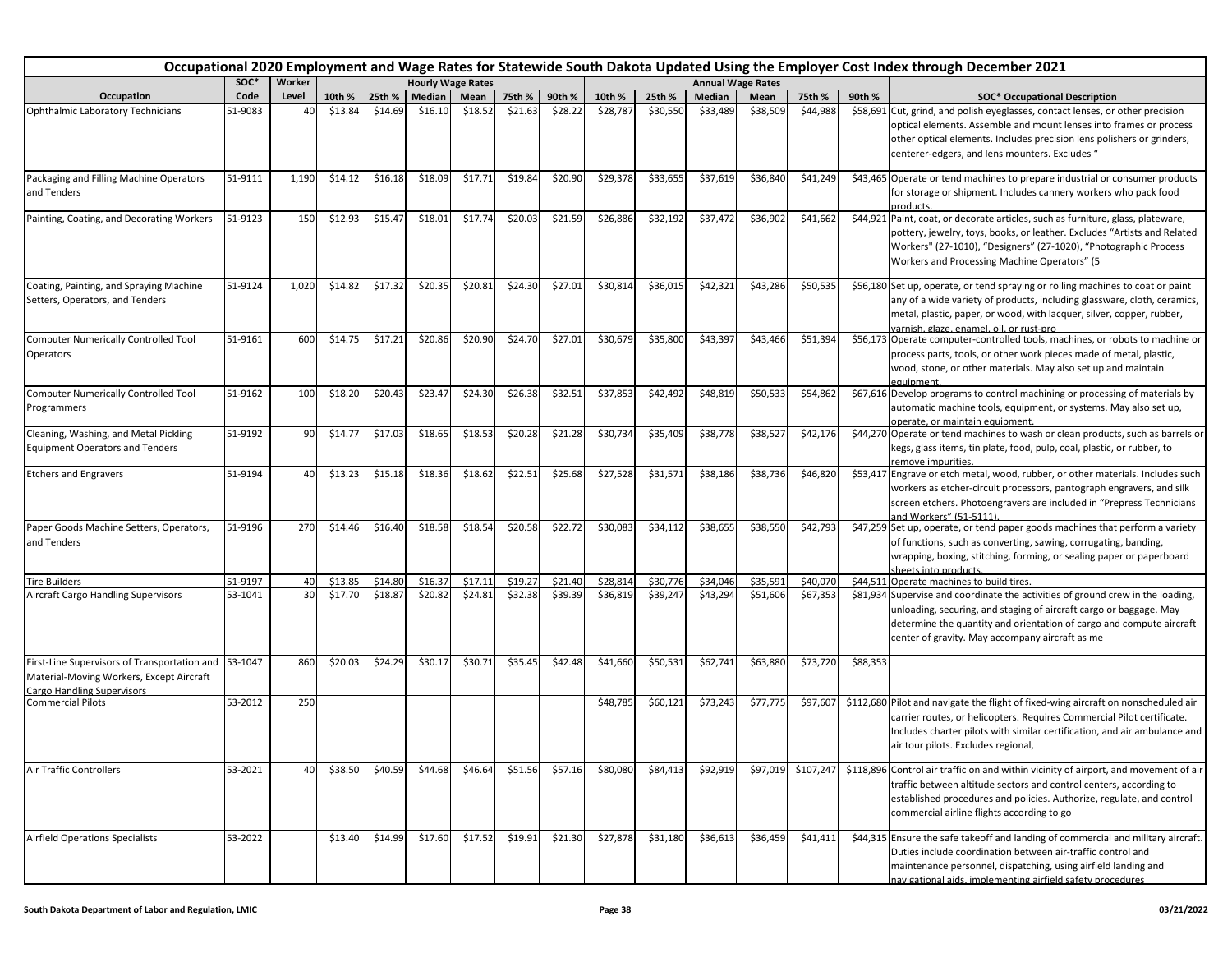|                                                                                  |         |        |         | Occupational 2020 Employment and Wage Rates for Statewide South Dakota Updated Using the Employer Cost Index through December 2021 |         |                          |         |         |          |          |          |                          |          |          |                                                                                                                                                                                                                                                                                  |
|----------------------------------------------------------------------------------|---------|--------|---------|------------------------------------------------------------------------------------------------------------------------------------|---------|--------------------------|---------|---------|----------|----------|----------|--------------------------|----------|----------|----------------------------------------------------------------------------------------------------------------------------------------------------------------------------------------------------------------------------------------------------------------------------------|
|                                                                                  | SOC*    | Worker |         |                                                                                                                                    |         | <b>Hourly Wage Rates</b> |         |         |          |          |          | <b>Annual Wage Rates</b> |          |          |                                                                                                                                                                                                                                                                                  |
| Occupation                                                                       | Code    | Level  | 10th %  | 25th %                                                                                                                             | Median  | Mean                     | 75th %  | 90th %  | 10th %   | 25th %   | Median   | Mean                     | 75th %   | 90th %   | <b>SOC* Occupational Description</b>                                                                                                                                                                                                                                             |
| Ambulance Drivers and Attendants, Except<br><b>Emergency Medical Technicians</b> | 53-3011 | 20     | \$10.68 | \$11.47                                                                                                                            | \$13.66 | \$13.47                  | \$15.25 | \$16.26 | \$22,208 | \$23,840 | \$28,400 | \$28,020                 | \$31,721 |          | \$33,819 Drive ambulance or assist ambulance driver in transporting sick,<br>injured, or convalescent persons. Assist in lifting patients.                                                                                                                                       |
| Driver/Sales Workers                                                             | 53-3031 | 1,350  | \$10.46 | \$10.74                                                                                                                            | \$12.61 | \$15.71                  | \$19.28 | \$26.04 | \$21,772 | \$22,354 | \$26,239 | \$32,680                 | \$40,111 |          | \$54,167 Drive truck or other vehicle over established routes or within an<br>established territory and sell or deliver goods, such as food products,<br>including restaurant take-out items, or pick up or deliver items such as<br>commercial laundry. May also take orders, c |
| Heavy and Tractor-Trailer Truck Drivers                                          | 53-3032 | 6,850  | \$16.78 | \$19.01                                                                                                                            | \$22.62 | \$24.00                  | \$27.31 | \$34.39 | \$34,892 | \$39,546 | \$47,040 | \$49,917                 | \$56,800 |          | \$71,534 Drive a tractor-trailer combination or a truck with a capacity of at least<br>26,001 pounds Gross Vehicle Weight (GVW). May be required to<br>unload truck. Requires commercial drivers' license. Includes tow truck<br>drivers. Excludes "Refuse and Recyclable Materi |
| <b>Light Truck Drivers</b>                                                       | 53-3033 | 3,340  | \$11.38 | \$13.85                                                                                                                            | \$18.16 | \$19.21                  | \$23.30 | \$27.59 | \$23,675 | \$28,813 | \$37,770 | \$39,945                 | \$48,465 |          | \$57,372 Drive a light vehicle, such as a truck or van, with a capacity of less than<br>26,001 pounds Gross Vehicle Weight (GVW), primarily to pick up<br>merchandise or packages from a distribution center and deliver. May<br>load and unload vehicle. Excludes "Couriers and |
| Bus Drivers, Transit and Intercity                                               | 53-3052 | 310    | \$13.39 | \$14.55                                                                                                                            | \$16.20 | \$16.51                  | \$18.52 | \$20.69 | \$27,842 | \$30,266 | \$33,692 | \$34,329                 | \$38,511 |          | \$43,022 Drive bus or motor coach, including regular route operations, charters,<br>and private carriage. May assist passengers with baggage. May collect<br>fares or tickets.                                                                                                   |
| Passenger Vehicle Drivers, Except Bus<br>Drivers, Transit and Intercity          | 53-3058 | 1,800  | \$12.07 | \$13.79                                                                                                                            | \$15.56 | \$15.79                  | \$17.53 | \$20.34 | \$25,104 | \$28,687 | \$32,354 | \$32,834                 | \$36,463 | \$42,306 |                                                                                                                                                                                                                                                                                  |
| Motor Vehicle Operators, All Other                                               | 53-3099 | 70     | \$18.83 | \$20.19                                                                                                                            | \$21.11 | \$21.90                  | \$24.04 | \$24.50 | \$39,173 | \$42,001 | \$43,896 | \$45,541                 | \$50,020 |          | \$50,954 All motor vehicle operators not listed separately.                                                                                                                                                                                                                      |
| Locomotive Engineers                                                             | 53-4011 | 190    |         |                                                                                                                                    |         |                          |         |         |          |          |          |                          |          |          | Drive electric, diesel-electric, steam, or gas-turbine-electric                                                                                                                                                                                                                  |
|                                                                                  |         |        |         |                                                                                                                                    |         |                          |         |         |          |          |          |                          |          |          | locomotives to transport passengers or freight. Interpret train orders,<br>electronic or manual signals, and railroad rules and regulations.<br>Excludes "Engineers" (17-2011 through 17-2199)                                                                                   |
| <b>Railroad Conductors and Yardmasters</b>                                       | 53-4031 | 130    |         |                                                                                                                                    |         |                          |         |         |          |          |          |                          |          |          | Coordinate activities of switch-engine crew within railroad yard,<br>industrial plant, or similar location. Conductors coordinate activities of<br>train crew on passenger or freight trains. Yardmasters review train<br>schedules and switching orders and coordinate          |
| <b>Parking Attendants</b>                                                        | 53-6021 | 190    | \$11.00 | \$12.00                                                                                                                            | \$13.68 | \$13.82                  | \$15.56 | \$16.80 | \$22,883 | \$24,958 | \$28,444 | \$28,749                 | \$32,355 |          | \$34,951 Park vehicles or issue tickets for customers in a parking lot or garage.<br>May park or tend vehicles in environments such as a car dealership or<br>rental car facility. May collect fee.                                                                              |
| Automotive and Watercraft Service<br>Attendants                                  | 53-6031 | 540    | \$11.66 | \$13.01                                                                                                                            | \$14.63 | \$15.02                  | \$16.41 | \$19.48 | \$24,264 | \$27,057 | \$30,437 | \$31,247                 | \$34,135 |          | \$40,524 Service automobiles, buses, trucks, boats, and other automotive or<br>marine vehicles with fuel, lubricants, and accessories. Collect payment<br>for services and supplies. May lubricate vehicle, change motor oil, refill<br>antifreeze, or replace lights or other a |
| <b>Transportation Inspectors</b>                                                 | 53-6051 | 80     | \$18.72 | \$19.14                                                                                                                            | \$21.65 | \$28.72                  | \$27.64 | \$55.26 | \$38,937 | \$39,815 | \$45,025 | \$59,745                 | \$57,490 |          | \$114,933 Inspect equipment or goods in connection with the safe transport of<br>cargo or people. Includes rail transportation inspectors, such as freight<br>inspectors, rail inspectors, and other inspectors of transportation<br>vehicles not elsewhere classified. Excludes |
| Aircraft Service Attendants and<br>Transportation Workers, All Other             | 53-6098 | 80     | \$10.37 | \$12.95                                                                                                                            | \$15.34 | \$15.93                  | \$18.83 | \$22.82 | \$21,549 | \$26,931 | \$31,922 | \$33,114                 | \$39,169 | \$47,477 |                                                                                                                                                                                                                                                                                  |
| <b>Conveyor Operators and Tenders</b>                                            | 53-7011 | 560    | \$13.83 | \$14.85                                                                                                                            | \$16.47 | \$17.24                  | \$19.46 | \$22.68 | \$28,765 | \$30,877 | \$34,244 | \$35,860                 | \$40,462 |          | \$47,181 Control or tend conveyors or conveyor systems that move materials or<br>products to and from stockpiles, processing stations, departments, or<br>vehicles. May control speed and routing of materials or products.                                                      |
| Crane and Tower Operators                                                        | 53-7021 | 40     | \$19.11 | \$22.64                                                                                                                            | \$29.54 | \$31.07                  | \$34.49 | \$50.80 | \$39,745 | \$47,097 | \$61,455 | \$64,624                 | \$71,726 |          | \$105,672 Operate mechanical boom and cable or tower and cable equipment to<br>lift and move materials, machines, or products in many directions.                                                                                                                                |
| Industrial Truck and Tractor Operators                                           | 53-7051 | 1,980  | \$14.45 | \$16.59                                                                                                                            | \$19.04 | \$19.31                  | \$21.33 | \$25.63 | \$30,046 | \$34,515 | \$39,602 | \$40,151                 | \$44,376 |          | \$53,315 Operate industrial trucks or tractors equipped to move materials<br>around a warehouse, storage yard, factory, construction site, or similar<br>location. Excludes "Logging Equipment Operators" (45-4022).                                                             |